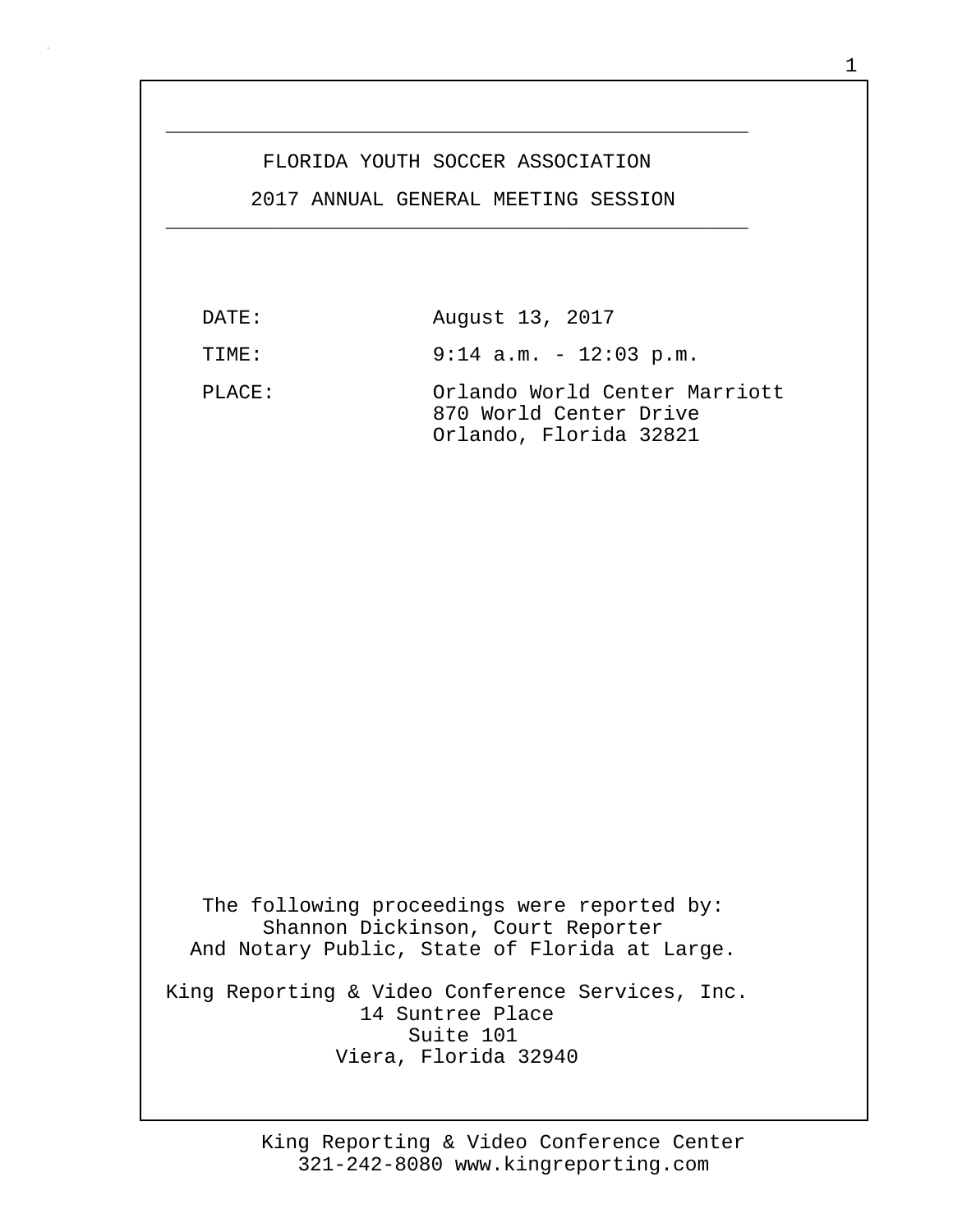| $\mathbf{1}$   | INDEX OF PROCEEDINGS               |                |
|----------------|------------------------------------|----------------|
| $\overline{2}$ |                                    | PAGE NO.       |
| $\mathsf{3}$   | Call to Order:                     | 3              |
| 4              | Adopt Agenda:                      | $\mathbf{3}$   |
| 5              | Credentials Report:                | $\overline{4}$ |
| 6              | Rules of Procedure:                | 5              |
| 7              | Approval of 2016 AGM Minutes:      | 7              |
| 8              | Proposed Budget:                   | 19             |
| $\mathsf 9$    | New Business:                      | 23             |
| 10             | Approval of 2016 AGM Minutes Vote: | 39             |
| 11             | Proposed Rule Changes:             | 39             |
| 12             | Elections:                         | 61             |
| 13             | For the Good of the Game:          | 77             |
| 14             |                                    |                |
| 15             |                                    |                |
| 16             |                                    |                |
| 17             |                                    |                |
| $18\,$         |                                    |                |
| 19             |                                    |                |
| $20$           |                                    |                |
| 21             |                                    |                |
| 22             |                                    |                |
| 23             |                                    |                |
| 24             |                                    |                |
| 25             |                                    |                |
|                |                                    |                |
|                |                                    |                |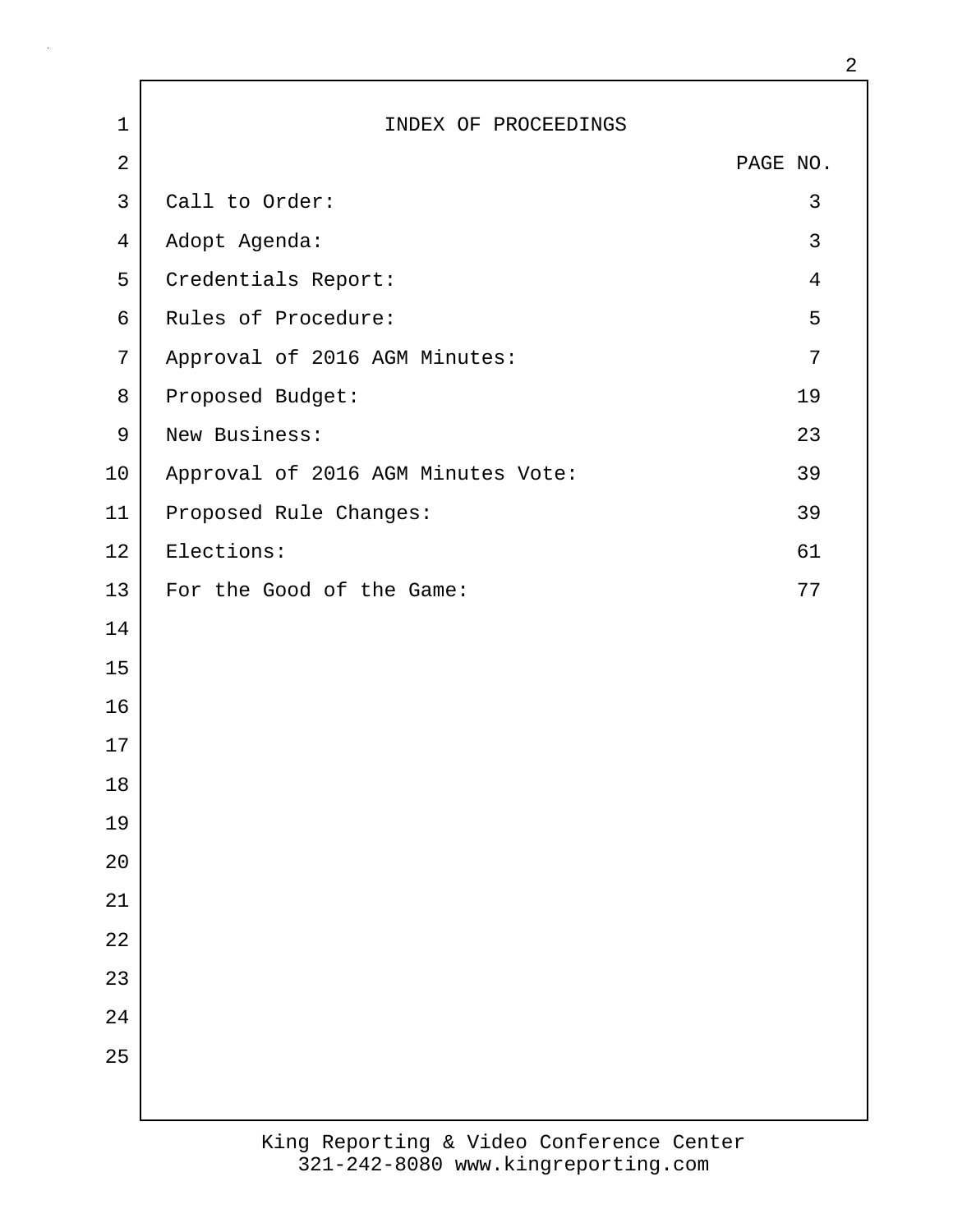1 (Meeting begins at 9:14 a.m.) 2 MARINO TORRENS: Okay. Going to get 3 started. Good morning. Thank you for being here on the 4 43rd Annual General Meeting. The agenda is in the book, 5 in the blue. Need an a motion to adopt the agenda as 6 written. Anybody? 7 | TERRI TOWERS: So move. 8 MARINO TORRENS: Terri with an I. 9 MELINDA KAPOCSI: Second. 10 MARINO TORRENS: Second, Melinda. 11 | Does anybody need anything changed, added, 12 or have the agenda adjusted? No, hopefully. 13 (No response.) 14 MARINO TORRENS: Okay. Seeing none, I move 15 to open the agenda as written. 16 Before we continue, I want to acknowledge a 17 couple of people here. The Hall of Famers, if you're in 18 | the room, please stand up for a second. 19 One, two, three, four. Yeah. Is Mack -- 20 Mack is not in the room? Mack Alarcon? 21 So we have Lou Confessore, Ray Thompsett, 22 Mike Ray, and the newly elected back Barb Newton. 23 Welcome to the club. Welcome back to the club. 24 (Applause.) 25 MARINO TORRENS: Yeah. Lou was standing.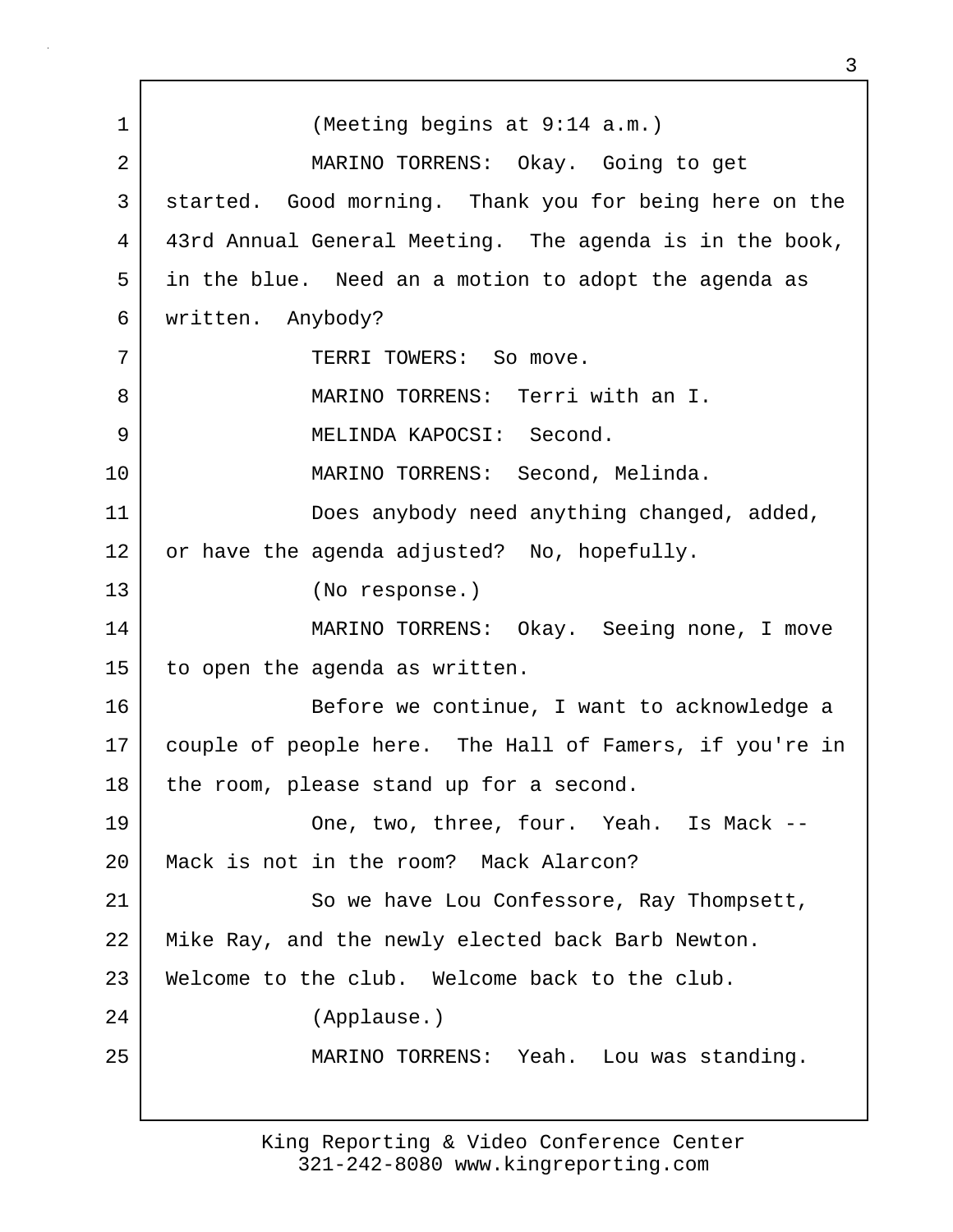1 | He was about the same. Hey, you taught me everything I 2 know, I follow you in Region A. 3 All right. Just giving Jill a minute for 4 the credentials report. Being the first year, she took 5 little longer. It's all yours. 6 JILL SHELTRY: Good morning, everyone. 7 Thank you for attending. 8 The total votes this year were 1,000 --9 excuse me -- 7,146. We had 6,509 validated, which is 91 10 percent. Two-thirds equates to 4,340 and three-quarters 11 equates to 4,882. 12 | For Region A you picked up 1,751 votes, 13 which is 88.6 percent. Region B, you picked up 2,259 14 votes, which is 93 percent. Region C, you picked up 15 2,213 votes, which is 91.9 percent. And Region D you 16 picked up 260 votes, which is 80.7 percent. 17 MARINO TORRENS: Do Region A and Region C 18 have elections? Do the break downs -- 19 JILL SHELTRY: Of the majorities? Sure. 20 MARINO TORRENS: Yeah, because Region A and 21 Region C -- 22 | JILL SHELTRY: Region A, since you have an 23 election, the simple majority equates to 876 votes, 24 two-thirds equates to 1,168 votes, and three-quarters 25 equates to 1,314 votes.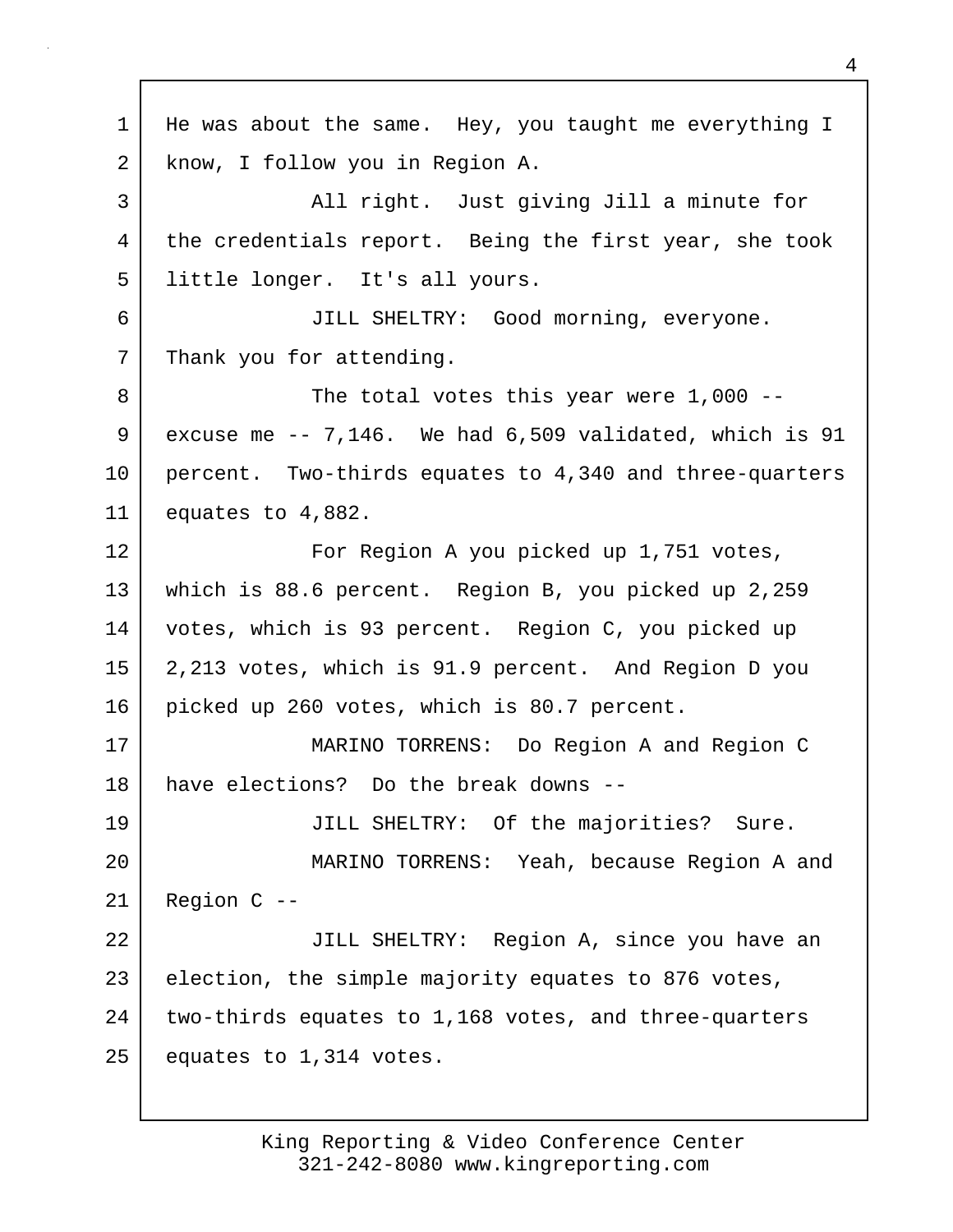1 Region C, your simple majority equates to 2 1,107 votes, two-thirds equates to 1,476 votes, and 3 | three-quarters equates to 1,660 votes. 4 May I have the a motion to accept the 5 credentials report? 6 UNIDENTIFIED FEMALE SPEAKER: So moved. 7 RHONDA LINK-CUMMINGS: Second. 8 JILL SHELTRY: Are there any questions on 9 vote numbers? 10 (No response.) 11 JILL SHELTRY: Okay. May I have a motion to 12 accept the credentials report. 13 BECKY MCLAREN: You did. 14 JILL SHELTRY: Oh, you got it, Becky? And 15 you second? Okay. Thank you. 16 MARINO TORRENS: I know she was a little 17 nervous. A vote. 18 | The Soleman Library All those in favor, say aye? 19 MULTIPLE MEMBERS: Aye. 20 MARINO TORRENS: Opposed? 21 (No response.) 22 | MARINO TORRENS: Okay. Rules of procedures. 23 As we all know, when we get to the  $-$ - the thing  $-$ - never 24 mind. When we get to the votes and elections, we'll 25 bring up one person to speak in favor of it and another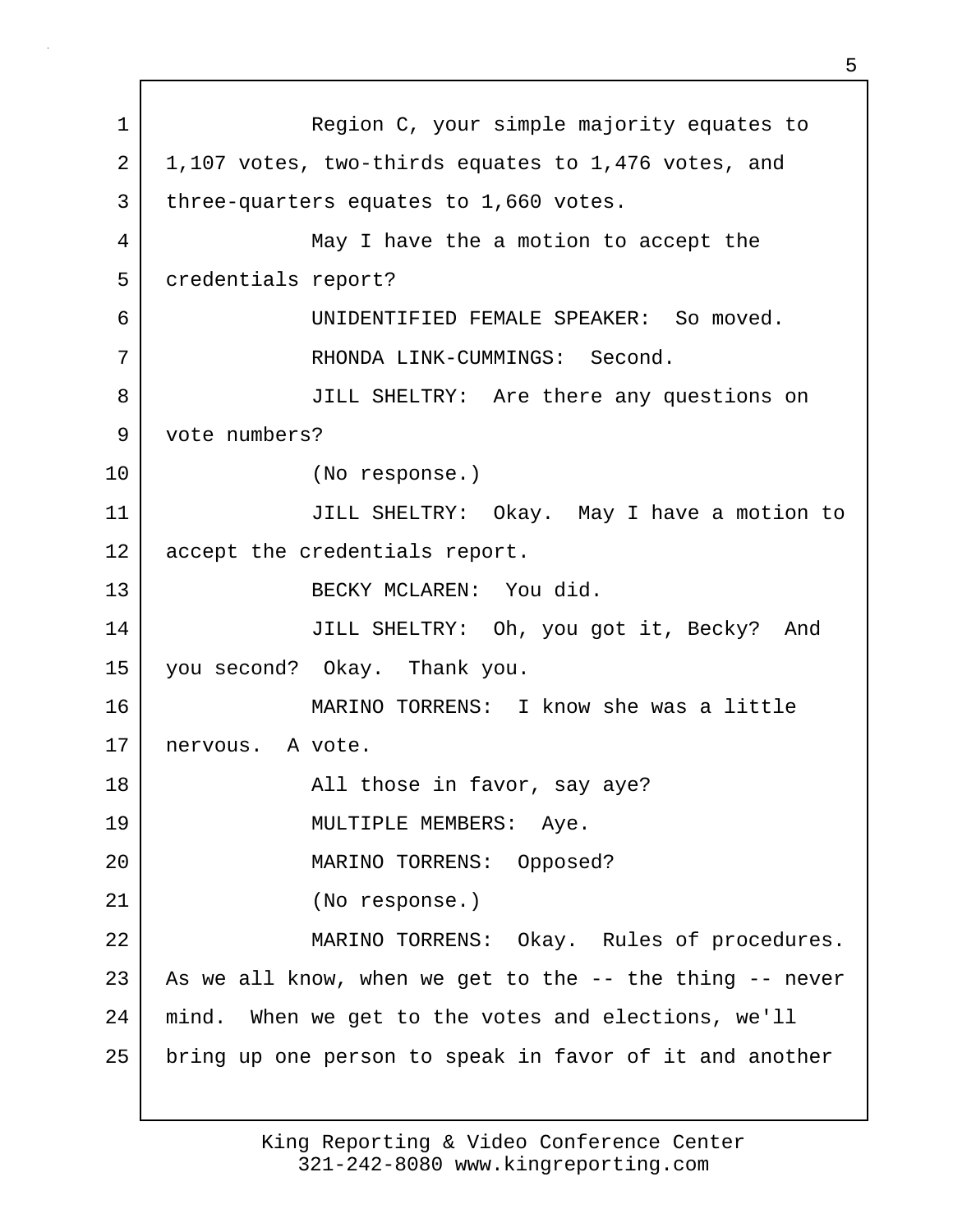1 person speak against it. We'll go back and forth until 2 nobody is there to speak on either one, either for or 3 against. We cannot have two or three against in a row 4 or two or three for in a row. Okay. Any questions 5 about that?

6 On the elections part, somebody will 7 nominate the candidate, the candidate with accept or 8 deny -- hopefully not -- and then the candidate will 9 have five minutes to speak, and we'll go in alphabetical 10 order if there's multiple candidates for the position. 11 The person that nominated gets to speak, also, on behalf 12 of why they are nominating that person. Any questions?

13 We have a guest here this weekend. She had 14 | to fly out early this morning back to Chicago, was 15 Caitlin Carducci. Make sure we thank her for being here 16 this weekend. It was a last minute thing, we were 17 talking about the US game coming up in Orlando on 18 Tuesday. I basically asked her, what are you doing this 19 weekend? She goes, oh, I've got some laundry to do, I 20 just came back from a trip. I said, how do you want to 21 send spend a weekend in Orlando? She basically got the 22 plane ticket on Wednesday and came down.

23 That's the kind of relationship that we've 24 been getting with the US Soccer in the last couple 25 | years.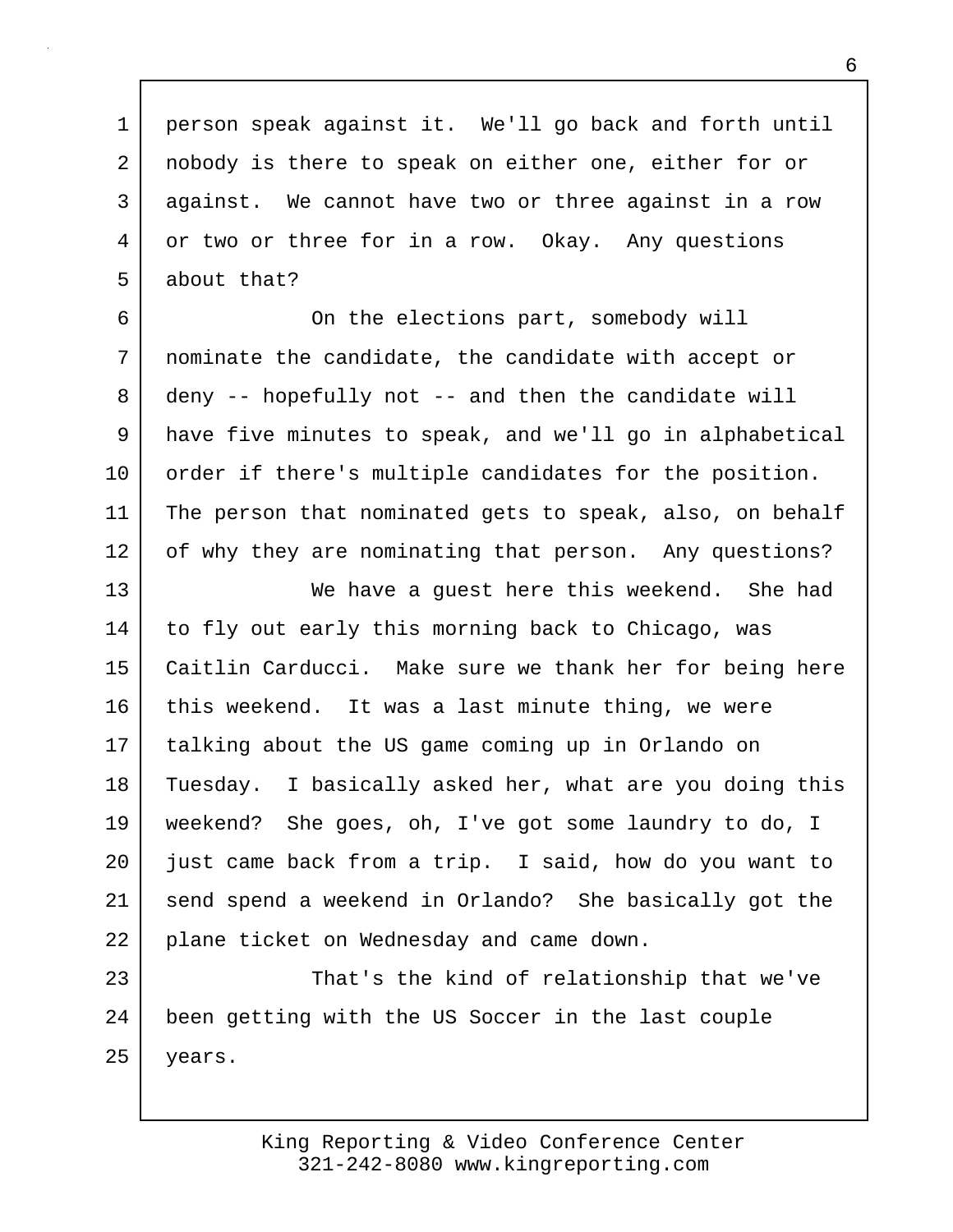1 Okay. In the book, you have the 2016 AGM 2 | Minutes, need a motion to approve. 3 UNIDENTIFIED FEMALE: (Unintelligible.) 4 MARINO TORRENS: They're not in here? Oh. 5 UNIDENTIFIED FEMALE: (Unintelligible.) 6 MARINO TORRENS: That's right. It was 217 7 pages. I'm sorry. They were online, they were 8 distributed. 9 Solution of the TERRI TOWERS: I move. 10 MARINO TORRENS: Is there a second? 11 RHONDA LINK-CUMMINGS: Second. 12 MARINO TORRENS: Is there a question about 13 the minutes? 14 UNIDENTIFIED FEMALE SPEAKER: How can you 15 approve what you can't see? 16 UNIDENTIFIED FEMALE SPEAKER: It has the 17 | wrong date -- the date of the event. 18 MARINO TORRENS: I know. I saw it, too. I 19 thought we had it in here. 20 | There's a motion on the floor. Can approve 21 or deny. That's -- sorry. That's it. 22 | Any other comments? 23 (No response.) 24 MARINO TORRENS: All those in favor of 25 | approving the minutes from last year say aye.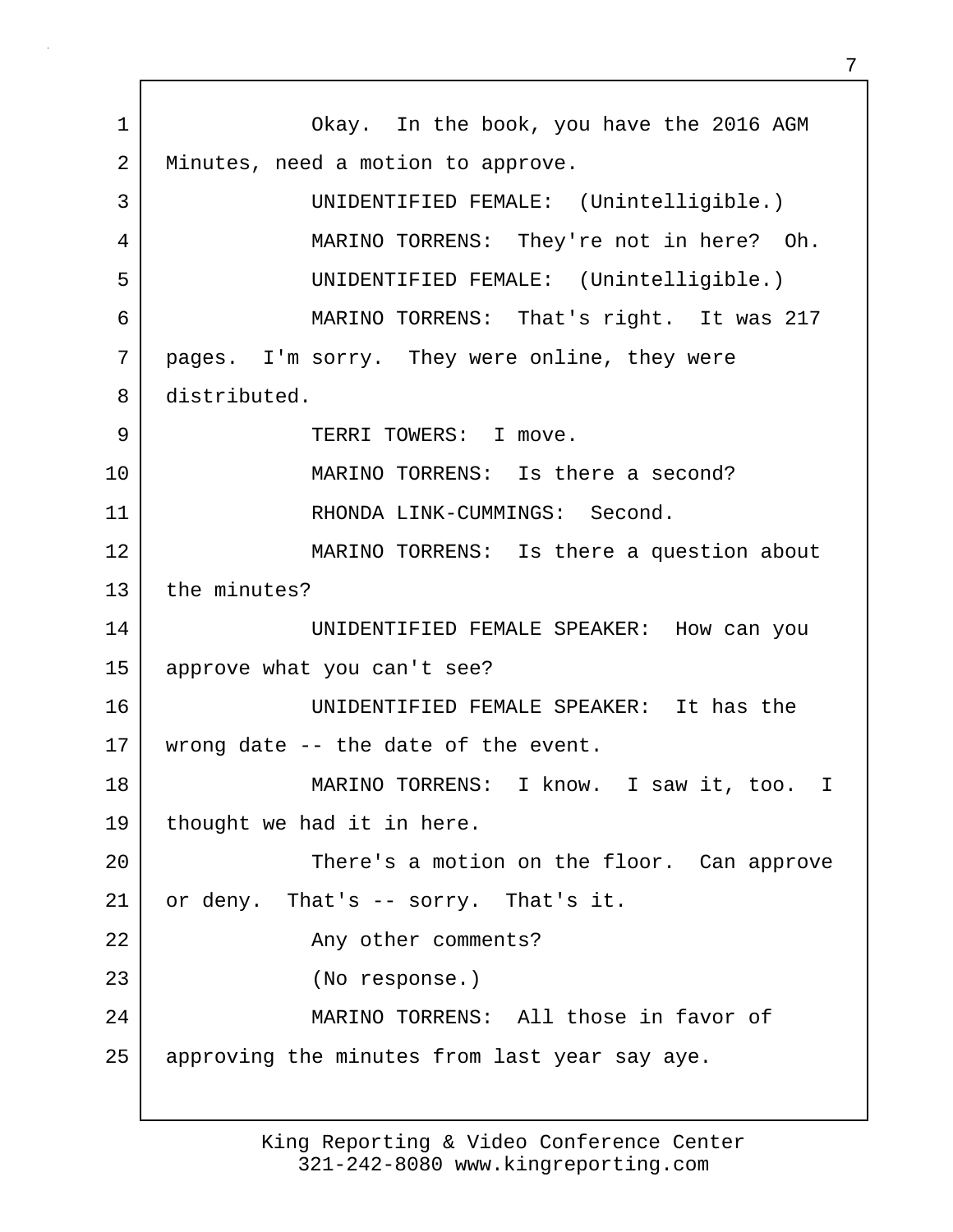1 | MULTIPLE MEMBERS: Aye. 2 MARINO TORRENS: Opposed? 3 MULTIPLE MEMBERS: Nay. 4 MARINO TORRENS: Now we get to test the 5 clickers. There you go. 6 Are we ready back there? 7 I was going to do a test before, I didn't 8 think we needed it now. I guess, first we're going to 9 test them, right, Jared? Or are we okay? 10 JARED WHITE: We good. 11 MARINO TORRENS: Okay. This is just for the 12 test of the clicker. 13 Lion, pride, elephant -- I can't really 14 | read -- sorry. One for pack, two for family, three for 15 herd, and four for brood. 16 So you're going to press either, one for A; 17 two, B; three, C; or four, D. Start voting now. 18 When you press the number, the little green 19 light on the right-hand side is going click. You can 20 press it as many times as you want, it's only going to 21 count once. Make sure that little green light flashes 22 when you press it. It also shows up on the little 23 screen what you pressed. 24 We're going to close in five, four, three, 25 two, one. Done.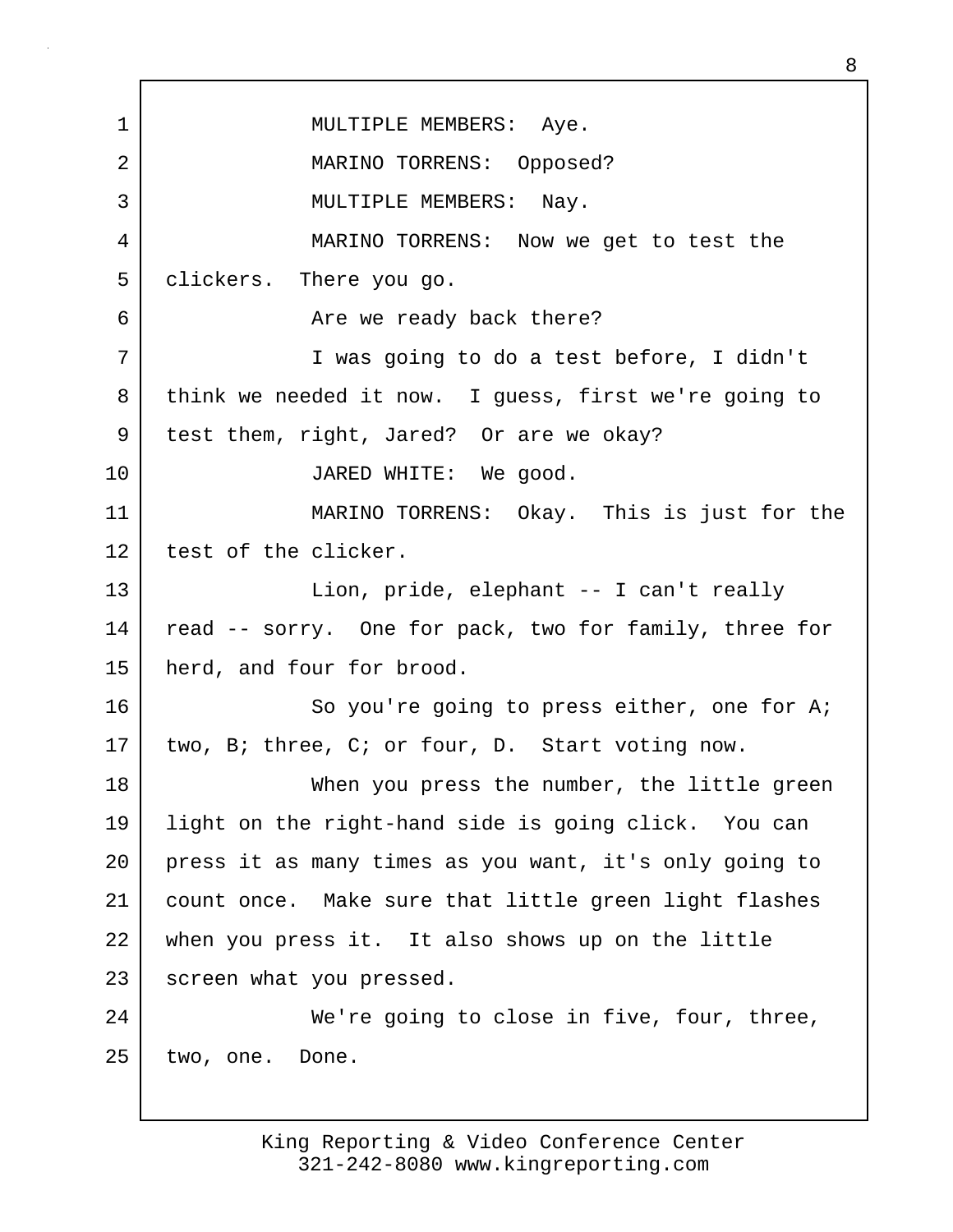1 Can we get -- I can't see the total numbers 2 from here. 3 ERIC HEIDEL: 3,011. 4 MARINO TORRENS: I'm sorry? 5 TERRI TOWERS: 6,076; 1,084; 6 (unintelligible) and 653. 7 MARINO TORRENS: Okay. Now that we did 8 that, let's test it the real way. Everybody, please --9 can you clear that for me, please? Because I can't see 10 the numbers from here. I thought it was going to come 11 in on this, but it's not coming up. 12 So everybody please just press one so we get 13 a total number. Just press one. Start now. 14 | Like I said, you can press it as many times 15 as you want. It's only going to be recorded once. The 16 little green light on the screen will flash once you've 17 voted. 18 Five, four, three, two, one. Close. 19 (Laughter.) 20 MARINO TORRENS: Great. Now I need to know 21 who -- no. All right. All right. Do we have -- can 22 you tell if it's a clicker that didn't vote, please? 23 Let's do it again. Just number one. Press 24 number one, please. Are we ready? 25 Just in case. El numero uno, por favor.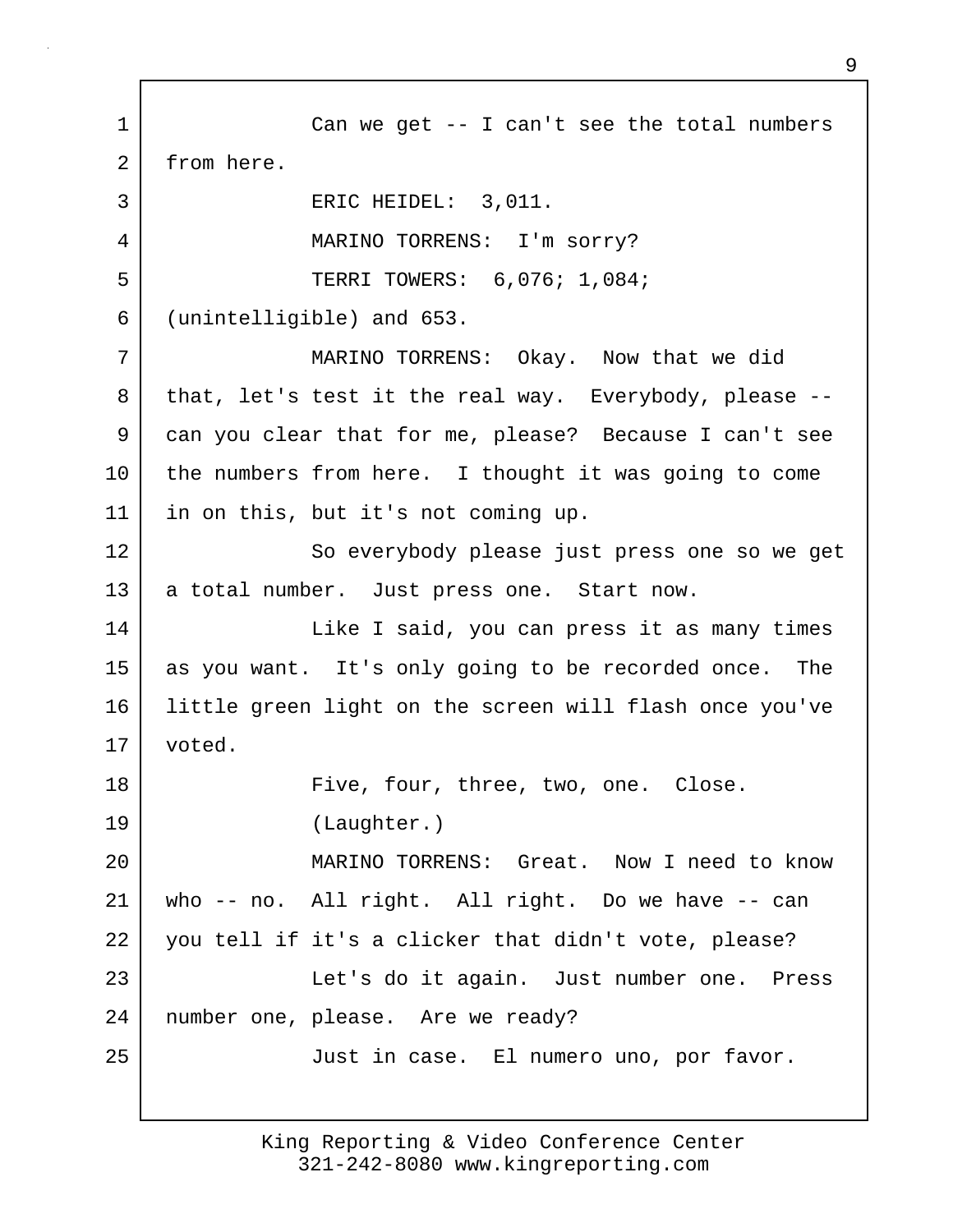1 There you go. Ready? Here we go. Press 2 one, please. 3 | And we thought it was going to be a short 4 day. 5 | Five, four, three, two, one. Done. 6 Now, can you run the report to see -- 7 UNIDENTIFIED MALE VOICE: 6,134. 8 MARINO TORRENS: There might be some people 9 that are not in the room so we going to see. 10 I think we got a decision from the panel. 11 JARED WHITE: Okay. Marino, we had three 12 | clubs that didn't vote, so we're going to have to test 13 it again to gets the proper number. 14 MARINO TORRENS: Do you know the clubs that 15 did? Maybe they're not in the room. 16 JARED WHITE: Florida Keys didn't do it. 17 MARINO TORRENS: Florida Keys in the room? 18 UNIDENTIFIED MALE VOICE: I did it, every 19 time. 20 MARINO TORRENS: Can you go back there so 21 they can test. 22 What's the next? 23 JARED WHITE: Shootings Stars didn't do it. 24 MARINO TORRENS: Shooting Stars, are you in 25 the room? Can you go back there, please, so they can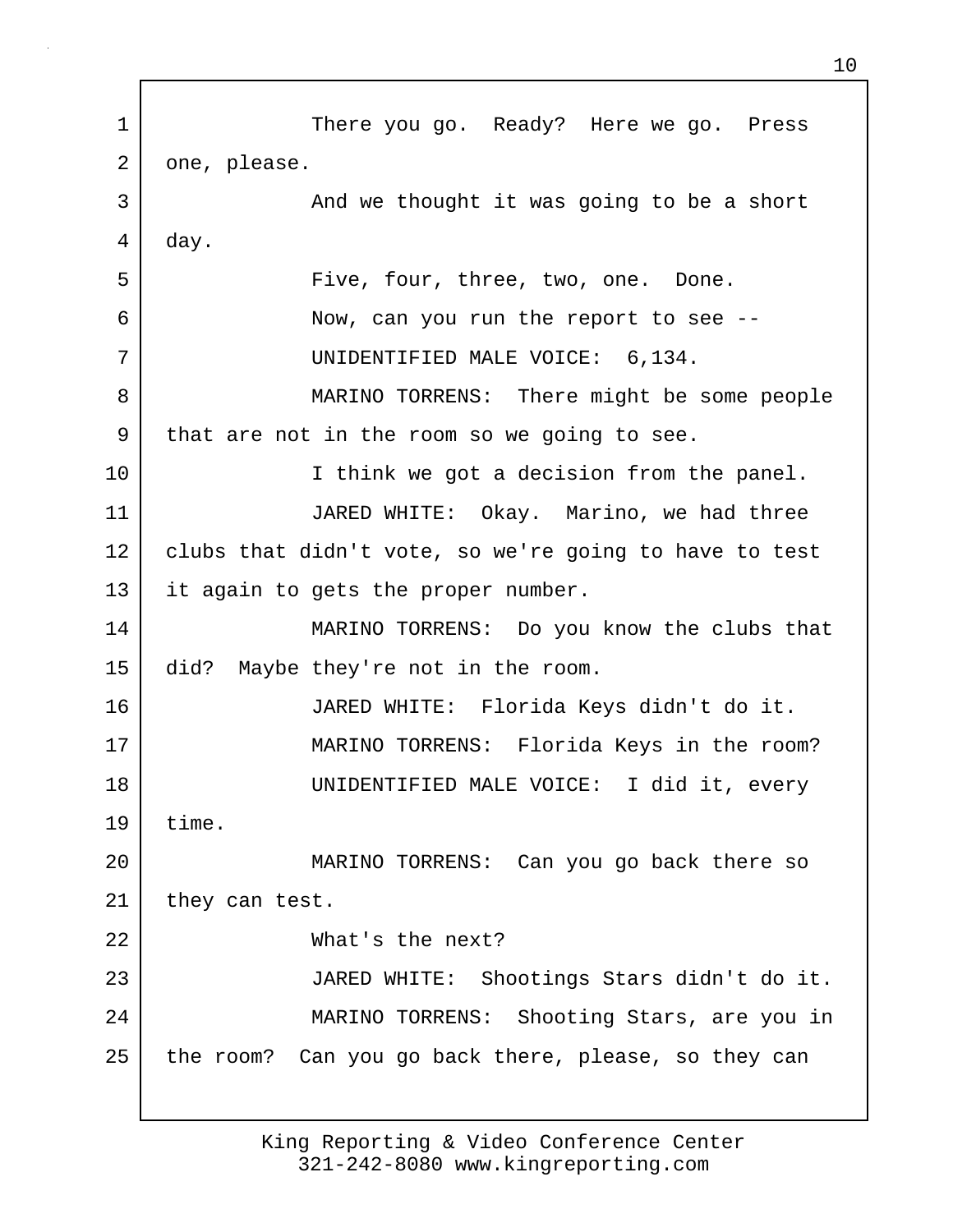1 check it? 2 JARED WHITE: And then the last one was West 3 Pasco. 4 MARINO TORRENS: West Pasco. Oh, there, 5 | okay. I'm trying to see. 6 JARED WHITE: All right, Marino, we're going 7 to do one more vote. We should be good after that. 8 MARINO TORRENS: Okay. Please. Please, 9 only number one. Make sure everybody does it. Like I 10 said, you can do it multiple times. Make sure that 11 green light goes on, and the screen is going to say one, 12 A. Ready? Vote. 13 JARED WHITE: Just so we're clear, everybody 14 needs to have a green light. Green light. If you 15 don't, please come back here. 16 MARINO TORRENS: Ready? Five, four, three, 17 | two, one. Done. 18 JARED WHITE: Marino, we're going to check 19 one last time. 20 MARINO TORRENS: Okay. Is anybody not 21 getting a green light? Is anybody not getting the 22 screen? 23 (No response.) 24 MARINO TORRENS: Hold on. Frank, did you 25 get it while you were voted? You got the red light when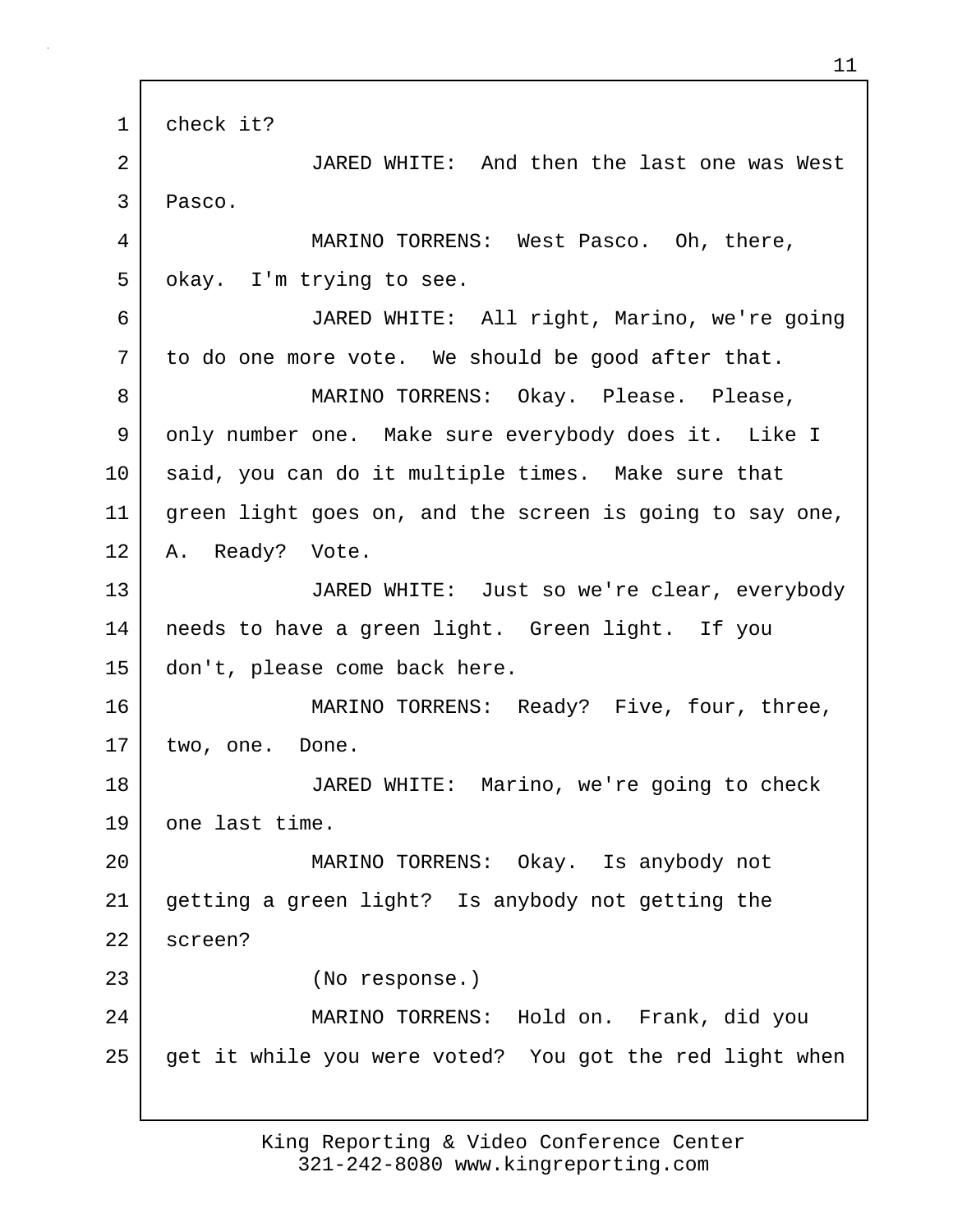1 you were voting or now? Because now it's closed. 2 FRANK VILLAIZAN: (Unintelligible.) 3 MARINO TORRENS: Yeah, but now, they're all 4 going to be -- when you voted, did you get the red 5 light? 6 FRANK VILLAIZAN: (Unintelligible.) 7 MARINO TORRENS: Okay. You got it? 8 JARED WHITE: Yeah. We're all good here. 9 MARINO TORRENS: Okay. Let's do it again. 10 Just press one please, ready. Vote. 11 JARED WHITE: Hold on. 12 MARINO TORRENS: Okay. 13 JARED WHITE: All right. Marino, you can  $14 \mid$  go. 15 MARINO TORRENS: Ready? Press one, please. 16 Make sure you get the green light. Frank, you got it? 17 Please look at the green light and press it 18 once, twice, as many times as you want, but press it. 19 I'll give you time. 20 | Ready? Five, four, three, two, one. Done. 21 Closer. 22 Is that the new number? 23 TERRI TOWERS: 6,337. 24 | MARINO TORRENS: 6,509 is the number. 25 JARED WHITE: Marino, we're good here.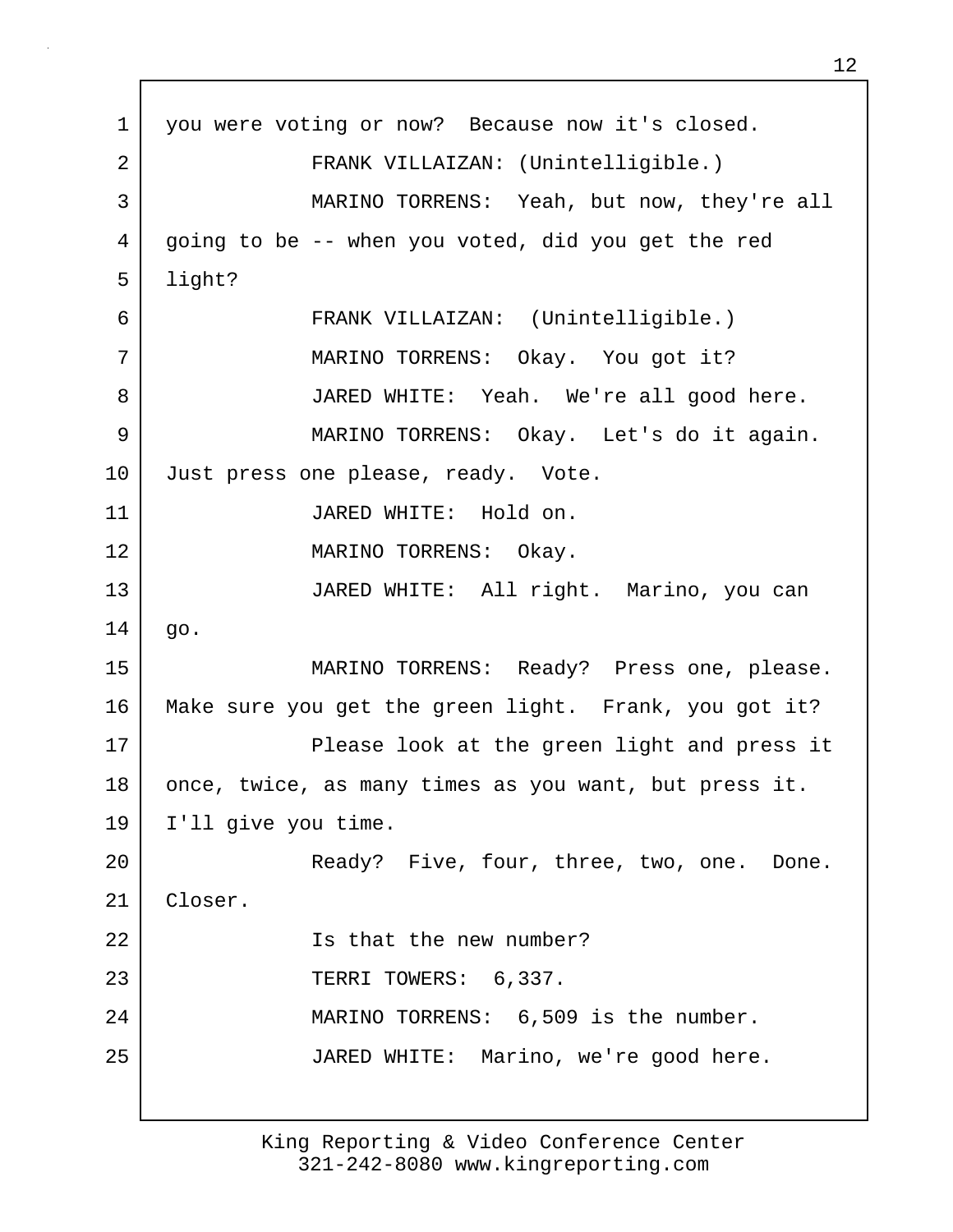1 | MARINO TORRENS: Every clicker worked? 2 JARED WHITE: We got all the responses, yes. 3 MARINO TORRENS: Yes, sir. Sorry. 4 Jared, all clickers that are handed out are 5 accounted for? 6 JARED WHITE: That we have record of, yes. 7 MARINO TORRENS: Okay. I don't know if this 8 is going to work, but let's see. All of Region A, only. 9 Only Region A. 10 JARED WHITE: Hold on, Marino, we need to 11 set that up. 12 MARINO TORRENS: Yeah, no problem. I just 13 want to verify -- we are going to go by region, just to 14 see the numbers -- it's easier to check by region than 15 the whole state for the clickers. 16 We ready? 17 JARED WHITE: We're good for Region A, yes. 18 MARINO TORRENS: Region A folks only, 19 please, please press one. Region A only. 20 | Ready? Five, four, three, two, one. Close. 21 What number is there? I can't see. 22 | TERRI TOWERS: 2,094. 23 MARINO TORRENS: Does anybody from Region A 24 have a proxy for another region? I doubt it. That's 25 why I'm asking.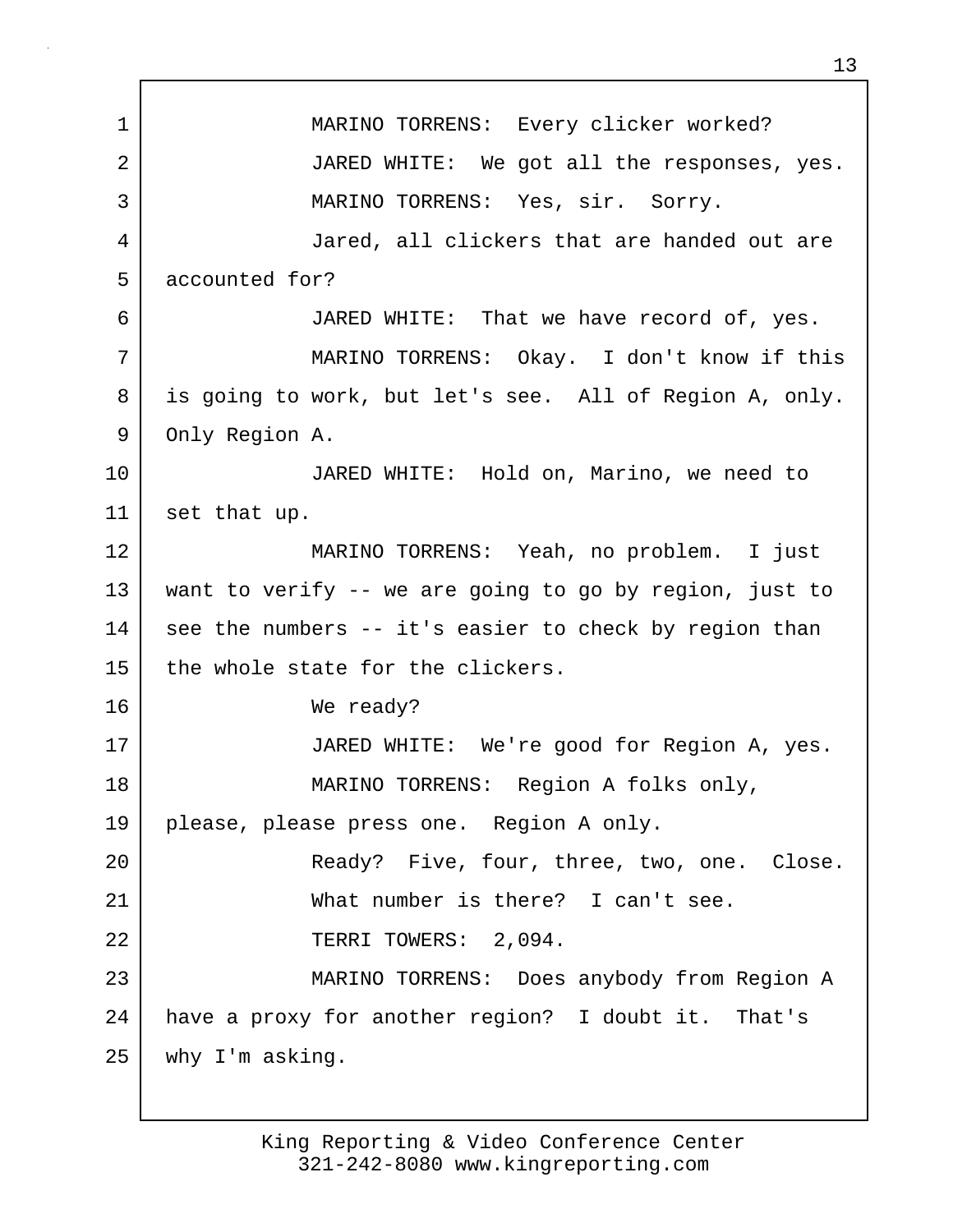| $\mathbf 1$    | Jared, what's the total available votes post            |  |
|----------------|---------------------------------------------------------|--|
| $\overline{2}$ | for Region A in your spread sheet there?                |  |
| 3              | JARED WHITE: We received from Region A,                 |  |
| 4              | which is 2,094 votes.                                   |  |
| 5              | MARINO TORRENS: 1,751 is the number of                  |  |
| 6              | people that signed to collect their votes, that's what  |  |
| 7              | we added up. From there, that, just -- five Board of    |  |
| 8              | Directors -- no, not five -- myself, Becky, that's      |  |
| 9              | seven. We do vote, but you're registered in Region A,   |  |
| 10             | right? The Board of Directors, yes, the vote comes out  |  |
| 11             | of Region A. That will be seven yeah.                   |  |
| 12             | UNIDENTIFIED FEMALE VOICE: (Unintelligible.)            |  |
| 13             | MARINO TORRENS: Yeah, but we don't have                 |  |
| 14             | them.                                                   |  |
| 15             | JARED WHITE: So, Marino, what happened is,              |  |
| 16             | Florida Elite Soccer Academy voted on the last one, and |  |
| 17             | that counted up to be 397 votes. So we need to take     |  |
| 18             | that away from the 2,041.                               |  |
| 19             | MARINO TORRENS: Who's Florida Elite?                    |  |
| 20             | So let's do it again, just to make sure.                |  |
| 21             | Only Region A please, only Region A.                    |  |
| 22             | Ready? We're ready? Hold on.                            |  |
| 23             | UNIDENTIFIED FEMALE VOICE: Marino, I'm just             |  |
| 24             | saying the board of director vote is tied in.           |  |
| 25             | JARED WHITE: We're good, Marino, Region A.              |  |
|                |                                                         |  |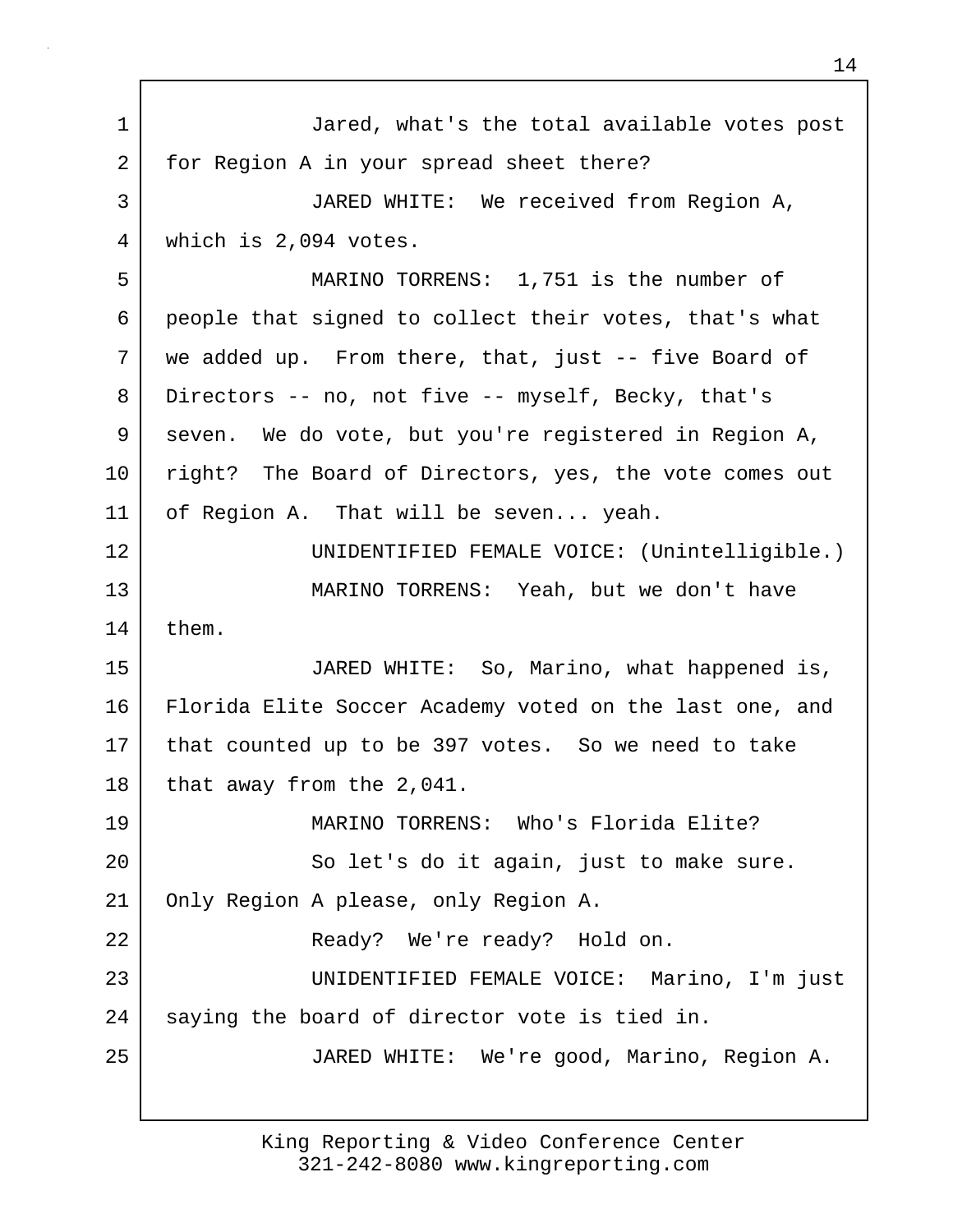1 MARINO TORRENS: You vote for Region A, 2 you're a board of director for Region A. 3 | UNIDENTIFIED FEMALE VOICE: But those 4 numbers aren't in the 1750 -- 5 MARINO TORRENS: Okay. I know. 6 Okay. All those from Region A only, please 7 press one. Shouldn't be that long. 8 | Five, four, three, two, one. 9 Can you tell me who from Region A did not 10 vote this time? 11 JARED WHITE: We can, just give me a second. 12 Martin United Soccer Club did not vote that 13 | time, that's 25 votes. 14 MARINO TORRENS: Martin, are you in the 15 room? Can you go back there and see why it's not 16 working. 17 JARED WHITE: So, Marino, the final number 18 | for Region A should be 1,714, 1,714. 19 UNIDENTIFIED FEMALE VOICE: You can't have 20 (unintelligible) it doesn't match. 21 MARINO TORRENS: I know. That's what we're 22 | trying to get to. 23 Okay. Let's do Region B. We have -- we're 24 | talking about something, but let's have Region B do it 25 now. When you're ready, let me know.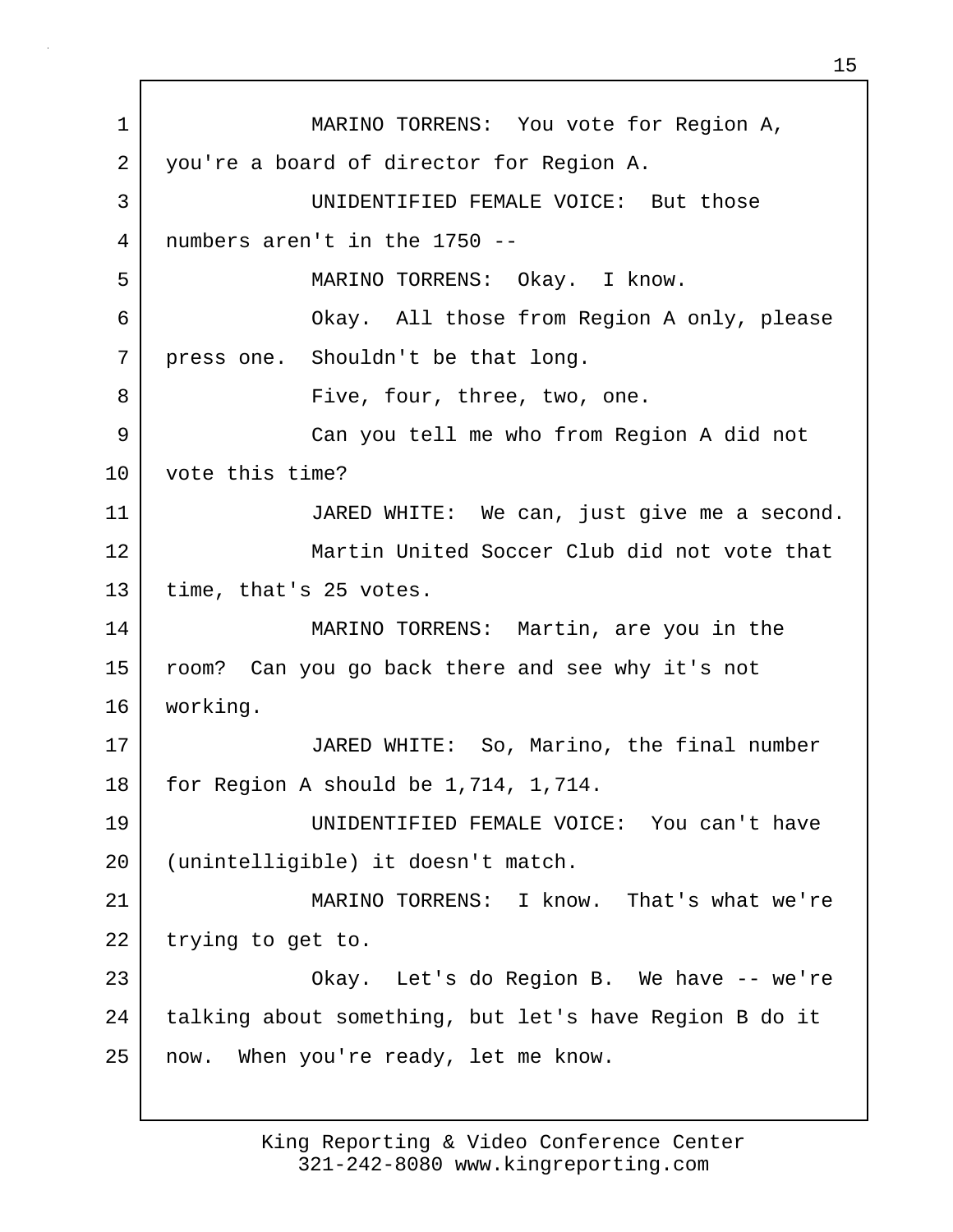1 JARED WHITE: I'll let you know. 2 | Ckay. We're good for Region B. 3 MARINO TORRENS: Only Region B votes, please 4 press one. Start now. Make sure it's green and it says 5 one, A on the screen. 6 Florida League, you can vote now. 7 Ready? Five, four, three, two, one. Close 8 Region B. 9 Okay. So that one is accurate. All right. 10 All right, B. 11 (Applause.) 12 MARINO TORRENS: Stand. You were the one 13 that clicked for A, I know you. 14 Okay. Can we get Region C up, please. 15 JARED WHITE: We're ready. 16 MARINO TORRENS: Okay. Region C only, 17 please. Start now. 18 Everybody got a green light? Five, four, 19 three, two, one. Close. 20 Can you see if somebody from Region C did 21 not vote, please? 22 JARED WHITE: We'll check right now. 23 MARINO TORRENS: So Region B gets the 24 diploma. 25 JARED WHITE: All right, Marino. We had one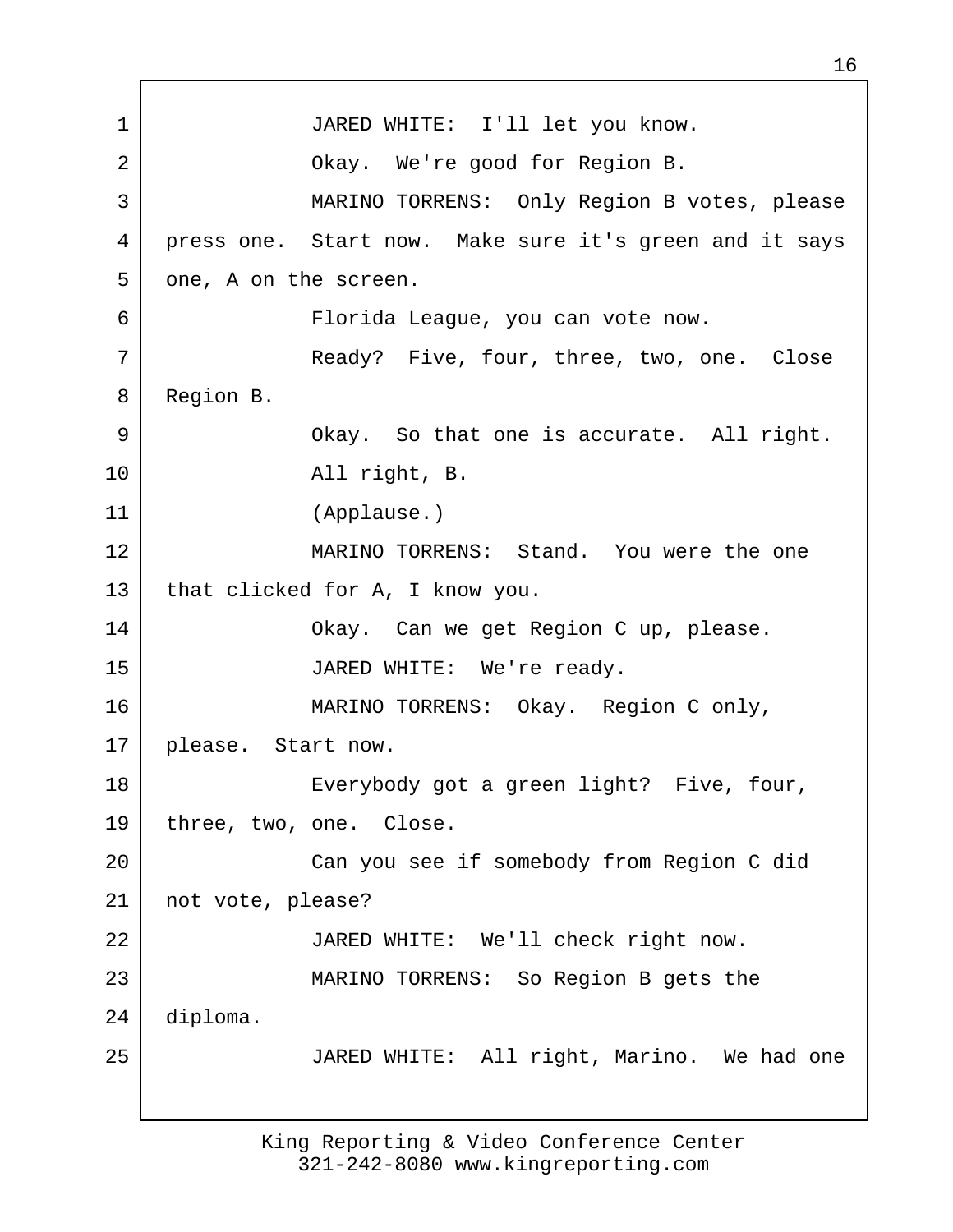1 club that didn't vote, but we got it back here, so the 2 final number should be 2,147. 3 MARINO TORRENS: All right. We're going to 4 have to do it again, because it's not close. It's 5 | close, but not close enough. 6 Let me know when you're ready so we can 7 start again for Region C. We got a couple people back 8 there, so I don't know what. Please, if you click and 9 it's not a green light, raise your hand right away. 10 JARED WHITE: They can go. 11 MARINO TORRENS: Region C, let's do it 12 again, please. Vote. One. Press one. Everybody, 13 Region C. 14 Five, four, three, two, one. Close. 15 2,183. Thirty votes difference. Can you 16 check to see if everybody clicked this time? 17 | JARED WHITE: Checking right now. 18 | Marino, we're all good. Every club voted, 19 and none from any other. 20 MARINO TORRENS: Okay. Now, can we do 21 Region D, please. 22 2,183 you said? 23 JARED WHITE: Yes, Region C was 2,183. 24 MARINO TORRENS: Okay. Let's do Region D 25 for a second before we -- okay. We ready for Region D?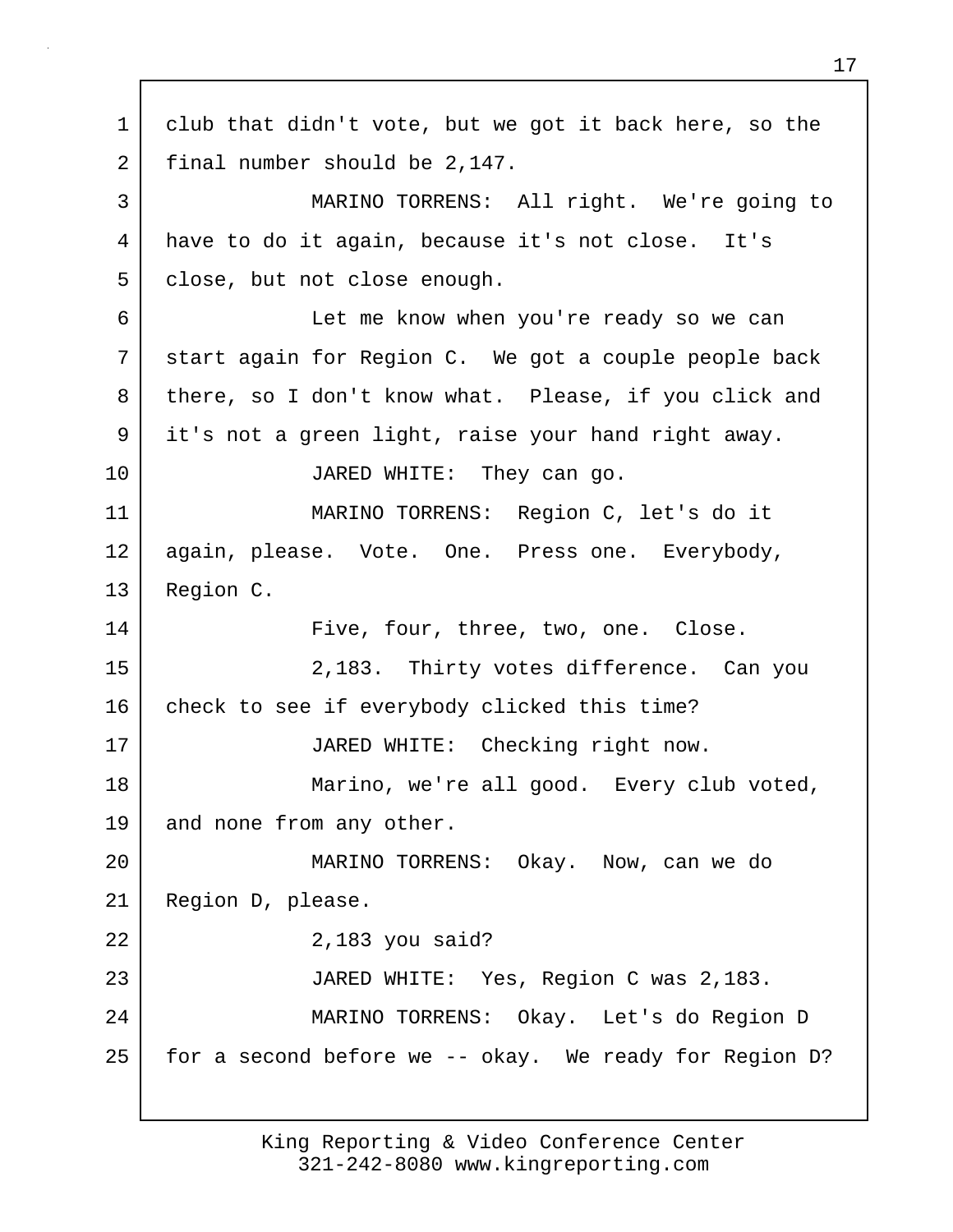1 JARED WHITE: Region D is good. 2 MARINO TORRENS: Okay. Start voting, Region 3 D only. 4 Five, four, three, two, one. Close. 5 RHONDA LINK-CUMMINGS: That's right. 6 MARINO TORRENS: Okay. So B and D are 7 correct. 8 | Chay. Jill, can you go back there with the 9 | list -- you got the papers? 10 JILL SHELTRY: Yes. 11 MARINO TORRENS: Make sure the number of 12 votes that's on that paper corresponds to the votes that 13 they got on the spreadsheet for A and C, and we're going 14 to move on to the reports until they fix that, and then 15 we'll test it again. The motion on the floor will just 16 wait until the electronic part can be fixed. If not, we 17 | start going by hands. 18 BECKY MCLAREN: We can't. 19 MARINO TORRENS: I know we can't, Becky. I 20 don't have, you know, 25 hands or whatever for the 21 votes. 22 Okay. I don't have any letters, I don't  $23$  know if any of the members have  $-$  okay. 24 Committee, chairpersons, or officers, 25 anybody have report?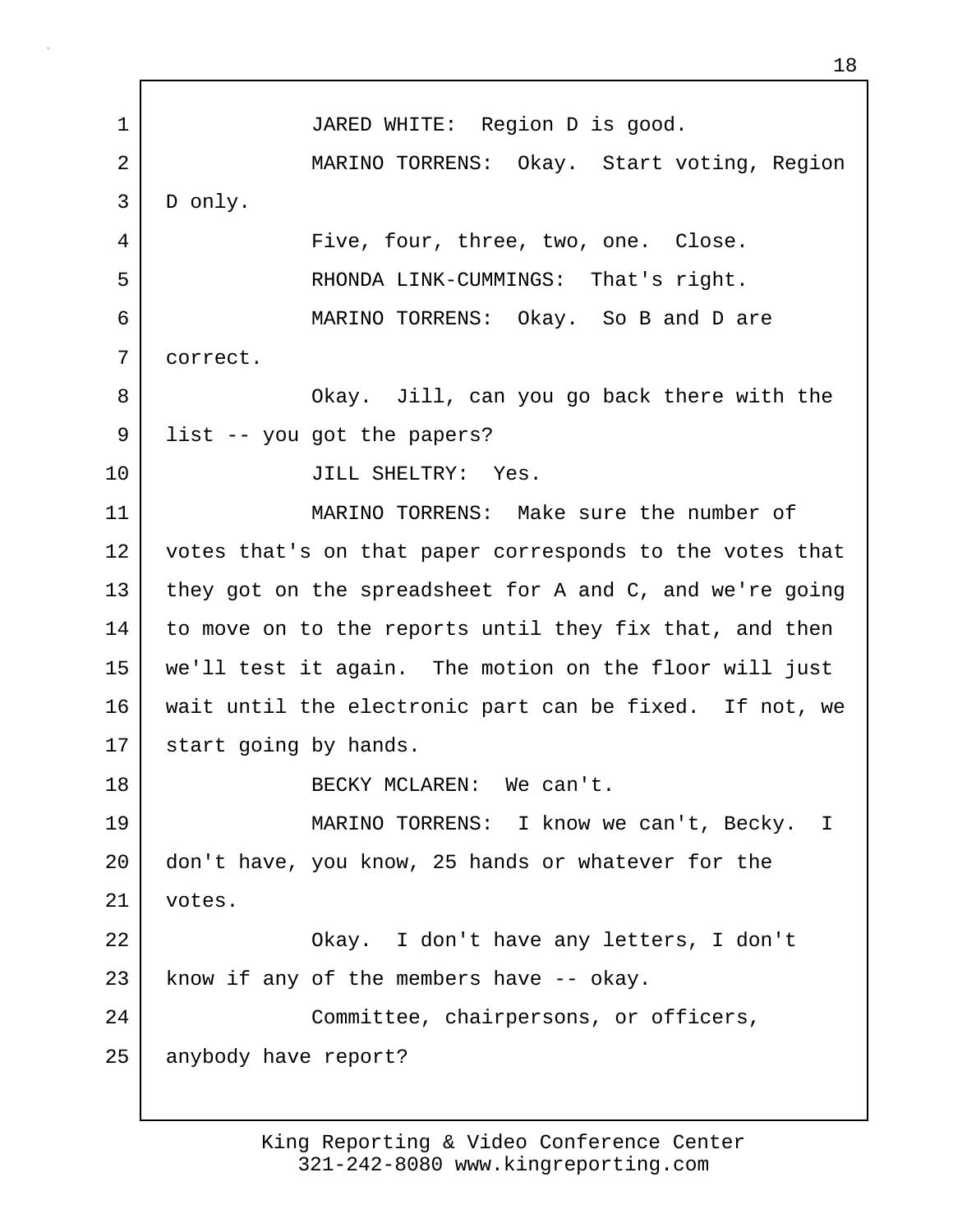1 (No response.) 2 MARINO TORRENS: Proposed budget. There you 3 | go. Are you sure your numbers are correct? We don't 4 need -- okay. 5 ERIC HEIDEL: Good morning. So the blue 6 handout that was inserted into your book of reports is 7 | our proposed budget for the coming year. Is there a 8 | motion to accept the budget as presented? 9 LINDA SOEDER: (Unintelligible.) 10 ERIC HEIDEL: Okay. Linda makes a motion. 11 | TERRI TOWERS: Second. 12 | ERIC HEIDEL: Terri Towers seconds. Any 13 discussion? 14 Come on up to the microphone, please. 15 CINDY KEARNS: Do we have information about 16 last years -- 17 MARINO TORRENS: Can you please identify 18 yourself? 19 CINDY KEARNS: Cindy Kearns, Lady Lake 20 Soccer Association. 21 Do we have information about last year's 22 end-of-year fiscal situation to compare these two 23 documents? 24 ERIC HEIDEL: Sure. So we don't have the 25 full year because our year doesn't end until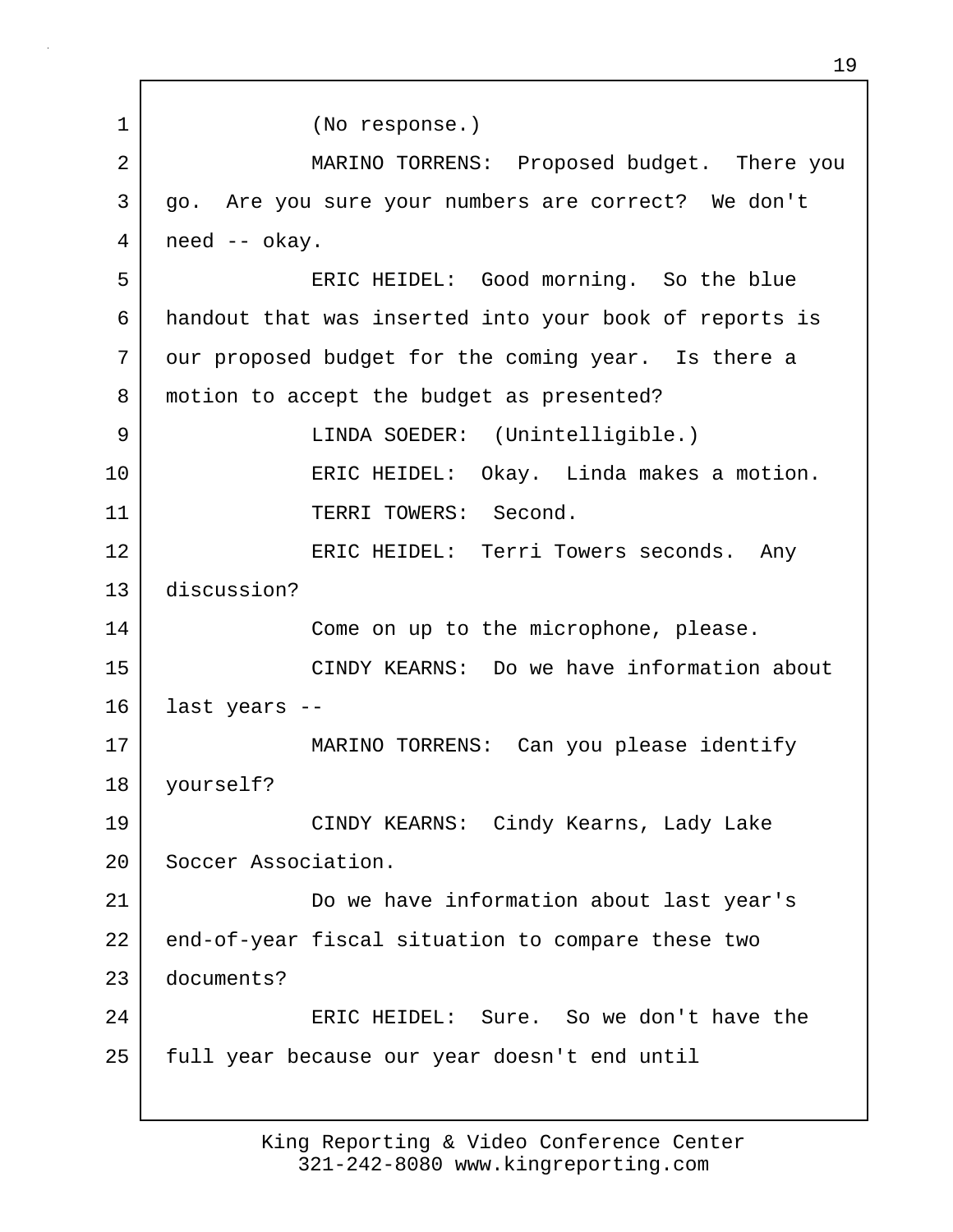1 August 31st.

2 CINDY KEARNS: Okay. 3 ERIC HEIDEL: So as of July 16th when the 4 budget committee met, our total net income was 350,000 5 approximately, but this AGM will cost approximately  $6 \mid$  \$200,000, and there's other expenses that aren't in 7 there because the year is just not over. So we were 8 predicted to have a \$200,000 deficit last year due to 9 the background check. I don't think it will be that 10 | bad, it will probably be close to flat. 11 | CINDY KEARNS: Is that something that gets 12 posted for us online? I know it's not there yet, but 13 after August 31st? 14 ERIC HEIDEL: It can be. It was also 15 discussed during our session on the proposed budget. It 16 was presented to everyone who was present at 10 a.m. 17 yesterday, and it was also reviewed by the budget 18 committee, which has a member from each region, although 19 the members from B and D did not attend. 20 CINDY KEARNS: And there's a \$50,000 budget 21 asking for the credit card bank charges. 22 ERIC HEIDEL: Correct. So -- 23 CINDY KEARNS: Is that something we 24 typically spend? 25 | ERIC HEIDEL: Yes. So every time -- just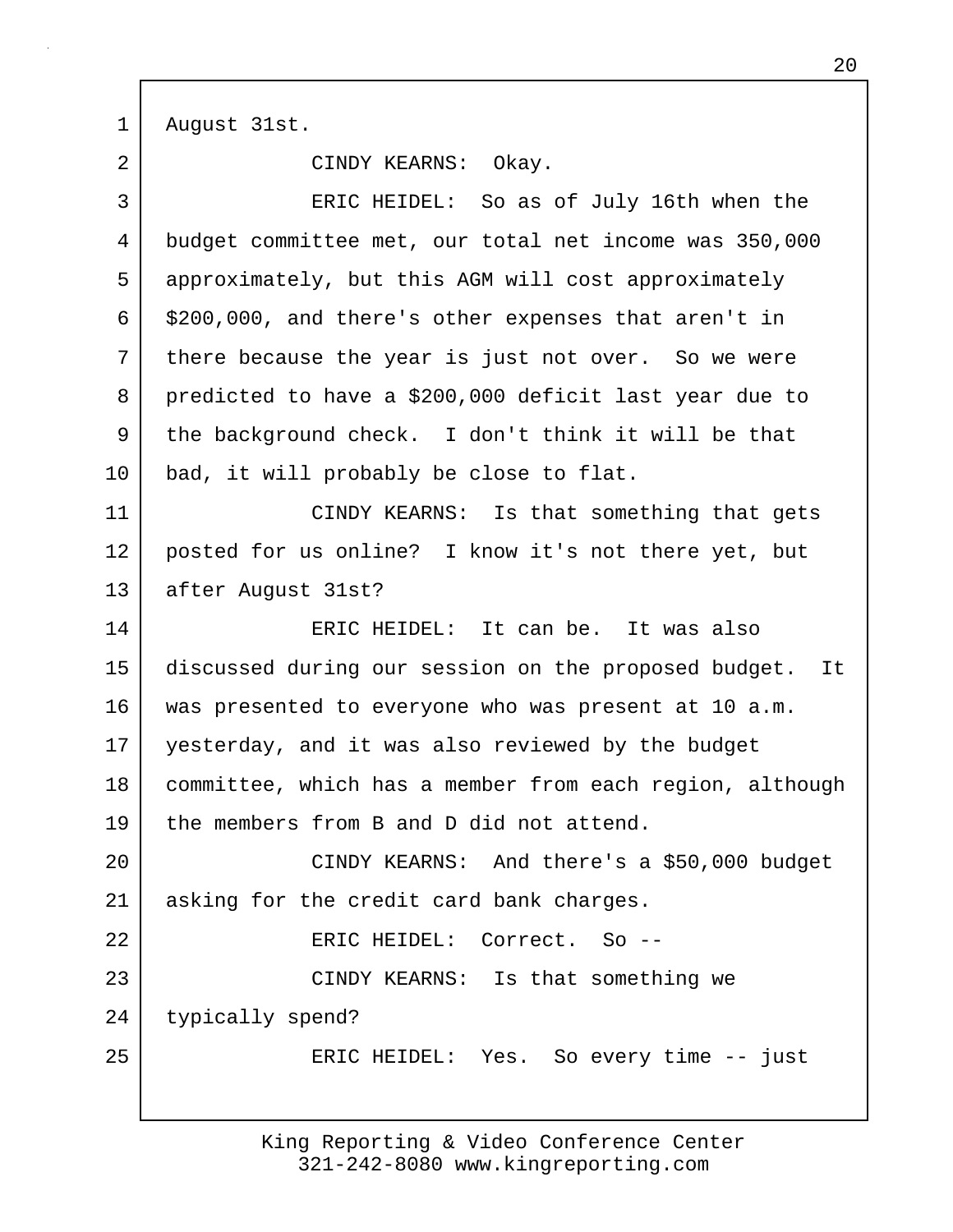1 like when you go to a store, every time you swipe your 2 card, there's merchant fees, so it's a small percentage 3 | of every transaction. 4 CINDY KEARNS: Okay. 5 ERIC HEIDEL: So every time that a club pays 6 with a credit card for registration fees or background 7 checks or anything, we get charged a fee, so that's that 8 expense. 9 CINDY KEARNS: So those are merchant fees? 10 | ERIC HEIDEL: Exactly, yes. 11 CINDY KEARNS: Okay. Thanks. 12 ERIC HEIDEL: You're welcome. 13 So once we finish the year, we'll be happy 14 to post it. It's just not complete until August 31st. 15 any further discussion? 16 MARINO TORRENS: We got time. 17 | ERIC HEIDEL: Okay. Seeing no other 18 questions, we'll move for a vote. 19 all those in favor of approving the budget 20 as proposed, say aye. 21 | MULTIPLE MEMBERS: Aye. 22 | ERIC HEIDEL: All those opposed? 23 (No responses.) 24 ERIC HEIDEL: Okay. Passes. Thank you. 25 MARINO TORRENS: Okay. Any unfinished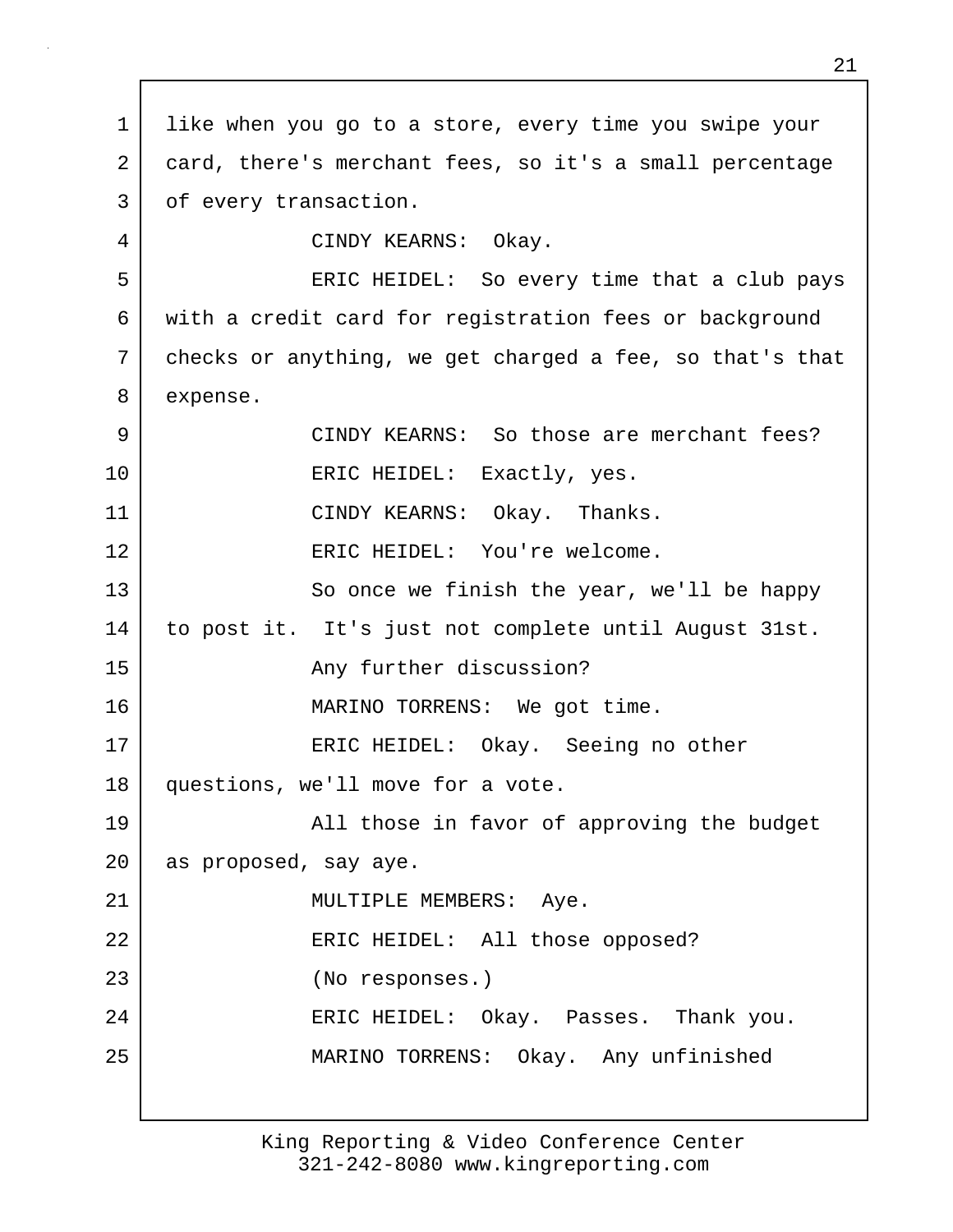1 business from last year besides the minutes? 2 (Multiple people speaking at the same time.) 3 MARINO TORRENS: Right. That's why we have 4 to wait -- so we are going to have to wait for that. 5 | The you coming to the microphone, ma'am? 6 No, they took it. Never mind. I'm sorry. Yes. 7 ANN WITHKOWSKI: Hi. Ann Withkowski with 8 Citrus United. I had a rule proposal that was tabled 9 last year. I'd like to withdraw that. I have a new, 10 | rewritten one for this year. 11 MARINO TORRENS: Okay. 12 ANN WITHKOWSKI: Okay. 13 MARINO TORRENS: Thank you. 14 I'm sorry. What -- it was in reference to  $15$  -- which rule was that? 16 | ANN WITHKOWSKI: (Unintelligible.) 17 MARINO TORRENS: I know, but for the record. 18 ann withkowski: It was the one that --19 holding office in other clubs as -- 20 MARINO TORRENS: Okay. 21 | ANN WITHKOWSKI: -- you guys. 22 MARINO TORRENS: Thank you. Any other 23 unfinished business? Board, anything? 24 (No response.) 25 | MARINO TORRENS: Any -- we have new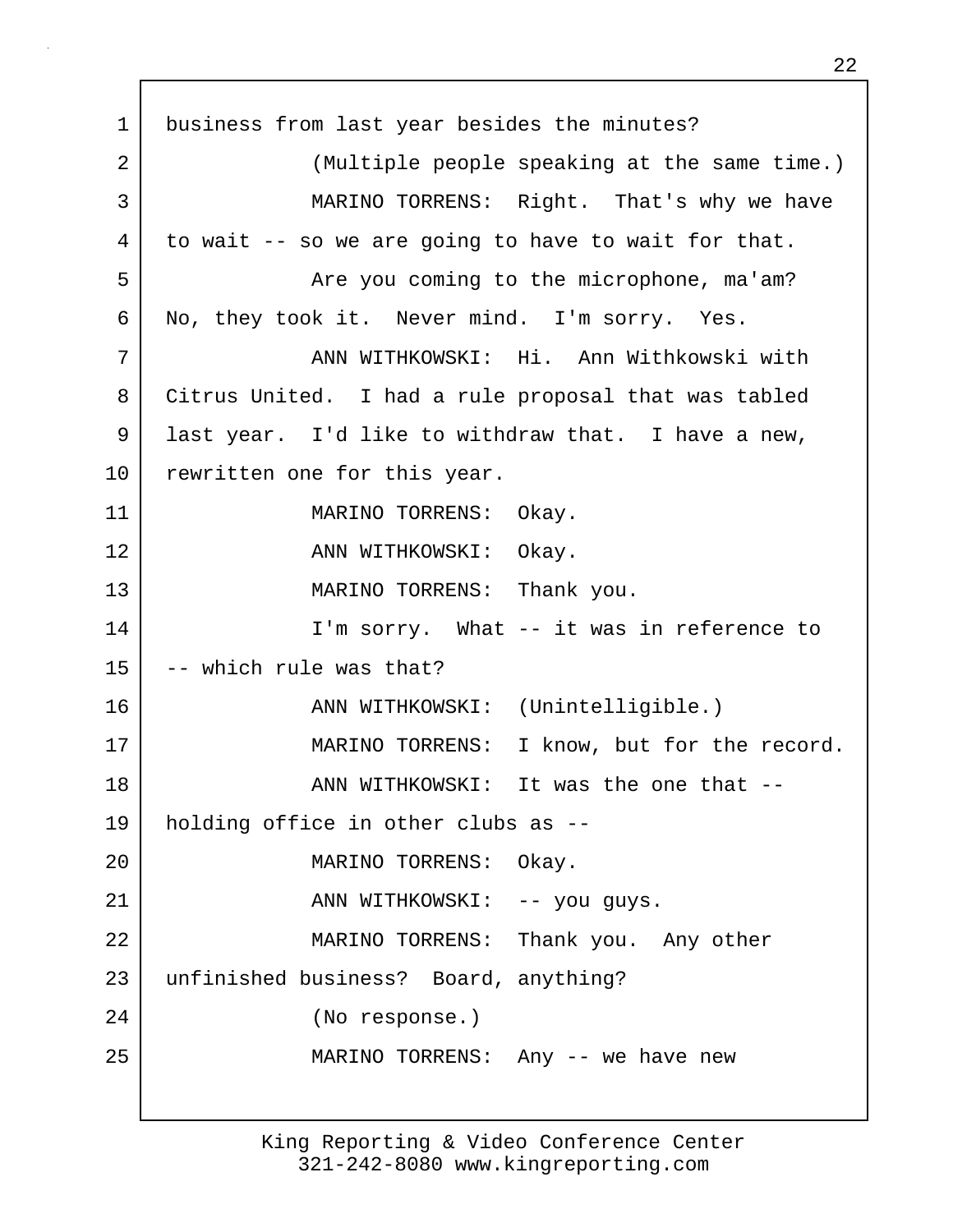1 business, I know we have one where Becky is going to --  $2$  or who's going to  $-$ 3 BECKY MCLAREN: Eric. 4 MARINO TORRENS: Eric. Yeah. 5 ERIC HEIDEL: Jared, the new one, the 6 105.5.4, can you pull that up? Just going to give them 7 a second to pull up the document related to this. 8 Okay. So at our board meeting on Friday 9 morning, the Board of Directors approved a motion to 10 amend Rule 105.5.4. It concerns risk management. So, 11 essentially, as it currently stands, if you fail to 12 disclose an event when you submit your background check, 13 you are automatically suspended for the remainder of the 14 | seasonal year, which means you're suspended until 15 September 1st of the following year. 16 The Board of Directors has voted to change 17 that to a 90-day suspension rather than the entire 18 season. So to be clear, if you have a disqualifying 19 event in your background check, it doesn't matter 20 whether you disclosed it or not, you will not 21 participate; but if you have something that we would 22 otherwise deem you able to participate, as it currently 23 stands, if you fail to disclose that, you are still 24 prohibited from participating for the entire year. So 25 we're suggesting to reduce that to 90 days from the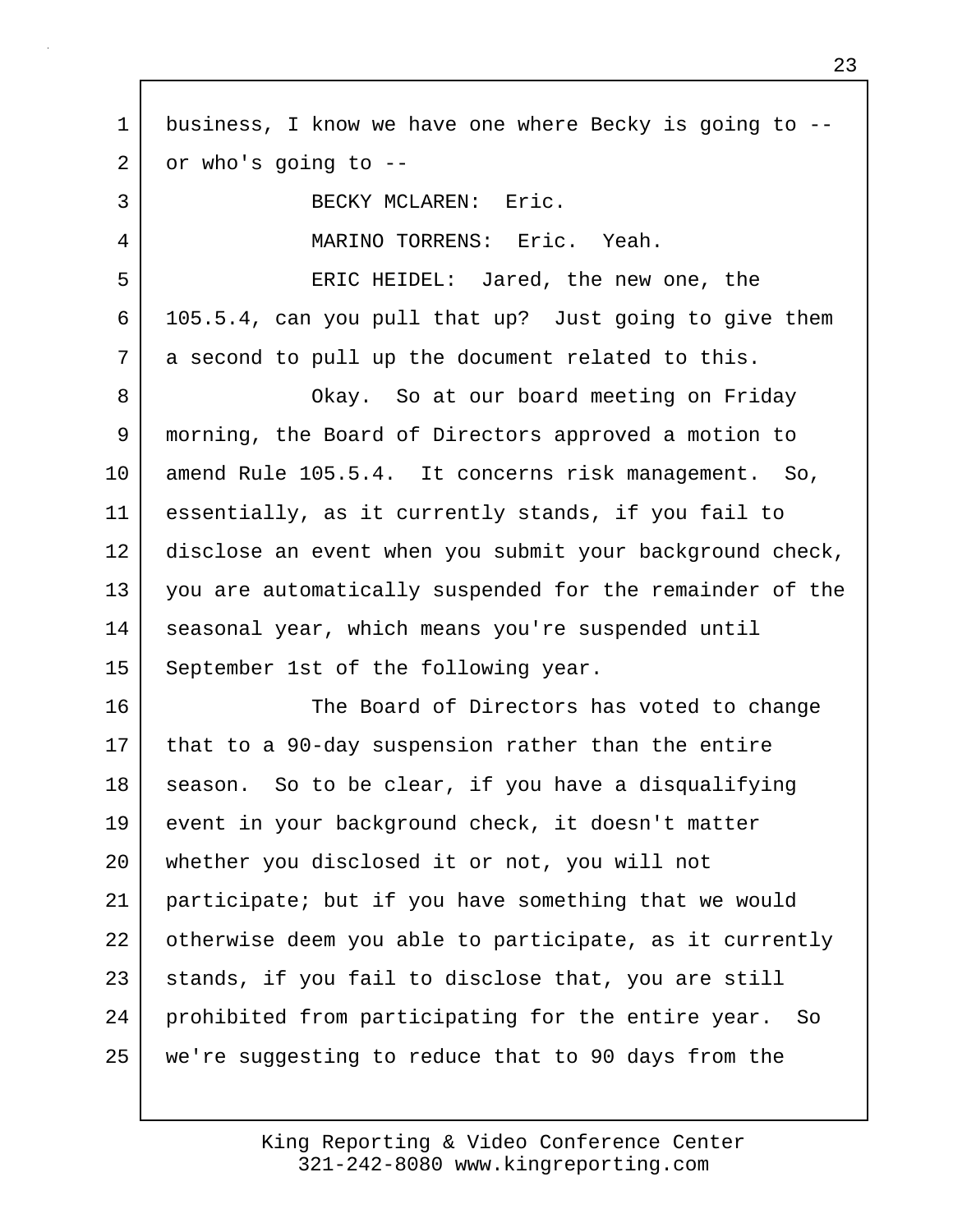1 current exclusion for the remainder of the seasonal 2 year. 3 So that passed through the board as a change 4 that went into effect immediately, and now it has to be 5 ratified at the AGM. So is there a motion to approve  $6$  that change by the membership? 7 | PAT FAZIO: Pat Fazio. 8 eRIC HEIDEL: Pat Fazio from --9 PAT FAZIO: Florida Keys Soccer Club. 10 ERIC HEIDEL: Florida Keys makes a motion. 11 MARINO TORRENS: And the gentlemen in the 12 red, second. 13 MIKE HYATT: Second. 14 ERIC HEIDEL: What club? 15 MIKE HYATT: Greater Central Florida Youth 16 Soccer League. 17 ERIC HEIDEL: Greater Central Florida Youth 18 Soccer League. 19 Is there any discussions? 20 UNIDENTIFIED FEMALE VOICE: I can't see the 21 rest. 22 | ERIC HEIDEL: Oh. Would you guys mind 23 scrolling down a little bit. 24 So just the commentary there. So I'll go 25 into that a little bit. So let me give you an example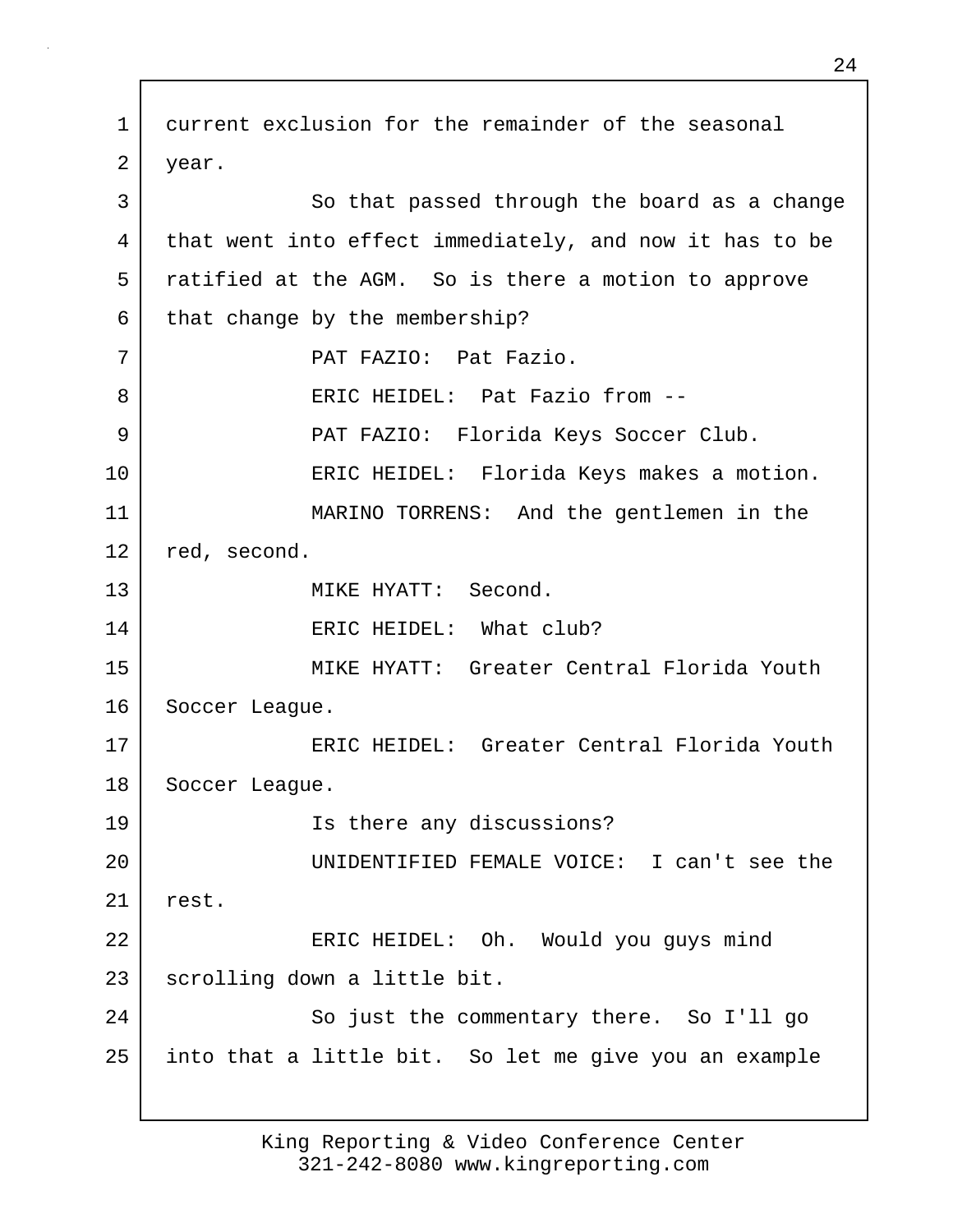1 | where this would apply.

2 So we have an individual who 30 years ago 3 has a felony conviction for carrying a concealed weapon 4 without a permit. It was not used in committing a 5 crime, he has no violent history, he has no criminal 6 convictions in the last 30 years, otherwise an 7 upstanding citizen. Because he has a felony conviction 8 and failed to disclose it, he'll be excluded for the 9 entire seasonal year. However, had he disclosed it, the 10 risk management committee likely would have allowed him 11 to participate because he doesn't have a history of 12 violence, he's not a sexual predator, there's nothing 13 | that would endanger the welfare of children. So in this 14 | case, he's currently suspended for the entire seasonal 15 year, this would make it only a 90-day suspension. 16 But for instance, if you're a convicted 17 sexual predator and you disclose that, you will still be 18 prohibited for the remainder of your life time. 19 Yes, sir. 20 MIKE HYATT: Mike Hyatt, Greater Central 21 | Florida Youth Soccer League. 22 | T'm for this 100 percent. My question is, 23 is what about people who had things when they were a 24 minor, like, you know, 17, 16, you know. Does the 25 background check, you know, is that a checkmark against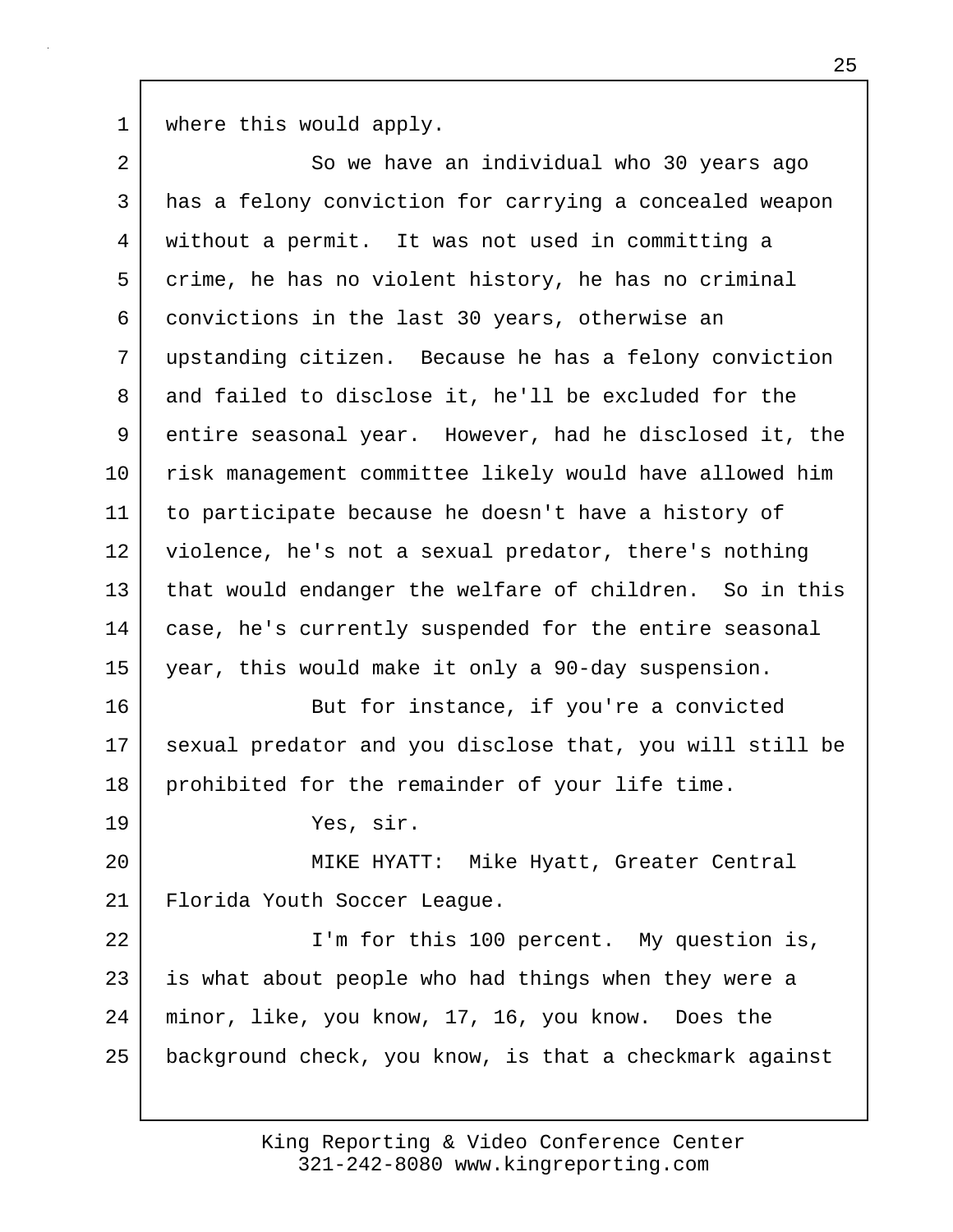1 you if you had something as a minor? 2 | ERIC HEIDEL: So it's just like if it 3 happened as an adult, it's going to depend on the event. 4 So if you were 16 years old and you were convicted of 5 murder, yeah, you're not participating in something like 6 that. But if it was something stupid, like, you know, 7 graffiti on a city building or something, you'd be able 8 to participate. 9 MIKE HYATT: Okay. I'm good then. Thanks. 10 (Laughter.) 11 MARINO TORRENS: What did you do when you 12 were in high school again? No. 13 MIKE HYATT: We need to move on. 14 JENNIFER DITILLIO: Eric, I have a question. 15 Jennifer Ditillio, SC Tampa. 16 My question is, when does that 90 days 17 start? 18 ERIC HEIDEL: The 90 days will start from 19 the day the background check is submitted. So if you 20 submitted on July 1st, which is the first day that 21 you're able to do it, it would be 90 days from then. 22 | It's not 90 days from the determination that you had,  $23$  you know  $-$  so in the example that I gave, that person's 24 background check is going to flag because of the 25 | concealed weapons conviction, then the committee then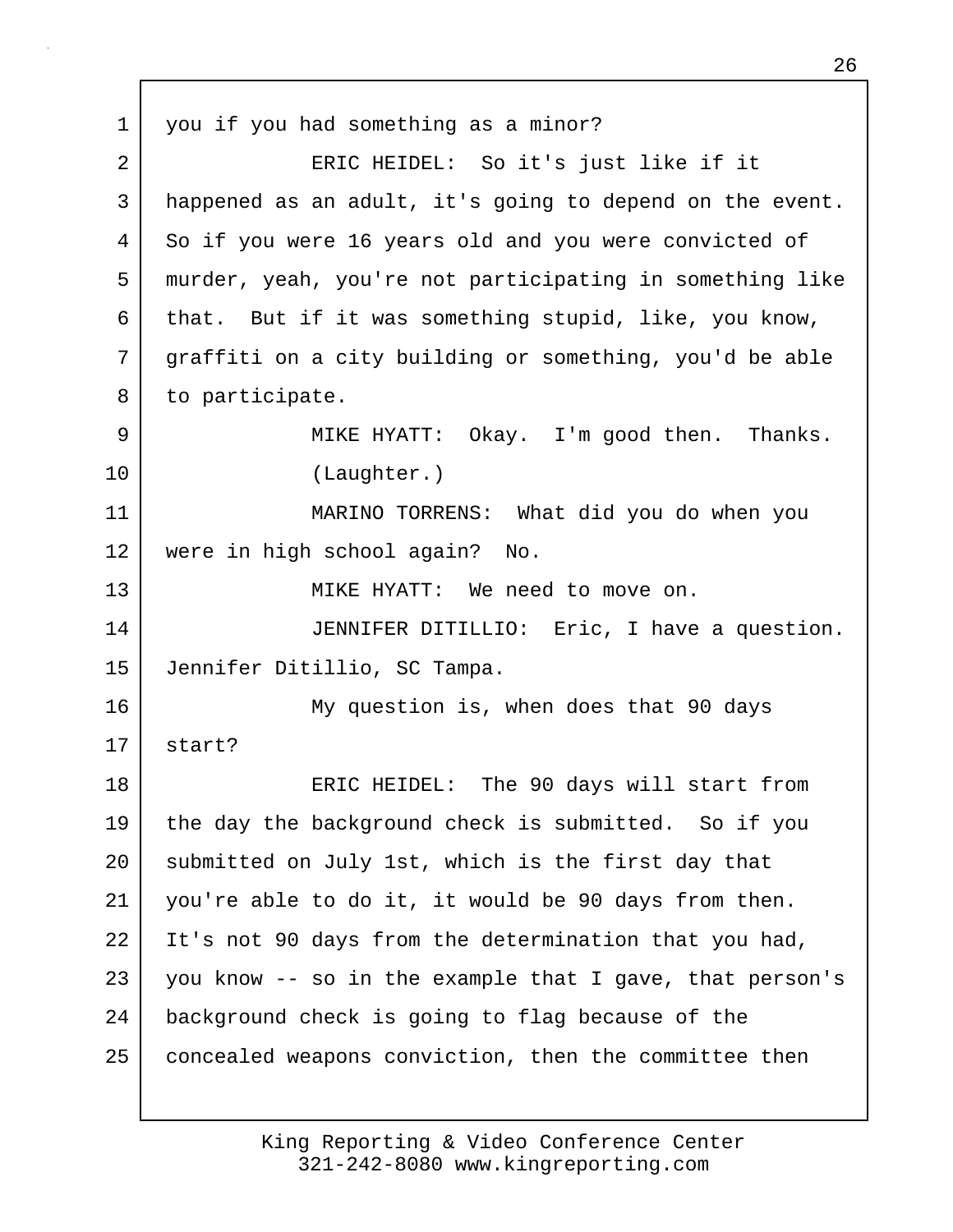1 reviews it. It wouldn't be from the time they review 2 it, it would be from the time of submission. 3 | Another point is, this will apply to all 4 background checks starting with the 2017, 2018 season, 5 which means every background check submitted from 6 July 1, 2017 on, so it will apply retroactively. So the 7 committee will go back and review every denial that has 8 been made so far. 9 Yes, sir. 10 JOE QUATTROCKI: Joe Quattrocki, Oldsmar 11 Soccer Club. 12 The appeals that are currently pending or 13 ones that have been -- appeals that have been denied, 14 are they going to --15 ERIC HEIDEL: Yeah, everyone who's 16 pending -- 17 | JOE QUATTROCKI: Are they all going to fall 18 under the 90-day rule or are there going to be some 19 appeals that are approved and people to be reinstated 20 immediately? 21 ERIC HEIDEL: If you failed to disclose, you 22 will still be suspended for 90 days. It's just a 23 reduction from the whole season. 24 JOE QUATTROCKI: Okay. So there won't be  $25$  any appeals on the failure to disclose that will get  $-$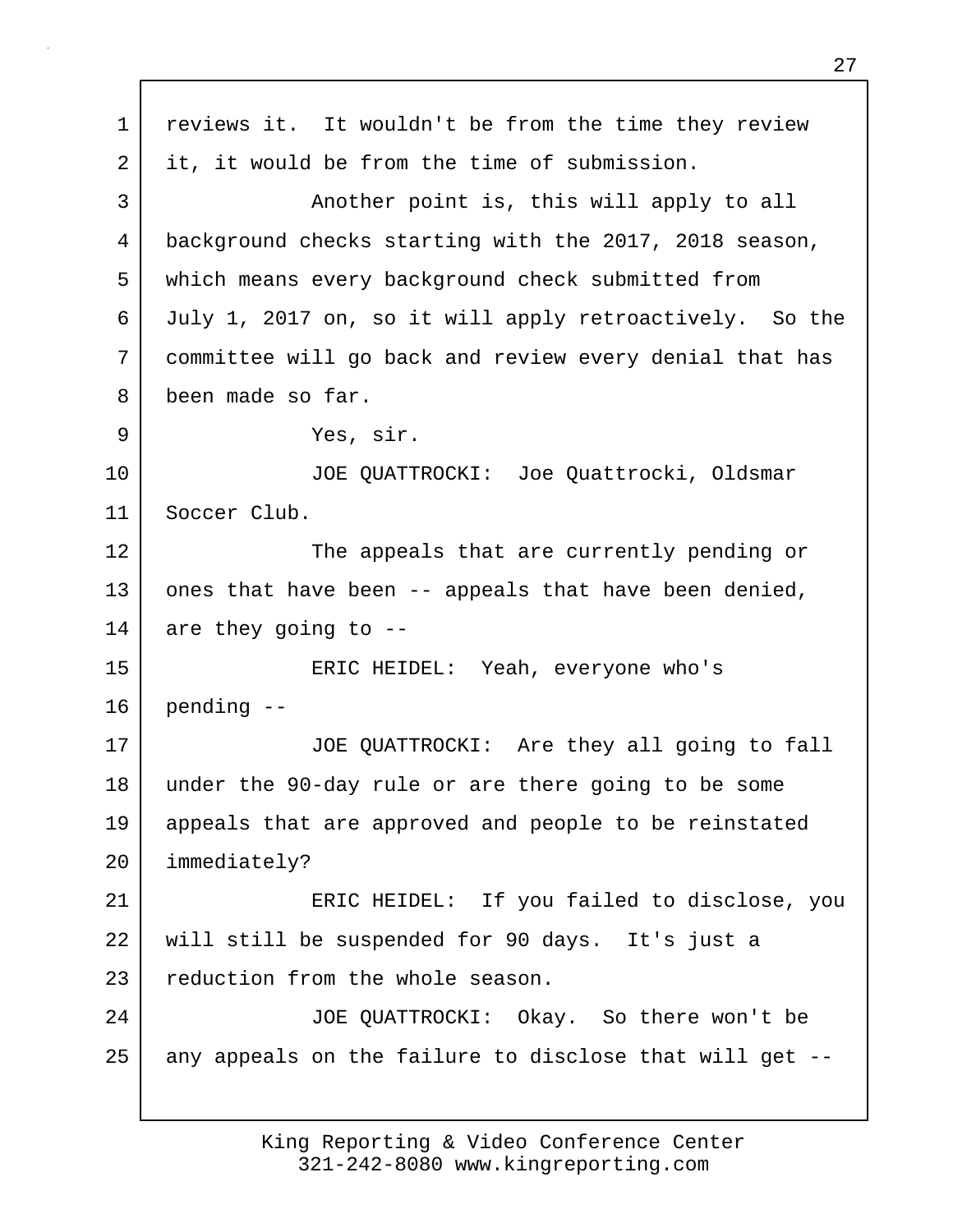1 ERIC HEIDEL: You can still appeal, but the 2 suspension is being lowered. You can appeal, and, for 3 instance, we have people who appealed because they think 4 that something's been expunged, because they have a 5 court order that it should have been, and for whatever 6 reason, the clerk of court didn't do it properly. The 7 committee would certainly -- they'll consider any 8 appeal, but the example I gave is one that maybe that 9 person wouldn't have to serve the 90 days. But if it 10 was correctly on your background check, you know, 11 listed, and you didn't disclose it, you will be 12 suspended for 90 days, yeah. 13 JOE QUATTROCKI: All right. 14 ERIC HEIDEL: You can appeal and how it goes 15 from there, I'm not sure, but definitely 90 days to 16 begin with. 17 any further discussion? 18 EDWARD KINSEY: Edward Kinsey, the Appointed 19 Commissioner from C South. 20 I almost feel as if 90 days could be too 21 long. If you're a senior coach for senior season, with 22 that game schedule, you will not be coaching a game for 23 that whole season  $-$ - game  $-$ - except for Presidents Cup, 24 you know. I would like to see it reduced to 60. 25 | ERIC HEIDEL: So the reason we chose 90 days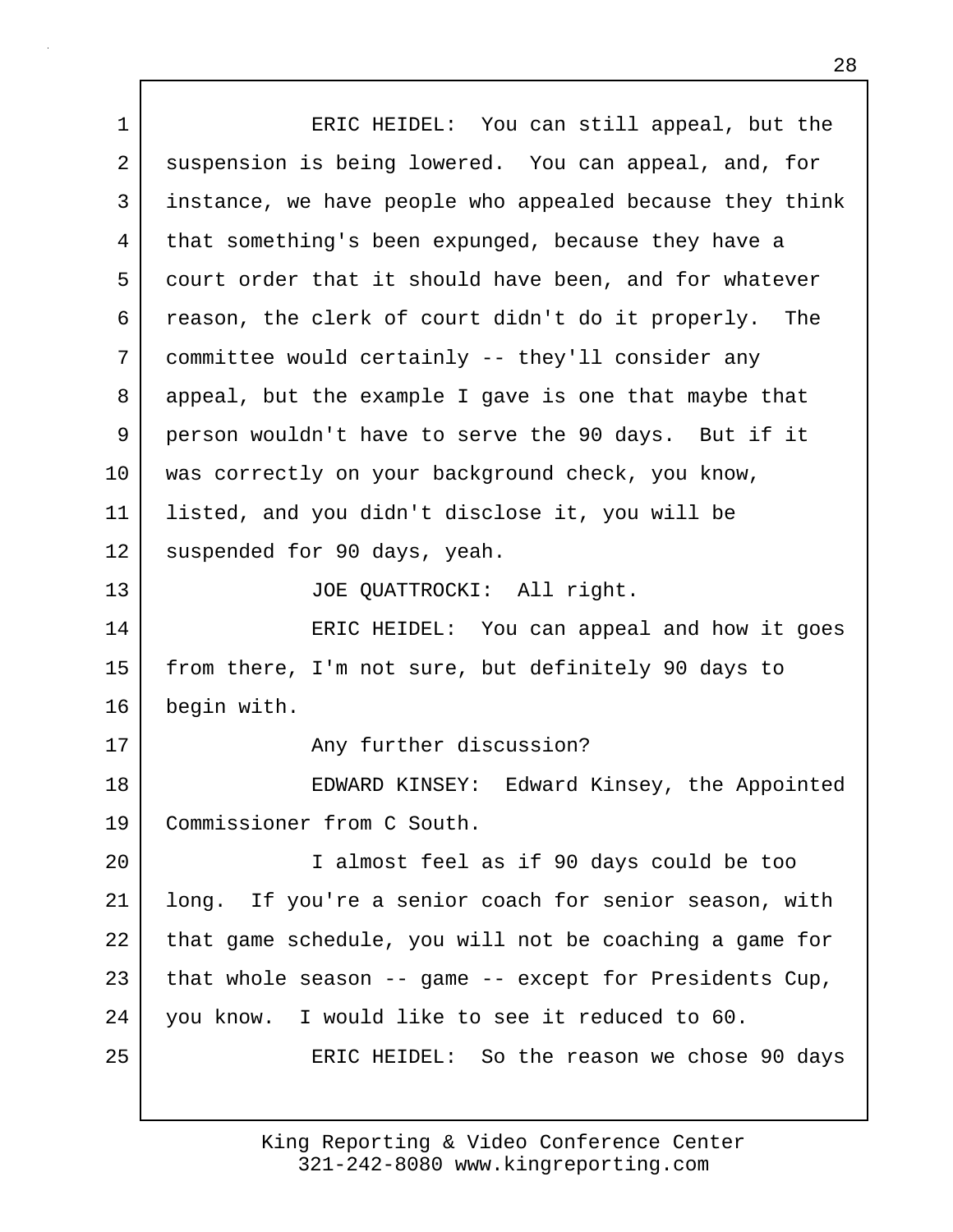1 is if we reduce it any further, you could submit 2 July 1st and essentially have no punishment. So if I --  $3$  say for instance we made it 30, I submit the first day, 4 July 1st, I'm good August 1st, I missed absolutely 5 nothing. So it's like a paper tiger, you got suspended, 6 but you didn't miss anything. We felt the same way with 7 60 day. 8 With 90 days, it essentially causes you to 9 miss Labor Day, which is a fairly big weekend, and 10 because the background checks are taken so seriously, we 11 think there needs to be some sort of teeth to it that 12 you do still miss out on something, so that was our 13 thought. 14 I -- that's what the board voted on. If 15 people feel it should be shorter, then they can reject 16 it; however, then the proposed rule change must wait 17 until next year. 18 EDWARD KINSEY: I'm fine with it. 19 ERIC HEIDEL: Okay. All right. Any further 20 discussion? 21 (No response.) 22 | ERIC HEIDEL: Okay. Seeing none. All those 23 in favor of the proposed change? 24 | MULTIPLE MEMBERS: Aye. 25 | ERIC HEIDEL: All those opposed?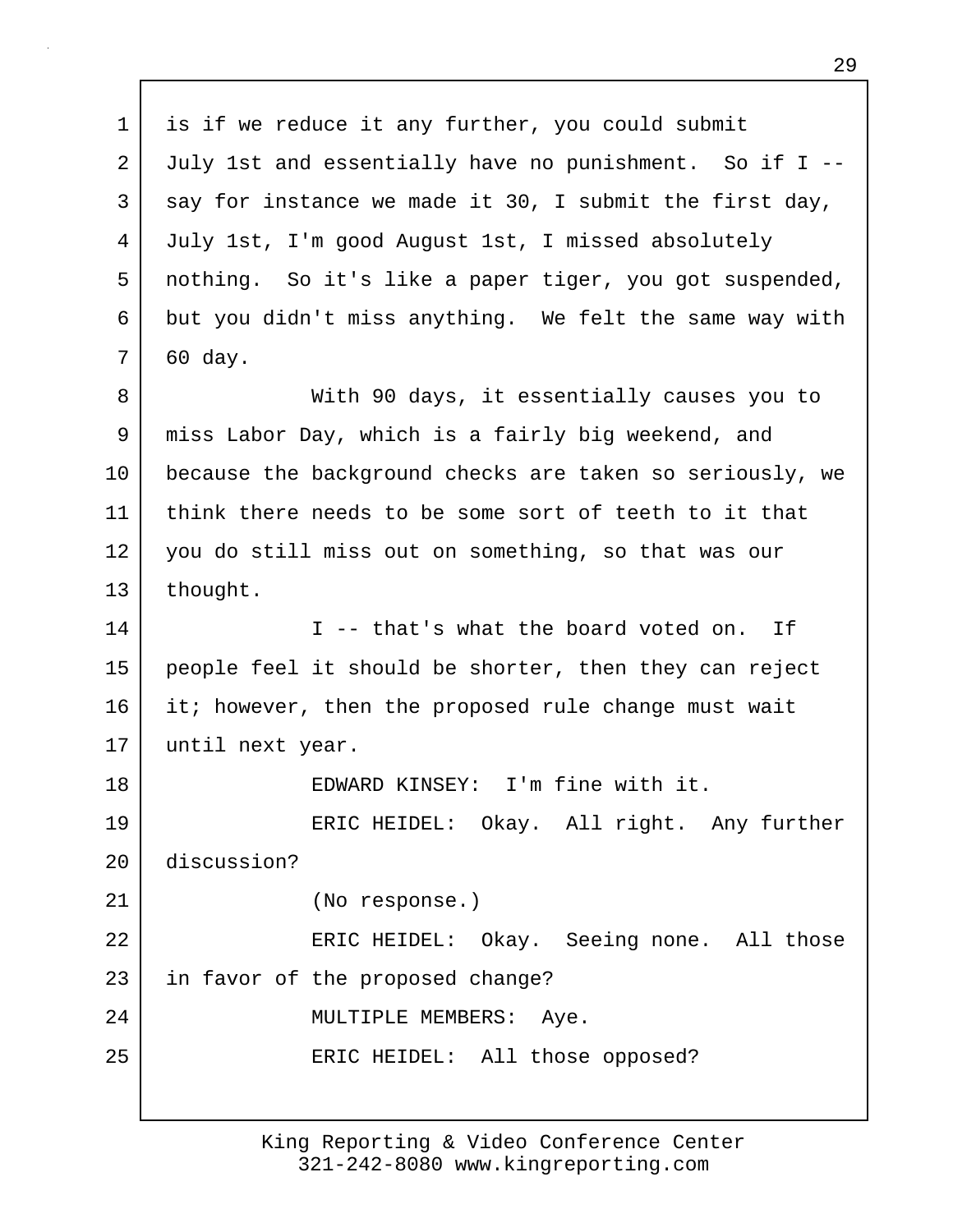1 (No response.) 2 | Ckay. It passes. Thank you. 3 MARINO TORRENS: Thank you. You make our 4 lives a lot easier. 5 Okay. Before we continue. Is there a 6 Jason Ully in the room? I want to thank you, because 7 you bought us all lunch with your credit card. I really 8 hope -- somebody found it and brought it up. Thank you, 9 sir. 10 We all kept it under \$50 a person. It was 11 good. 12 Okay. Being that the next part of the 13 agenda might require the clickers, we're going to take a 14 20 minute -- I got 10:05, so we're going to reconvene at 15 10:30 so people can check out, those of you that need 16 to. We usually do it after the votes, but being that we 17 need the clickers, we're going to do it now. So we'll 18 reconvene at 10:30, please. Thank you. 19 (A break was taken from 10:06 a.m. to 20 10:41 a.m.) 21 MARINO TORRENS: Okay. I think we're almost 22 ready to test Region A and C again. 23 Before that, again, I want to thank Rhonda, 24 like every year, for her baskets and all she does for  $25$  our  $-$  to collect money for the needy  $-$  for the kids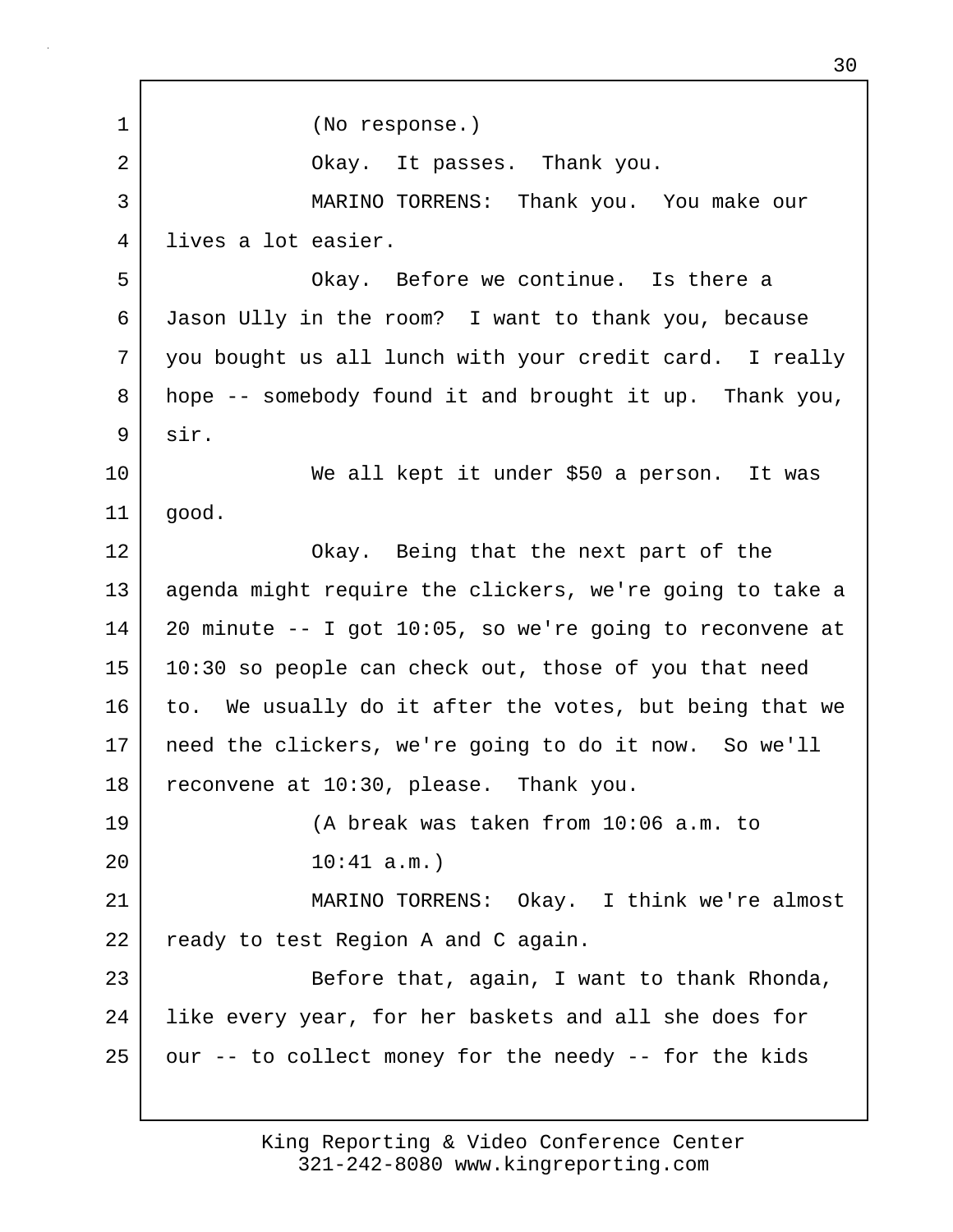1 who can't afford to play soccer. Again, this year, the 2 raffle collected \$400 from Rhonda's -- thank you again. 3 That you again for the time you put in for doing that 4 every year. 5 (Applause.) 6 MARINO TORRENS: We're almost there, we're 7 almost there. 8 Becky, do we have any housekeeping rules 9 that we need -- do we have any housekeeping rules that 10 we can start? I know we had some we were thinking -- I 11 came up -- okay. 12 I believe there was -- from what I 13 understood when I was standing back there, there were a 14 couple of clickers that were working, it was just not 15 counting the votes. The green light was coming on, but 16 it was not -- so we found a couple of them and hopefully 17 we'll be able to go in a minute here. Right, Jared? 18 I'm throwing you under the bus. 19 We also had a raffle for entries into the 20 Commissioner's Cup, State Cup, and Presidents Cup. Is 21 the winner of free entry to the State Cup in the room? 22 If you can stand up. They're not here? 23 UNIDENTIFIED MALE VOICE: (Unintelligible.) 24 | MARINO TORRENS: What did you get? 25 UNIDENTIFIED MALE VOICE: I got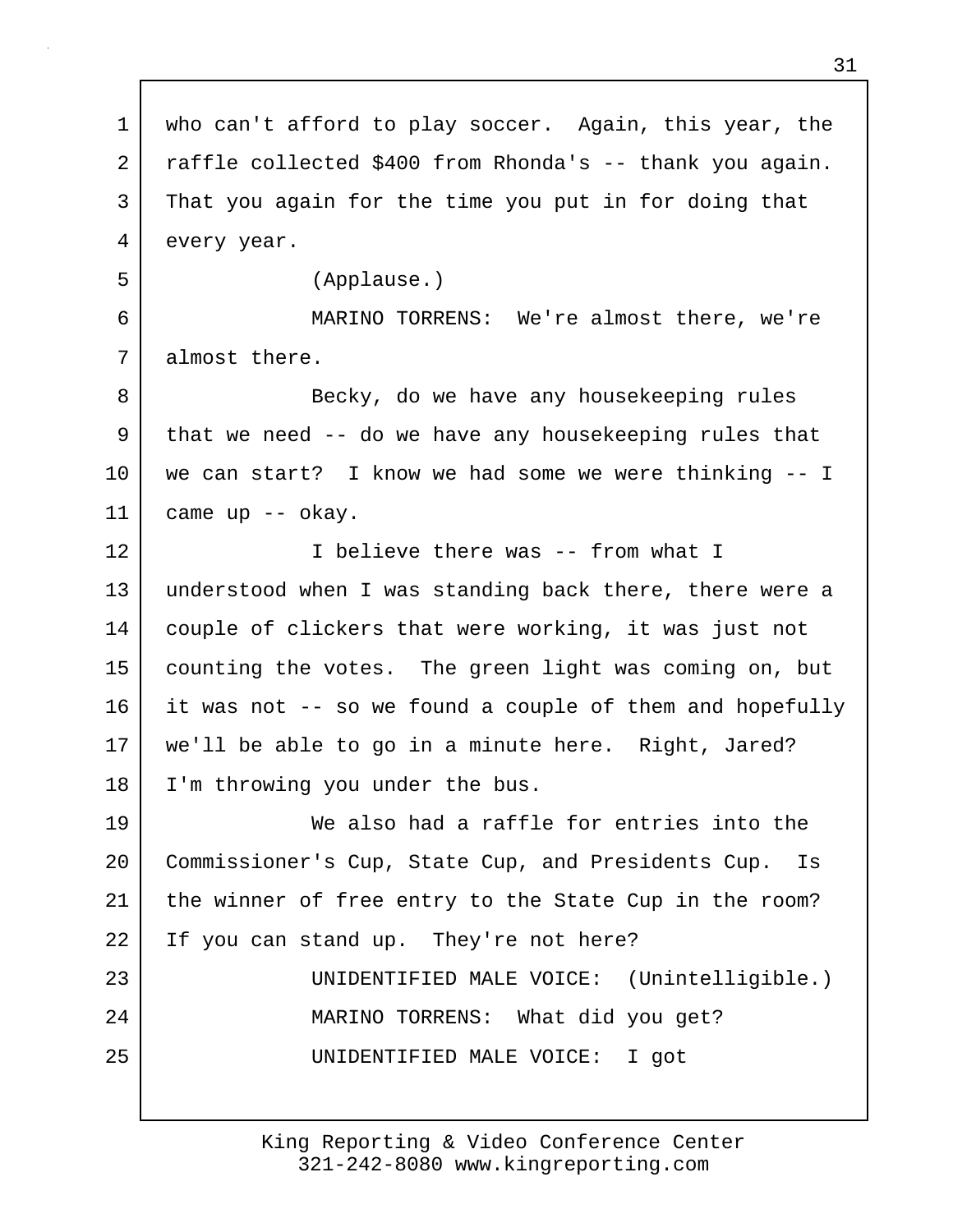1 Commissioner's Cup. 2 MARINO TORRENS: We got one of the 3 Commissioner's Cup ones. Congratulations. 4 Presidents Cup, free entry to the Presidents 5 Cup, is that winner in the room? 6 Oh, congratulations. 7 Anybody else for Commissioner's Cup? There 8 were three others. 9 You got an entry into your own 10 Commissioner's Cup? 11 UNIDENTIFIED MALE VOICE: Yeah. 12 MARINO TORRENS: Okay. As you can see, I'm 13 trying to make a little bit of time, but it's not 14 working. Okay. 15 Once you finish the discussion, there's no 16 way to vote. That's why I was asking if there's any 17 housekeeping, that we could get it going. 18 JARED WHITE: All right, Marino. 19 MARINO TORRENS: Yes? 20 JARED WHITE: We're going to test Region A 21 right now. So all Region A clubs, just right now, just 22 press one. Region A, only. 23 MARINO TORRENS: Again, make sure that green 24 light and the screen says one, A. 25 | Ready? Five, four, three, two --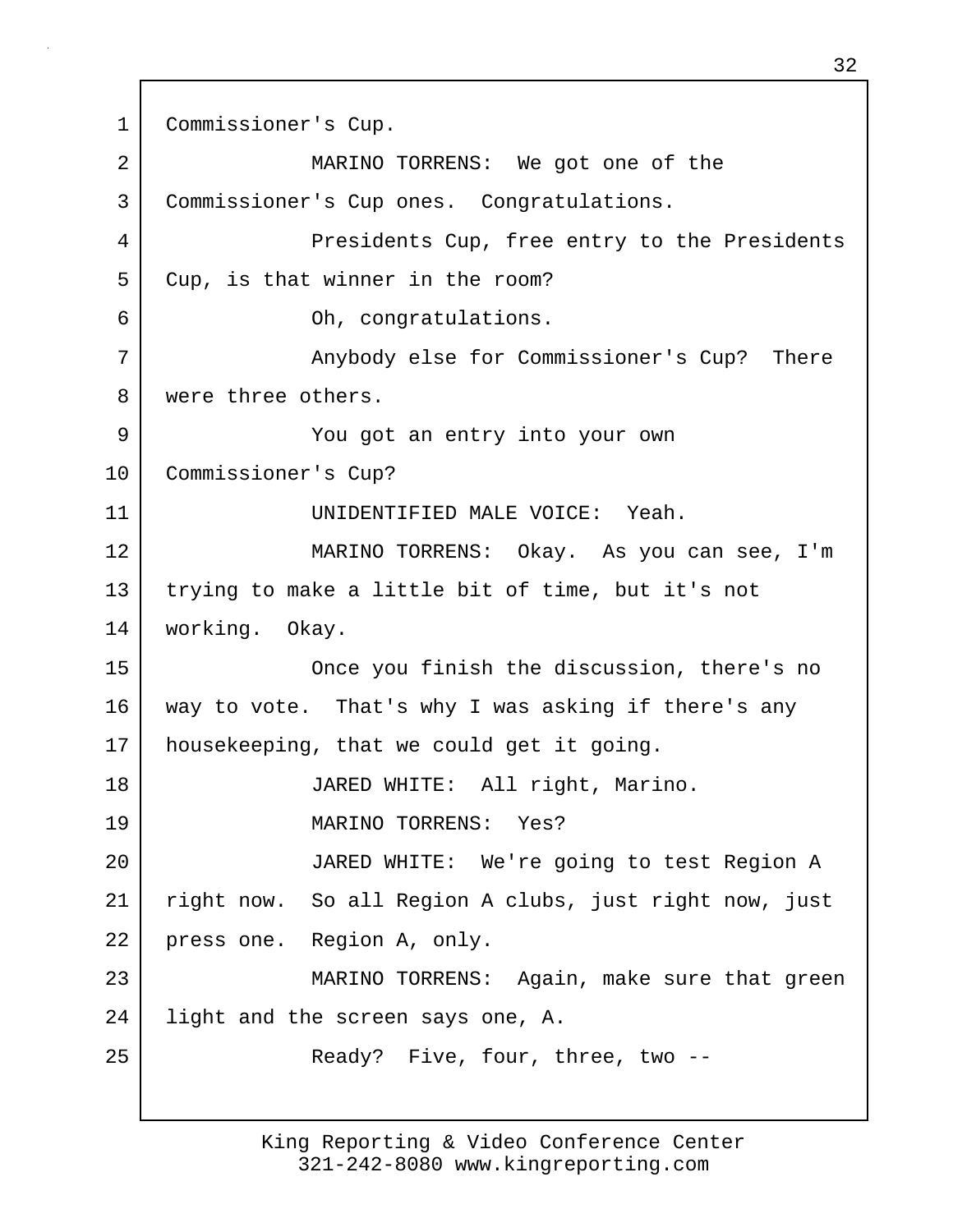1 JARED WHITE: Give them another five 2 seconds, Marino. 3 | MARINO TORRENS: Ten, nine, eight. 4 Five, four, three, two, one. Done. 5 | TERRI TOWERS: 1,741. 6 MARINO TORRENS: What was -- I'm sorry. The 7 Board of Directors, so that's -- everybody okay with 8 that? 9 JARED WHITE: We're checking the report 10 | right now. 11 MARINO TORRENS: Jared? 12 JARED WHITE: Still calculating. 13 | The Collection All right, Marino. 14 MARINO TORRENS: Yes. 15 JARED WHITE: Driftwood Soccer Club didn't 16 vote that time, but if we do the vote again and they do 17 it, we should be okay after that. 18 MARINO TORRENS: Okay. We're going to do it 19 again, then. 20 JARED WHITE: I'll let you know. 21 | All right, we're good right now. A only. 22 | MARINO TORRENS: A, only, press one, please. 23 Driftwood, press it twice, press it three times. 24 | Chay. Here we go. Five, four, three, two, 25 one. Done.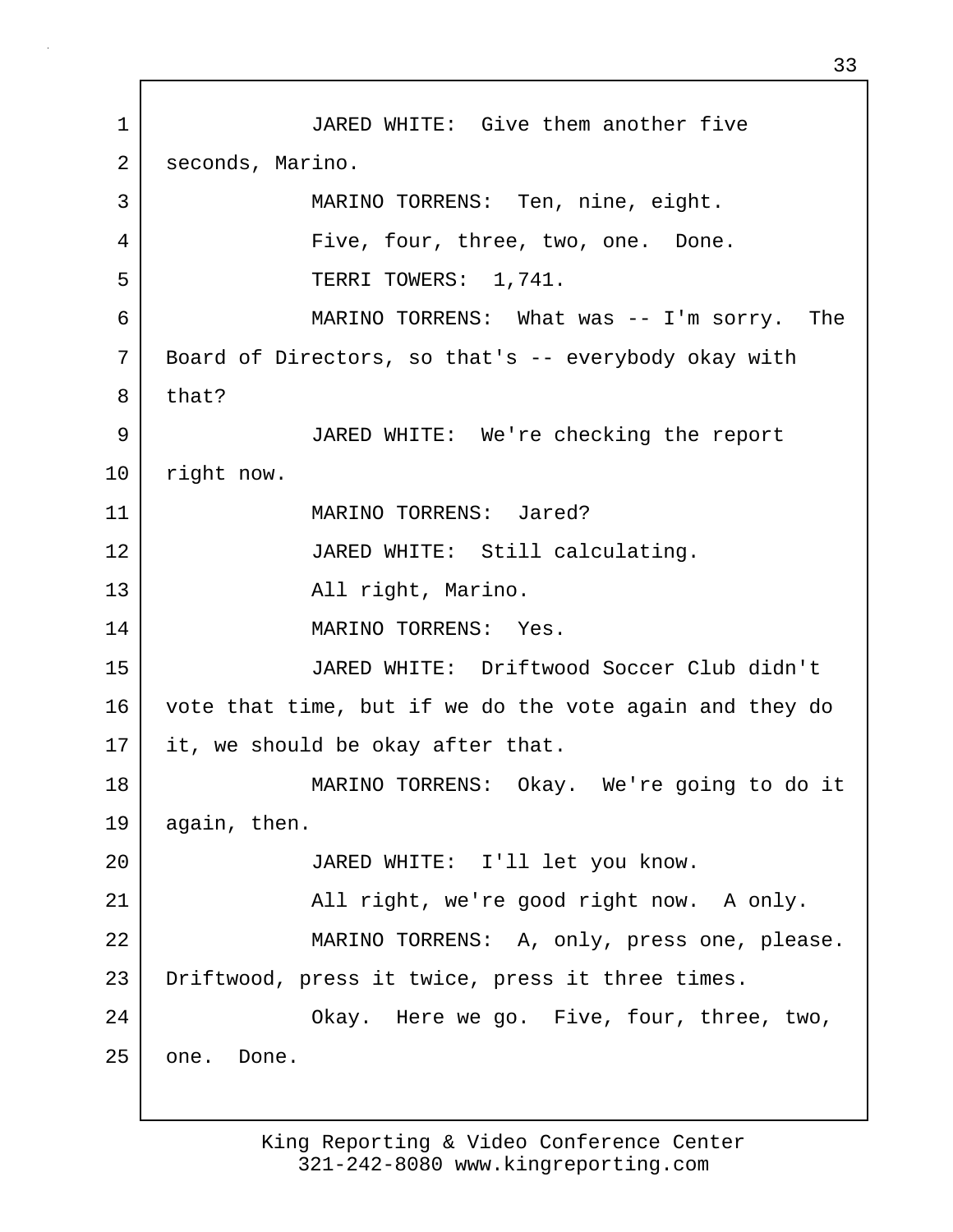1 TERRI TOWERS: 1,774. That's what it says. 2 Now, it has more than what you asked for. 3 MARINO TORRENS: 1,734? 4 TERRI TOWERS: 1,774. 5 JARED WHITE: All right. So what happened 6 was West Citrus Soccer Club voted that round, so the 7 actual number should be 1,754 for Region A, 1,754. 8 LINDA SOEDER: That's it. That's right. 9 MARINO TORRENS: Okay. That's it. 10 Okay. So Region C, right? 11 JARED WHITE: Yeah. We'll set it up, real 12 quick. 13 | Region C. All right. Just Region C. 14 MARINO TORRENS: Okay. Region C start 15 voting now, please. Only Region C, voting please. One, 16 A, the green light and the screen should say one, A when 17 you click it. If you're not sure, double click. Only 18 | going to count once. Hopefully. 19 Ready back there? Ready? Five, four, 20 | three, two, one. 21 | TERRI TOWERS: 2,103. 22 MARINO TORRENS: What was the number? 23 LINDA SOEDER: 2,313. 24 JARED WHITE: We're checking right now. 25 MARINO TORRENS: Maybe somebody is not in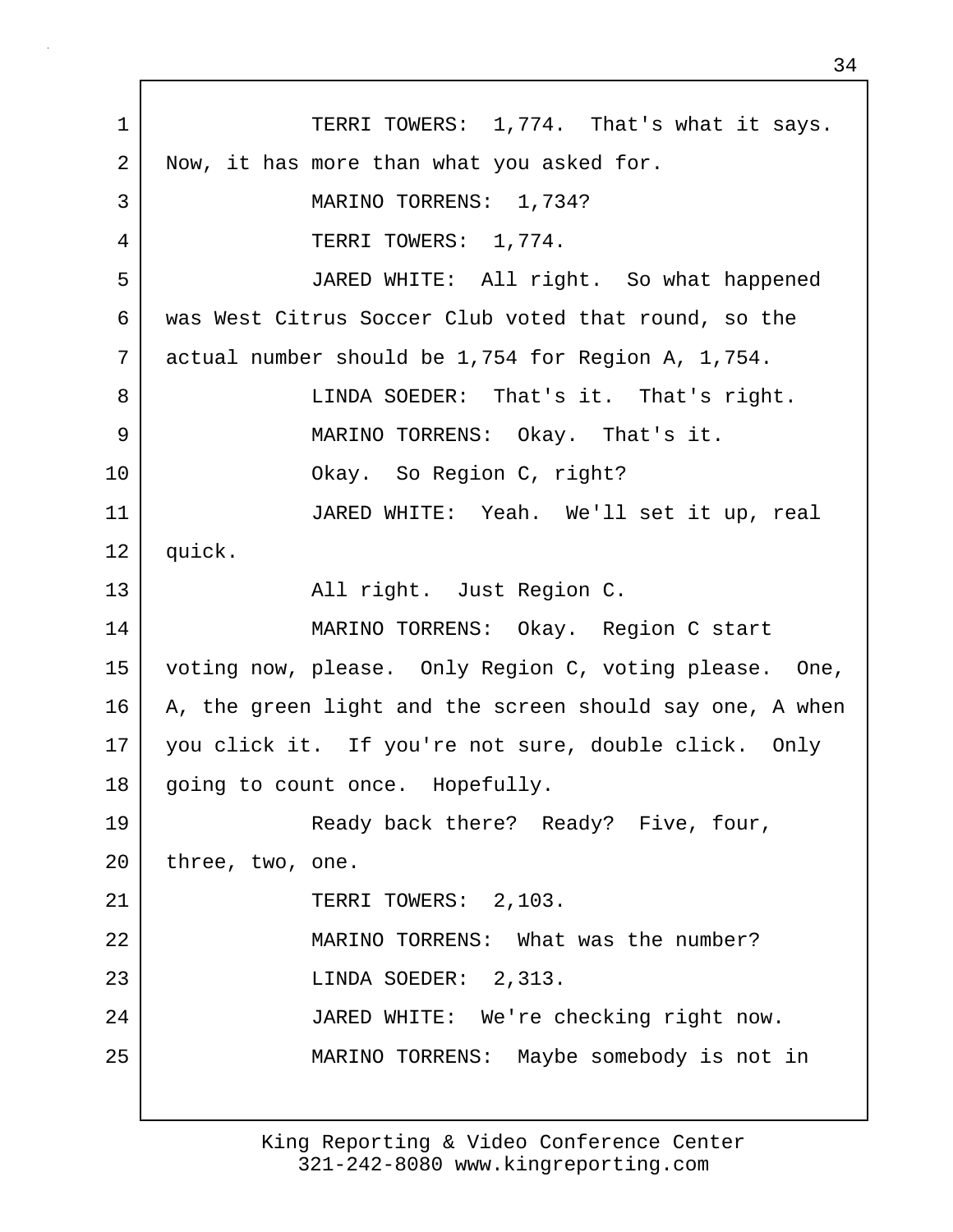1 the room. It was Citrus that voted this time? 2 JARED WHITE: Not that I could tell. 3 MARINO TORRENS: Now, because of the 4 clickers, the candidates only have one minute to speak. 5 I'm kidding. 6 Yes, Mr. Lou. Here we go. 7 LOUIS CONFESSORE: A point of personal 8 privilege or whatever. I would like to put a proposal 9 on the floor that we use paper ballots and get on with 10 it. We all know how to do the paper ballots, it's been 11 two hours that we've been sitting here. It's 11:00, 12 man, let's get moving. 13 Can I get a vote for that? 14 MARINO TORRENS: How we going to count the  $15$  vote if we  $-$ 16 LOUIS CONFESSORE: How are we going to count 17 it? The same way as we always counted it? Pick up the 18 pieces and paper and you count them. 19 MARINO TORRENS: Give us five minutes, 20 please. 21 | COUIS CONFESSORE: It's not five minutes, 22 it's two hours. 23 MARINO TORRENS: I'm saying, give us an 24 extra five minutes. 25 LOUIS CONFESSORE: Okay. Five minutes. The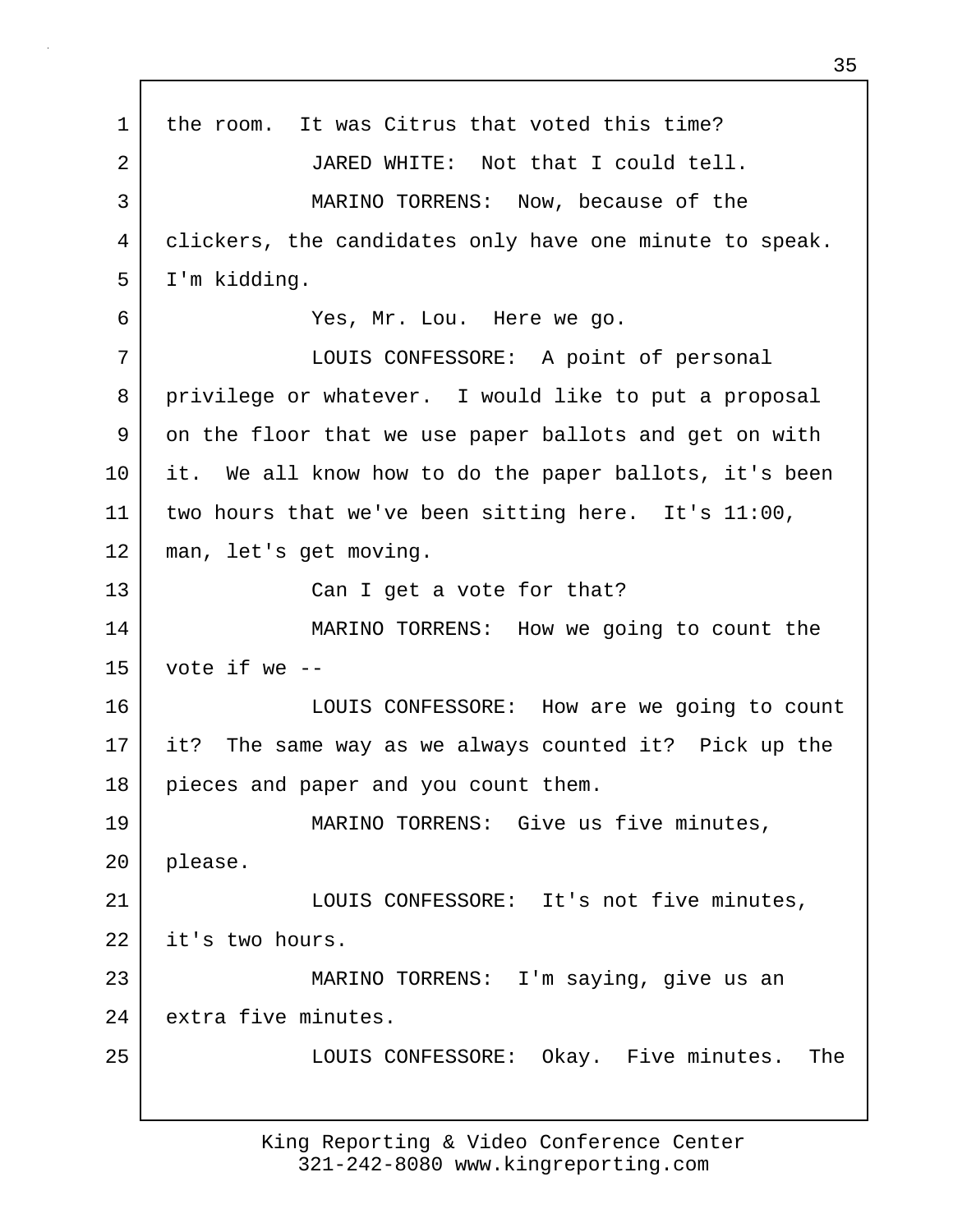1 clock is running. 2 MARINO TORRENS: Yes, sir. 3 UNIDENTIFIED MALE SPEAKER: I don't know if 4 I'm speaking just for myself. I have to leave at 1:00. 5 Can we have people talk, like, the candidates can speak 6 | now while they're doing whatever they do. 7 MARINO TORRENS: I'm okay with that if 8 everybody is okay with that. 9 (Applause.) 10 MARINO TORRENS: Okay. Hey. Great. Yeah, 11 we'll do it. 12 Yes, Jared? Yes, no, maybe? 13 JARED WHITE: All right, Marino. 14 MARINO TORRENS: Yes. 15 JARED WHITE: We had only one club, Sarasota 16 did not vote for Region C. After that we will have the 17 official number, so I don't know if you want to do one 18 last test. 19 MARINO TORRENS: Is Sarasota in the room? 20 UNIDENTIFIED MALE VOICE: Yeah. 21 MARINO TORRENS: Okay. Let's do it, ready, 22 Region C, please, last time. Let me know when you're 23 ready to start, Jared. 24 JARED WHITE: We're ready. 25 | MARINO TORRENS: All right. Start voting.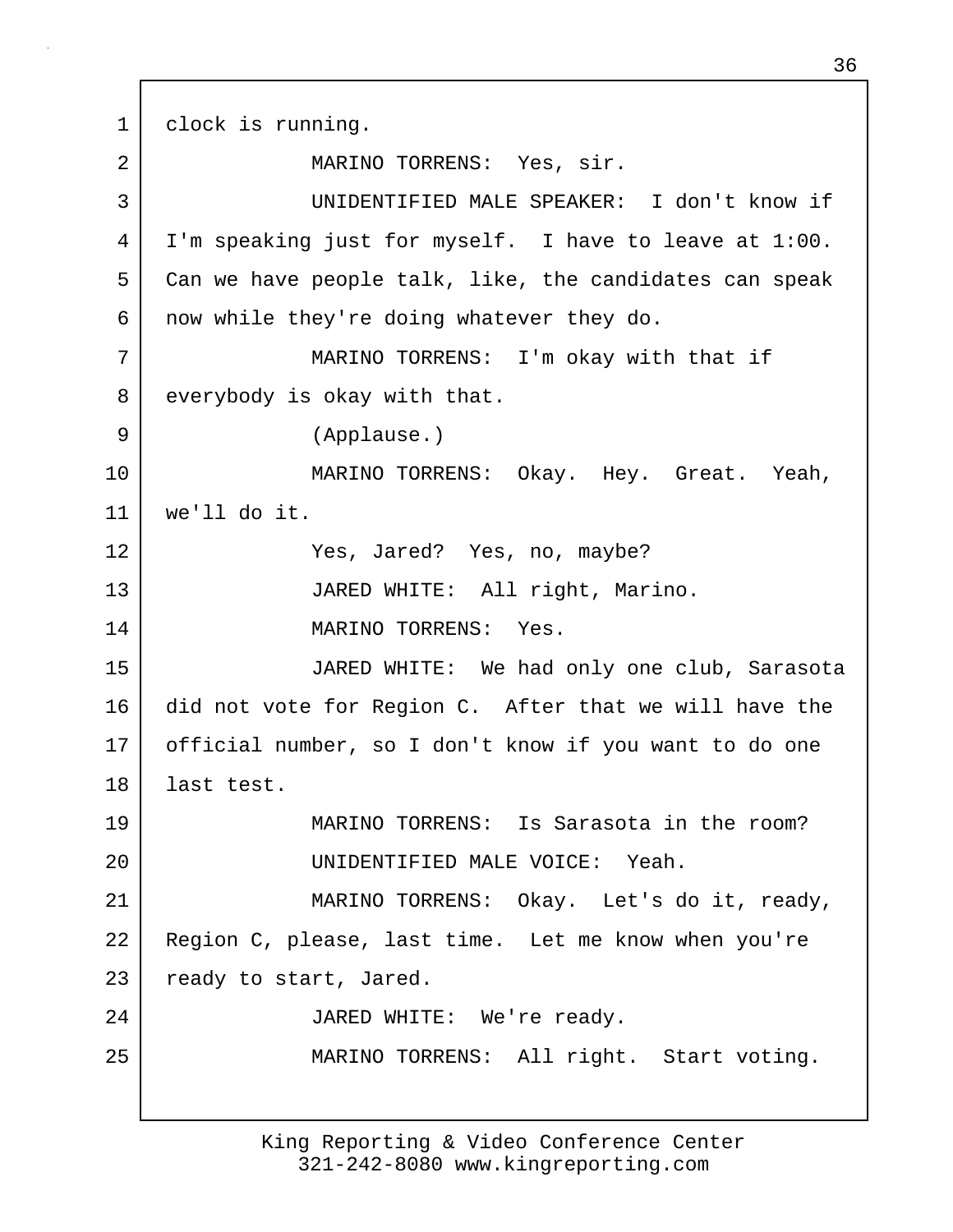1 Region C only. 2 Please. Pretty please, everybody, so we can 3 see. Ready? Five, four, three, two, one. 4 JARED WHITE: We got it. We're all good. 5 MARINO TORRENS: Yes. Thank you. Okay. 6 I have 2,183 in the book. 7 (Multiple people talking.) 8 | MARINO TORRENS: So, Jill, the original 9 number that you read, somebody is saying it's 2,213 or 10 2,183? 11 Give her the microphone, Jared, I'm sorry. 12 I didn't write it down. I was going by this 13 number. I'm sorry. 14 JILL SHELTRY: Now that we have all the 15 region numbers, I'm going to go back and do all the 16 percent totals. 17 MARINO TORRENS: Okay. So the total number 18 from Region C, what is it now? The official number? 19 JILL SHELTRY: 2,184. 20 MARINO TORRENS: Okay. Thank you. That's 21 the question that came from -- thank you again. She's 22 going to do the percentage. 23 There was a motion on the floor to -- there 24 was a motion to accept the minutes from the prior year, 25 the AGM, there was a second, and there was a question as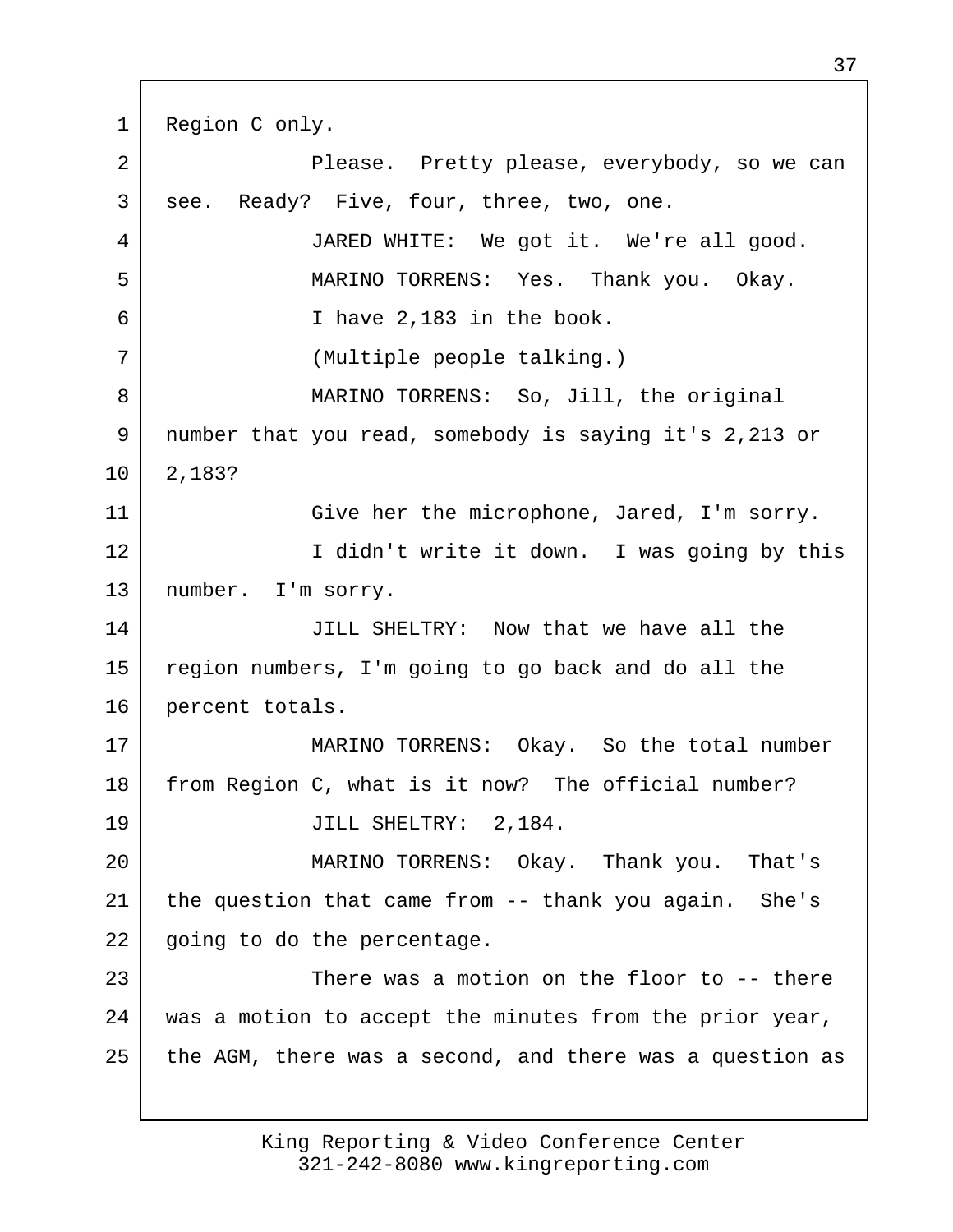1 to the minutes not being available. So the motion on 2 the floor was to approve the minutes, even though they 3 weren't in the book. 4 So are you ready to vote back there? You 5 ready for a total general vote, for everybody? 6 Is there any discussions besides the point 7 that the votes -- the minutes were not published or were 8 | not in the book? 9 JENNIFER DITILLIO: Jennifer Ditillio from 10 SC Tampa. 11 Online, the date that is the AGM was 12 incorrect, it says August 2015. So I personally would 13 | not approve those based on that. 14 MARINO TORRENS: That's a correction to the 15 minutes, so you can correct the minutes. That's why 16 we're here. So you're just correcting the date, and 17 | that's what's in the minutes; is that fair? 18 UNIDENTIFIED FEMALE SPEAKER: Yes. 19 MARINO TORRENS: Okay. So we have a 20 correction on the dates that were published on the 21 website, it should say 2016. 22 | The Bany other, besides not being available? 23 Are we ready? I just need an A and a B, yes 24 or no, to approve. The motion on the floor to approve 25 the minutes of the 2016 AGM.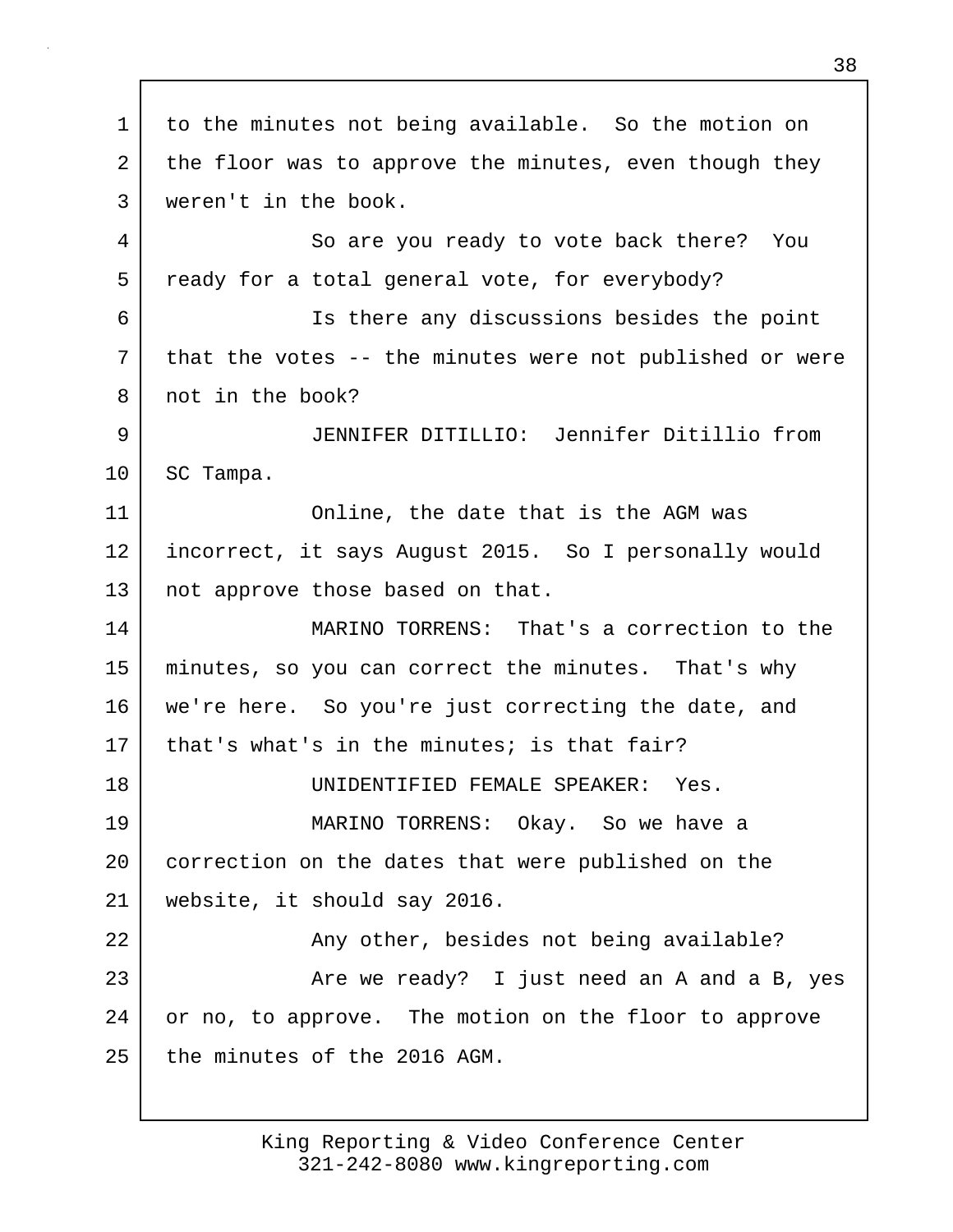1 JARED WHITE: We're ready. 2 MARINO TORRENS: We're ready. If you want 3 to approve the minutes of the 2016 AGM, press one; if 4 you are not, because they're not present, press two. 5 Ready, vote. 6 One or A for yes, two or B for no. 7 | Ready? Five, four, three, two, one. 8 So they're approved. Thank you. 9 Let me go back to the agenda. 10 | Chay. Now, we got proposed rule changes. 11 Yes. Jill, you ready for -- we can start, if we need to 12 vote yes. 13 BECKY MCLAREN: Okay. As Marino stated, the 14 standing rules will present the change, one for, one 15 against, until one side is exhausted and then discussion 16 will end. I will tell you that the first five proposals 17 that were in your book as housekeeping have been 18 withdrawn by the proposers, so they will not be 19 presented. 20 | So the first one that will be presented will 21 be bylaw 401 about try outs. When we had the Proposed 22 Rule Change Workshop yesterday, the presenter of this 23 motion, Kai made a change to it. Is he in the room? 24 MARINO TORRENS: Yes, he's right there. 25 | BECKY MCLAREN: Kai, can you come to the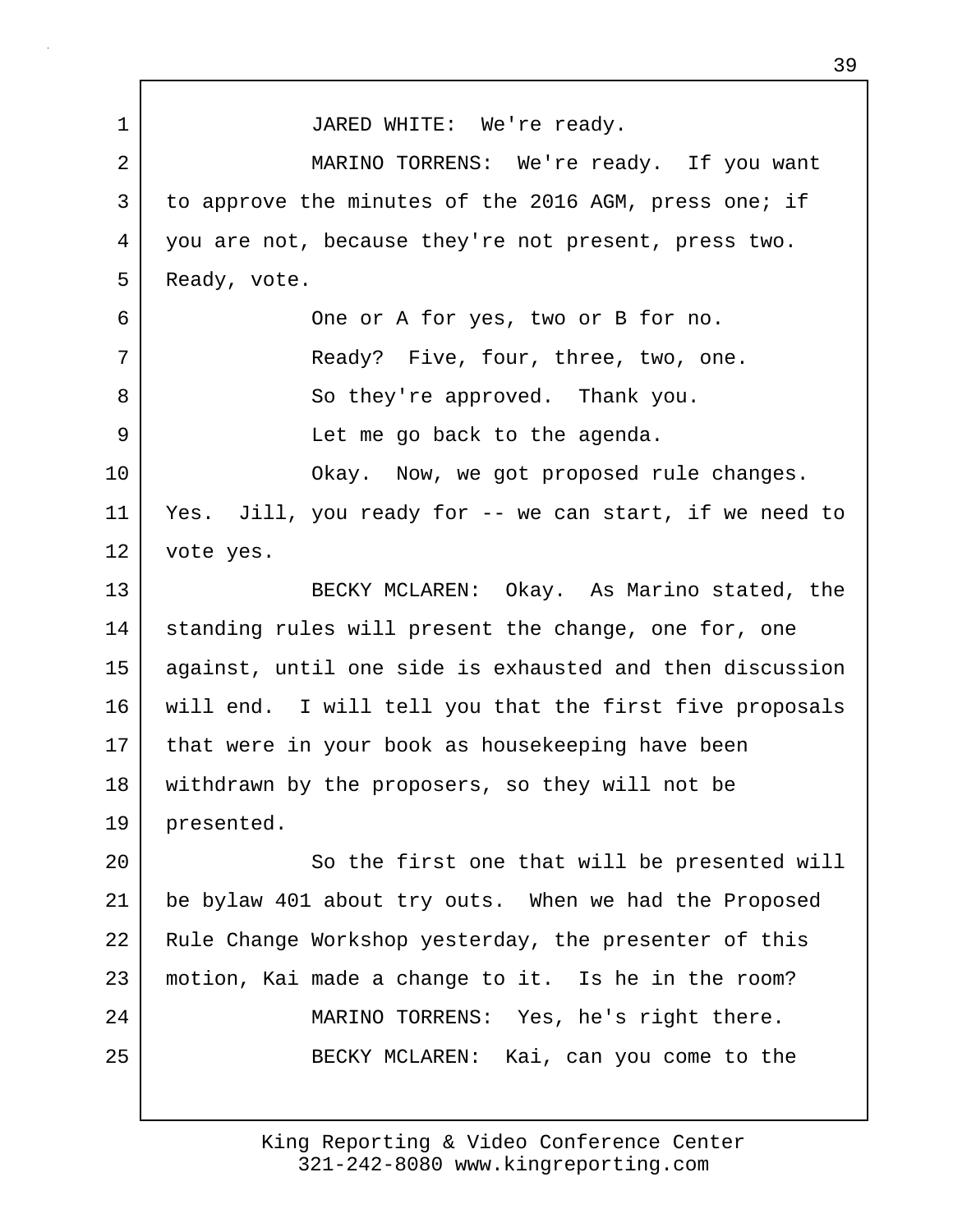1 microphone, please.

| 2  | I move that we accept the proposal as                   |
|----|---------------------------------------------------------|
| 3  | presented on the screen. Is there a second?             |
| 4  | TIM SMITH: Second.                                      |
| 5  | BECKY MCLAREN: It's been seconded by                    |
| 6  | Tim Smith, Regional Commissioner, Region C South.       |
| 7  | Kai, would you like to speak to the motion              |
| 8  | since you are the maker --                              |
| 9  | KAI VELMER: Yeah.                                       |
| 10 | BECKY MCLAREN: -- and the change, since you             |
| 11 | are the proposer.                                       |
| 12 | KAI VELMER: Kai Velmer, Pinellas County                 |
| 13 | United Soccer Club.                                     |
| 14 | This rule is to kind of count down on the               |
| 15 | two-month tryouts that we had last year and then change |
| 16 | it to where it would start the Monday following the     |
| 17 | scheduled date, around the 16th. So this year it would  |
| 18 | be Monday, May 7th, I do believe, if I'm correct on     |
| 19 | the $--$                                                |
| 20 | MARINO TORRENS: I believe it was May 5th                |
| 21 | and $6th$ --                                            |
| 22 | KAI VELMER: So the Sunday would be the                  |
| 23 | start of tryouts --                                     |
| 24 | BECKY MCLAREN: This past year, a round of               |
| 25 | 16 would have concluded on Sunday, May 7th, so tryouts  |
|    |                                                         |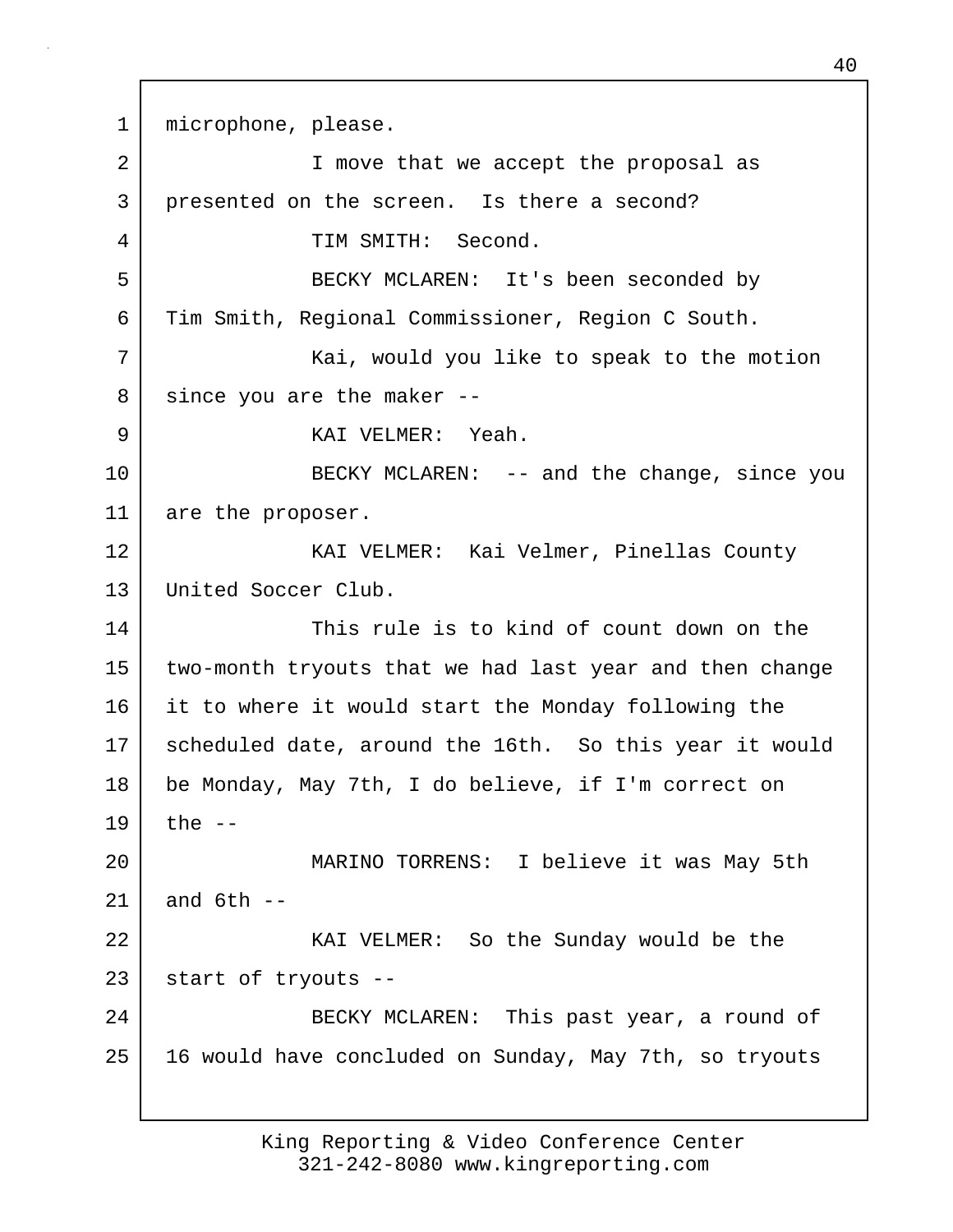1 would have started on May the 8th, could have started 2 then. 3 KAI VELMER: Yeah. So give or take, there's 4 always going to be a bit of change, but it would start 5 before school gets out of session and would give 6 everybody two weeks of tryouts and not a two-month 7 tryout window. 8 BECKY MCLAREN: Any other discussion 9 regarding the proposed change that is on the floor? 10 (No response.) 11 BECKY MCLAREN: So the change would be, 12 organizations affiliated with FYSA may hold any tryout 13 or player identification activity related to the 14 formation of teams for the next seasonal year involving 15 all age groups on the Monday following the originally 16 scheduled date of the FYSA State Cup Round of 16, that 17 is the only change, what's highlighted in yellow. 18 UNIDENTIFIED MALE SPEAKER: I'm against. 19 And the reason I'm against, because on the next page we 20 can go back to where we were. Okay. So if you accept 21 this, then we're done. If you do not accept this, we 22 can go to the next page. 23 MARINO TORRENS: That's incorrect. 24 UNIDENTIFIED MALE SPEAKER: That's 25 incorrect?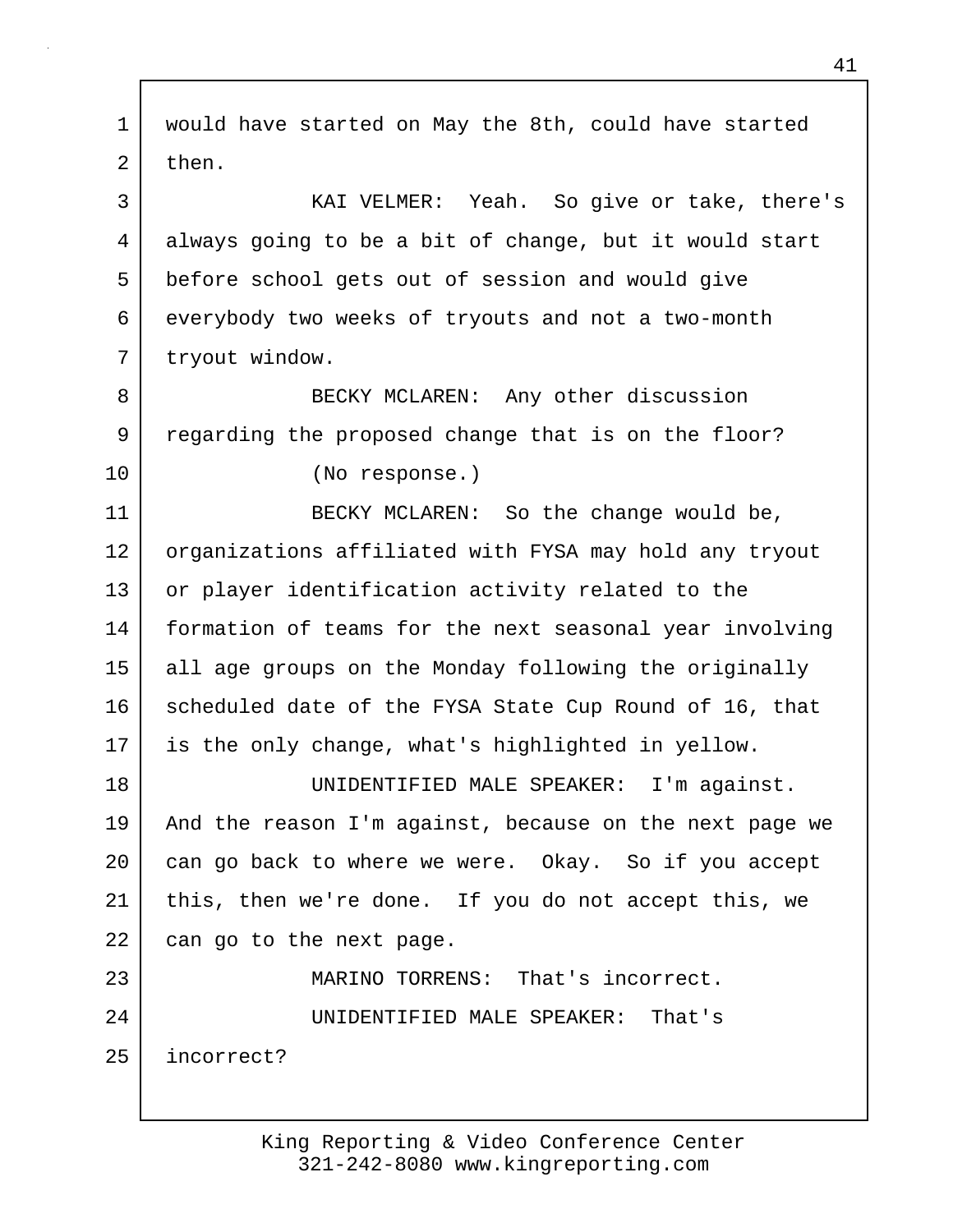1 BECKY MCLAREN: Yeah. Because -- it was a 2 separate proposal. That proposal will still be 3 presented, because that person did not want to withdraw 4 it. 5 UNIDENTIFIED MALE SPEAKER: I understand 6 that, but if we vote on this, then we're going to do 7 double -- we're going to accept this one, then go 8 over -- 9 MARINO TORRENS: Yeah. 10 UNIDENTIFIED MALE SPEAKER: Okay. Just 11 remember, everybody, there's another proposal on the 12 next page. 13 BECKY MCLAREN: All right. Any other 14 discussion? 15 (No response.) 16 BECKY MCLAREN: Seeing no further 17 discussion, all those -- 18 MARINO TORRENS: Yeah, go ahead. 19 BECKY MCLAREN: All those in favor, signify 20 by saying, aye. 21 | MULTIPLE MEMBERS: Aye. 22 BECKY MCLAREN: Opposed? 23 MULTIPLE MEMBERS: No. 24 BECKY MCLAREN: Any abstentions? 25 (No response.)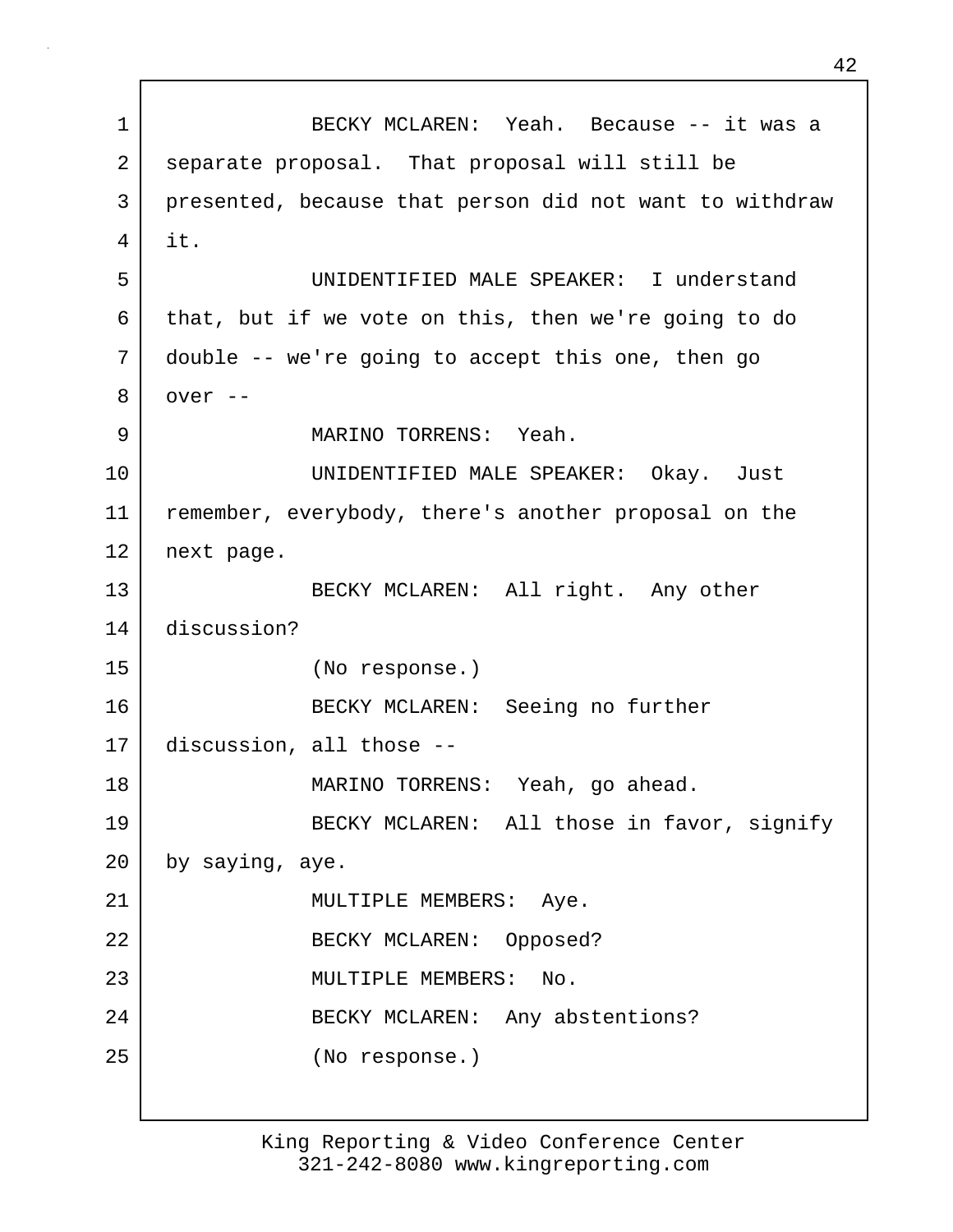1 BECKY MCLAREN: Motion passes. 2 There is a second proposal regarding 3 tryouts. If you pass this second proposal, that means 4 the one you that you just passed would go away and we 5 would go back to where tryouts were before, which is 6 what the second proposal was, to have them go back to 7 the Tuesday after Memorial Day. 8 Is Remo Hernandez here? 9 | Chay. Is there -- move to -- I will make a 10 motion to put this on the floor for discussion. Move to 11 approve -- move to -- I would move to propose to deny 12 the proposed rule change that's on the screen to go back 13 to the original May, Memorial Day tryout date. 14 BOB STOVER: Second. 15 BECKY MCLAREN: There's a second from Bob 16 Stover, Regional Commissioner, Region C North. 17 Any discussion? 18 (No response.) 19 BECKY MCLAREN: If you vote yes, that would 20 be to deny the proposed change that's on the screen. 21 Any discussion? The motion is to deny what is presented 22 on the screen. So if you vote yes, that means you are 23 denying this change; if you vote no, that means this 24 change would pass. Any discussion? 25 (No response.)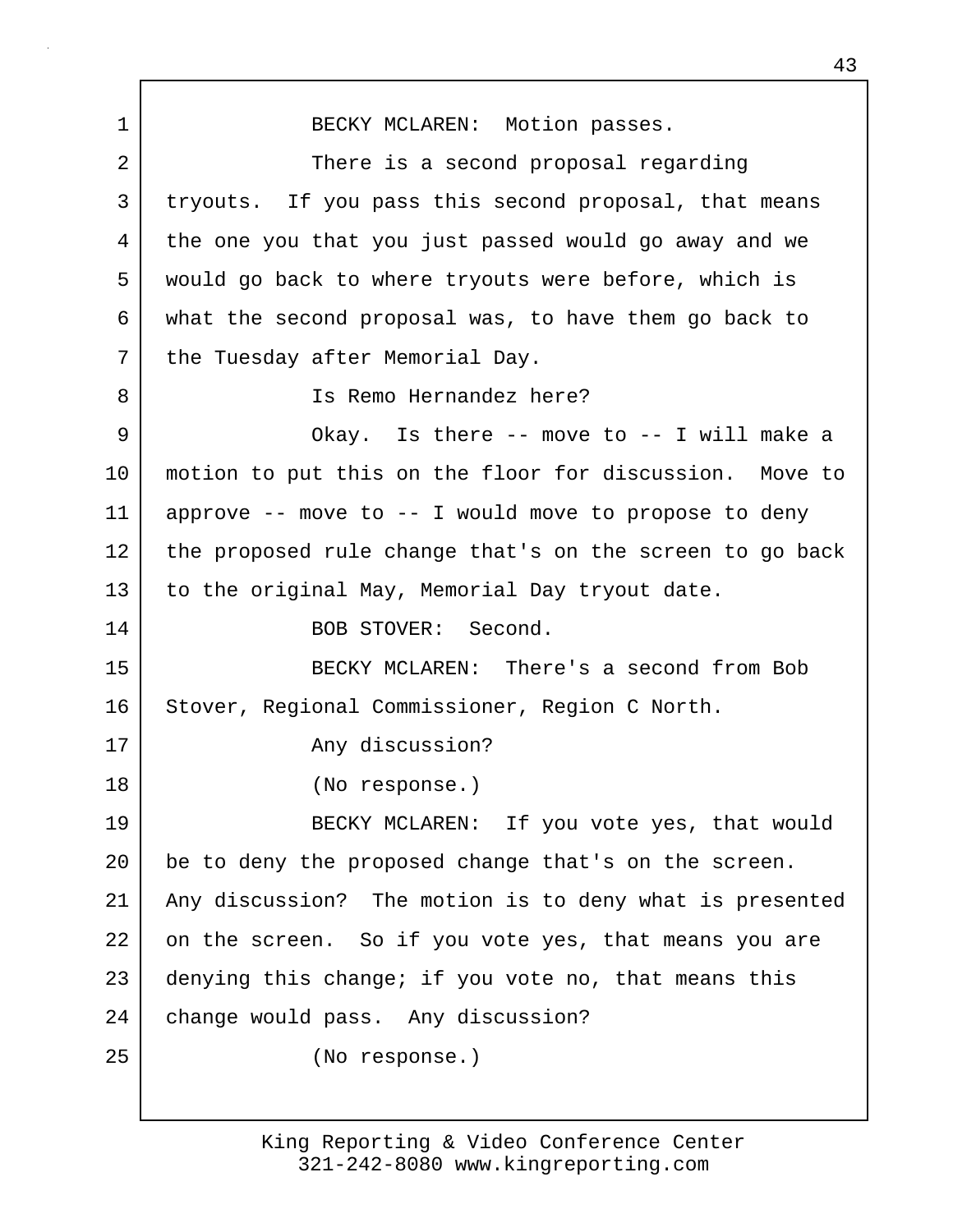1 BECKY MCLAREN: Seeing no discussion, all 2 | those in favor of denying the motion on the screen, 3 please say aye. 4 | MULTIPLE MEMBERS: Aye. 5 BECKY MCLAREN: Opposed? 6 (No response.) 7 | BECKY MCLAREN: Motion carries. So tryouts 8 | will be the first proposed change. 9 | Playing up. Is Robbie Shields in the room? 10 Sorry, they haven't replaced the mic in the 11 back, there, Robbie. 12 ROBBIE SHIELDS: That's fine. 13 BECKY MCLAREN: Would you like to make the 14 motion first, or would you like -- 15 ROBBIE SHIELDS: Oh, yes. I would like to 16 make the motion concerning the proposal, concerning 17 playing up. 18 BECKY MCLAREN: To take what's proposed on 19 the screen? 20 ROBBIE SHIELDS: To take what's exactly on 21 the screen. 22 MARINO TORRENS: Is there a second? 23 Second. State your name and club, please. 24 JUAN DE BRIGARD: Florida Hawks FC, Region  $25$  C.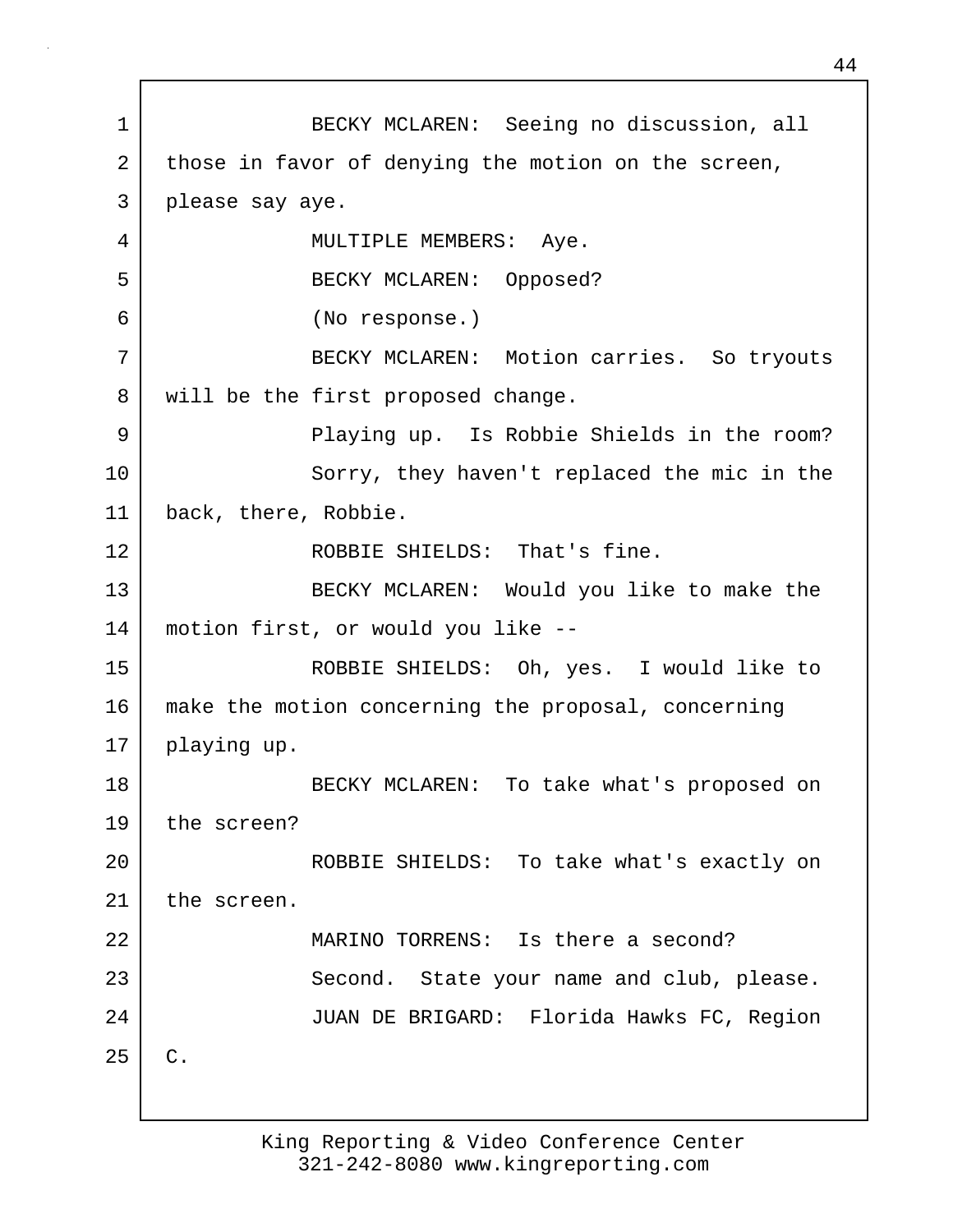1 BECKY MCLAREN: Florida Hawks FC, Region C 2 seconds the motion. 3 ROBBIE SHIELDS: Thank you. 4 BECKY MCLAREN: Robbie, would you like to 5 speak to it, please. 6 ROBBIE SHIELDS: Yes. Yes, I would. 7 You know, excuse me. Last year there was a 8 | proposal and they elected to go back, whether it was one 9 year play approval. It was kind of done at the end, the 10 very end, and I don't think everyone kind of got it, but 11 this year there were, like, five thousand requests or 12 | more for playing up two years. 13 My proposal really is the same thing that 14 the FYSA has proposed with one that they're going to 15 accept this year, they're going to allow the two years, 16 and then for the U15s and 19s, they're going to play up. 17 I want to make it a hard rule. My one 18 difference in what FYSA proposed is that they limit that 19 for U6 and U8. I've been a part of a club -- soccer for 20 a number of years. There were, at times, kids that were 21 under six that can go in a game and can score 20, 30 22 goals. The only thing you can do is sit the kid. It 23 does them no good to be in that age group, because 24 they're beyond their abilities. Same for under 8. At

25 times, there are kids that just are different.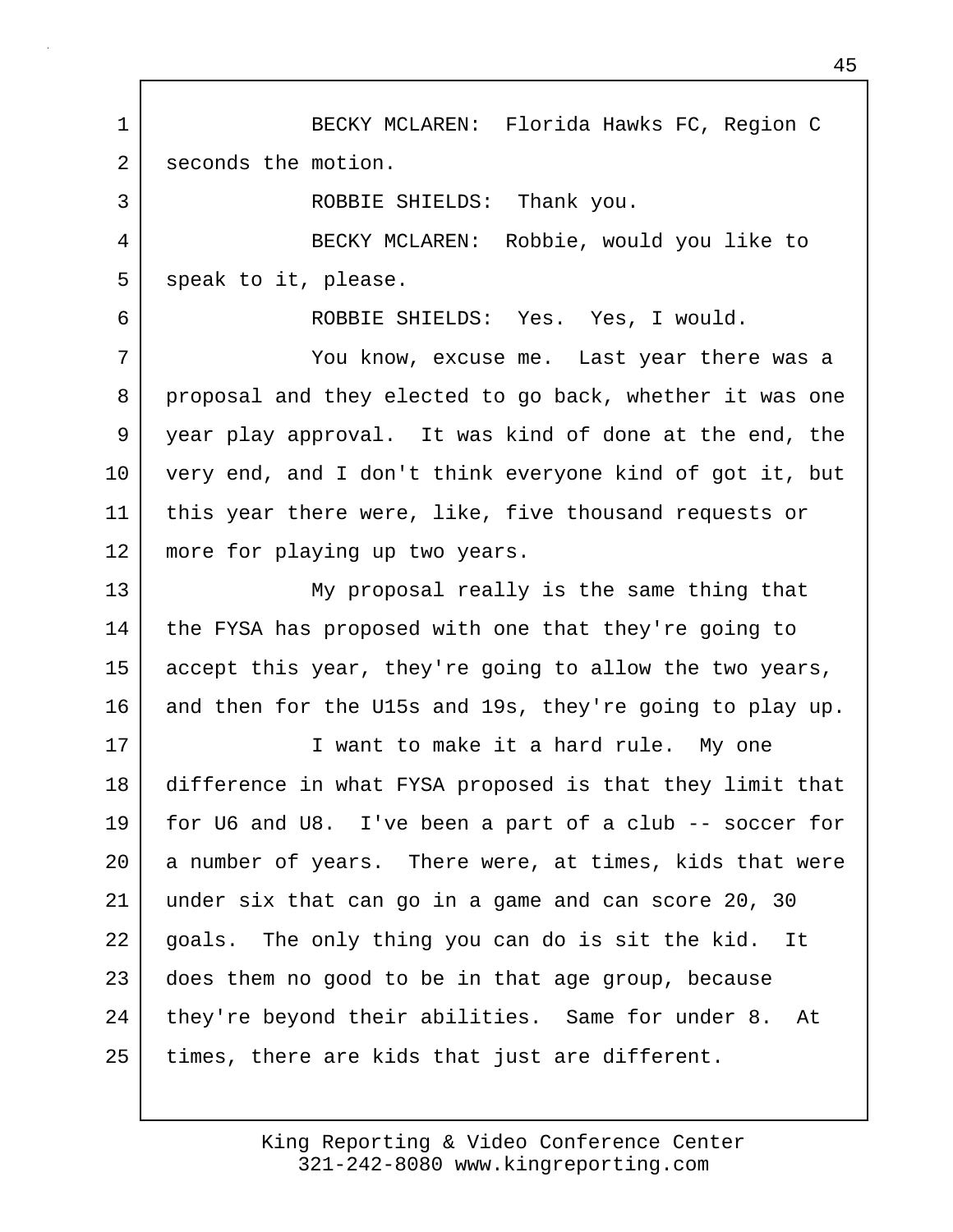1 | I think -- I agree with FYSA's policy. The 2 kid needs to play at the level they need to be playing 3 at. Playing up because of siblings and things like that 4 are really not valid reasons, but if they're playing 5 ability is where they can play, they should be playing  $6$  up  $-$  they should be playing up. 7 My opinion is, the local club who is there 8 with that kid, they know if they're able to play up or 9 not play up. So, therefore, that's the reason for my 10 proposal. I've had this discussion with FYC for a 11 number of years. I believe in other states they do 12 allow that, anyway. 13 BECKY MCLAREN: Any other discussion? It 14 would have to be somebody that would be against what was 15 proposed or a point of clarification. 16 State your name and your position. 17 MIKE STRICKLER: This is Mike Strickler, 18 Director of Coaching. 19 Really, the only thing that we have, and 20 since we've had this playing up rule, it's always been 21 U8s can only play up one year. Okay. And that's -- 22 that's been the case for however many years we've had  $23$  this. 24 So I'm for them playing four versus four as 25 an under 8 player. If they're eight and they want to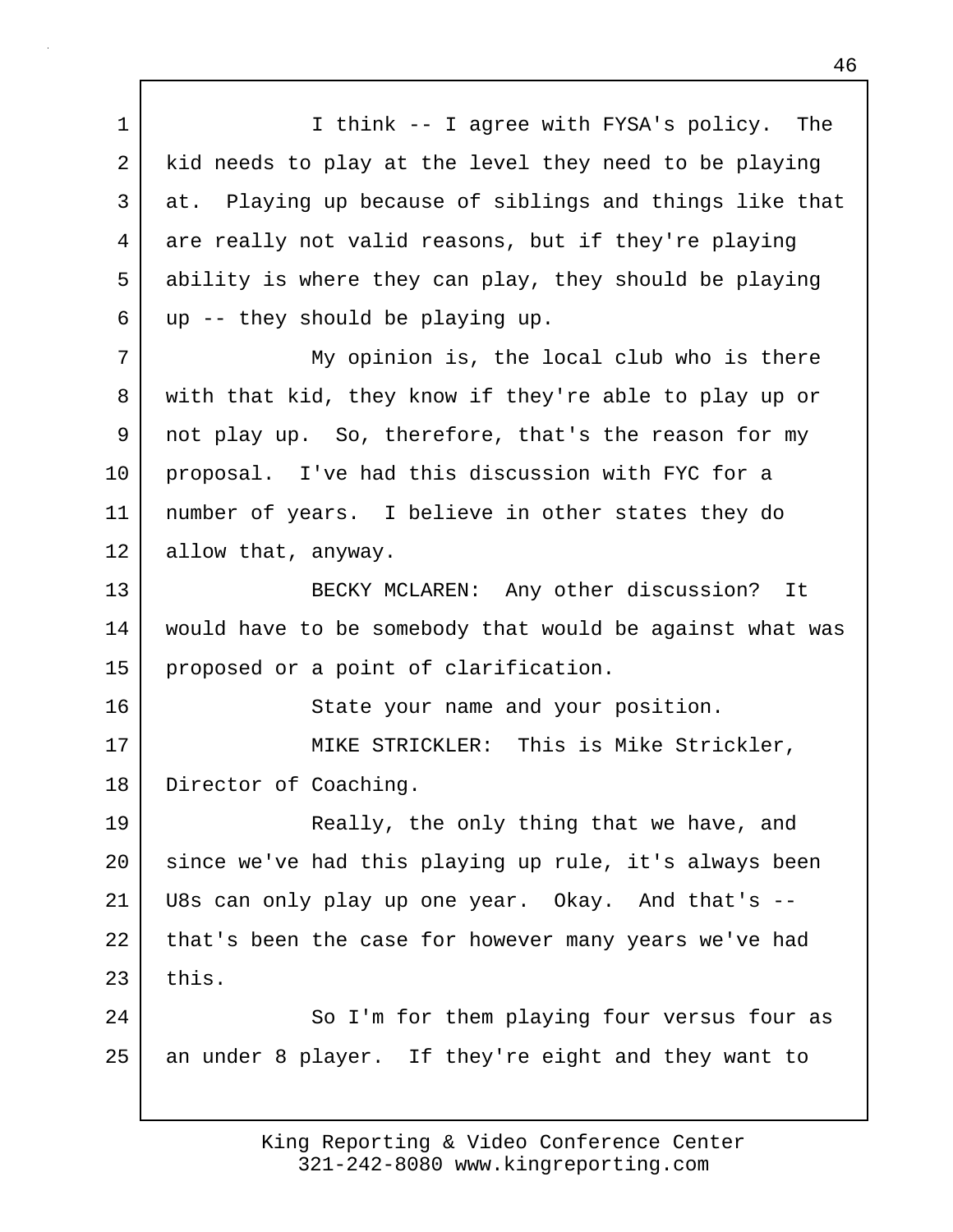1 play with U9, they can do that; but if they're making 2 other changes that -- I think we need to keep them at 3 four versus four, and that's it. Thank you. 4 BECKY MCLAREN: Jared, can we get that other 5 microphone to the back of the room, possibly? 6 JARED WHITE: Yes. 7 ROBBIE SHIELDS: May I make one other 8 comment, please? 9 BECKY MCLAREN: Yes. 10 ROBBIE SHIELDS: Most recreation leagues, 11 especially, are in two-year increments, almost all 12 across the state. So although you'd say, oh, just play 13 in the next one-year increment, that's not possible in 14 most situations. So -- and we all know, some kids are 15 much better at eight than they are, you know, than even 16 some of the ten years olds. Anyway. 17 BECKY MCLAREN: You -- 18 MARINO TORRENS: You already have one back 19 there. They already put a microphone back there. You 20 were standing there. 21 | BECKY MCLAREN: Speaking for or against, 22 Lee? 23 LEE LEVENBERG: Against. 24 BECKY MCLAREN: Okay. Please state your 25 name and what club.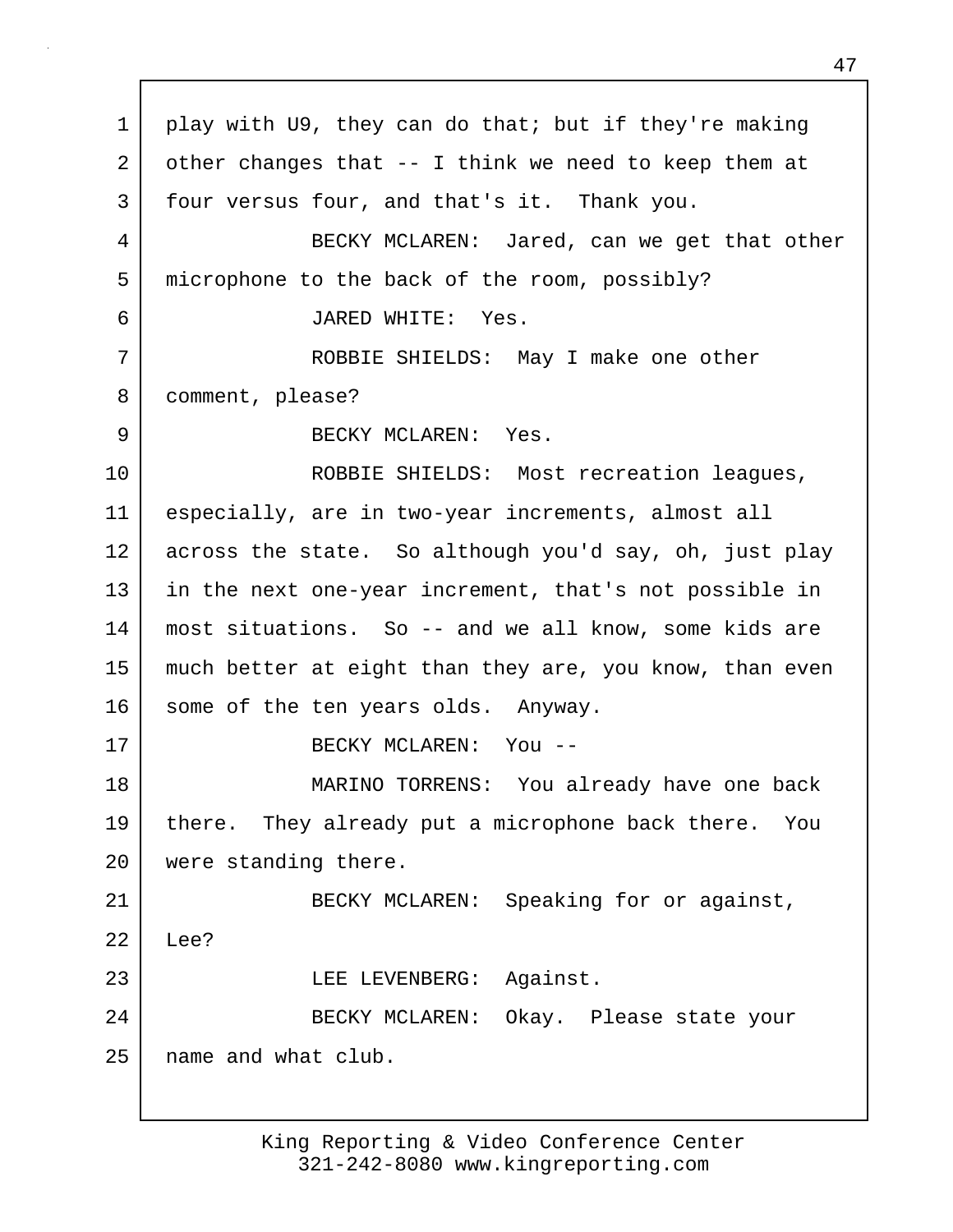1 LEE LEVENBERG: Lee Levenberg, Plantation  $2 \mid$  FC. 3 We have in our program about 1,200 rec 4 players and 300 travel players. To my knowledge, I do 5 not believe we've ever had a U6 to U8 player who was 6 hurt by playing one year up and not two years up. 7 | Che hundred percent of the requests that I 8 get to play two years up in that age range is because 9 parents tend to have kids two years apart, and they 10 don't want to have to bring kids to two different 11 practices, et cetera, et cetera. 12 I'm against this. I like having the FYSA 13 rule that I can now tell all the parents, sorry, you're 14 | going to have to put your children on two separate 15 teams. Like I say, I don't know of one time when a 16 child was hurt playing in the four v. four division that 17 we have for the last few years, playing with kids their 18 age or one age up. 19 ROBBIE SHIELDS: Our club's policy is to 20 play kids at -- if they're U10, they play at U10. 21 BECKY MCLAREN: I'm sorry, Robbie. Can you 22 just state your name and --23 ROBBIE SHIELDS: Robbie Shields from Lake 24 Wales Soccer Club. 25 | Cur club policy is to allow -- is to only --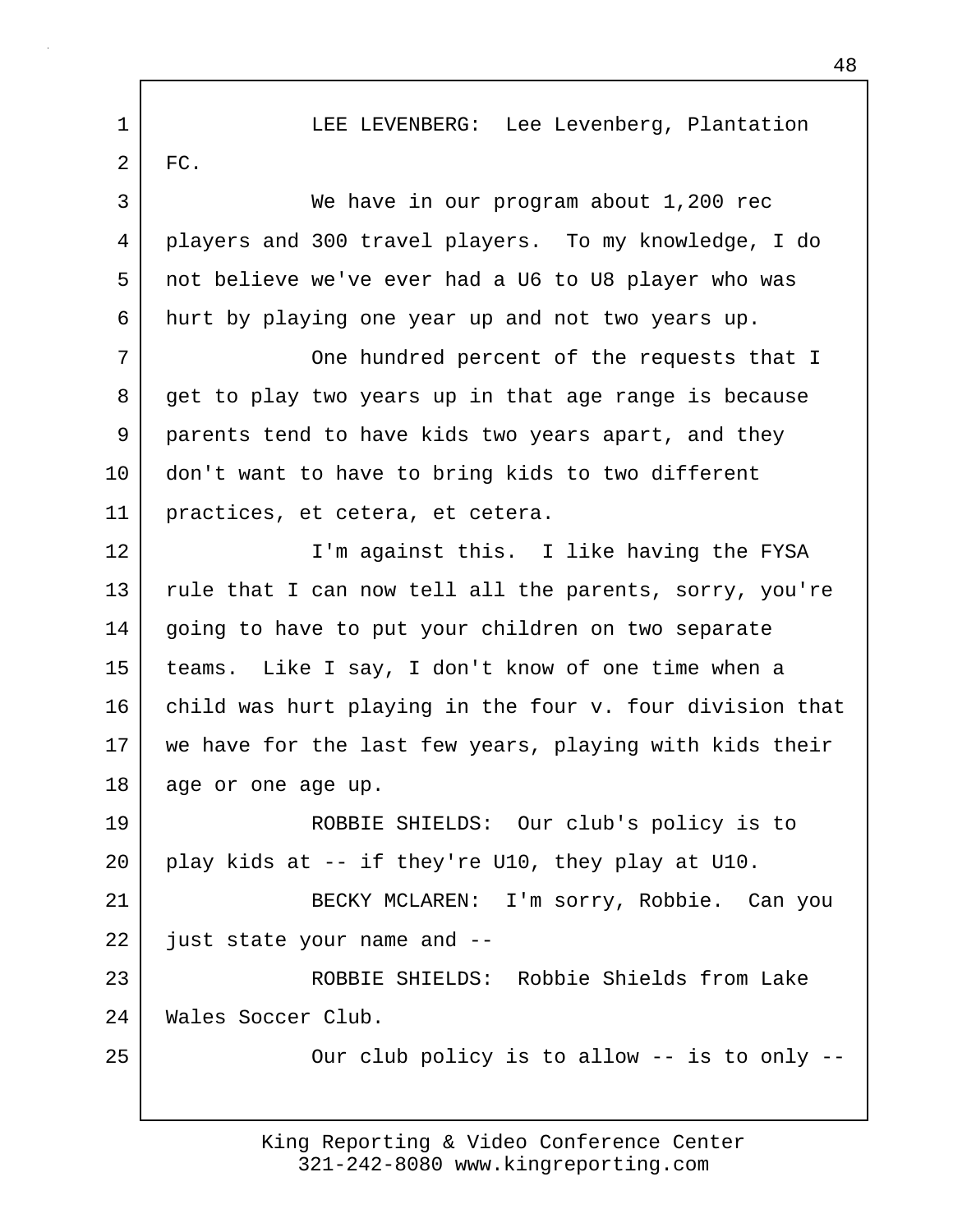1 if there's a U8, they play U8. If a parent says, I want 2 my two kids to play together, we're going to deny that 3 every single time for that reason. Only -- every club 4 should have that policy that they make kids play at the 5 level that they're able to play, that they should be 6 playing. So although you can make that argument, 7 really, the club should monitor that and not allow it 8 for that reason. 9 That's my opinion, and that's how we do. 10 BECKY MCLAREN: Any other discussions? 11 (No response.) 12 BECKY MCLAREN: Seeing no other discussion, 13 all those in favor, signify by saying aye. 14 | MULTIPLE MEMBERS: Aye. 15 | RECKY MCLAREN: Let's trying it again, guys. 16 | All those in favor, signify by saying aye. 17 | MULTIPLE MEMBERS: Aye. 18 BECKY MCLAREN: All those opposed, signify 19 by saying nay. 20 | MULTIPLE MEMBERS: Nay. 21 BECKY MCLAREN: Get your clickers. 22 UNIDENTIFIED MALE VOICE: (Unintelligible.) 23 | THE COURT REPORTER: I can't hear you. 24 | MARINO TORRENS: Come up to the mic, please. 25 | BECKY MCLAREN: Come up to the mic.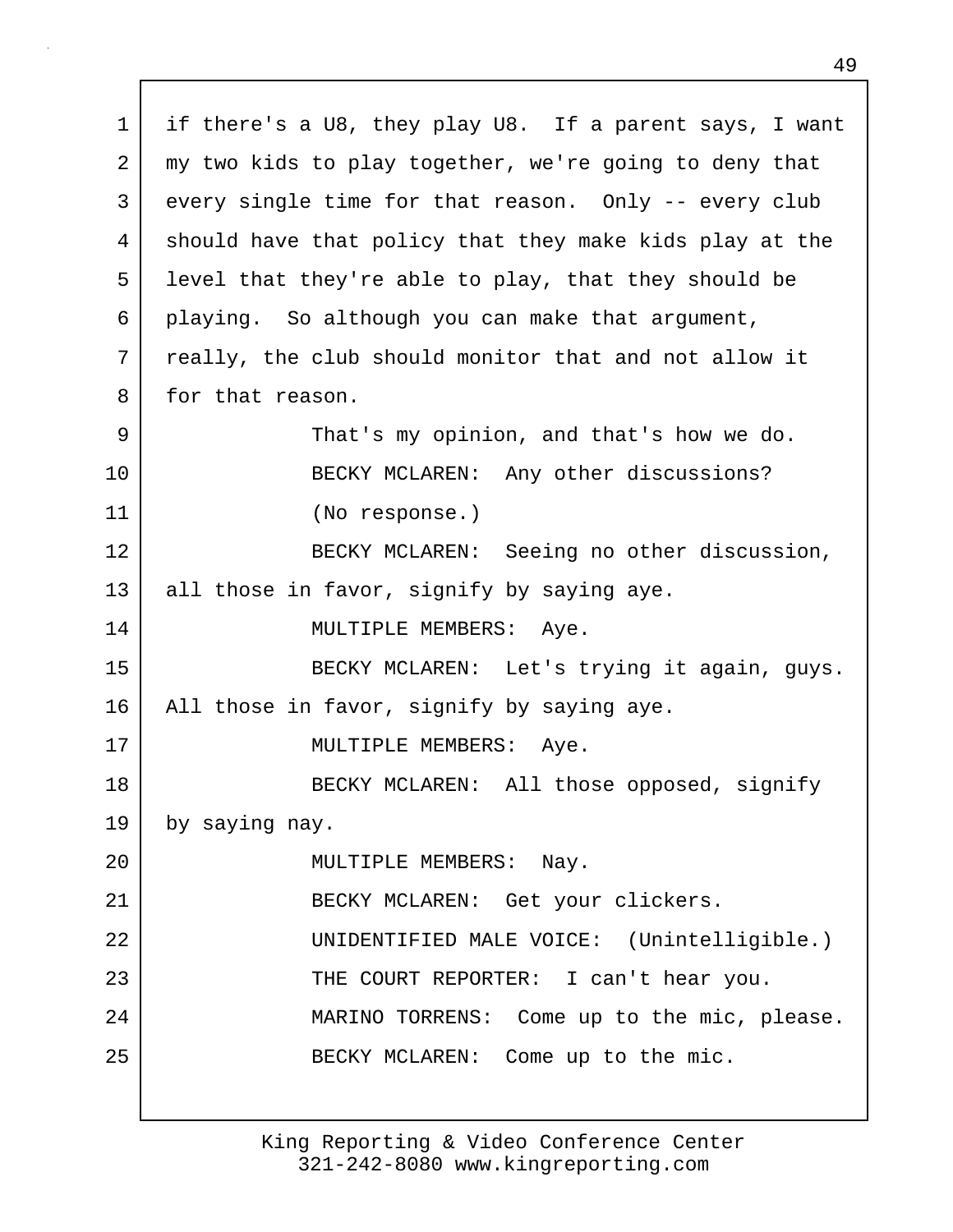1 JUAN DE BRIGARD: Juan De Brigard, Florida 2 Hawks FC. 3 We say yes, we are approving the denial? 4 BECKY MCLAREN: No. You're approving the 5 motion for it to be approved as presented on the screen.  $6 \mid$  So it was to be the motion -- that was the other one --7 JUAN DE BRIGARD: Okay. It was -- with  $8$  the  $-$ 9 (Multiple people speaking at the same time.) 10 | BECKY MCLAREN: So you would be approving 11 what is presented on the screen. A yea vote is to 12 approve what is on the screen; a nay vote is to not 13 approve it. 14 JUAN DE BRIGARD: Thank you. 15 BECKY MCLAREN: Everybody got their 16 clickers? 17 So everybody ready? Press one for yea, two 18 for nay now. 19 Five, four, three, two, one. Results, 20 please. 21 Motion passes. 22 (Applause.) 23 BECKY MCLAREN: Okay. Can we go to the next 24 change? It would be 8.3. 25 In the Proposed Rule Change Workshop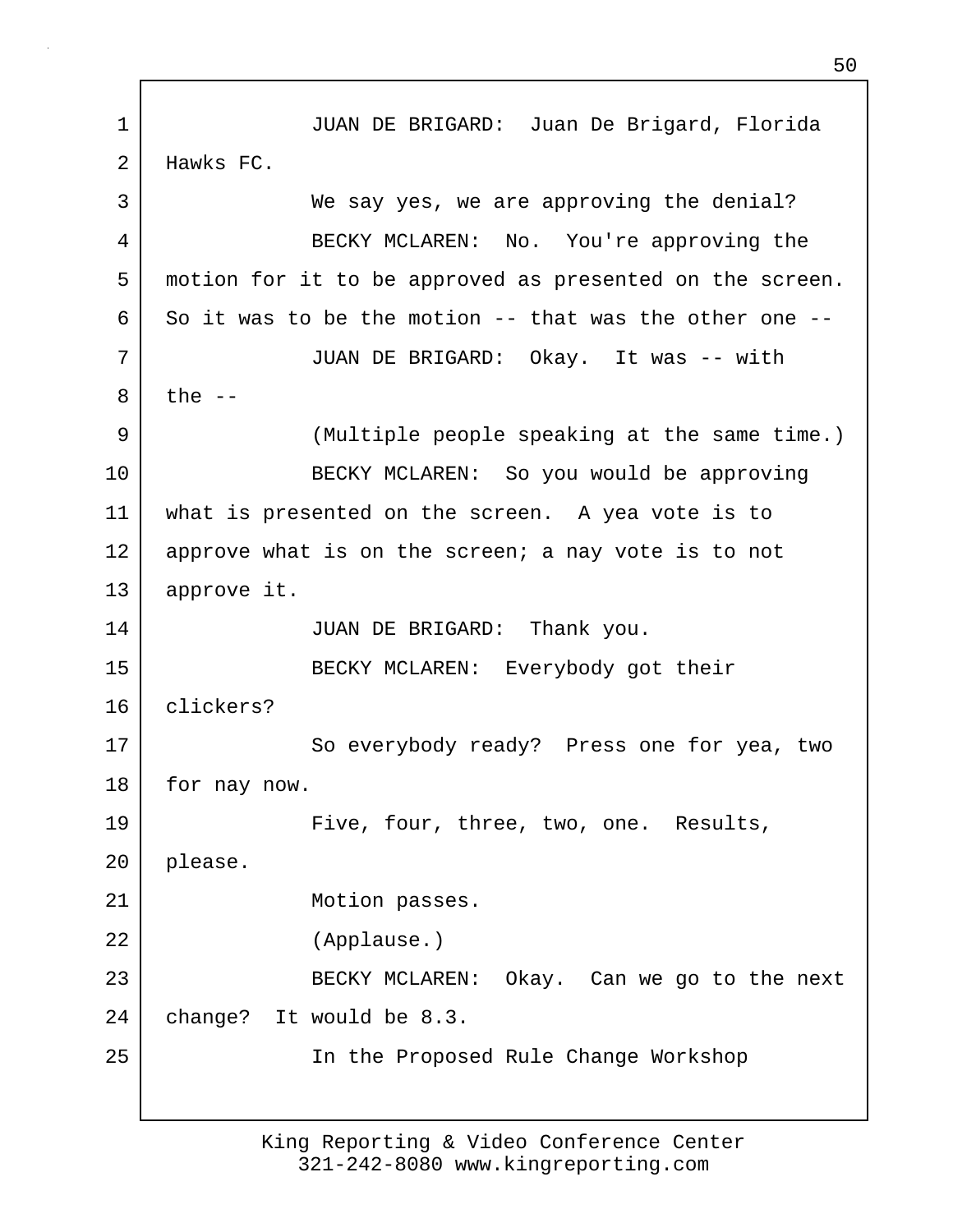1 | yesterday, there was a change made by the presenter of 2 this proposal. Go back down a little bit, so that -- 3 there we go. It would be the yellow portion that is 4 presented on their screen. 5 Is Ann in the room? Can you come to the 6 microphone, please. Would you like to speak toward it? 7 I make a motion that we approve what is 8 presented on the screen, which the change would be to 9 add in there: Each affiliate shall have one vote at all 10 regional meetings, including the Regional Annual General 11 Meeting. Is there a second? 12 MARINO TORRENS: Is there a second? 13 | ANN WITHKOWSKI: I will second. 14 BECKY MCLAREN: Ann seconds. Ann, you're 15 from Citrus United? 16 ANN WITHKOWSKI: Yes. 17 BECKY MCLAREN: Would you like to speak 18 towards it? 19 ANN WITHKOWSKI: The rule is just to make it 20 more fair for the regional meetings where the bigger 21 clubs have so many votes and the little clubs have less 22 votes. So to make the voting process a little bit 23 | fairer, in that regional section of it. 24 BECKY MCLAREN: Any other discussion? 25 (No response.)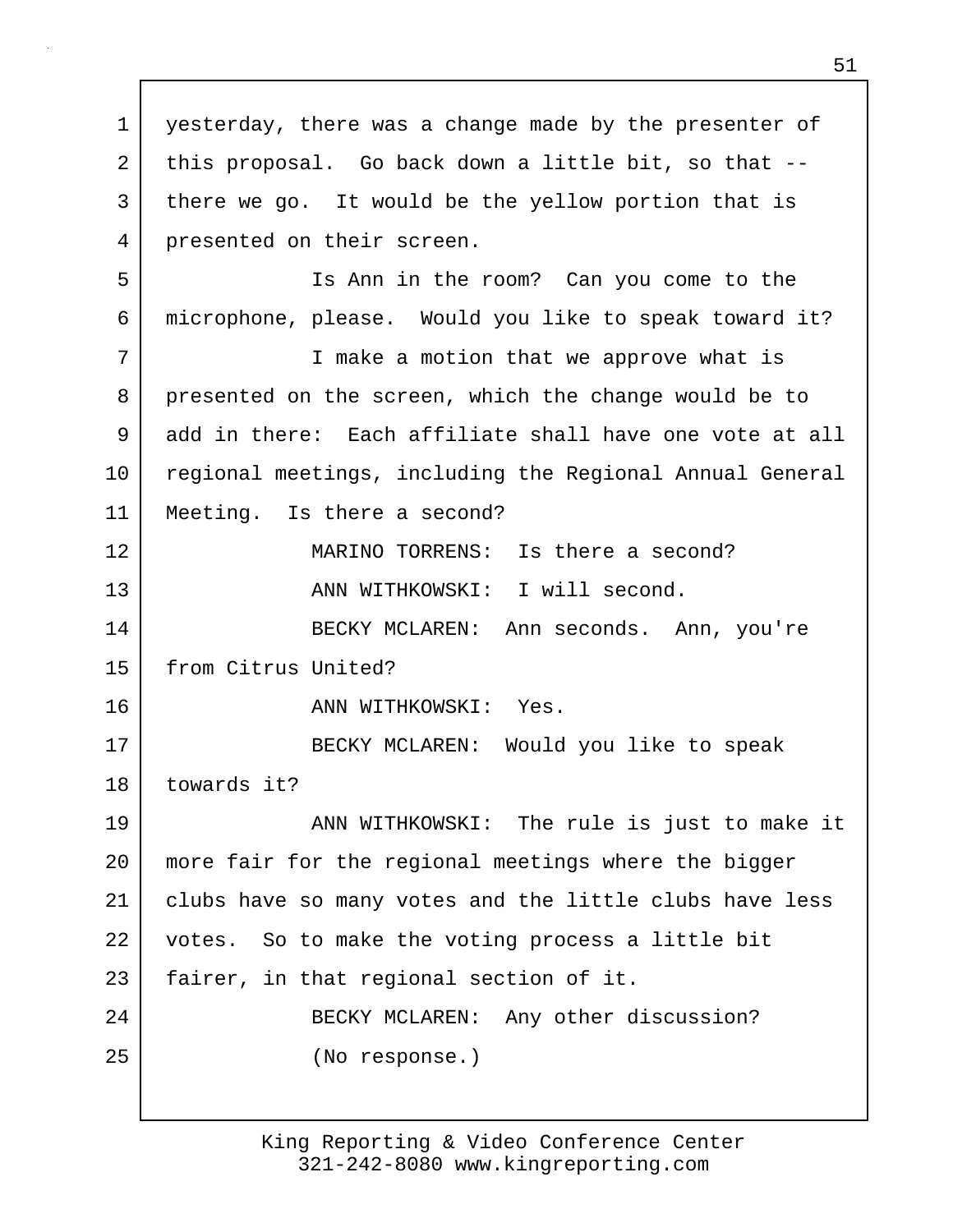1 BECKY MCLAREN: Seeing no discussion, all 2 those in favor of the change, signify by saying aye. 3 MULTIPLE MEMBERS: Aye. 4 BECKY MCLAREN: Opposed, say nay. 5 MULTIPLE MEMBERS: Nay. 6 BECKY MCLAREN: Motion fails. 7 Jared, can we go to the next one, please. 8 Same Ship Was also -- this was the proposal that 9 was from last year that was tabled that she made some 10 changes to and resubmitted for this year. She made 11 changes to what she presented in the book, on Saturday 12 | morning -- my days are running together. 13 I'll entertain a motion to accept the 14 | proposed change as presented on the screen. 15 ANN WITHKOWSKI: Second. 16 BECKY MCLAREN: You need to make a motion. 17 I said I'll entertain a motion. 18 | ANN WITHKOWSKI: I want to make a motion --19 | BECKY MCLAREN: You make a motion to approve 20 what's presented on the screen? 21 | ANN WITHKOWSKI: Motion to approve. 22 BECKY MCLAREN: I need a second. 23 Second from Jennifer Smith FC -- Jennifer 24 Ditillio, I'm sorry. I told her old habits die hard. 25 | FS Tampa.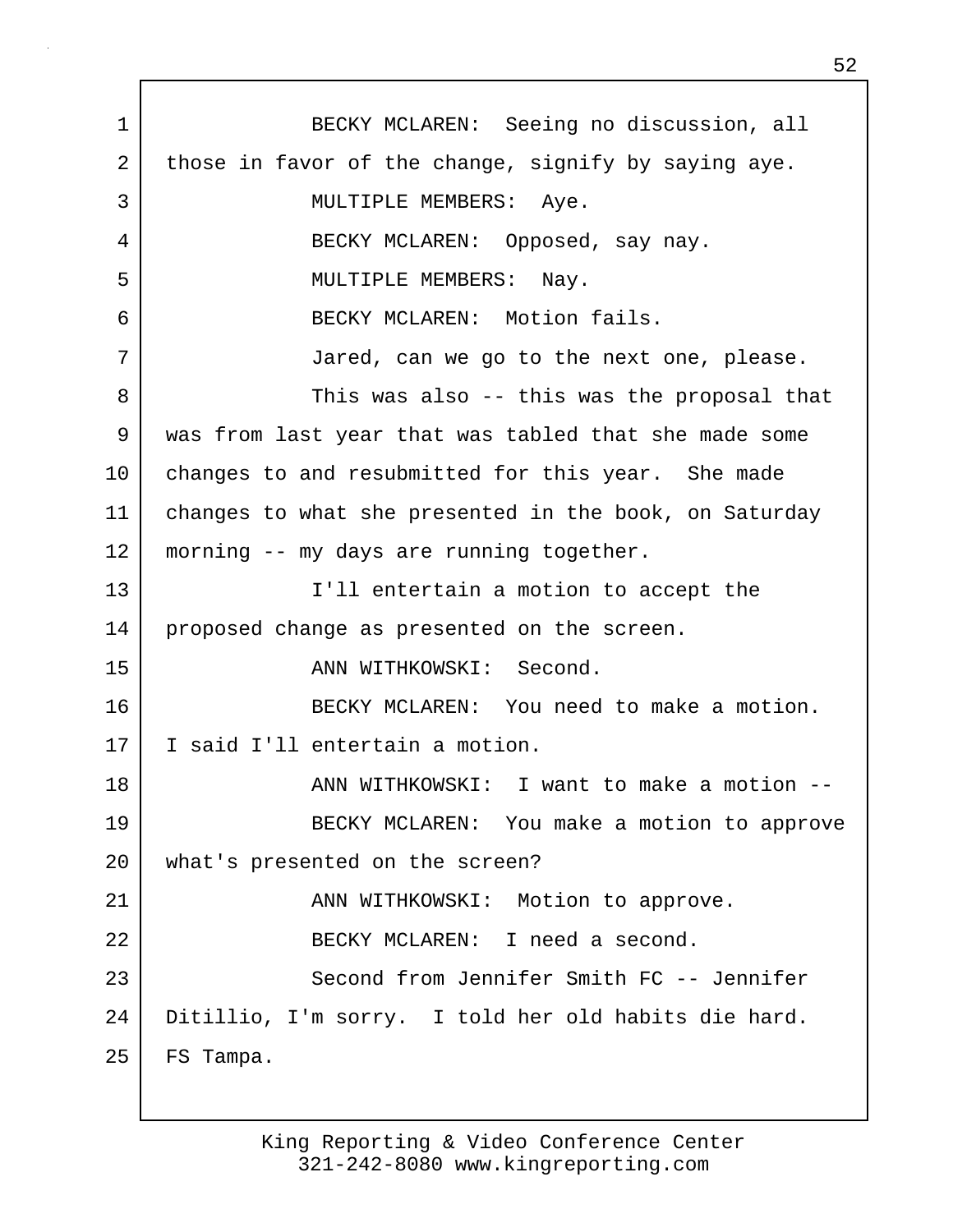1 It's been moved and seconded. The suggested 2 changes, Board of Directors members who hold the 3 following positions with FYSA: President, Vice 4 President of Player and Coaching Development, Secretary, 5 and Treasurer may not hold any office, regardless of 6 voting privileges for any affiliate of FYSA. 7 3008.2 point No. 1, board members not 8 identified in 3008.1 may serve as an officer, director, 9 or hold any office with any FYSA affiliate and shall not 10 participate in any level discipline, protest and appeal, 11 or other action involving that affiliate. 12 Point No. 2, any FYSA board member 13 identified in 3008.1 who is elected to any position with 14 any FYSA affiliate will resign their BOD position within 15 14 days of election. 16 Three is a new point. Conflict of interest 17 forms are to be completed annually and shared with all 18 | members of the Board of Directors. 19 | Tdentify yourself, please, sir. 20 ERIC HEIDEL: Eric Heidel, FYSA treasurer. 21 On Section 3 down there, the conflict of 22 interest, I think we need to specify who needs to make 23 the conflict of interest forms or complete them, and so 24 I would ask for a friendly amendment that says all 25 members of the Board of Directors, both elected and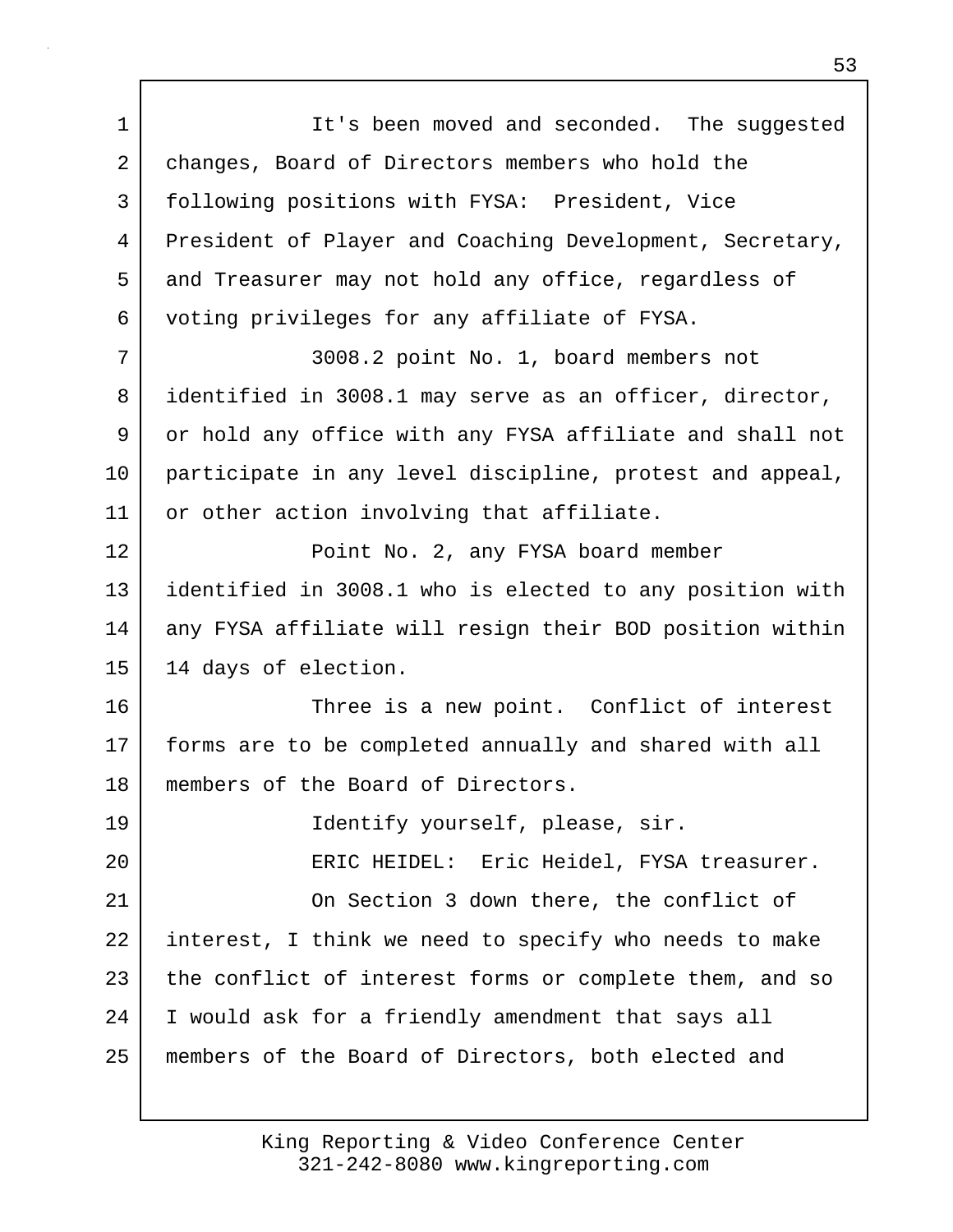1 appointed, shall complete conflict of interest forms 2 annually, and they will be shared with all members of 3 the Board of Directors. 4 I think as written, it doesn't specify who's 5 completing them. 6 BECKY MCLAREN: Jared, can we get that 7 change up on the screen, please? 8 Ann, would you accept that change? 9 Jared, do you need him to bring it back to 10 you in writing? 11 | ANN WITHKOWSKI: I accept it. 12 BECKY MCLAREN: Thank you. 13 So Point No. 3 actually needs to go to the 14 top of it, Jared, before conflict of interest. 15 | The Mall members of the Board of Directors. It 16 should start with all members of the BOD, both elected 17 or appointed shall -- all elected and appointed members 18 of the Board of Directors must complete conflict of 19 interest forms annually, and they will be shared with 20 all members of the Board of Directors. 21 Just delete -- oh, I know what he's doing. 22 You can just delete the part after where you just typed  $23$  BOD. 24 You need to -- after interest, you need to  $25$  put the word, form. On the top line.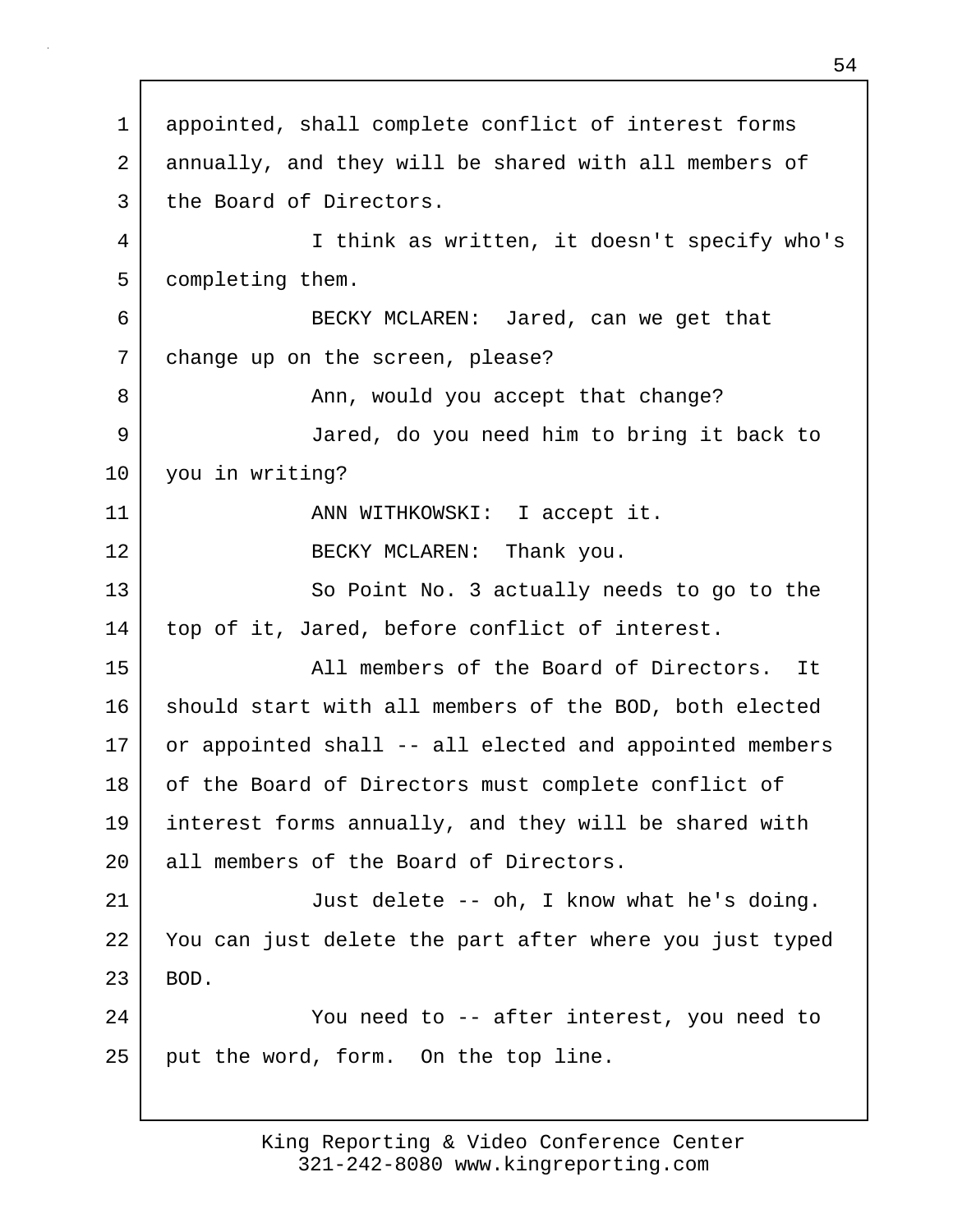1 Conflict of interest form annually, and they 2 will be shared. And then after, with all members of the 3 BOD, just delete that word -- from then on just delete, 4 because it's in the above. Okay. 5 any discussion? 6 MARK CARR: I'd just like a clarification -- 7 | MARINO TORRENS: Identify yourself. 8 BECKY MCLAREN: Name and club. I'm sorry. 9 MARK CARR: Mark Carr, Gulf Coast Texans. 10 The rule as written before has been altered, 11 but there's only four specific positions that are listed 12 | now. Is there any reason why, say, registrar is not 13 there or VP of competition. I was just curious -- from 14 | the rule person that submitted, I'm just curious why 15 they omitted certain positions and not others. 16 BECKY MCLAREN: I can tell you that the four 17 officers that are listed are the four corporate officers 18 of the organization. Ann, would you like to -- and 19 those are the ones that can sign checks and spend money. 20 **ANN WITHKOWSKI:** Just that those four are 21 the main ones, and the other ones basically have to have 22 a committee as far as making decisions and stuff, so 23 that's why it was only the four. 24 BECKY MCLAREN: The four corporate officers. 25 ERIC HEIDEL: Eric Heidel, FYSA Treasurer.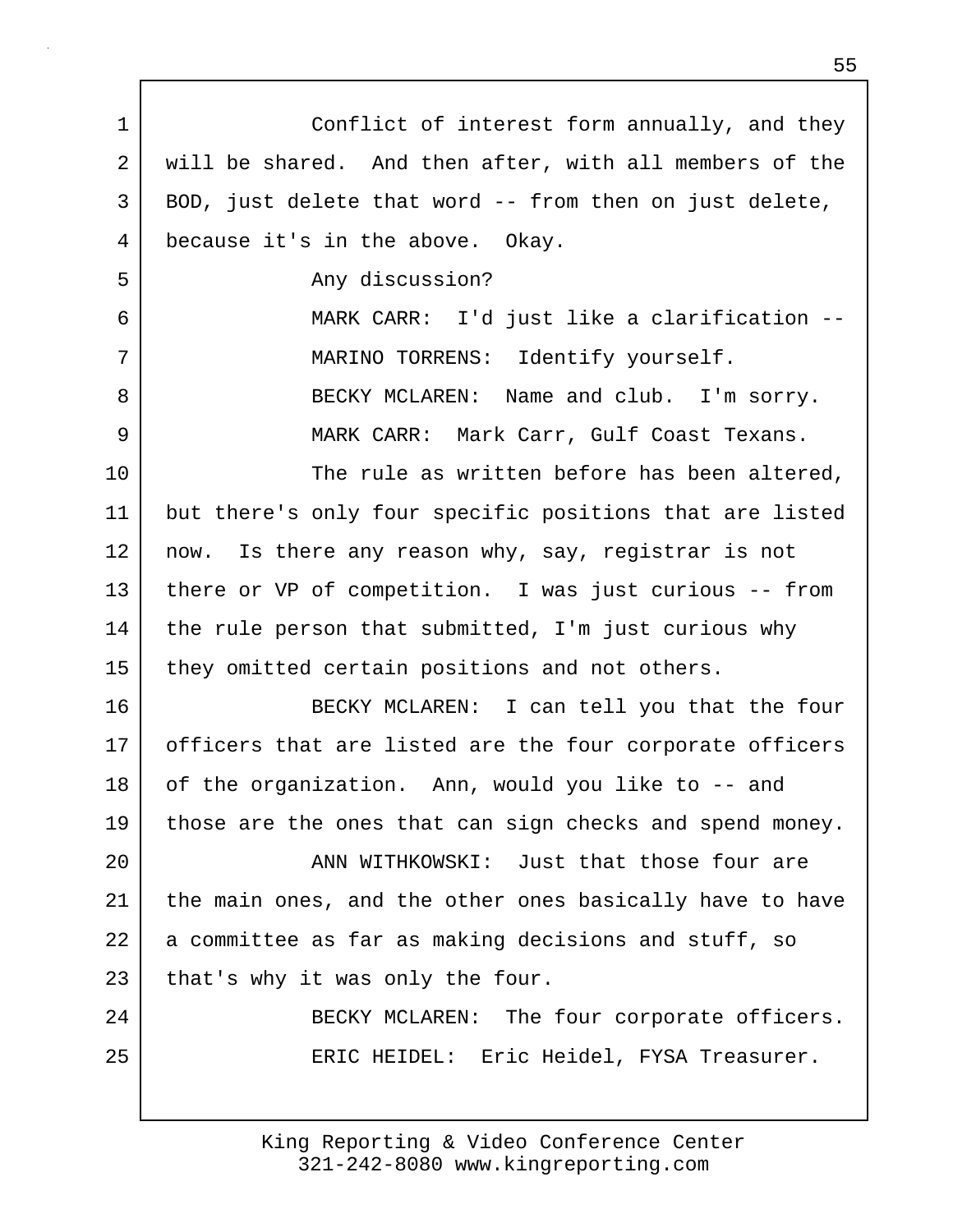1 | I'm opposed. So although I made an 2 amendment to three, and I think that should be in there, 3 I think the rule as currently stated with all members of 4 the Board of Directors is more appropriate, because 5 everybody on the board has a fiduciary duty and they 6 cannot have affiliations with two different 7 | organizations that conflict. 8 BECKY MCLAREN: He's against it. Any other 9 discussion? 10 (No response.) 11 BECKY MCLAREN: Seeing no discussion, all 12 those in favor of the motion as presented -- as the 13 changes presented on the screen, please signify by 14 saying aye. 15 MULTIPLE MEMBERS: Aye. 16 BECKY MCLAREN: Opposed? 17 MULTIPLE MEMBERS: Nay. 18 | BECKY MCLAREN: Go to your clicker. 19 One is yea; two is nay. If you vote yea, 20 you are approving what was presenting on the screen; if 21 you vote nay, you are not approving what was presented 22 on the screen. 23 | All right. Everybody ready? Now. 24 Five, four, three, two, one. Results, 25 please.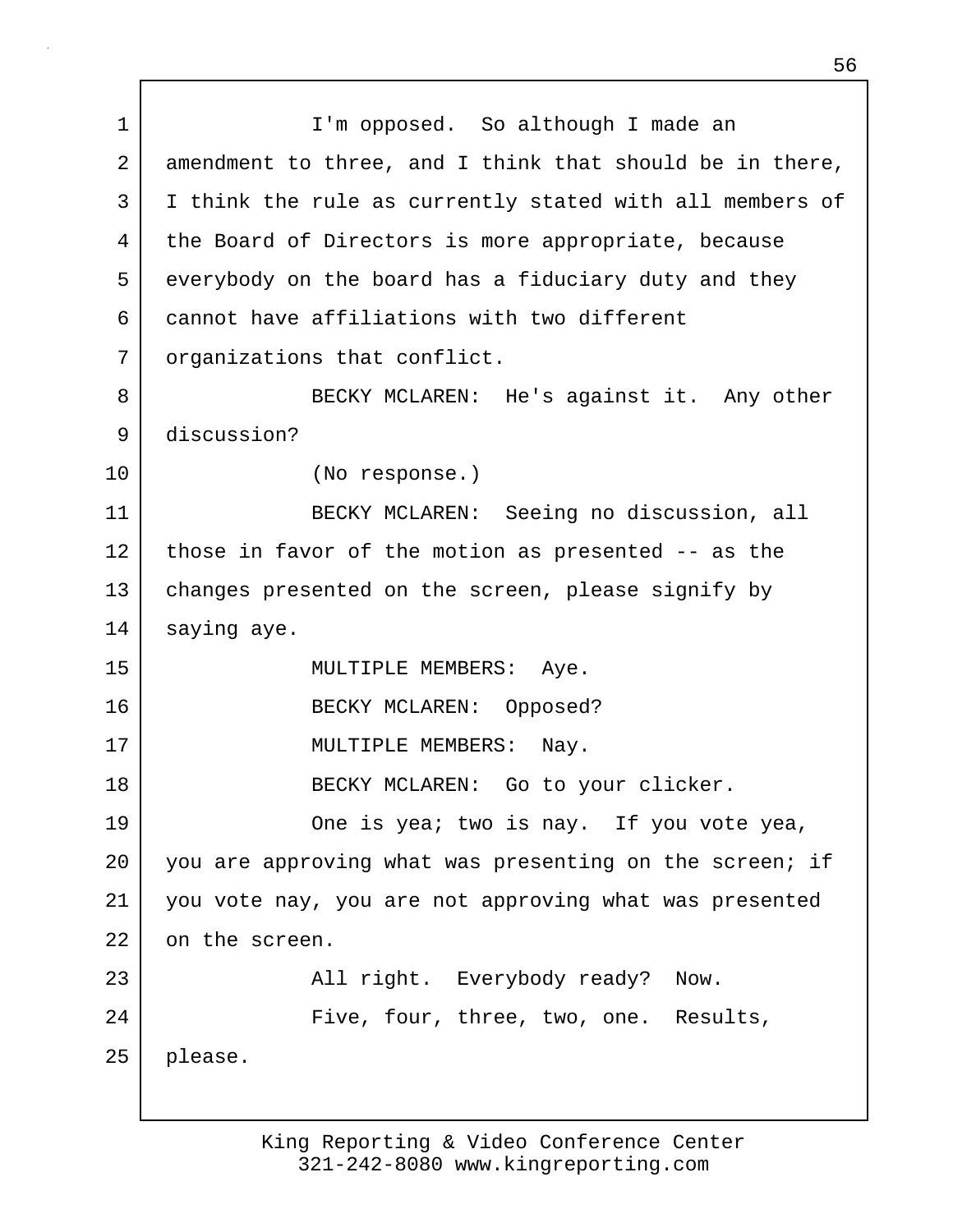1 Motion fails. 2 We have one more. Is Mr. Kimbrell in the 3 room? 4 I should have known. Would you like to make 5 | the motion, Mr. Kimbrell? 6 STEVE KIMBRELL: Yes. 7 BECKY MCLAREN: Go ahead. 8 STEVE KIMBRELL: I make the motion that we 9 accept this amendment. 10 BECKY MCLAREN: Is there a second? 11 JUAN DE BRIGARD: Second. 12 BECKY MCLAREN: Florida Hawks FC seconds. 13 Discussion. Would you like to speak to your 14 motion, Mr. Kimbrell? 15 STEVE KIMBRELL: Yes. 16 BECKY MCLAREN: Okay. 17 STEVE KIMBRELL: The purpose of this 18 amendment is to protect the time in which leagues and 19 teams can play their games in their local leagues. 20 | Right now there is encroachment of games 21 with either State Cup, Presidents Cup, or Commissioner's 22 Cup moving back into January. All I'm asking with this 23 amendment is to draw a line so that it stays where it's 24 been for the last 40 years, which the amendment simply 25 | says: None of those competitions can begin until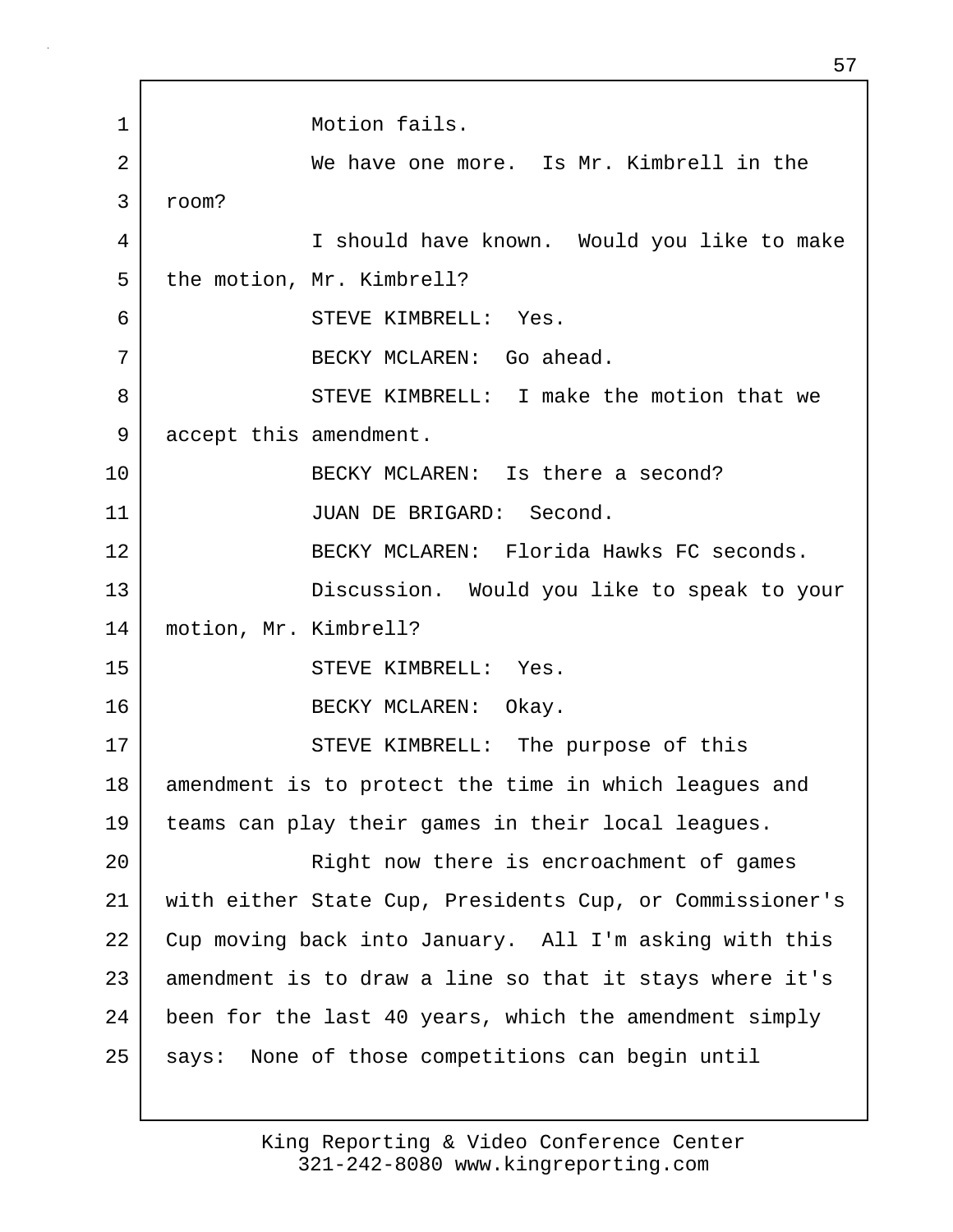1 after -- until the second weekend of February so we be 2 enough time to get our local games in, in the winter 3 season. 4 I don't think this is an unfair line to 5 draw. I think it clearly sets out where the parameters 6 are for the regions and where they put their events on 7 the calendar, and I would hope that you would see the 8 wisdom in this. It's being proposed to protect each one 9 of you. Thank you. 10 MARINO TORRENS: Steve, don't -- Steve, just 11 one clarification, just to make sure that I understand. 12 According to what it says here, it says before the 13 second weekend. So that means FYSA can start on the 14 second weekend? 15 STEVE KIMBRELL: Yes. 16 MARINO TORRENS: Okay. 17 BECKY MCLAREN: Any other discussion? 18 MARINO TORRENS: Who's going to get there 19 first. 20 MIKE GOODMAN: Mike Goodman, North Florida 21 | Youth Soccer League. 22 | T'm against this. My particular league does 23 | not run in January and February. I also understand that 24 the state needs to have the scheduling flexibility 25 because they're locked in with getting their competition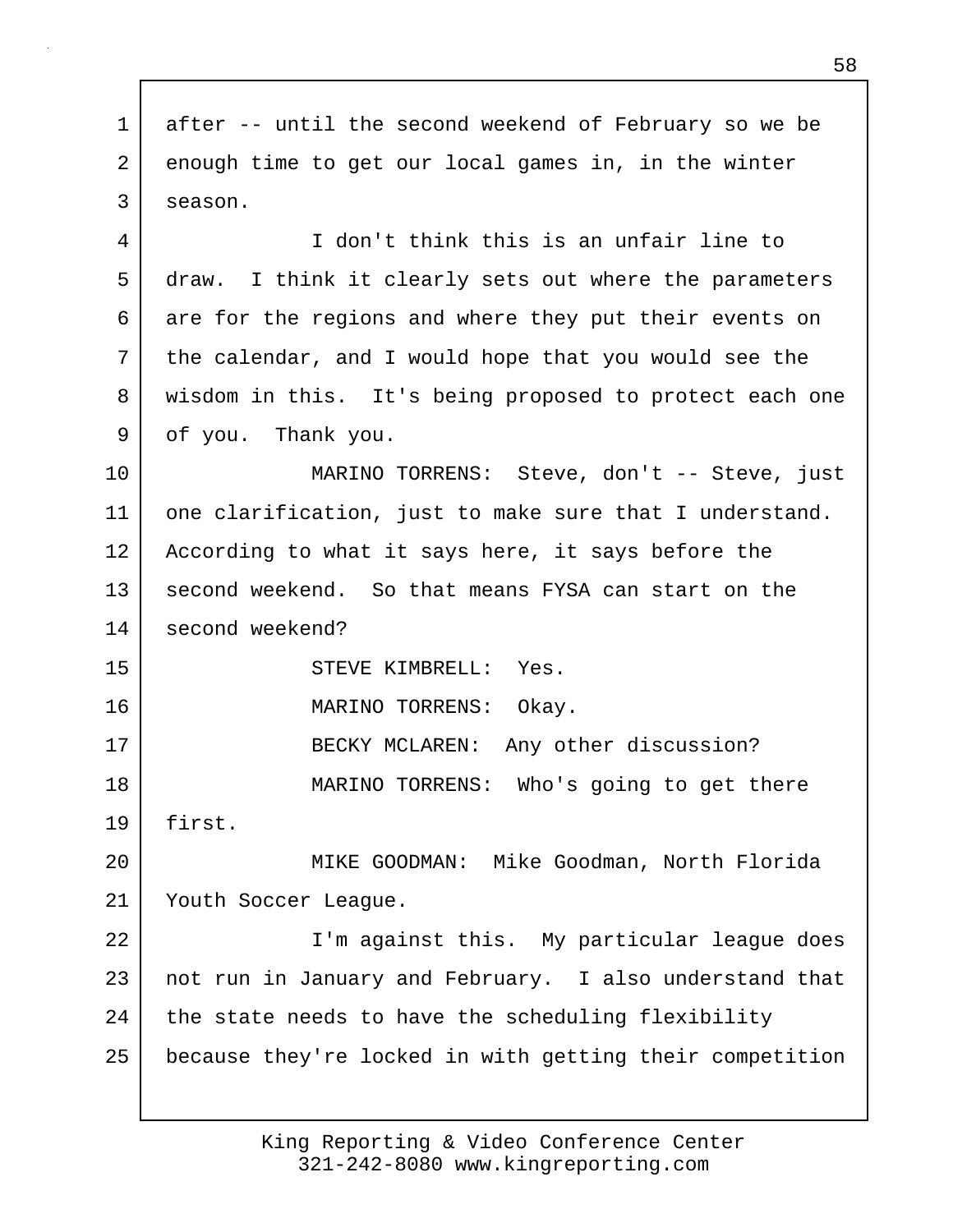1 done based on national dates. By trying to squeeze too 2 much in, especially now with the State Cup, Presidents 3 Cup, Commissioner's Cup, they need to have a timeframe 4 to get the competitions in to meet the national dates. 5 BECKY MCLAREN: Anybody speaking -- I need 6 somebody speaking for before another against. 7 BARRY WITLIN: Barry Witlin, South Florida 8 United Youth Soccer Association. 9 I don't think this goes far enough, but it's 10 a good start. I think it should be pushed back to 11 March 1st. As a league, we don't do our playoffs until 12 the end of February. 13 If the state feels the need to start their 14 competitions in January and be in competition with the 15 leagues who support the state, perhaps the state should 16 revisit how they run their championships, the format in 17 which they chose to do it, whether it should be 18 | round-robin continuously, which takes up a lot more 19 time; or go to single elimination. But the league 20 shouldn't suffer because of the format the state chooses 21 to use, and my suggestion is to approve this, to start 22 the process, and to keep the leagues and give the 23 opportunity for the leagues to complete their seasons. 24 BECKY MCLAREN: For or against, sir? 25 MIKE SROKA: Against.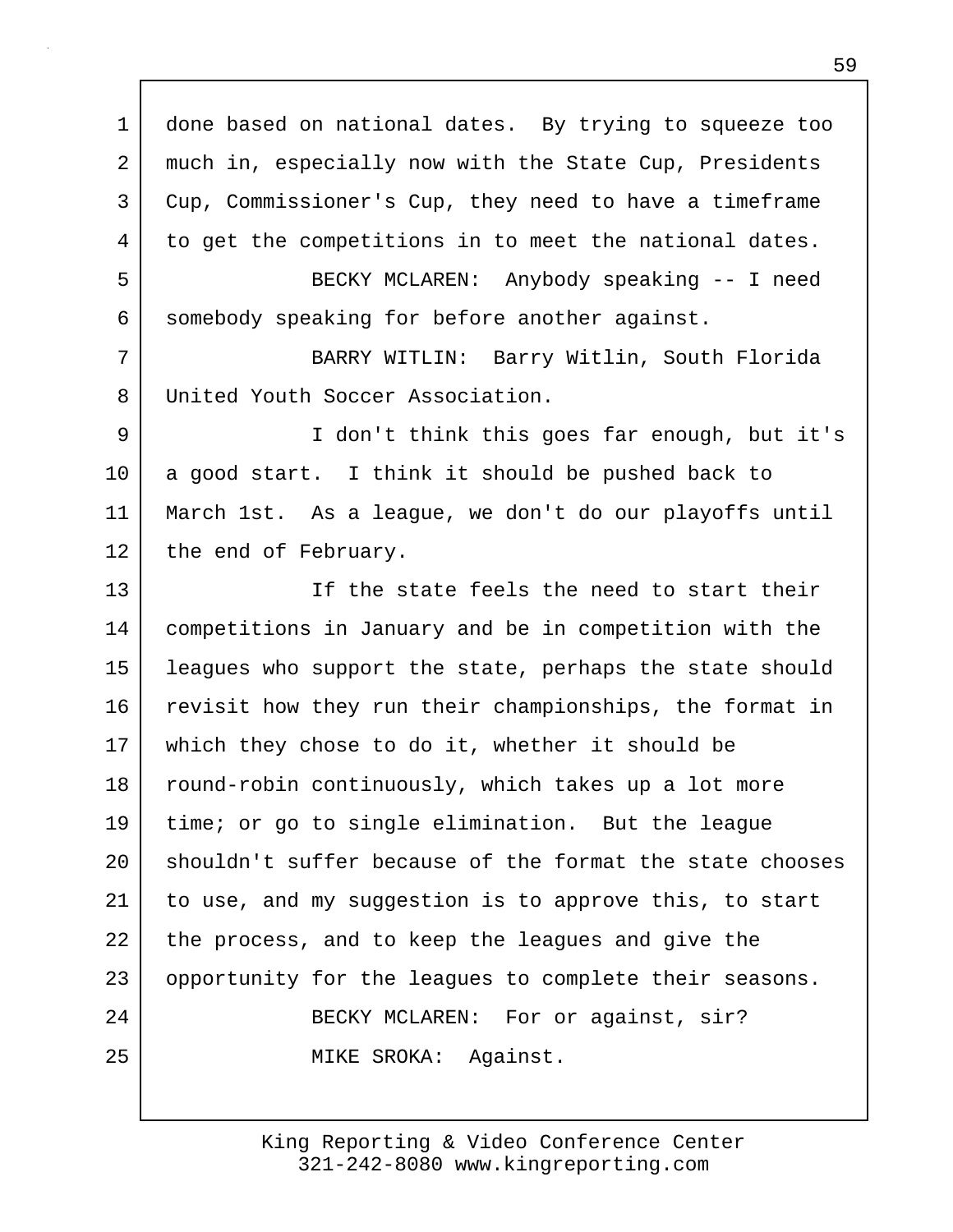1 BECKY MCLAREN: State -- 2 MIKE SROKA: Mike Sroka, Greater Central 3 Florida Youth Soccer League. 4 Part of the problem is their leagues run in 5 the winter, we have a fall and a spring league. So if 6 we push it back to March 1st, that completely eliminates 7 the ability for us to have a league at all. So I'm 8 against it. I think that the leagues just need to be 9 flexible within the parameters with FYSA. We dealt with 10 it last year, and we're going to deal with it moving 11 forward. So. 12 BECKY MCLAREN: Any other discussion? 13 (No response.) 14 BECKY MCLAREN: Okay. Seeing no further 15 discussion, all those -- if you vote a yea, you're in 16 favor of what's on the screen; if you vote nay, you're 17 | against what's on the screen. Just so we're clear. 18 | All those in favor, signify by saying aye. 19 MULTIPLE MEMBERS: Aye. 20 | RECKY MCLAREN: Opposed, say nay. 21 MULTIPLE PEOPLE: Nay. 22 BECKY MCLAREN: Get your clicker. 23 Jared, give me a thumbs up when you guys are 24 | ready. 25 | Chang Check again, if you vote yea, it's to approve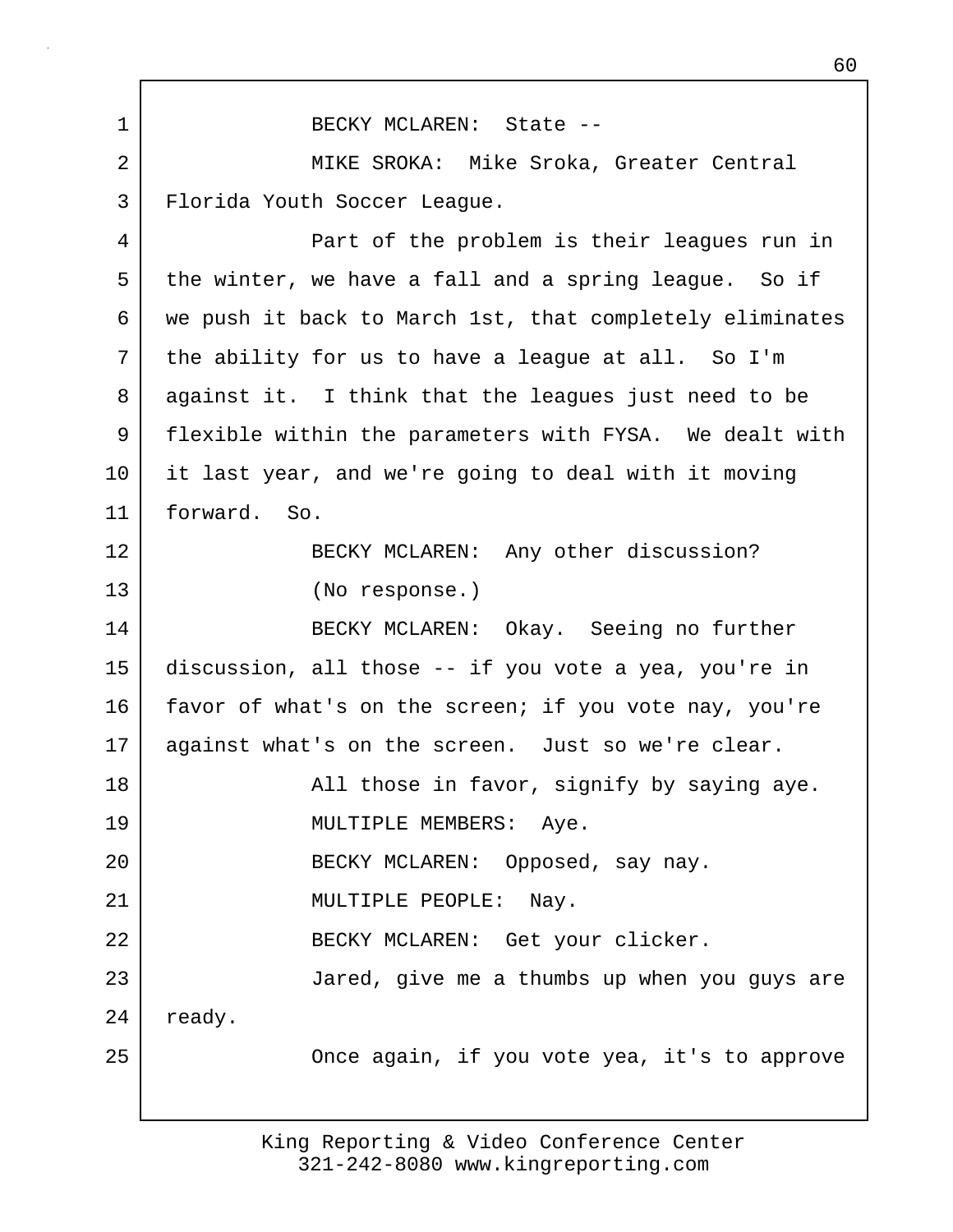1 | what's on the screen; if you vote nay, it is against 2 what was presented on the screen. Everyone vote now. 3 | Five, four, three, two, one. Results 4 please. 5 Motion fails. 6 That concludes the proposed rule changes. 7 MARINO TORRENS: Okay. Now comes the fun 8 part. The elections, for some. I'm glad I'm not 9 running. I would be running away, like I said 10 yesterday. 11 Okay. The first election we're going to 12 have is for secretary. The position presently held by 13 Jill. Is there -- I'm going to open the floor for 14 | nominations. Nomination for secretary. Somebody is 15 | getting up. 16 TERRI TOWERS: I nominate Jill Sheltry for 17 | secretary. This is Terri Towers, Commissioner Region B. 18 MARINO TORRENS: Is there a second? 19 UNIDENTIFIED MALE VOICE: Second. 20 | MARINO TORRENS: All right, second. 21 Jill, do you accept? 22 | JILL SHELTRY: I accept. 23 MARINO TORRENS: Do you want to speak at 24 all? 25 UNIDENTIFIED FEMALE VOICE: (Unintelligible.)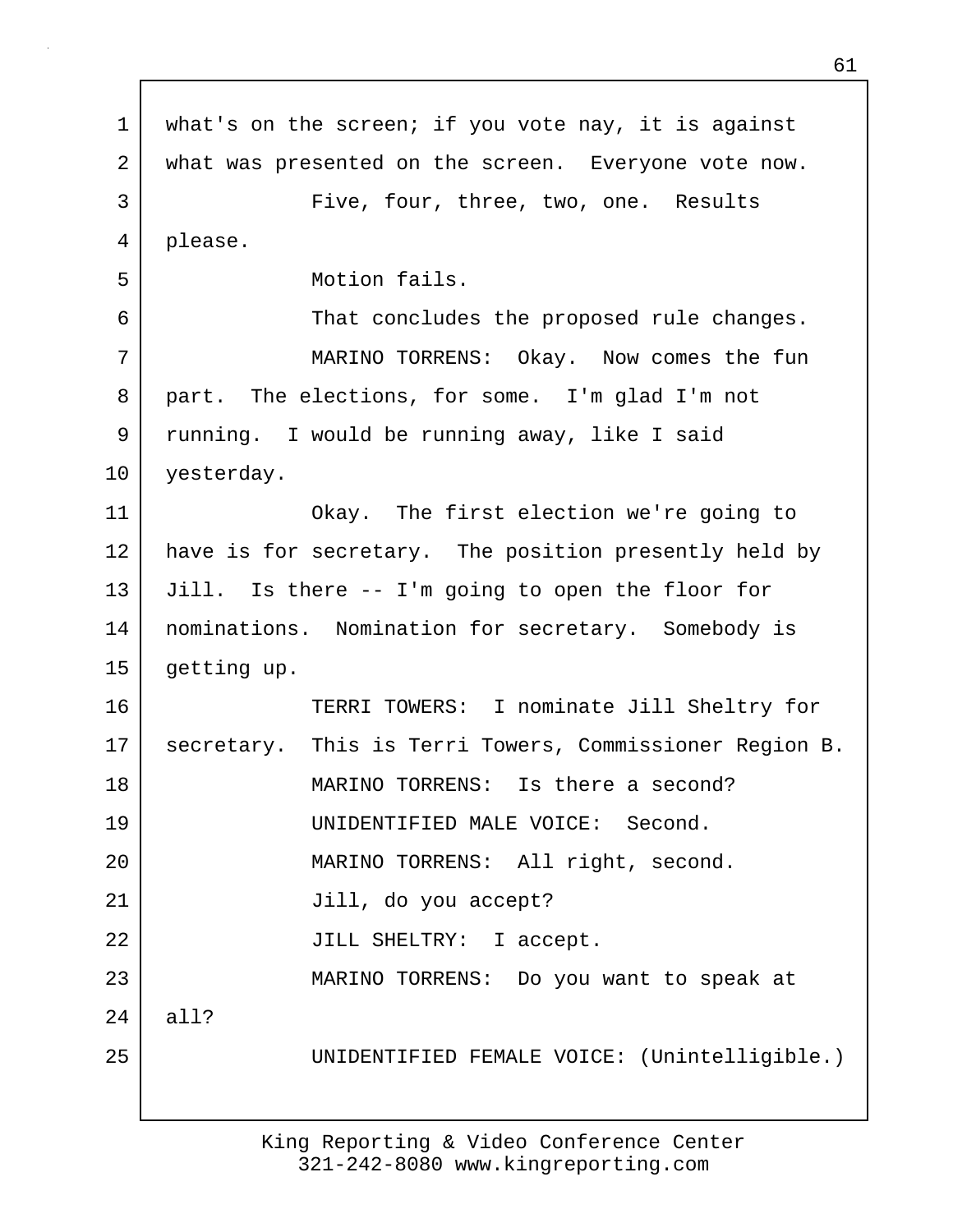1 MARINO TORRENS: Oh, yeah. That's right. 2 Are there any other nominations for secretary? 3 (No response.) 4 MARINO TORRENS: Oh, okay. I thought you 5 were -- seeing none. Motion to close nomination for 6 secretary. 7 UNIDENTIFIED MALE VOICE: Second. 8 MARINO TORRENS: Jill, congratulations. 9 (Applause.) 10 MARINO TORRENS: The next one is Vice 11 President of Player and Coaching Development. I open 12 the floor for nomination for Vice President of Player 13 and Coaching Development. 14 | The you coming to the mic, sir? Okay. I 15 thought like the other one, you were running away. 16 MIKE GOODMAN: Mike Goodman, North Florida 17 Youth Soccer League. I'd like to nominate John Stacey 18 for the position of Vice President of Player and 19 | Coaching Development. 20 MARINO TORRENS: Is there a second? 21 | Second by Texans -- I can't see the shirt 22 | from here. I'm sorry. 23 John, do you accept, sir? 24 | JOHN STACEY: I accept. 25 MARINO TORRENS: Any other nominations? Are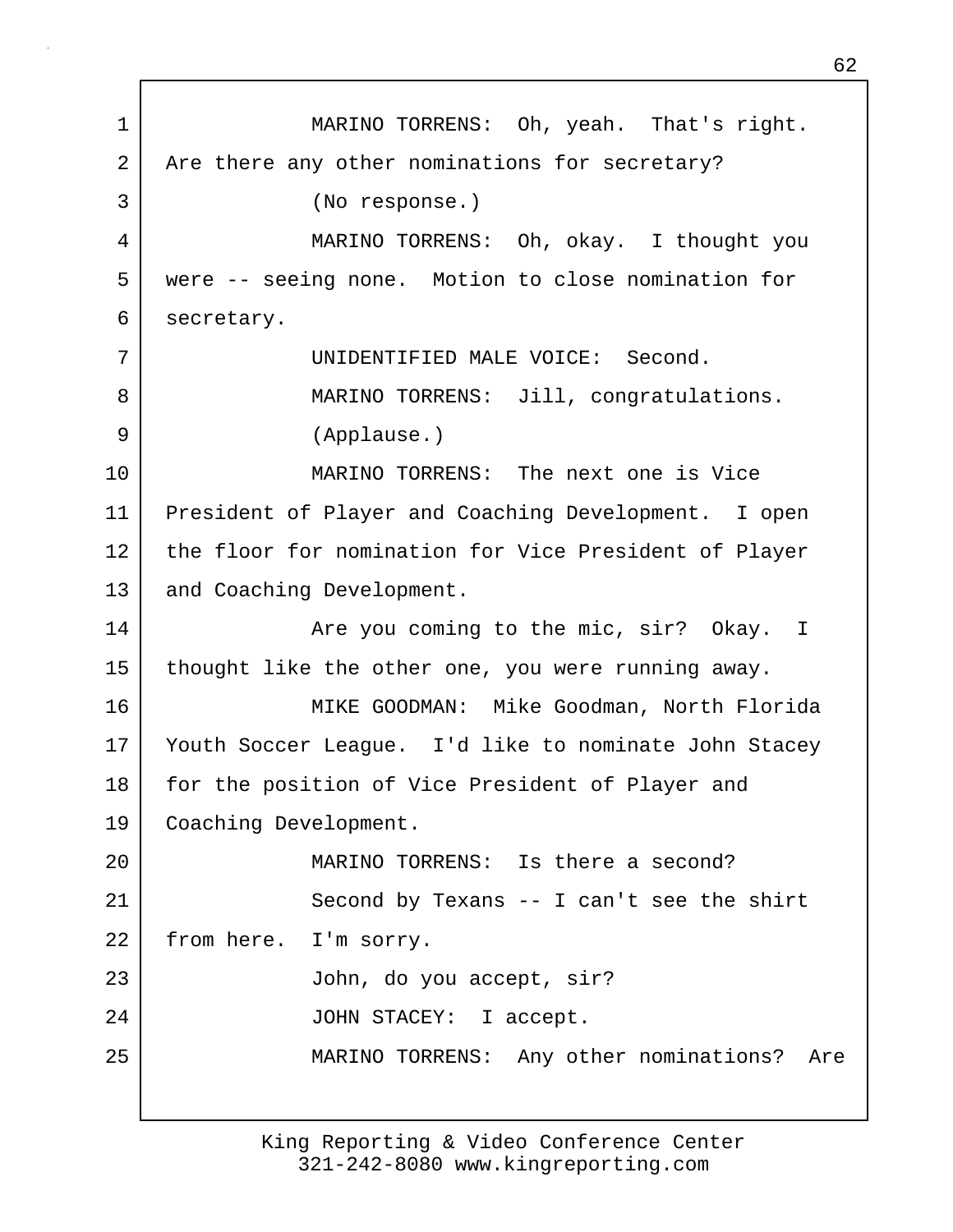1 you coming up, sir? 2 LARRY FERROL: Larry Ferrol, Largo United 3 Soccer. I nominate John Withowski. 4 MARINO TORRENS: Is there a second? 5 KEVIN GORSKI: Second. 6 MARINO TORRENS: Okay. I'm sorry -- okay. 7 Say it again? 8 KEVIN GORSKI: San Carlos Scorpions. 9 MARINO TORRENS: San Carlos Scorpions. 10 Okay. 11 | John, there -- you accept, sir? 12 JOHN WITHOWSKI: Yes. 13 MARINO TORRENS: Any other nominations for 14 Vice President of Player and Coaching Development? 15 (No response.) 16 MARINO TORRENS: Seeing none, make a motion 17 to close the nominations for Vice President of Player 18 | and Coaching Development. 19 TERRI TOWERS: I second it. 20 MARINO TORRENS: Thank you. 21 Okay. Like I said, we're going by 22 alphabetical order, because both are named John. I 23 guess we'll go last name. Stacey. Five minutes. 24 Then after the five minutes, we'll have a 25 wrestling match. No.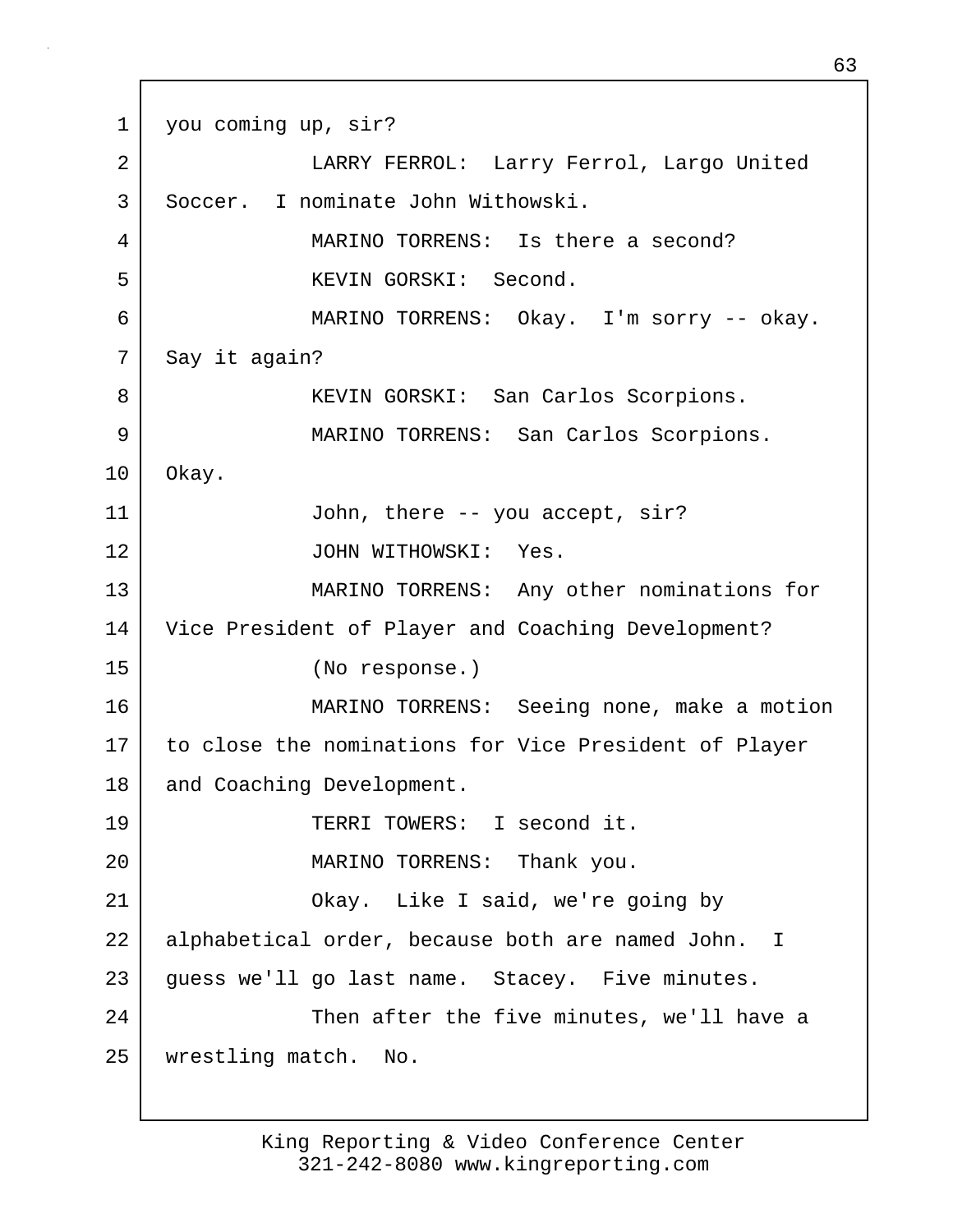1 JOHN STACEY: Okay. You know what, all 2 right, now I can see everybody. 3 So my name is John Stacey. I am the current 4 Vice President of Player and Coaching Development. 5 We've had a lot of opportunity this weekend for me to 6 interact with you guys. We had a candidate forum. 7 | The want to say, I have been an advocate 8 for quite some time to have increased engagement in the 9 elections of our leaders. I think we should have more 10 sharing of ideas and the membership should have more 11 choices than just single-person nominations. 12 This is my fourth time running, and it will 13 be my last term as Vice President of Player and Coaching 14 Development, because I will term limit in two years. As 15 we just voted, as one of the four corporate officers, 16 | I'm treated differently for lots of reasons. I will say 17 | I have no local ties, I'm completely independent of what 18 goes on at the local level, so I'm proud of that. 19 **I** have been, for the last three elections, I 20 was unopposed, and I didn't get to speak. Now I get to 21 speak, so I'll try not to consume more than five 22 minutes. 23 I do also want to thank John Withowski for 24 stepping up and actually running. What this has 25 afforded me the opportunity to do is really evaluate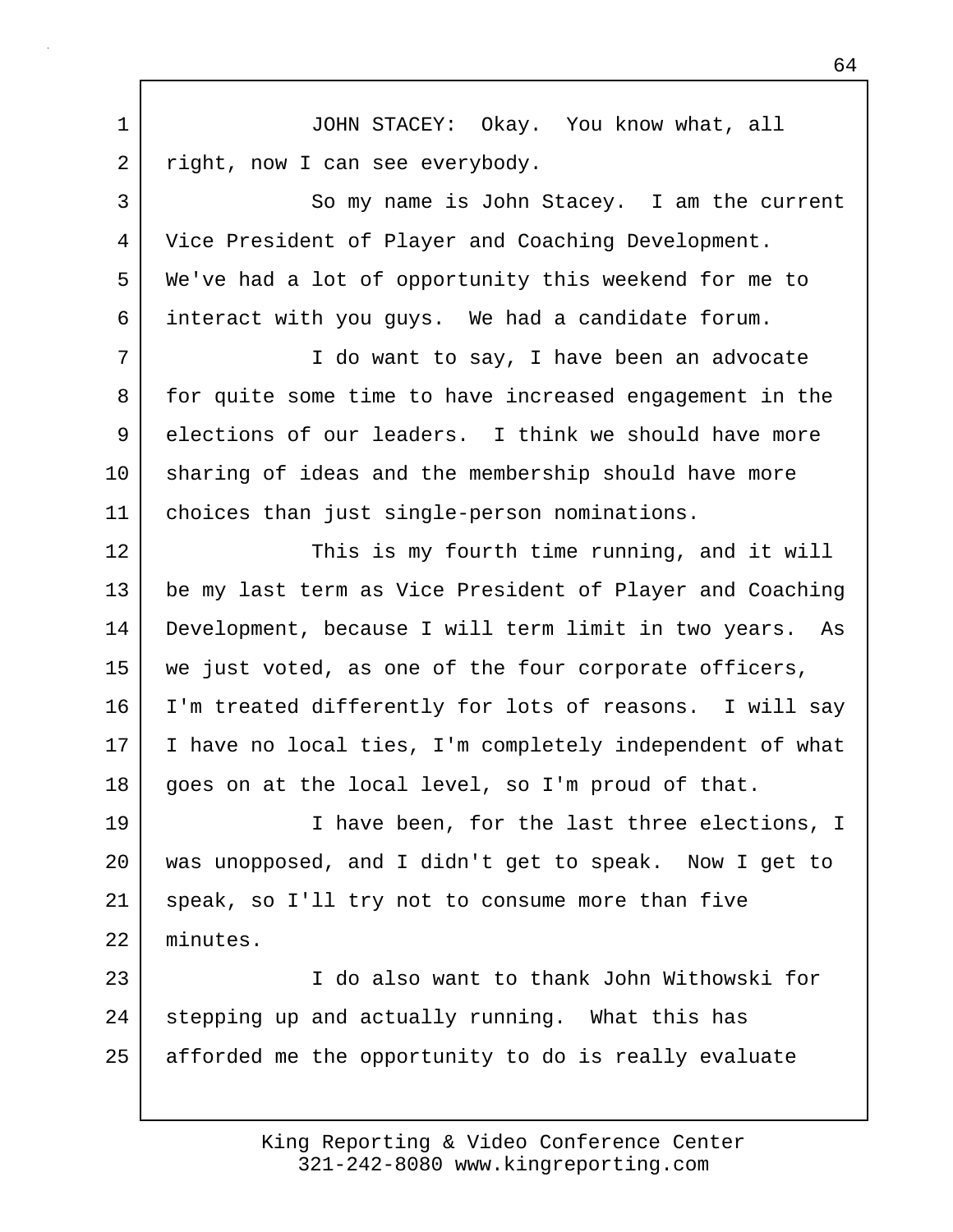1 what I've done, who I am, why I want to run, why I want 2 to make FYSA better, and it's given me the chance to 3 kind of evaluate. Some of you might have the tri fold I 4 put together.

5 I'm proud of my record. Have I made some 6 mistakes? Have I maybe drawn the wrong conclusion from 7 time to time? Yeah, I think we all do. But on the 8 whole, I'm very proud of the programs that I've 9 championed. The FYSA Bucks Program is something that I 10 brought to the floor, the reformatting the championship 11 series is something I was really passionate about and I 12 fought for it.

13 and, again, having the opportunity to 14 interact this weekend and talk to people and hear from 15 you, there are things that we  $-$  I can do better. There 16 are some communication -- I was -- for those of you that 17 were on the conference calls that we had, webinars, I 18 | fully intend to continue those.

19 I think we ought to have a dialogue where we 20 can share with you information and then get feedback 21 from you so we know kind of where we have to head and 22 what we need to be paying attention to. So I am a huge 23 advocate for increasing the two-way communication 24 between us and the membership, in terms of us being the 25 board and the membership.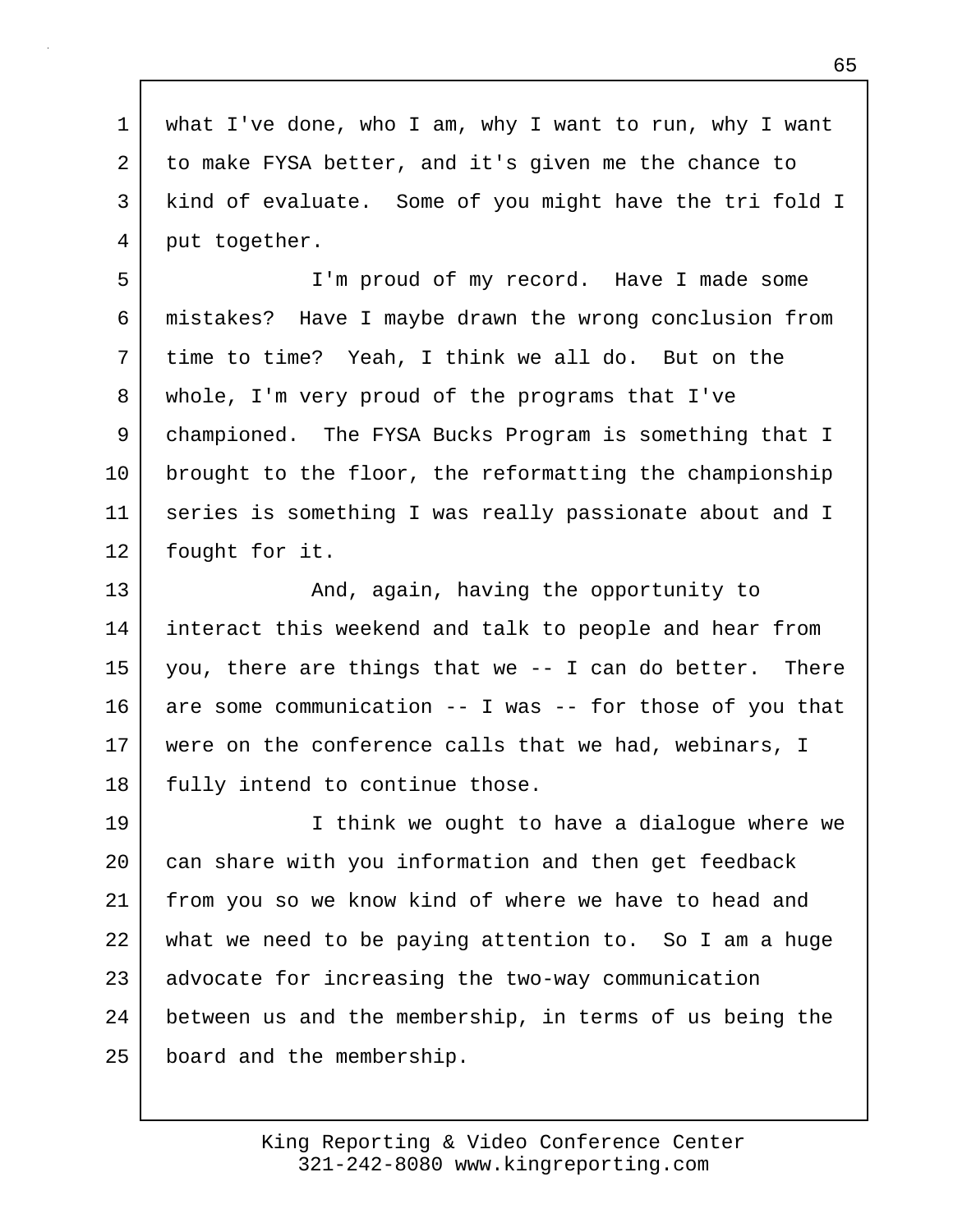1 So I'm not going to go on forever, I know 2 yesterday I spoke a long time, and I'm sorry, I got 3 nervous and just kept talking. But I do appreciate the 4 support that's been shown to me. I do ask that when you 5 vote, to return me to office and allow me to continue 6 doing the things I've done and incorporate some of the 7 feedback I've gotten this weekend. Thank you and God 8 bless. 9 (Applause.) 10 MARINO TORRENS: Sorry. Thought it was 11 going to be longer than that. 12 John No. 2. 13 JOHN WITHOWSKI: I'm going to put the mic 14 up. I guess y'all can hear me. 15 I just want to say thank you to all the 16 people in the room. You know, you guys do a lot for 17 FYSA to make us an organization. 18 Sorry, I didn't introduce. I'm John 19 Withowski, running for Vice President of Player 20 Development. 21 I'm running because I think we need to get 22 back to our grass roots of the program. You know, we 23 don't do enough for the recreational programs in our 24 areas. We need to get back. We're losing 8,000 players 25 in recreation. We need to get back there, give coaching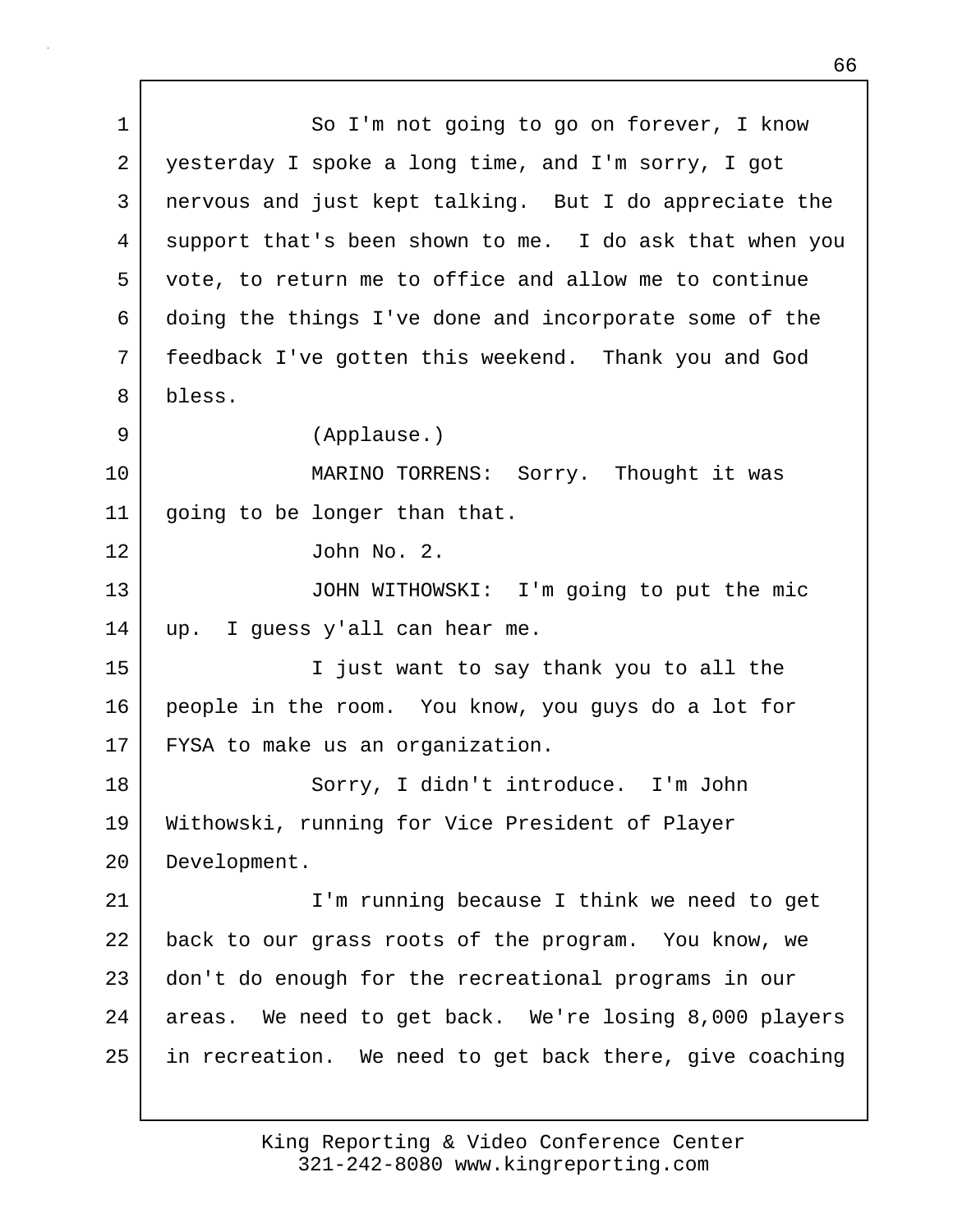1 education to the recreational programs at no charge. 2 | The FYSA Bucks was a great thing. We need 3 to expand it a little bit, make -- put more options for 4 you guys to gain things in there. 5 On our ODP Program, we got some problems we 6 need to fix. We all know, I've talked to a lot of 7 people in here. Our communications are our biggest 8 problem. We're not getting programs out to you. We 9 have some great programs, about the recreation RDP 10 programs, nobody knew about. 11 We had the forum yesterday -- there's a lot 12 of things that we can -- we can work on, but 13 communications is our best and biggest problem I think 14 we got. I don't have all the answers. I'll be 15 pointblank, I'll tell you up front, if I don't know the 16 answer, I'll try to find it and I'll get it. 17 Just want to end with a little thing I 18 listened on the radio from Herman Cain, and it was 19 around election time. Herman Cain told the lady, 20 listen, when you're going to go in and vote, look at 21 that person running. What did that person do for you? 22 What did that person do for you or your organization? 23 Make your decision on that. All right. Appreciate you 24 very much and I hope I get your support. 25 (Applause.)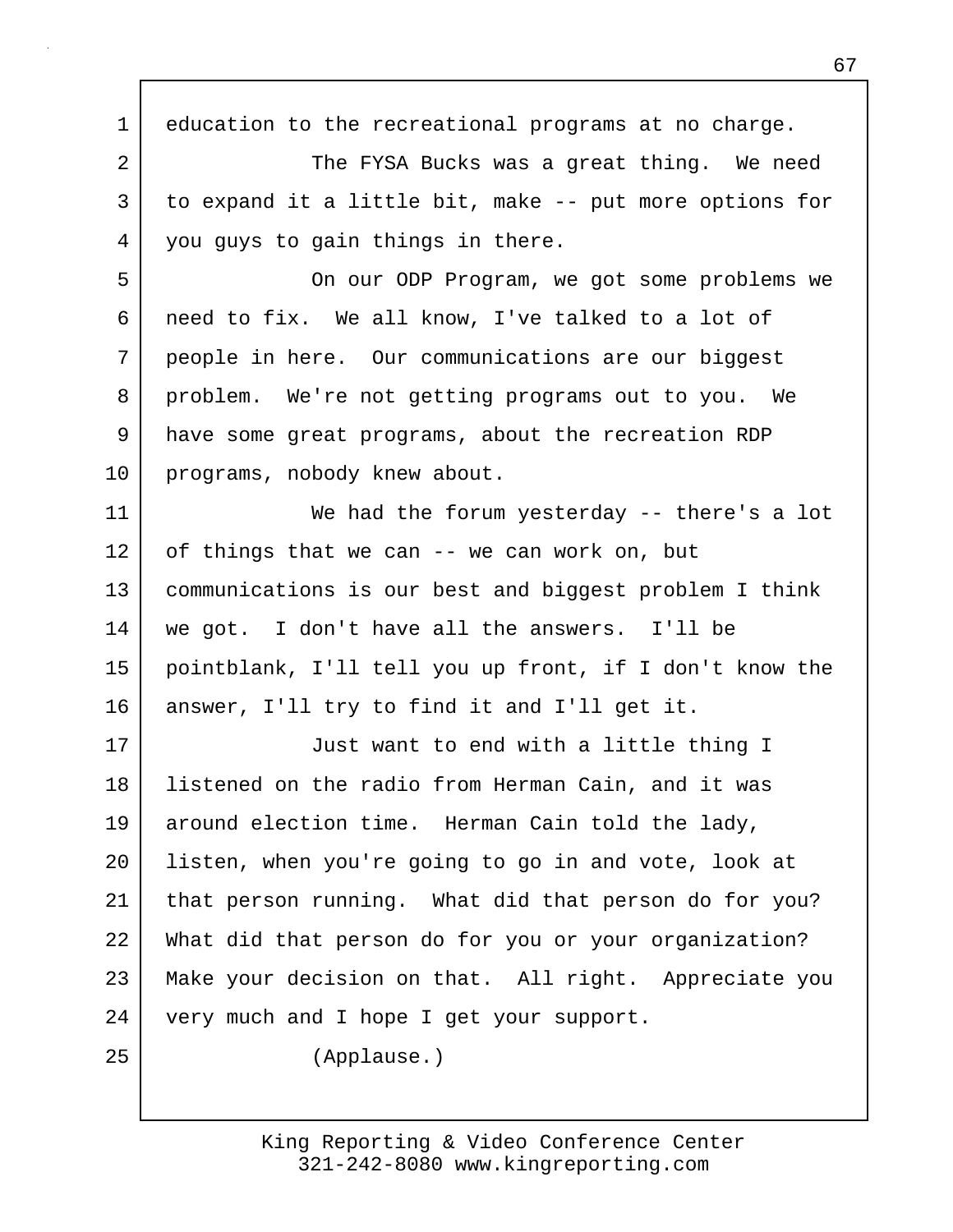1 MARINO TORRENS: Okay. Jared, can we put 2 both Johns on the screen. John W. John S. John 1 and 3 2. John and John. 4 Okay. There you go. On your clickers, it's 5 one for John Stacey, two for John Withowski -- I always 6 say it wrong. John W. 7 | Ready to vote. Start voting now. 8 Okay. Five, four, three, two, one. Done. 9 John Stacey stays as president. 10 Congratulations, John. 11 (Applause.) 12 MARINO TORRENS: Thank you. Thank you, John 13 No. 2. 14 Okay. The next one is for Vice President of 15 Competition -- sorry I skipped one. Never mind. 16 Everybody's yelling at me. 17 | Topen the floor for nominations of 18 Registrar. 19 TERRI TOWERS: I nominate Alice Smith for 20 Registrar. This is Terri Towers again. 21 | CHARLINDA SOEDER: Second. 22 MARINO TORRENS: Second by Linda, and a 23 couple others. 24 | Research Marine, do you accept? 25 ALICE SMITH: No. Yeah.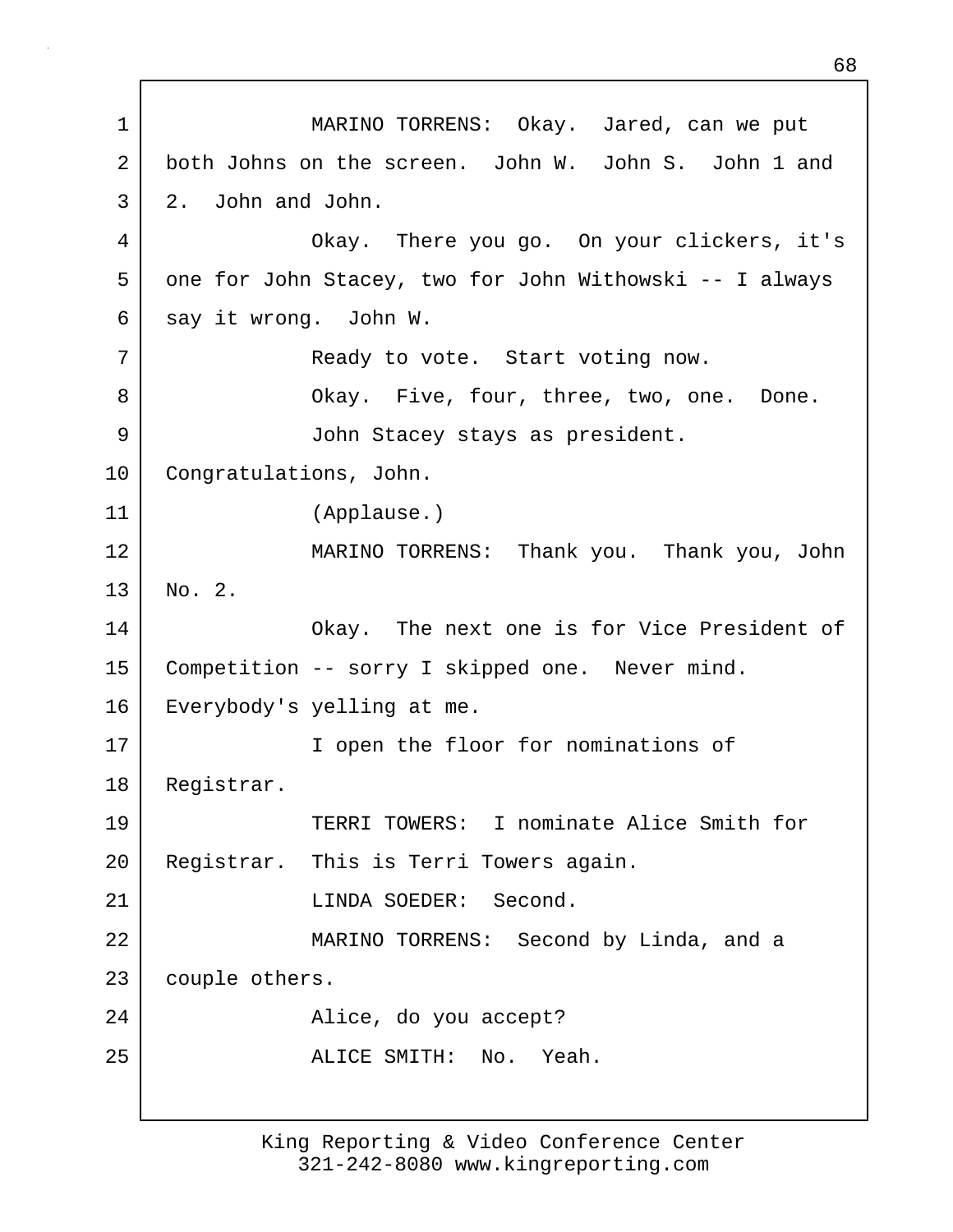1 MARINO TORRENS: Stan, do you allow that? 2 | Chay. Anybody -- any other nominations for 3 Registrar? 4 Couple people -- are you coming to the mic? 5 No. Okay. 6 Just want to make sure. 7 BECKY MCLAREN: I move to close nominations. 8 Second. 9 MARINO TORRENS: Becky and Terri with an I. 10 | The Ruice, congratulations. Welcome back. 11 (Applause.) 12 MARINO TORRENS: Okay. Now, VP -- Vice 13 President of Competition. I open the floor for 14 nominations. 15 Okay. Any of you walking to the mic? 16 KEVIN GORSK: Kevin Gorsk, San Carlos 17 Scorpions. I nominate Frank Villaizan for Vice 18 President of Competitions. 19 MARINO TORRENS: Is there a second? Second. 20 Okay. 21 | Frank, you accept the nomination? 22 FRANK VILLAIZAN: Yes, sir. 23 MARINO TORRENS: Any other nominations? 24 | The was back there first. 25 | ALAN WOMACK: Alan Womack, Gainesville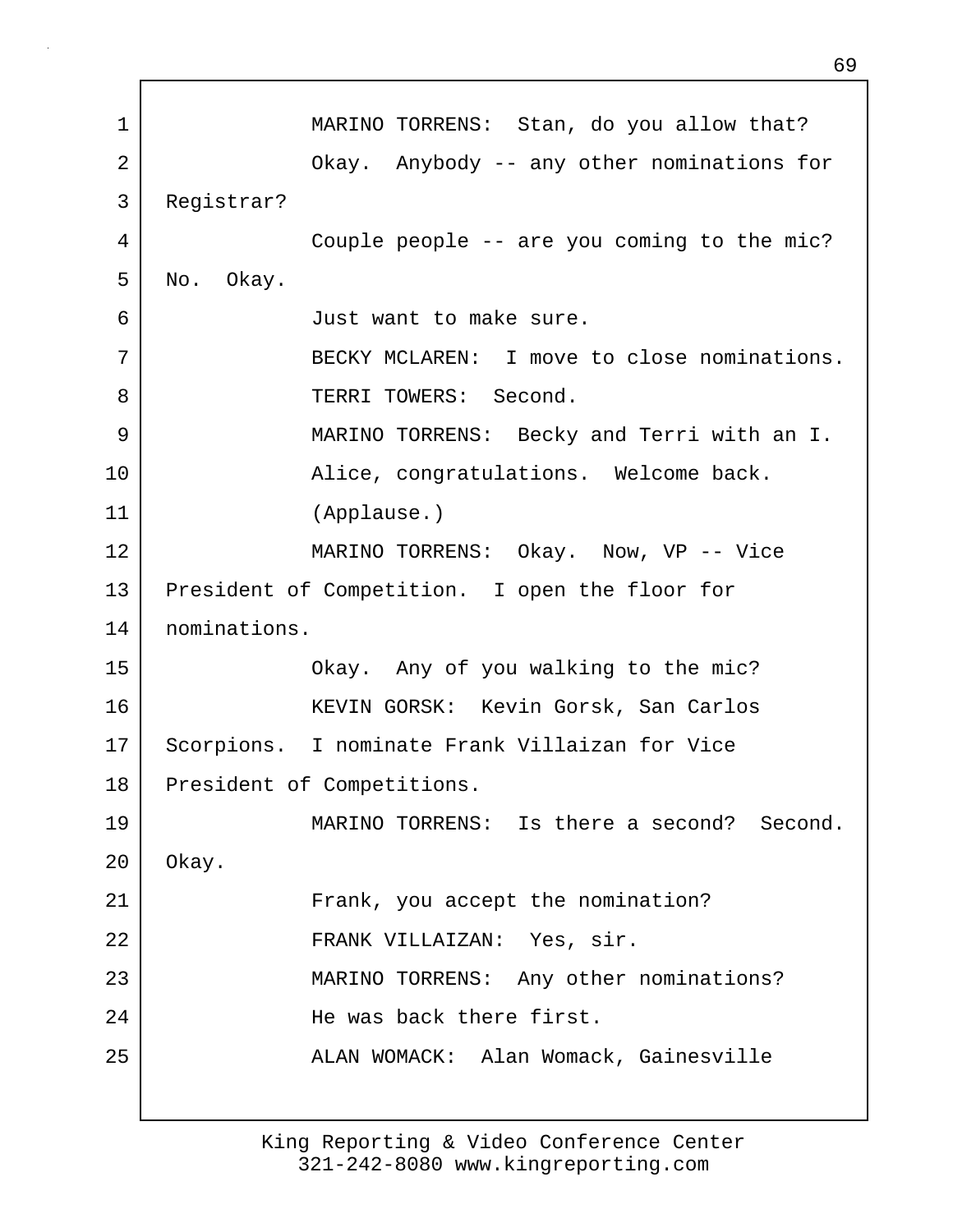1 Soccer Alliance, and I nominate Rhonda Link-Cummings. 2 MARINO TORRENS: Is there a second? 3 Second. Few other hands. 4 Rhonda, do you accept? 5 RHONDA LINK-CUMMINGS: Yes. 6 MARINO TORRENS: Yes. 7 | Chay. Up front here, sir. 8 RUSSELL WALKER: Russell Walker, Region A 9 | Appointed Commissioner, I nominate Shenoy. 10 MARINO TORRENS: Yeah, I can't say it 11 either. Shenoy R. 12 RUSSELL WALKER: Shenoy Rag. 13 MARINO TORRENS: Is there a second? 14 Second, back there, I see a couple hands. 15 Shenoy, do you accept? 16 SHENOY RAGHURAJ: Yes, I do. 17 MARINO TORRENS: Anybody else? Any other 18 nominations? 19 (No response.) 20 MARINO TORRENS: Seeing none, I close the 21 floor for nominations. A motion? 22 BECKY MCLAREN: I'll move to close 23 nominations. 24 | TERRI TOWERS: Second. 25 MARINO TORRENS: Terri second it, with an I.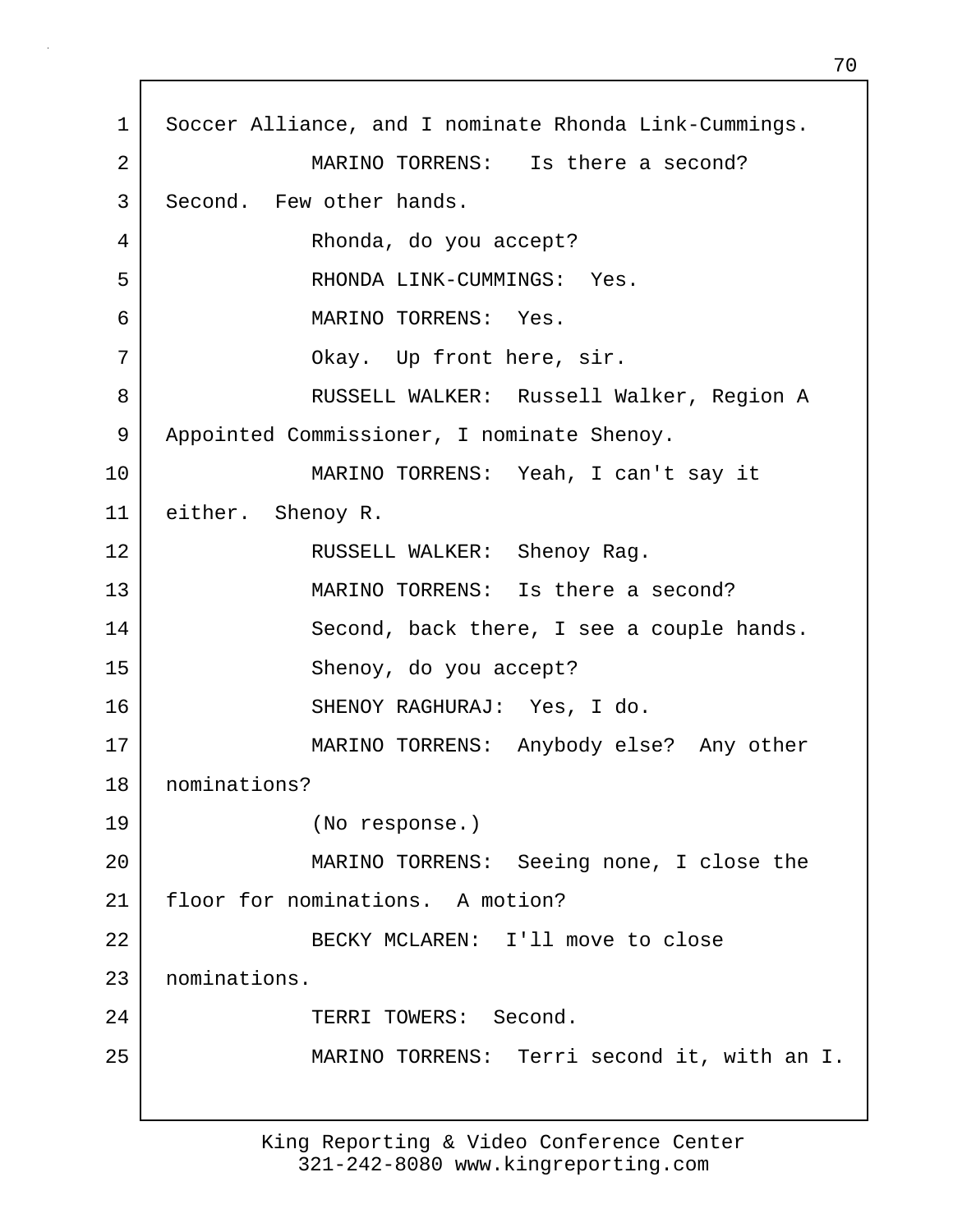1 Okay.

| 2              | Alphabetical order. Rhonda will be first.               |
|----------------|---------------------------------------------------------|
| $\mathfrak{Z}$ | Go ahead, Rhonda. Do your thing, girl.                  |
| 4              | RHONDA LINK-CUMMINGS: I will.                           |
| 5              | Thank you for letting me speak today. I                 |
| 6              | have been a part of FYSA since 1998. I have served on   |
| 7              | the Board of Directors. I first served as a district    |
| 8              | commissioner for B4 and Region B, and I have been in my |
| 9              | present position for nine years.                        |
| 10             | I'm excited about FYSA and the kids that                |
| 11             | play for FYSA. I'm excited about the recreational kids. |
| 12             | I'm also excited about the competitive kids. Both       |
| 13             | sections make up the players that play for FYSA.        |
| 14             | My kids started in the recreational program             |
| 15             | when we first moved to Ocala back in 1995. My one son   |
| 16             | came through the competitive program, he played in high |
| 17             | school, he played at Rollins College. He is now a       |
| 18             | college coach, all due to FYSA and the programs that    |
| 19             | they had for him.                                       |
| 20             | Competition is a lot of work. You know, the             |
| 21             | VP of Competition works with the office nonstop. You    |
| 22             | have to be available. You have to be a communicator.    |
| 23             | You know, we have a committee -- a                      |
| 24             | competition committee, and this past year, we've only   |
| 25             | had the four RVPs on that committee. I would like to    |
|                |                                                         |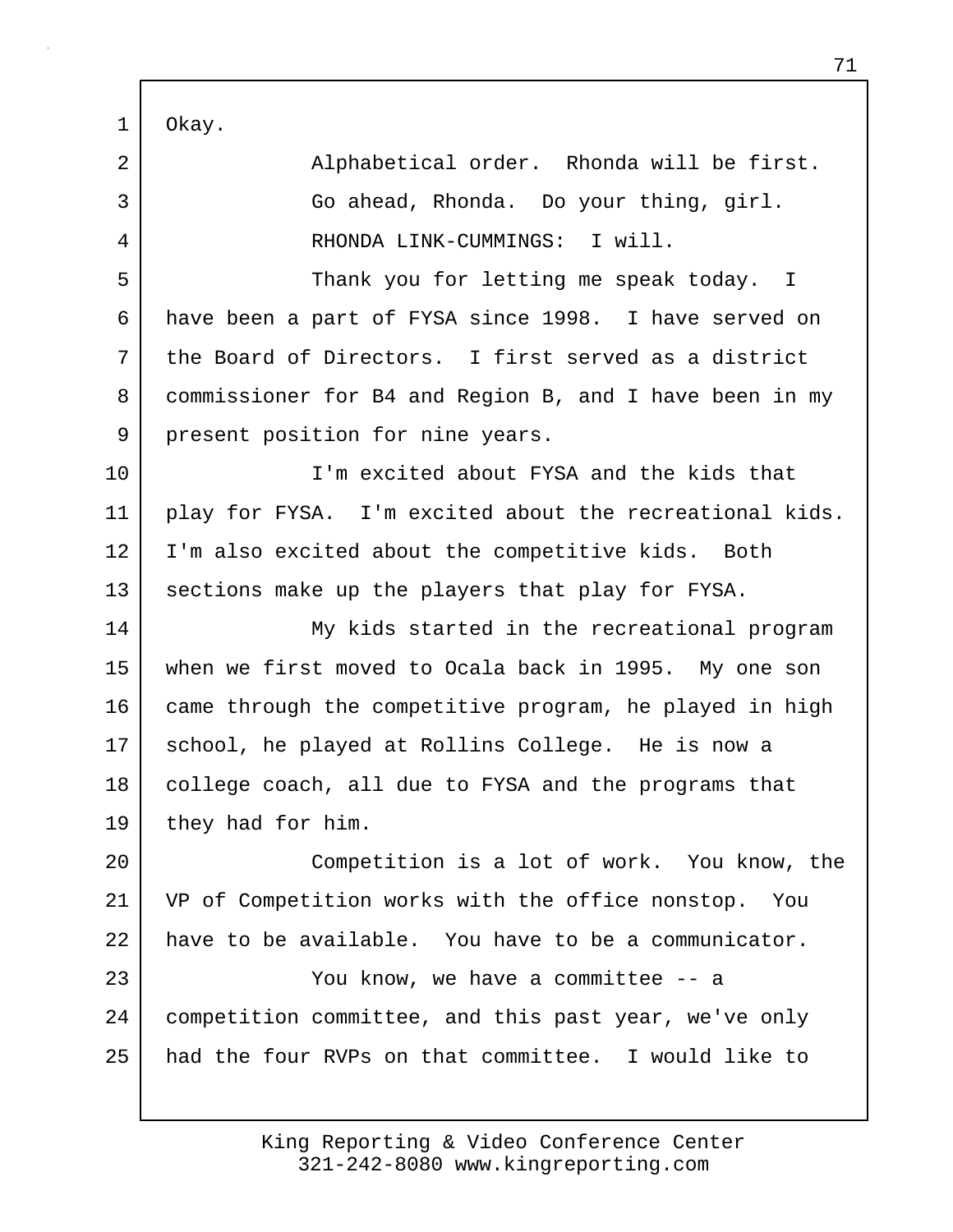1 see more representation from each region on that 2 committee so we can deal with issues, so we hear back 3 from our clubs, and we listen to what our clubs have 4 said to us. 5 I've heard from many clubs about the 6 competition, Commissioner's Cup, Presidents Cup, State 7 Cup this year. What can we do better? How can we help 8 those clubs? 9 So please, as you listen to us, please 10 | listen and please think about our kids that play here 11 for FYSA. Thank you. 12 (Applause.) 13 MARINO TORRENS: Shenoy. 14 SHENOY RAGHURAJ: Good morning, everyone. 15 I'm Shenoy Raghuraj. I'm running -- I'd like to get 16 your support for Vice President of Competition. 17 | The reason I'm running is I believe this 18 position is an administrative position. I believe it 19 needs someone who has dedicated experience with project 20 management and executing the administrative aspects of 21 the competition series. That means having meetings with 22 the committees, listening to the clubs' feedbacks, and 23 executing that. You have to be goal oriented. My 24 belief is that you set your goal, what you'd like to 25 accomplish, and kind of work your way back, utilizing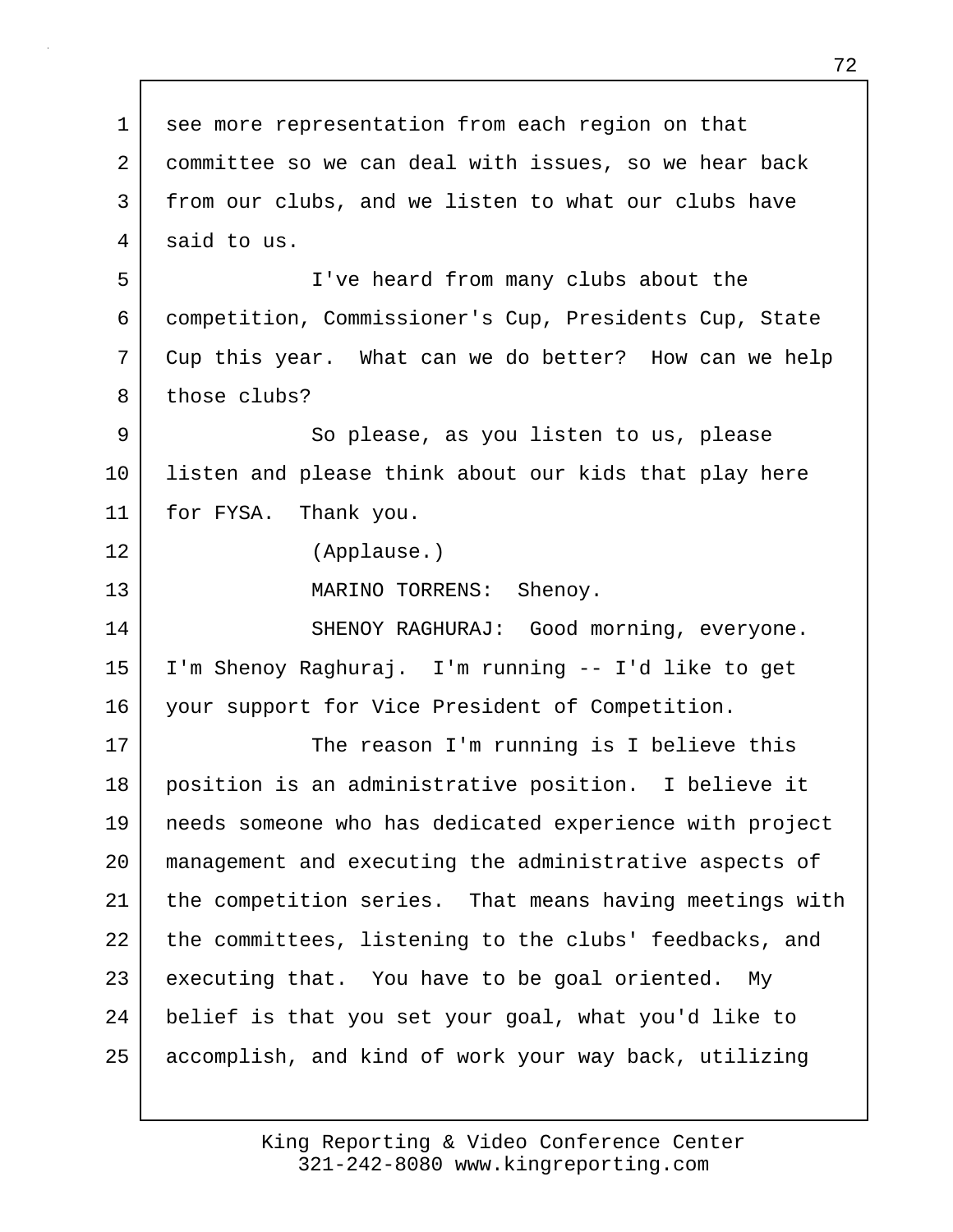1 all the resources that you have.

2 | T can tell you, both of my candidates are 3 good people, they've had a lot of experience, and I'd 4 like -- what sets me apart is I'm goal oriented. I know 5 my goals, I work to accomplish them. 6 I've served my entire life in public 7 service, so I understand what that means. Okay. I 8 understand in reaching out to people of various 9 backgrounds and various skill levels, skill sets. 10 Everybody has a different side to them, and you want to 11 try to address all of that. 12 I do believe the biggest thing that the Vice 13 President of Competition does is, overall, is 14 responsible for the competition series, whether it's the 15 Commissioner's Cup, Presidents Cup, State Cup, and the 16 execution of that so that it is as least painful to 17 everyone participating, is what that person's there for. 18 | Thelieve I have a good working relationship 19 with the staff in the office, and I believe all these 20 | things will help me to be a successful candidate. 21 As I said, there's nothing wrong with the 22 other two candidates, I just feel -- I think I'm very 23 proud that my region nominated me, and they feel I'm a

24 good person to do this.

25 | So thank you all for your time. I know it's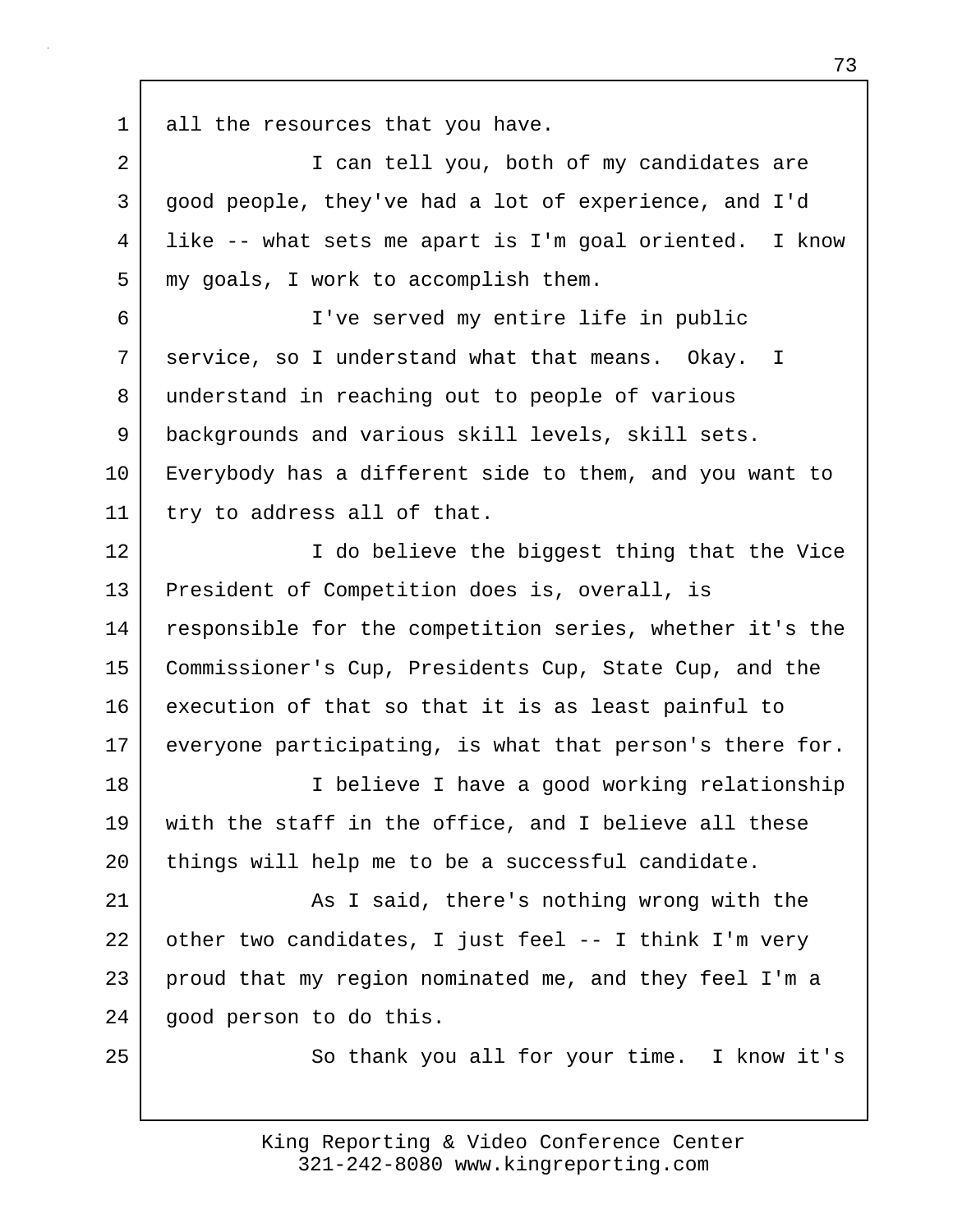1 late, and I'm not going to take a lot of time. 2 (Applause.) 3 MARINO TORRENS: Okay. Frank, your turn. 4 FRANK VILLAIZAN: Hello. My name is Frank 5 Villaizan, I'm presently VP of Competition. I'm not 6 going to go and spend all this time. 7 Everyone in this room has either seen me at 8 a site, knows how to get in touch with me, they know me. 9 If you don't know me that well, ask somebody next to 10 you, ask somebody that you have seen me talking to. I 11 do this for the love of the game, and the bonus is the 12 kids. That's the bonus. 13 | Tam looking to continue what I started with 14 National Championship Series, and I hope that you will 15 allow me to complete the next two years so we can make 16 the National Championship Series better, as well as 17 FYSA, and our relationship with the children. I'm 18 always available, many of you know that. I'll bend over 19 backwards to make sure children play. There's some 20 people here that know that. 21 | Thank you all very much. Thank you. 22 (Applause.) 23 MARINO TORRENS: Thank you, all three. 24 | Chay. Jared, can we put our three names up. 25 Okay. One or A is for Frank; two or B is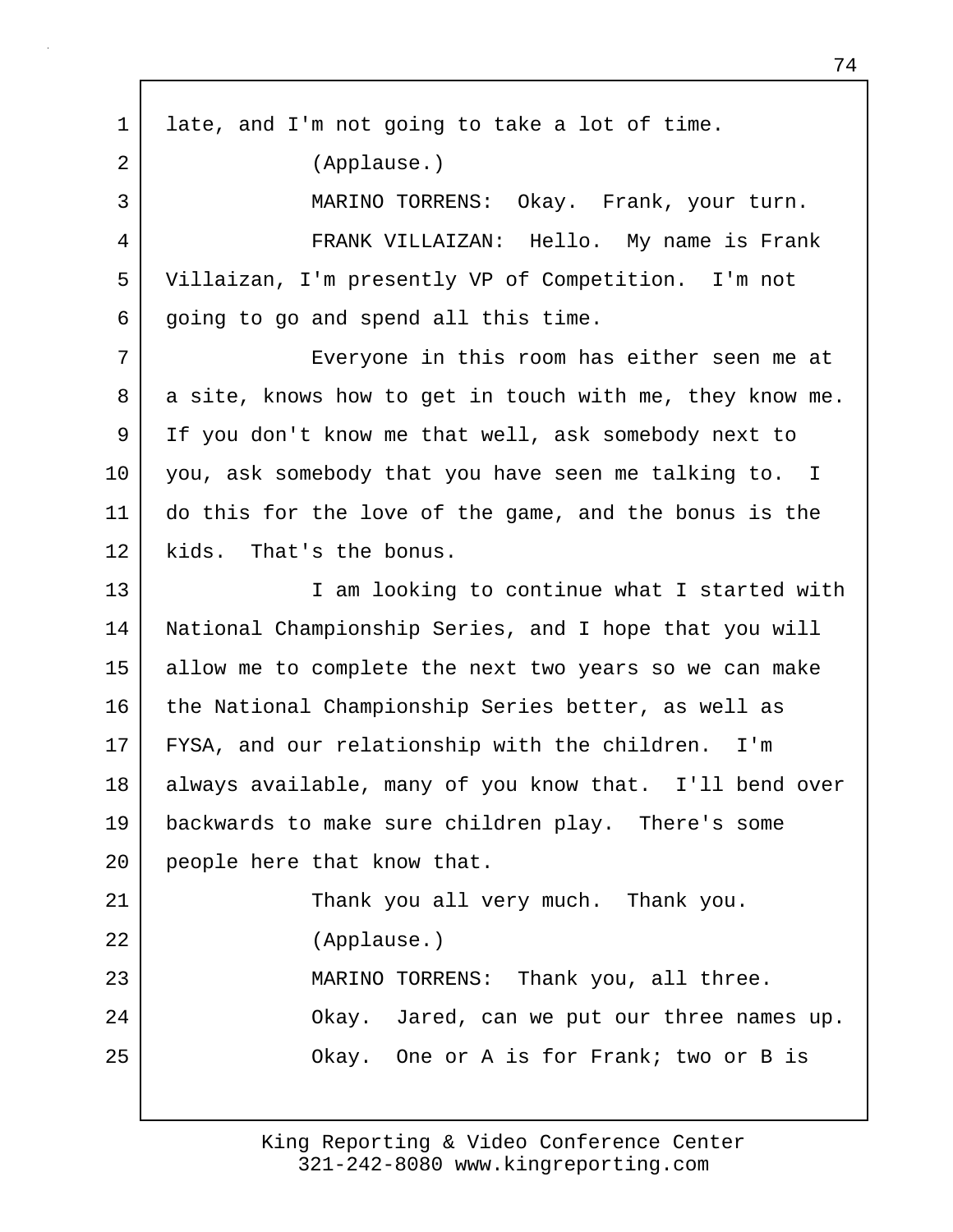1 for Rhonda; three or C is for Shenoy. 2 Start voting now, please. 3 | Ready? Five, four, three, two, one. 4 Wow. Shenoy. Congratulations, Shenoy. 5 (Applause.) 6 MARINO TORRENS: Congratulations. 7 Okay. The next one is for Region A, the 8 Region A Vice President. Is there a nomination from the 9 floor? Open the floor for nomination for Region A Vice 10 President. 11 Somebody -- are you coming to the mic? 12 Okay. 13 BARRY WITLIN: Barry Witlin, South Florida 14 United. I nominate Joe Nelson. 15 MARINO TORRENS: Is there a second? 16 Somebody raised their hand right there. 17 Right there for Billy. 18 Joe Nelson, are you in the room? Do you 19 accept the nomination, sir? 20 JOE NELSON: Yes, I do. 21 MARINO TORRENS: Any other nominations for 22 Vice President of Region A? 23 (No response.) 24 MARINO TORRENS: Seeing none, motion to 25 | close the nomination. Somebody from Region A.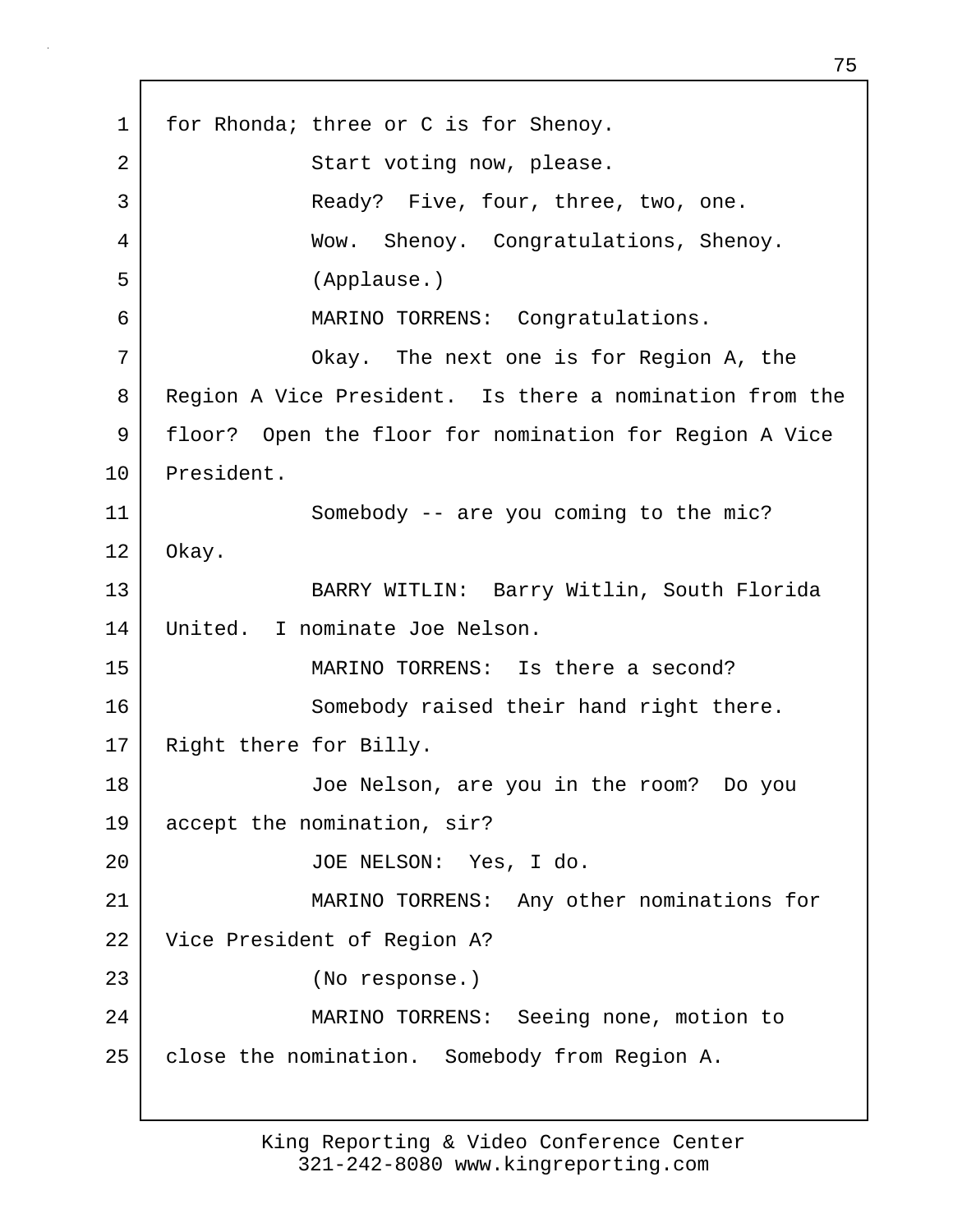1 TERRI TOWERS: Second. 2 MARINO TORRENS: Okay. I got a whole bunch 3 of hands back there. 4 Okay. Congratulations, Mr. Nelson. 5 Welcome. 6 (Applause.) 7 MARINO TORRENS: Region C, you're up next. 8 Vice President of Region C, I open the floor for 9 nominations. 10 EDWARD KINSEY: My name IS Ed Kinsey. I'm 11 the Appointed Commissioner from C South. I like to 12 nominate David Smith. 13 (Laughter.) 14 EDWARD KINSEY: I'm sorry. We -- I'll take 15 | that nomination away and we'll change it to David 16 Ditillio. 17 | MARINO TORRENS: Is there a second, besides 18 Jennifer Smith? 19 BOB STOVER: Second. 20 MARINO TORRENS: Any other -- Dave, do you 21 accept the nomination? I'm sorry. 22 DAVE DITILLIO: Yes. 23 MARINO TORRENS: Any other nominations from 24 | Region C? Are you coming to the mic, sir? 25 No. Okay.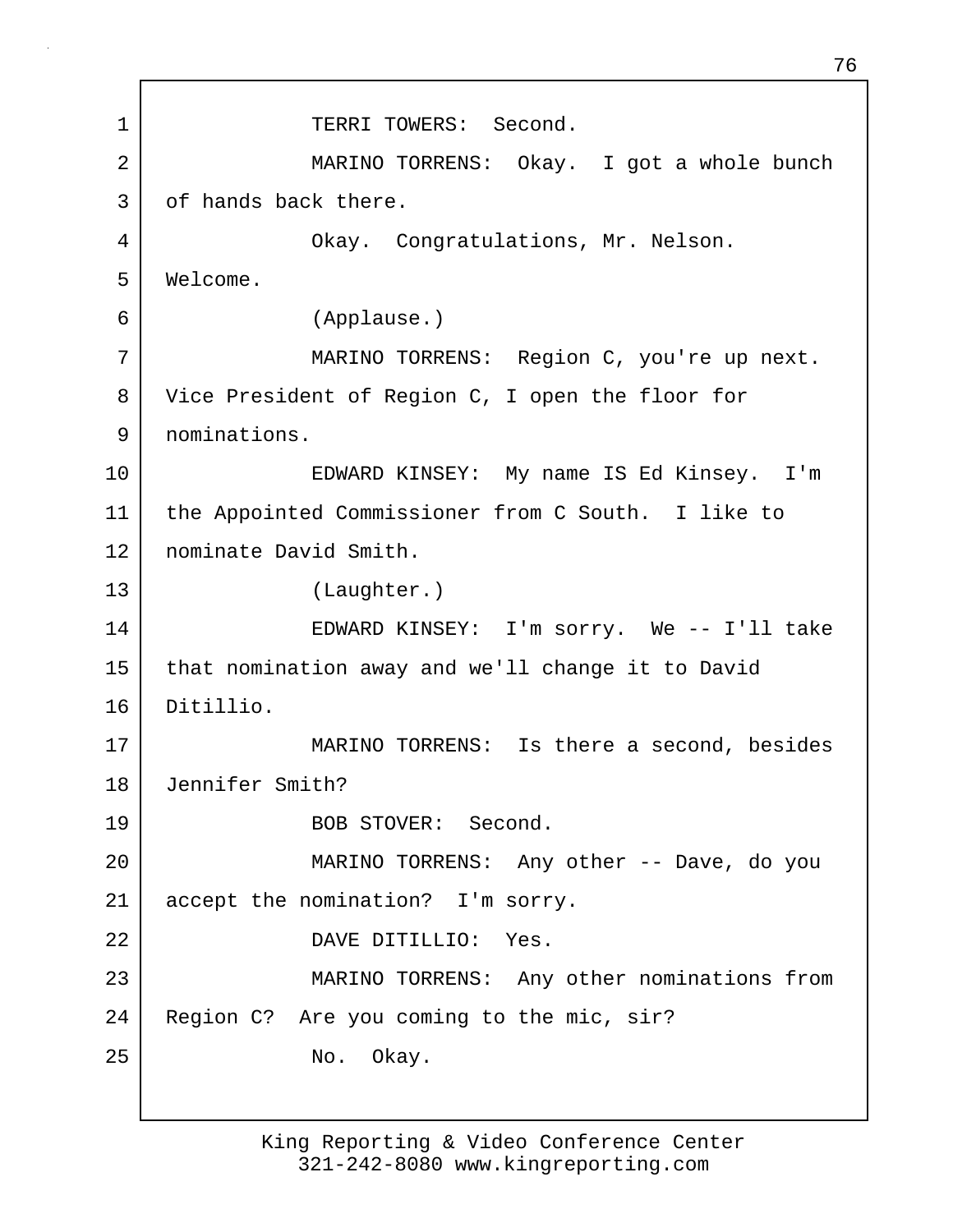1 (No response.) 2 MARINO TORRENS: Seeing none. Entertain a 3 motion fro Region C to close the nomination. 4 BOB STOVER: So move. 5 MARINO TORRENS: Congratulations, Dave. 6 Welcome back. 7 (Applause.) 8 MARINO TORRENS: Okay. That concludes the 9 nominations and elections. For the Good of the Game, 10 anyone, for the good of the game? 11 | T, personally, before -- I want to thank, 12 again, Caitlin Carducci for being here from US Soccer. 13 We have a great relationship working and we're going to 14 try to continue with that. Sir, ladies first. 15 BECKY MCLAREN: I know that we did this in 16 our board meeting, but I just want to do it here in this 17 public forum. Linda Soeder is not coming back after 18 being involved for many, many years. And in fact it 19 was -- I'm going to cry -- it's because of her and 20 Elsa -- it was because of her and Elsa that they got me 21 involved and got me to where I am now. So for that I 22 say thank you. 23 But on behalf of FYSA, all of the children 24 in Region A, across the state, thank you so much for 25 your service. We appreciate it. And like Marino says,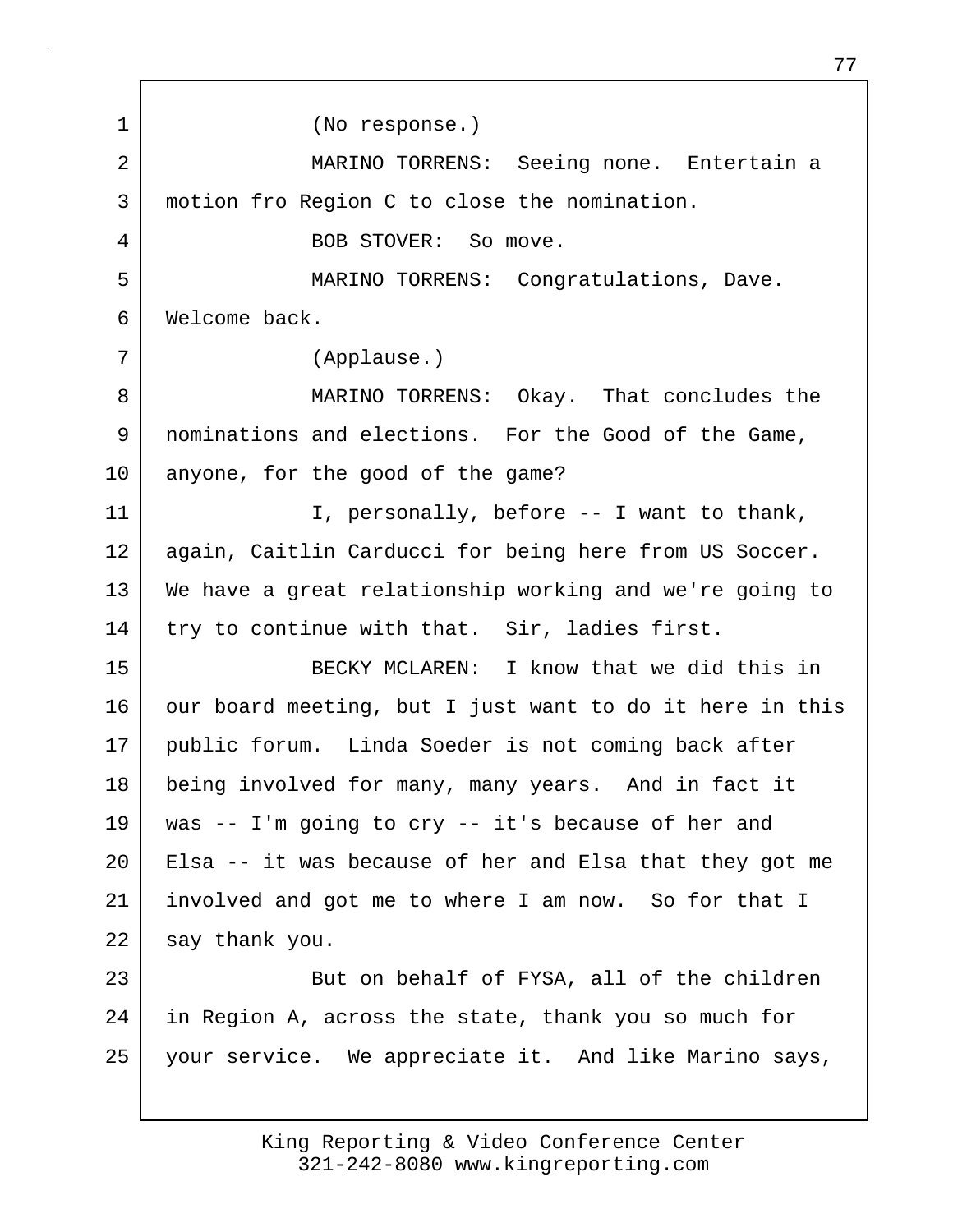1 you're in it for life, so don't be afraid because you're 2 going to get a phone call. Just answer the phone, don't 3 say, oh, my God, it's one of the soccer people. 4 (Applause.) 5 BECKY MCLAREN: I also want to take this 6 opportunity to thank Marco. I know that you're stepping 7 away for personal reasons and family reasons, and I know 8 you have two little ones at home. Thank you for what 9 you did, and make sure you keep posting pictures of 10 | those little girls so we still see them. 11 (Applause.) 12 DARAGH CULLEN: Daragh Cullen, I'm with 13 Florida State Soccer Association, I'm the vice 14 president. 15 Last night we celebrated our 50th 16 anniversary. So I just want to thank Marino and some of 17 his board, and Dale for attending our gala last night. 18 | It was a great event. Thank you very much. 19 MARINO TORRENS: Thank you. 20 Go ahead. 21 CHARLIE SLAGLE: Charlie Slagle from Tampa 22 | Bay United, I'm also president of the what used to be 23 NSCAA. 24 Just wanted to make sure everybody was 25 aware, about a week ago that's changed to the Unite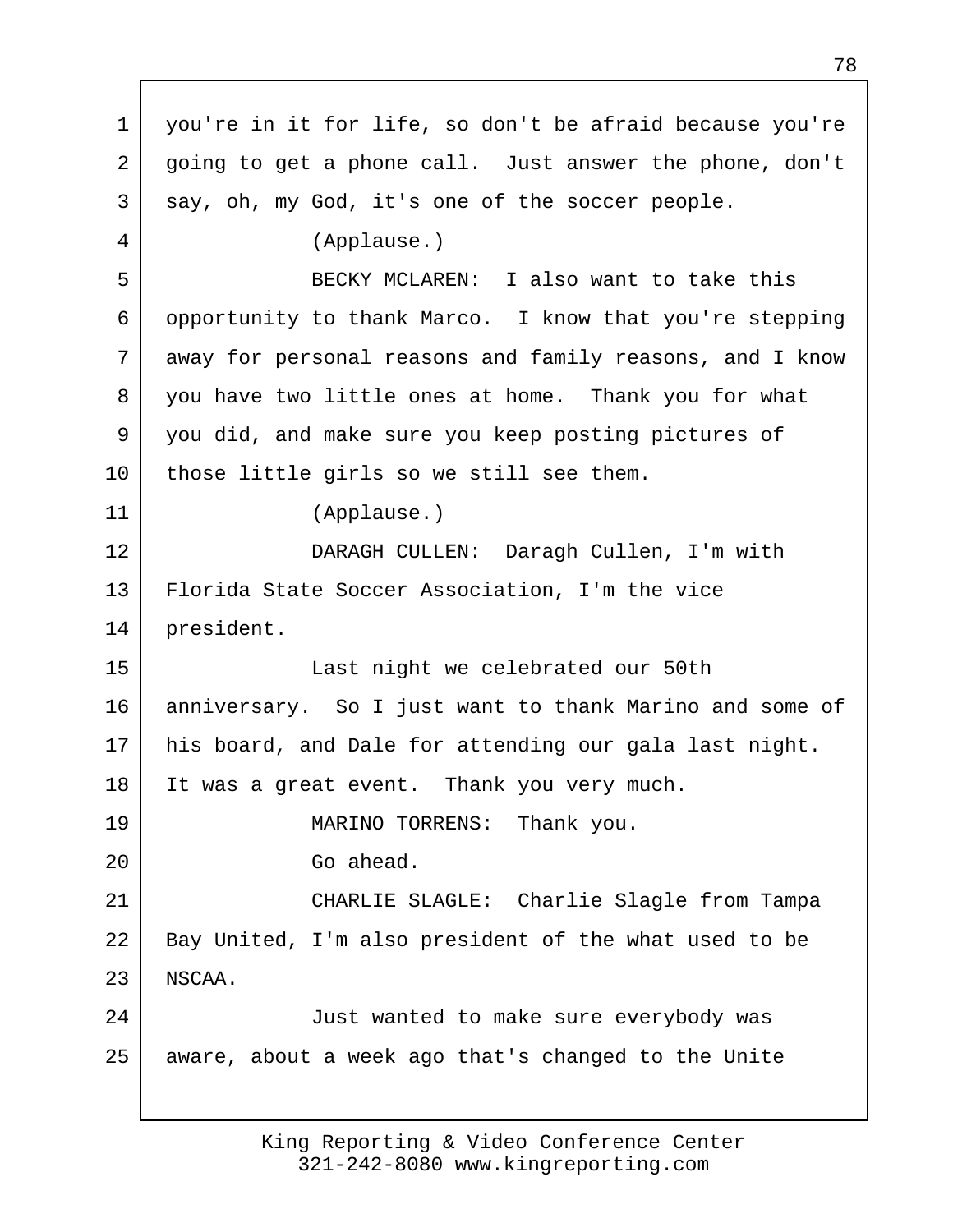1 Soccer Coaches. The same thing is going on -- the 2 convention is in January in Philadelphia, the 17th 3 through the 21st. 4 Another thing, reminder wise, you have the 5 Women's College Cup, Final 4, Division 1 will be at the 6 Orlando City Stadium, December 1st and 3rd. We have a 7 lot of kids that are striving to become college 8 athletes. It would be great to get as much -- as many 9 people there as possible. That's all I got. Thanks. 10 MARINO TORRENS: Thank you. 11 Anybody else, for the good of the game? 12 Reminder like Caitlin said yesterday, US 13 mens team will be played in Orlando City, the stadium 14 for Orlando City, I think it's October 6th, if I'm not 15 mistaken. That could be the clincher for the next World 16 Cup. It all depends on what happens prior to the game. 17 So hopefully we'll show support. Go USA. 18 Anybody else? You? Go ahead. I don't know 19 if you're walking to the mic or running away. 20 DAVE DITILLIO: Hey. I want to thank Region 21 C for voting me in again, and clubs, my group, Ed, John, 22 Tim, and Bob will help and communicate with you as best 23 as we can, and even more. Thank you. 24 MARINO TORRENS: You're not thanking the 25 boss?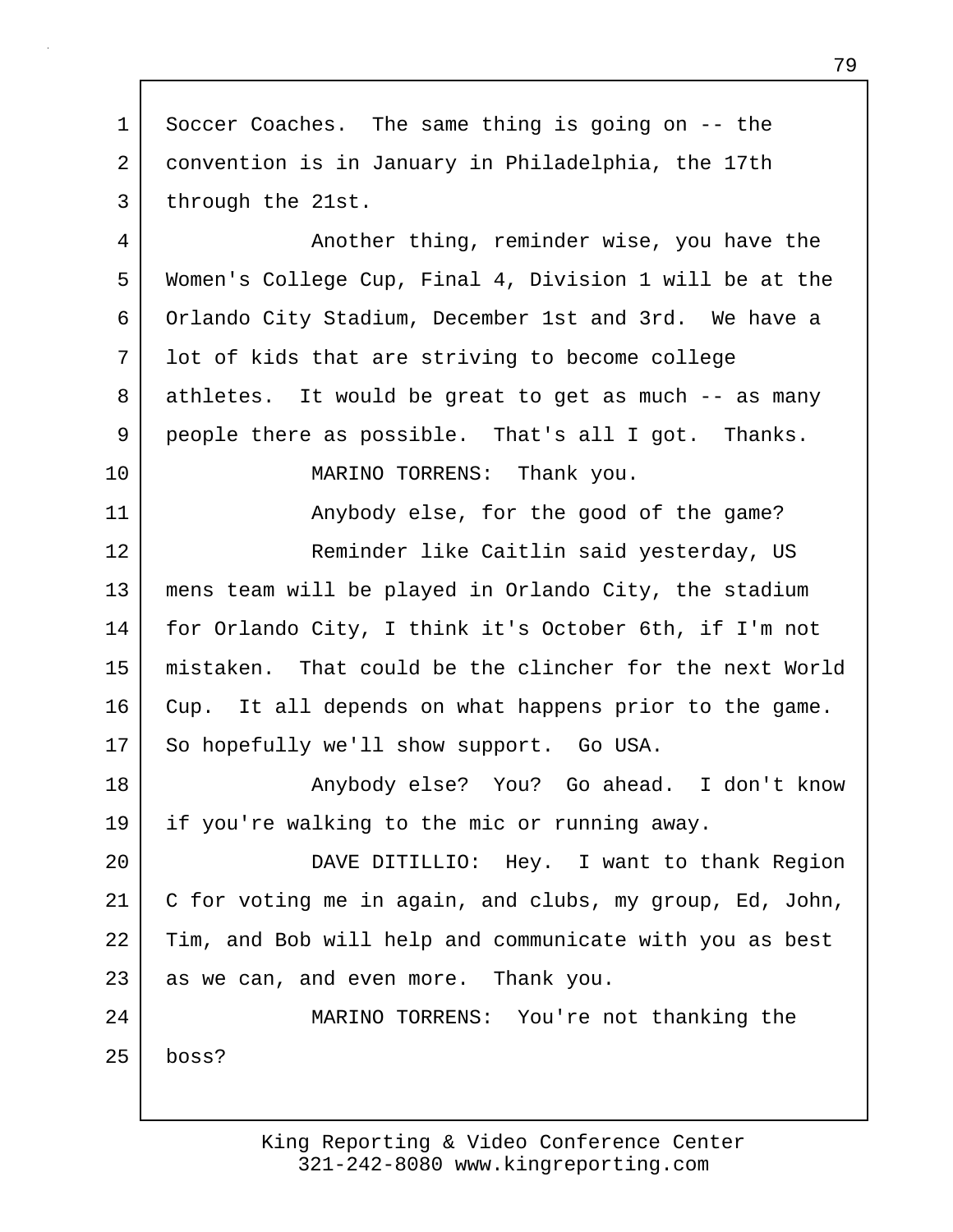1 DAVE DITILLIO: Well, Jennifer Ditillio, you 2 know I love you. 3 MARINO TORRENS: Frank. 4 FRANK VILLAIZAN: My last act as a board 5 member. Motion to adjourn. 6 (Applause.) 7 MARINO TORRENS: Thank you, Frank. Thank 8 you for everything you've done from referee and 9 everything. Thank you very much, sir. 10 Make sure your clickers go to the back of 11 the room. Dale is there, I see Michelle. Jared. If 12 not, you owe us \$400 -- \$500. 13 | Chay. Board of Directors, we meet in five 14 minutes. Right after. 15 (Proceeding concluded at 12:03 p.m.) 16 17 **\*** \* \* \* \* \* 18 19 20 21 22 23 24 25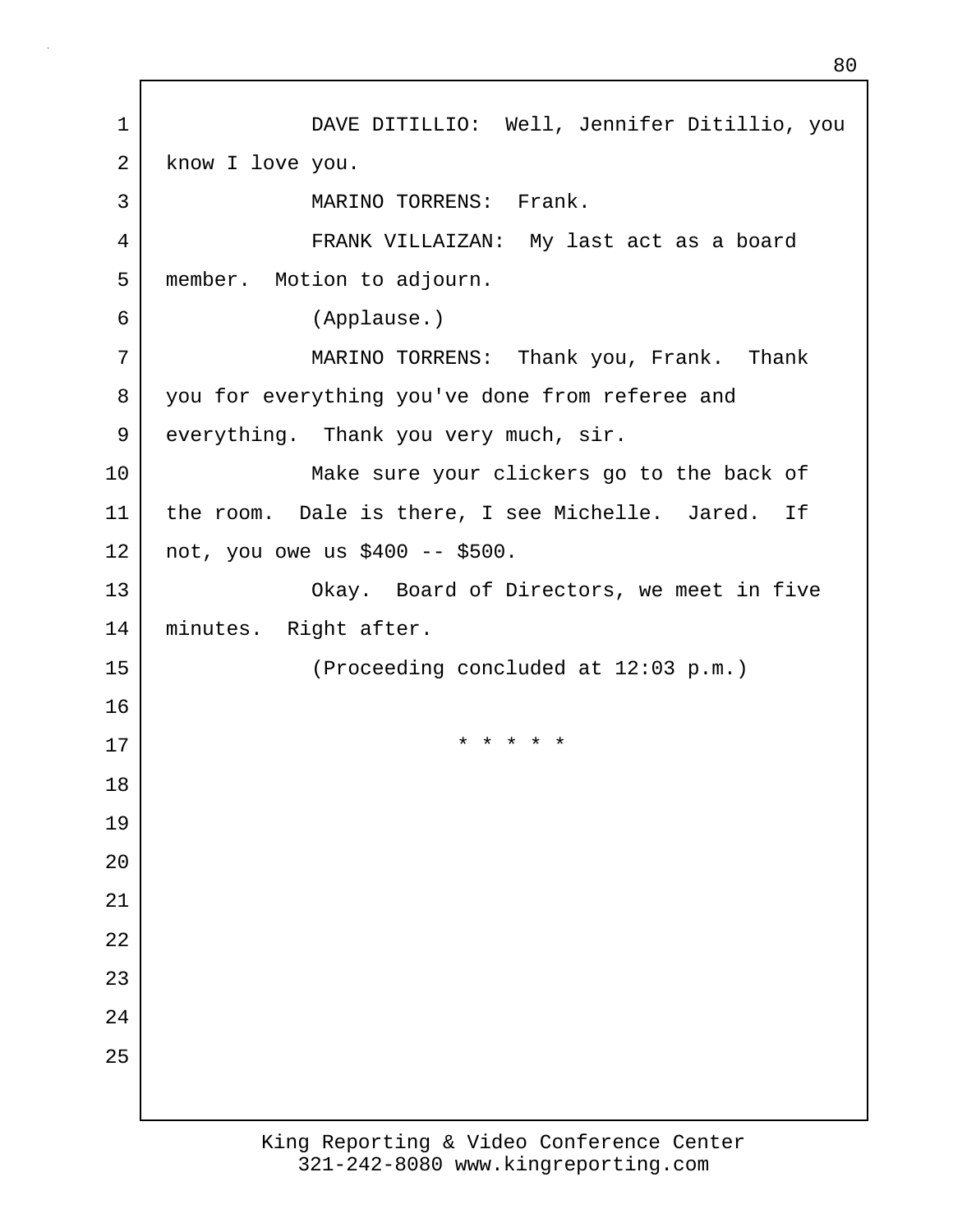| $\mathbf 1$ | CERTIFICATE                                                                                               |
|-------------|-----------------------------------------------------------------------------------------------------------|
| 2           |                                                                                                           |
| 3           | STATE OF FLORIDA                                                                                          |
| 4           | COUNTY OF BREVARD                                                                                         |
| 5           |                                                                                                           |
| 6           | I, SHANNON DICKINSON, do hereby certify that I                                                            |
| 7           | was authorized to and did report the foregoing                                                            |
| 8           | proceedings; and that the transcript, Pages 3 through                                                     |
| 9           | 80, is a true record of my stenographic notes.                                                            |
| 10          |                                                                                                           |
| 11          | DATE this 22nd day of September, 2017.                                                                    |
| 12          |                                                                                                           |
| 13          |                                                                                                           |
| 14          | SHANNON DICKINSON                                                                                         |
| 15          | Court Reporter                                                                                            |
| 16          |                                                                                                           |
| 17          | The foregoing certification of this transcript does<br>not apply to reproduction of the same by any means |
| 18          | unless under the direct control and/or discretion of the<br>certifying reporter.                          |
| 19          |                                                                                                           |
| 20          |                                                                                                           |
| 21          |                                                                                                           |
| 22          |                                                                                                           |
| 23          |                                                                                                           |
| 24          |                                                                                                           |
| 25          |                                                                                                           |
|             |                                                                                                           |
|             |                                                                                                           |

81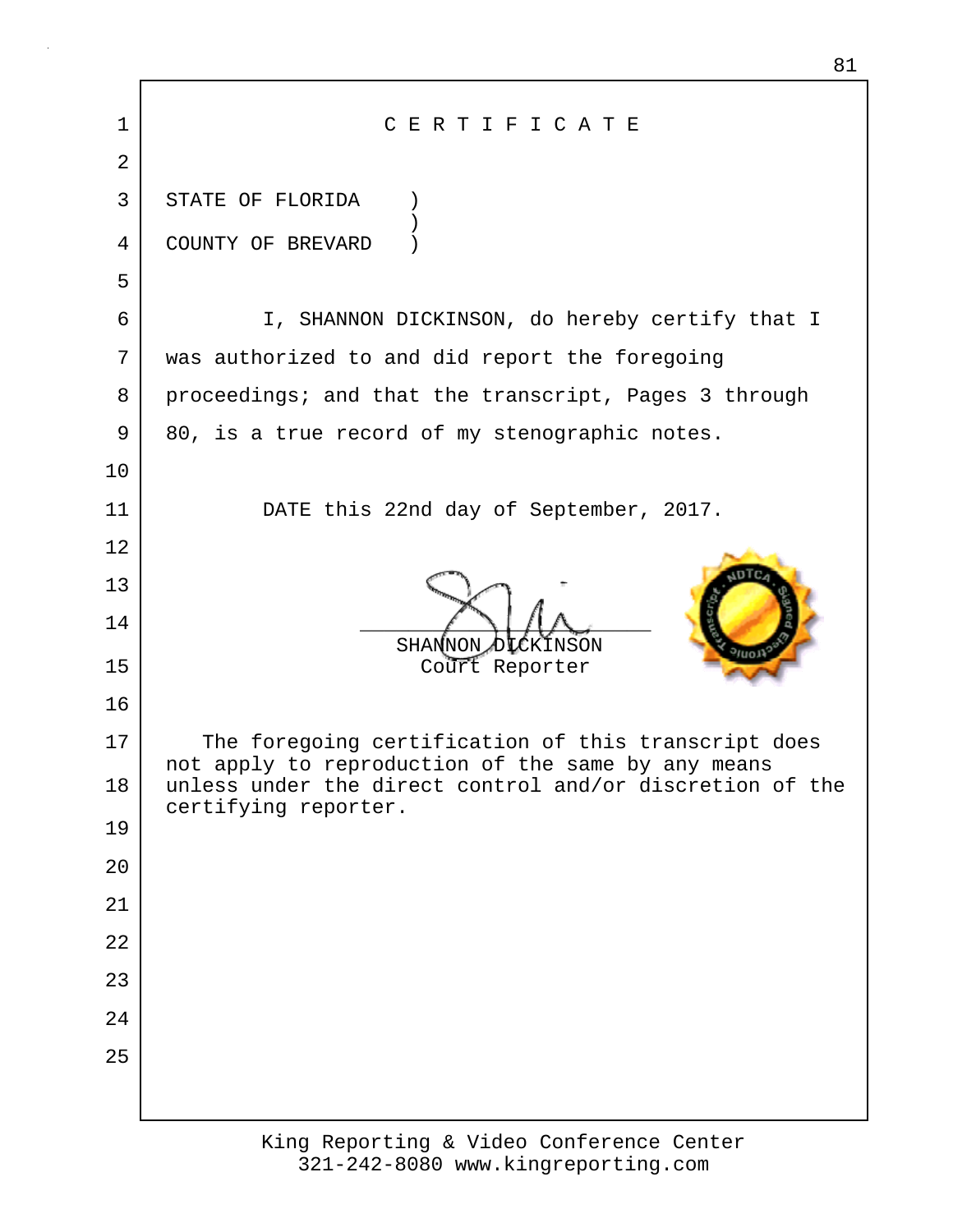┑

| A                        | afford $31:1$         | answer 67:16         | 21:19 50:3,4           | 6:14,208:6             |
|--------------------------|-----------------------|----------------------|------------------------|------------------------|
| a.m 1:7 3:1              | afforded 64:25        | 78:2                 | 50:10 56:20,21         | 10:20,25 11:15         |
| 20:16 30:19,20           | afraid $78:1$         | answers 67:14        | approximately          | 15:15 17:1,7           |
| abilities 45:24          | age 41:15 45:23       | anybody $3:6,11$     | 20:5,5                 | 18:8 27:7              |
| <b>ability</b> 46:5 60:7 | 48:8,18,18            | 11:20,21 13:23       | areas 66:24            | 31:13 34:19            |
| able 23:22 26:7          | agenda 2:4 3:4,5      | 18:25 32:7           | argument 49:6          | 37:15 38:4             |
| 26:21 31:17              | 3:12,15 30:13         | 59:5 69:2            | asked 6:18 34:2        | 39:9 41:20             |
| 46:8 49:5                | 39:9                  | 70:17 79:11,18       | asking $13:25$         | 43:5,6,12              |
| absolutely 29:4          | AGM 2:7,107:1         | anyway $46:12$       | 20:21 32:16            | 44:11 45:8             |
| abstentions              | 20:5 24:5             | 47:16                | 57:22                  | 47:5,18,19             |
| 42:24                    | 37:25 38:11,25        | apart 48:9 73:4      | aspects 72:20          | 51:2 54:9              |
| Academy 14:16            | 39:3                  | appeal 28:1,2,8      | <b>Association 1:2</b> | 57:22 59:10            |
| accept 5:4,12            | ago 25:2 78:25        | 28:14 53:10          | 19:20 59:8             | 60:6 66:22,24          |
| 6:7 19:8 37:24           | agree $46:1$          | appealed 28:3        | 78:13                  | 66:25 69:10,24         |
| 40:2 41:20,21            | ahead 42:18           | appeals $27:12$      | athletes 79:8          | 70:14 71:15            |
| 42:7 45:15               | 57:771:3              | 27:13,19,25          | <b>attend 20:19</b>    | 72:2,25 76:3           |
| 52:13 54:8,11            | 78:20 79:18           | <b>Applause</b> 3:24 | attending 4:7          | 77:6,17 80:10          |
| 57:9 61:21,22            | Alan 69:25,25         | 16:11 31:5           | 78:17                  | background             |
| 62:23,24 63:11           | <b>Alarcon 3:20</b>   | 36:9 50:22           | attention 65:22        | 20:9 21:6              |
| 68:24 69:21              | Alice 68:19,24        | 62:9 66:9            | <b>August</b> 1:6 20:1 | 23:12,19 25:25         |
| 70:4,15 75:19            | 68:25 69:10           | 67:25 68:11          | 20:13 21:14            | 26:19,24 27:4          |
| 76:21                    | <b>Alliance 70:1</b>  | 69:11 72:12          | 29:4 38:12             | 27:5 28:10             |
| accomplish               | allow $45:15$         | 74:2,22 75:5         | authorized 81:7        | 29:10                  |
| 72:25 73:5               | 46:12 48:25           | 76:6 77:7 78:4       | automatically          | backgrounds            |
| accounted 13:5           | 49:7 66:5 69:1        | 78:11 80:6           | 23:13                  | 73:9                   |
| accurate 16:9            | 74:15                 | apply 25:1 27:3      | available 14:1         | backwards              |
| acknowledge              | allowed 25:10         | 27:6 81:17           | 38:1,22 71:22          | 74:19                  |
| 3:16                     | alphabetical 6:9      | appointed 28:18      | 74:18                  | <b>bad</b> 20:10       |
| act 80:4                 | 63:22 71:2            | 54:1,17,17           | aware 78:25            | <b>ballots</b> 35:9,10 |
| <b>action</b> 53:11      | altered 55:10         | 70:9 76:11           | aye 5:18,19 7:25       | <b>bank</b> 20:21      |
| activity 41:13           | <b>amend</b> 23:10    | appreciate 66:3      | 8:1 21:20,21           | <b>Barb</b> 3:22       |
| actual 34:7              | amendment             | 67:23 77:25          | 29:24 42:20,21         | <b>Barry 59:7,7</b>    |
| add 51:9                 | 53:24 56:2            | appropriate          | 44:3,4 49:13           | 75:13,13               |
| added 3:11 14:7          | 57:9,18,23,24         | 56:4                 | 49:14,16,17            | <b>based</b> 38:13     |
| address 73:11            | and/or 81:18          | approval $2:7,10$    | 52:2,3 56:14           | 59:1                   |
| adjourn 80:5             | Ann 22:7,7,12         | 45:9                 | 56:15 60:18,19         | basically 6:18         |
| adjusted 3:12            | 22:16,18,21           | approve $7:2,15$     |                        | 6:21 55:21             |
| administrative           | 51:5,13,14,14         | 7:20 24:5 38:2       | B                      | baskets 30:24          |
| 72:18,20                 | 51:16,19 52:15        | 38:13,24,24          | <b>B</b> 4:13 8:17     | <b>Bay</b> 78:22       |
| <b>adopt</b> 2:4 3:5     | 52:18,21 54:8         | 39:3 43:11           | 15:23,24 16:2          | <b>Becky</b> 5:13,14   |
| adult 26:3               | 54:11 55:18,20        | 50:12,13 51:7        | 16:3,8,10,23           | 14:8 18:18,19          |
| advocate 64:7            | anniversary           | 52:19,21 59:21       | 18:6 20:19             | 23:1,3 31:8            |
| 65:23                    | 78:16                 | 60:25                | 38:23 39:6             | 39:13,25 40:5          |
| affiliate 51:9           | <b>Annual</b> 1:3 3:4 | approved 23:9        | 61:17 71:8             | 40:10,24 41:8          |
| 53:6,9,11,14             | 51:10                 | 27:19 39:8           | 74:25                  | 41:11 42:1,13          |
| affiliated 41:12         | annually 53:17        | 50:5                 | <b>B4</b> 71:8         | 42:16,19,22,24         |
| affiliations 56:6        | 54:2,19 55:1          | approving 7:25       | back 3:22,23 6:1       | 43:1,15,19             |
|                          |                       |                      |                        |                        |
|                          |                       |                      |                        |                        |

Г

King Reporting & Video Conference Center 321-242-8080 www.kingreporting.com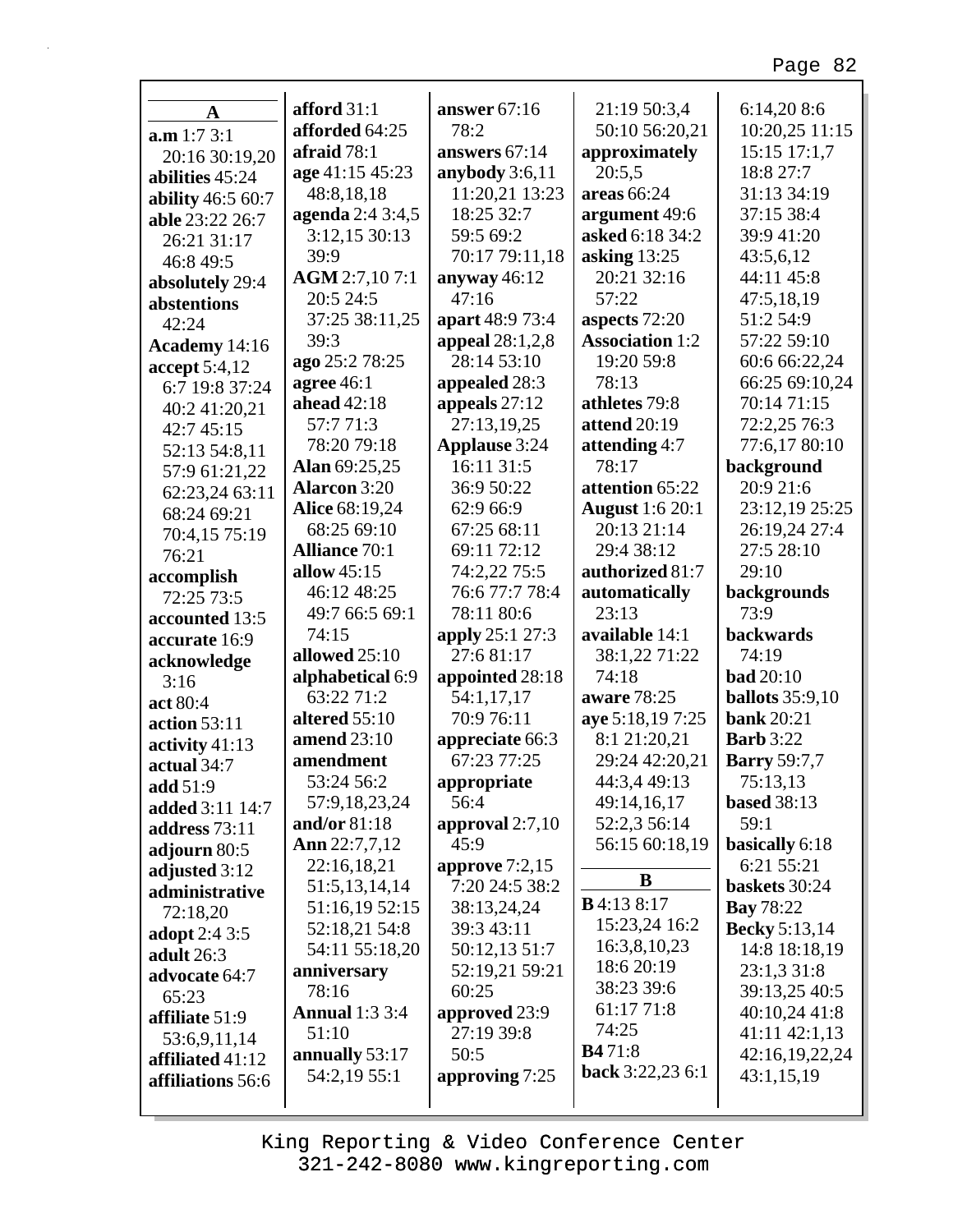| 44:1,5,7,13,18                            | 53:2,7,12,18                | 36:16,22 37:1                   | championed                    | 59:17                         |
|-------------------------------------------|-----------------------------|---------------------------------|-------------------------------|-------------------------------|
| 45:1,4 46:13                              | 53:25 54:3,15               | 37:18 40:6                      | 65:9                          | Cindy 19:15,19                |
| 47:4,9,17,21                              | 54:18,20 56:4               | 43:16 44:25                     | championship                  | 19:19 20:2,11                 |
| 47:24 48:21                               | 56:5 65:25                  | 45:1 75:1 76:7                  | 65:10 74:14,16                | 20:20,23 21:4                 |
| 49:10,12,15,18                            | 71:777:16                   | 76:8,11,24                      | championships                 | 21:9,11                       |
| 49:21,25 50:4                             | 78:17 80:4,13               | 77:3 79:21                      | 59:16                         | citizen 25:7                  |
| 50:10,15,23                               | <b>Bob</b> 43:14,15         | 81:1,1                          | chance 65:2                   | Citrus 22:8 34:6              |
| 51:14,17,24                               | 76:19 77:4                  | Cain 67:18,19                   | change $23:16$                | 35:1 51:15                    |
| 52:1,4,6,16,19                            | 79:22                       | Caitlin 6:15                    | 24:3,6 29:16                  | city 26:7 79:6,13             |
| 52:22 54:6,12                             | <b>BOD</b> 53:14            | 77:12 79:12                     | 29:23 39:14,22                | 79:14                         |
| 55:8,16,24                                | 54:16,23 55:3               | calculating                     | 39:23 40:10,15                | clarification                 |
| 56:8,11,16,18                             | <b>bonus</b> 74:11,12       | 33:12                           | 41:4,9,11,17                  | 46:15 55:6                    |
| 57:7,10,12,16                             | <b>book</b> 3:4 7:1         | calendar 58:7                   | 43:12,20,23,24                | 58:11                         |
| 58:17 59:5,24                             | 19:6 37:6 38:3              | call 2:3 78:2                   | 44:8 50:24,25                 | clear 9:9 11:13               |
| 60:1,12,14,20                             | 38:8 39:17                  | calls 65:17                     | 51:1,8 52:2,14                | 23:18 60:17                   |
| 60:22 69:7,9                              | 52:11                       | candidate 6:7,7                 | 54:7,8 76:15                  | clearly 58:5                  |
| 70:22 77:15                               | boss 79:25                  | 6:8 64:6 73:20                  | changed 3:11                  | clerk 28:6                    |
| 78:5                                      | bought 30:7                 | candidates 6:10                 | 78:25                         | click 8:19 17:8               |
| begins $3:1$                              | break $4:18$                | 35:4 36:5 73:2                  | changes $2:11$                | 34:17,17                      |
| behalf 6:11                               | 30:19                       | 73:22                           | 39:10 47:2                    | clicked 16:13                 |
| 77:23                                     | <b>BREVARD 81:4</b>         | card 20:21 21:2                 | 52:10,11 53:2                 | 17:16                         |
| <b>belief</b> 72:24                       | Brigard 44:24               | 21:6 30:7                       | 56:13 61:6                    | clicker 8:12 9:22             |
| believe 31:12                             | 50:1,1,7,14                 | Carducci 6:15                   | charge 67:1                   | 13:1 56:18                    |
| 40:18,20 46:11                            | 57:11                       | 77:12                           | charged $21:7$                | 60:22                         |
| 48:5 72:17,18                             | <b>bring</b> $5:2548:10$    | <b>Carlos</b> 63:8,9            | charges 20:21                 | clickers 8:5 13:4             |
| 73:12,18,19                               | 54:9                        | 69:16                           | Charlie 78:21                 | 13:15 30:13,17                |
| <b>bend</b> 74:18                         | $broad 8:15$                | Carr 55:6,9,9                   | 78:21                         | 31:14 35:4                    |
| best 67:13 79:22                          | brought 30:8                | carries 44:7                    | check 11:1,18                 | 49:21 50:16                   |
| <b>better</b> 47:15                       | 65:10                       | carrying 25:3                   | 13:14 16:22                   | 68:4 80:10                    |
| 65:2,15 72:7                              | <b>Bucks</b> 65:9 67:2      | case 9:25 25:14<br>46:22        | 17:16 20:9                    | clincher 79:15                |
| 74:16                                     | <b>budget</b> 2:8 19:2      |                                 | 23:12,19 25:25                | clock 36:1                    |
| beyond $45:24$                            | 19:7,8 20:4,15              | causes 29:8                     | 26:19,24 27:5                 | close 8:24 9:18               |
| big 29:9                                  | 20:17,20 21:19              | celebrated                      | 28:10 30:15                   | 13:20 16:7,19                 |
| bigger $51:20$                            | <b>building</b> $26:7$      | 78:15                           | checking 17:17                | 17:4,5,5,14                   |
| biggest $67:7,13$                         | bunch $76:2$                | Center 1:8,8                    | 33:9 34:24                    | 18:4 20:10                    |
| 73:12                                     | bus $31:18$<br>business 2:9 | Central 24:15                   | checkmark                     | 62:5 63:17                    |
| <b>Billy</b> 75:17                        |                             | 24:17 25:20<br>60:2             | 25:25<br>checks 21:7 27:4     | 69:7 70:20,22<br>75:25 77:3   |
| <b>bit</b> $24:23,25$<br>32:13 41:4       | 22:1,23 23:1                | certain 55:15                   | 29:10 55:19                   | closed $12:1$                 |
|                                           | bylaw $39:21$               |                                 |                               |                               |
| 51:2,22 67:3                              | $\mathbf C$                 | certainly 28:7<br>certification | Chicago 6:14                  | <b>Closer</b> 12:21           |
| <b>bless</b> 66:8<br><b>blue</b> 3:5 19:5 | $C$ 4:14,17,21 5:1          | 81:17                           | child 48:16<br>children 25:13 | club 3:23,23<br>15:12 17:1,18 |
|                                           | 8:17 16:14,16               |                                 | 48:14 74:17,19                | 21:5 24:9,14                  |
| <b>board</b> $14:7,10$<br>14:24 15:2      | 16:20 17:7,11               | certify 81:6                    | 77:23                         |                               |
| 22:23 23:8,9                              | 17:13,23 18:13              | certifying 81:18                | choices 64:11                 | 27:11 33:15<br>34:6 36:15     |
| 23:16 24:3                                | 28:19 30:22                 | cetera 48:11,11                 | chooses 59:20                 | 40:13 44:23                   |
| 29:14 33:7                                | 34:10,13,14,15              | chairpersons<br>18:24           | chose 28:25                   | 45:19 46:7                    |
|                                           |                             |                                 |                               |                               |
|                                           |                             |                                 |                               |                               |

King Reporting & Video Conference Center 321-242-8080 www.kingreporting.com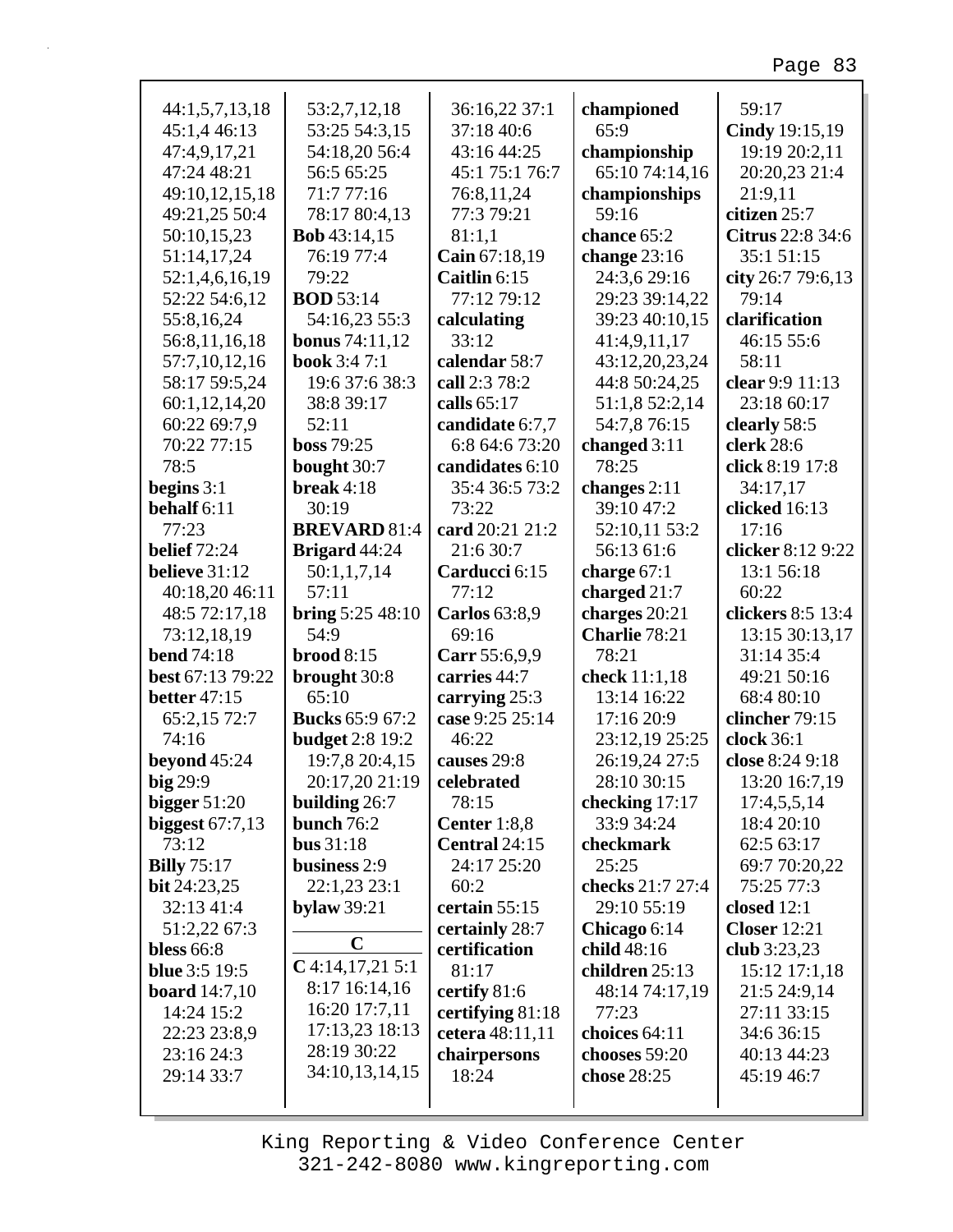| 47:25 48:24,25        | committee       | conference 1:23        | 81:4                   | 80:1                  |
|-----------------------|-----------------|------------------------|------------------------|-----------------------|
| 49:3,7 55:8           | 18:24 20:4,18   | 65:17                  | couple 3:17 6:24       | <b>David</b> 76:12,15 |
| club's 48:19          | 25:10 26:25     | <b>Confessore</b> 3:21 | 17:7 31:14,16          | day 10:4 26:19        |
| clubs 10:12,14        | 27:7 28:7       | 35:7,16,21,25          | 68:23 69:4             | 26:20 29:3,7,9        |
| 22:19 32:21           | 55:22 71:23,24  | conflict 53:16,21      | 70:14                  | 43:7,13 81:11         |
| 51:21,21 72:3         | 71:25 72:2      | 53:23 54:1,14          | court 1:22 28:5        | days 23:25            |
| 72:3,5,8 79:21        | committees      | 54:18 55:1             | 28:6 49:23             | 26:16,18,21,22        |
| clubs' 72:22          | 72:22           | 56:7                   | 81:15                  | 27:22 28:9,12         |
| coach 28:21           | committing 25:4 | congratulations        | credentials 2:5        | 28:15,20,25           |
| 71:18                 | communicate     | 32:3,6 62:8            | 4:4 5:5,12             | 29:8 52:12            |
| Coaches 79:1          | 79:22           | 68:10 69:10            | credit 20:21           | 53:15                 |
| coaching 28:22        | communication   | 75:4,676:4             | 21:6 30:7              | De $44:2450:1,1$      |
| 46:18 53:4            | 65:16,23        | 77:5                   | crime 25:5             | 50:7,14 57:11         |
| 62:11,13,19           | communicatio    | consider 28:7          | criminal 25:5          | deal 60:10 72:2       |
| 63:14,18 64:4         | 67:7,13         | consume 64:21          | cry 77:19              | dealt 60:9            |
| 64:13 66:25           | communicator    | continue 3:16          | <b>Cullen 78:12,12</b> | December 79:6         |
| <b>Coast 55:9</b>     | 71:22           | 30:5 65:18             |                        |                       |
|                       |                 |                        | Cup 28:23 31:20        | decision 10:10        |
| collect 14:6          | compare 19:22   | 66:5 74:13             | 31:20,20,21            | 67:23                 |
| 30:25                 | competition     | 77:14                  | 32:1,3,4,5,7,10        | decisions 55:22       |
| collected 31:2        | 55:13 58:25     | continuously           | 41:16 57:21,21         | dedicated 72:19       |
| college 71:17,18      | 59:14 68:15     | 59:18                  | 57:22 59:2,3,3         | deem 23:22            |
| 79:5,7                | 69:13 71:20,21  | control 81:18          | 72:6,6,7 73:15         | deficit 20:8          |
| come 9:10 11:15       | 71:24 72:6,16   | convention 79:2        | 73:15,15 79:5          | definitely 28:15      |
| 19:14 39:25           | 72:21 73:13,14  | convicted 25:16        | 79:16                  | delete 54:21,22       |
| 49:24,25 51:5         | 74:5            | 26:4                   | curious 55:13,14       | 55:3,3                |
| comes 14:10           | competitions    | conviction 25:3        | current 24:1           | denial 27:7 50:3      |
| 61:7                  | 57:25 59:4,14   | 25:7 26:25             | 64:3                   | denied 27:13          |
| coming $6:17$         | 69:18           | convictions 25:6       | currently 23:11        | deny 6:8 7:21         |
| 9:11 19:7 22:5        | competitive     | corporate 55:17        | 23:22 25:14            | 43:11,20,21           |
| 31:15 62:14           | 71:12,16        | 55:24 64:15            | 27:12 56:3             | 49:2                  |
| 63:1 69:4             | complete 21:14  | correct 18:7           |                        | denying 43:23         |
| 75:11 76:24           | 53:23 54:1,18   | 19:3 20:22             | D                      | 44:2                  |
| 77:17                 | 59:23 74:15     | 38:15 40:18            | $D$ 4:15 8:17          | depend 26:3           |
| comment 47:8          | completed 53:17 | correcting 38:16       | 17:21,24,25            | depends 79:16         |
| commentary            | completely 60:6 | correction 38:14       | 18:1,3,6 20:19         | determination         |
| 24:24                 | 64:17           | 38:20                  | <b>Dale 78:17</b>      | 26:22                 |
| comments 7:22         | completing 54:5 | correctly 28:10        | 80:11                  | <b>Development</b>    |
| commissioner          | concealed 25:3  | corresponds            | <b>Daragh</b> 78:12    | 53:4 62:11,13         |
| 28:19 40:6            | 26:25           | 18:12                  | 78:12                  | 62:19 63:14,18        |
| 43:16 61:17           | concerning      | $\cos t 20:5$          | date 1:6 7:17,17       | 64:4,14 66:20         |
| 70:9 71:8             | 44:16,16        | count 8:21 34:18       | 38:11,16 40:17         | dialogue 65:19        |
| 76:11                 | concerns 23:10  | 35:14,16,18            | 41:16 43:13            | Dickinson 1:22        |
| <b>Commissioner's</b> | concluded 40:25 | 40:14                  | 81:11                  | 81:6,14               |
| 31:20 32:1,3,7        | 80:15           | counted 14:17          | dates 38:20 59:1       | die 52:24             |
| 32:10 57:21           | concludes 61:6  | 35:17                  | 59:4                   | difference 17:15      |
| 59:3 72:6             | 77:8            | counting $31:15$       | <b>Dave</b> 76:20,22   | 45:18                 |
| 73:15                 | conclusion 65:6 | <b>County 40:12</b>    | 77:5 79:20             | different 45:25       |
|                       |                 |                        |                        |                       |
|                       |                 |                        |                        |                       |

г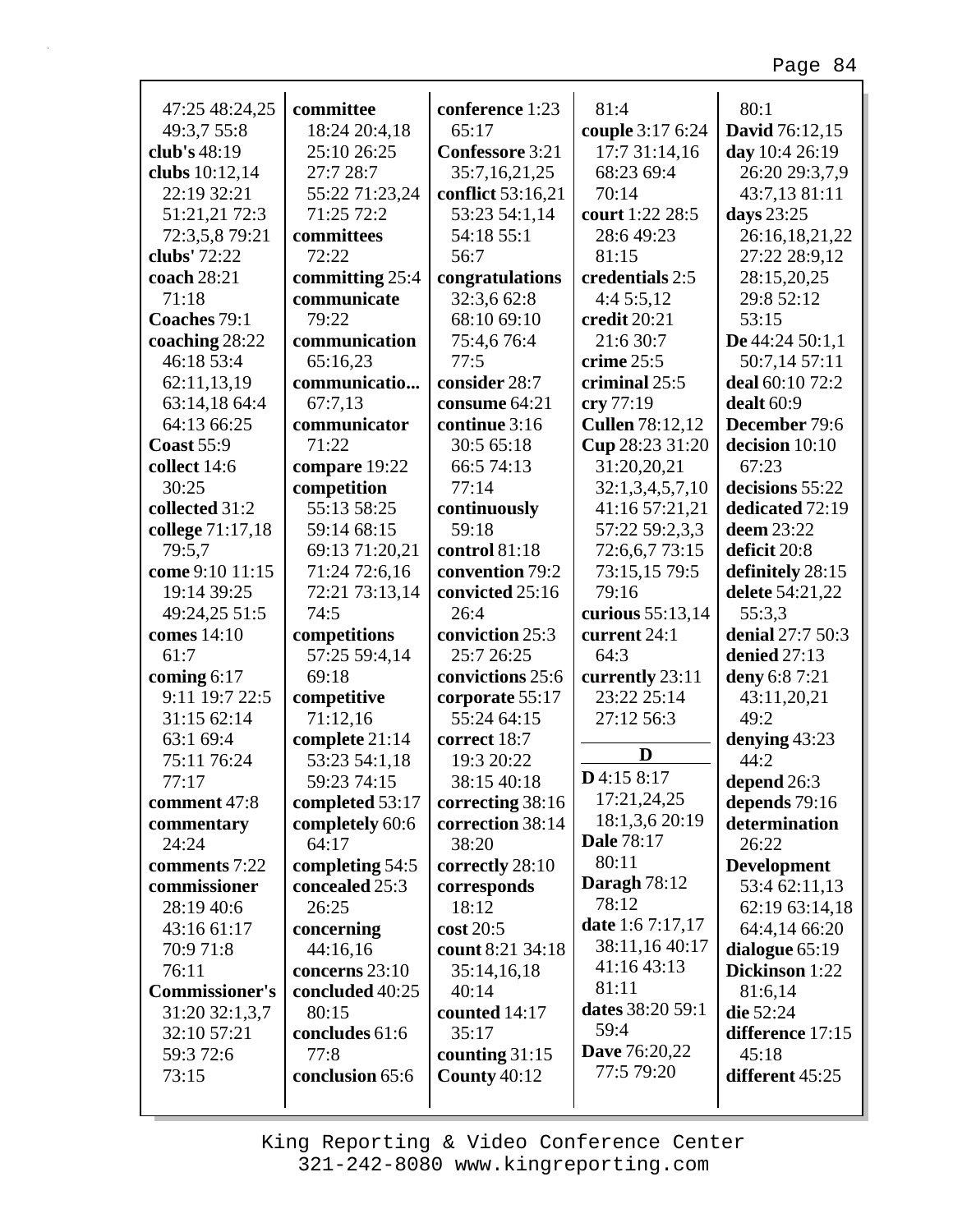| 48:10 56:6               | document 23:7       | eliminates 60:6       | 16:18 17:12,16     | 21:19 29:23          |
|--------------------------|---------------------|-----------------------|--------------------|----------------------|
| 73:10                    | documents           | elimination           | 33:7 36:8 37:2     | 42:19 44:2           |
| differently              | 19:23               | 59:19                 | 38:541:6           | 49:13,16 52:2        |
| 64:16                    | doing 6:18 31:3     | <b>Elite</b> 14:16,19 | 42:11 50:15,17     | 56:12 60:16,18       |
| diploma 16:24            | 36:6 54:21          | Elsa 77:20,20         | 56:5,23 64:2       | Fazio 24:7,7,8,9     |
| direct 81:18             | 66:6                | encroachment          | 73:10 78:24        | FC 44:24 45:1        |
| director 14:24           | double 34:17        | 57:20                 | Everybody's        | 48:2 50:2            |
| 15:2 46:18               | 42:7                | end-of-year           | 68:16              | 52:23 57:12          |
| 53:8                     | <b>doubt</b> 13:24  | 19:22                 | exactly 21:10      | February 58:1        |
| <b>Directors</b> 14:8    | downs $4:18$        | endanger 25:13        | 44:20              | 58:23 59:12          |
| 14:10 23:9,16            | draw 57:23 58:5     | engagement            | example 24:25      | fee 21:7             |
| 33:7 53:2,18             | drawn $65:6$        | 64:8                  | 26:23 28:8         | feedback 65:20       |
| 53:25 54:3,15            | Driftwood 33:15     | entertain 52:13       | excited 71:10,11   | 66:7                 |
| 54:18,20 56:4            | 33:23               | 52:17 77:2            | 71:12              | feedbacks 72:22      |
| 71:7 80:13               | Drive 1:8           | entire 23:17,24       | excluded 25:8      | feel 28:20 29:15     |
| discipline 53:10         | due 20:8 71:18      | 25:9,14 73:6          | exclusion 24:1     | 73:22,23             |
| disclose 23:12           | duty 56:5           | entries 31:19         | excuse 4:9 45:7    | feels 59:13          |
| 23:23 25:8,17            |                     | entry 31:21 32:4      | executing 72:20    | fees $21:2,6,9$      |
| 27:21,25 28:11           | E                   | 32:9                  | 72:23              | felony 25:3,7        |
| disclosed 23:20          | E81:1,1             |                       | execution 73:16    | felt 29:6            |
| 25:9                     | early $6:14$        | equates $4:10,11$     | exhausted 39:15    | <b>FEMALE 5:6</b>    |
|                          | easier 13:14        | $4:23,24,25$ 5:1      |                    |                      |
| discretion 81:18         | 30:4                | 5:2,3                 | expand 67:3        | 7:3,5,14,16          |
| discussed 20:15          | Ed 76:10 79:21      | Eric 9:3 19:5,10      | expense 21:8       | 14:12,23 15:3        |
| discussion 19:13         |                     | 19:12,24 20:3         | expenses 20:6      | 15:19 24:20          |
| 21:15 28:17              | education 67:1      | 20:14,22,25           | experience         | 38:18 61:25          |
| 29:20 32:15              | <b>Edward</b> 28:18 | 21:5,10,12,17         | 72:19 73:3         | <b>Ferrol</b> 63:2,2 |
| 39:15 41:8               | 28:18 29:18         | 21:22,24 23:3         | expunged 28:4      | fiduciary 56:5       |
| 42:14,17 43:10           | 76:10,14            | 23:4,5 24:8,10        | extra 35:24        | final 15:17 17:2     |
| 43:17,21,24              | effect 24:4         | 24:14,17,22           |                    | 79:5                 |
| 44:1 46:10,13            | eight 33:3 46:25    | 26:2,14,18            | F                  | find $67:16$         |
| 49:12 51:24              | 47:15               | 27:15,21 28:1         | F81:1              | fine 29:18 44:12     |
| 52:1 55:5 56:9           | either 6:2,2 8:16   | 28:14,25 29:19        | fact 77:18         | finish $21:13$       |
| 56:11 57:13              | 57:21 70:11         | 29:22,25 53:20        | fail $23:11,23$    | 32:15                |
| 58:17 60:12,15           | 74:7                | 53:20 55:25,25        | failed 25:8 27:21  | first $4:48:8$       |
| discussions              | El 9:25             | especially 47:11      | fails 52:6 57:1    | 26:20 29:3           |
| 24:19 38:6               | elected 3:22        | 59:2                  | 61:5               | 39:16,20 44:8        |
| 49:10                    | 45:8 53:13,25       | essentially 23:11     | failure 27:25      | 44:14 58:19          |
| disqualifying            | 54:16,17            | 29:2,8                | fair 38:17 51:20   | 61:11 69:24          |
| 23:18                    | election 4:23       | et 48:11,11           | fairer $51:23$     | 71:2,7,15            |
| distributed 7:8          | 53:15 61:11         | evaluate 64:25        | fairly 29:9        | 77:14                |
| district 71:7            | 67:19               | 65:3                  | fall 27:17 60:5    | fiscal $19:22$       |
| <b>Ditillio</b> 26:14,15 | elections 2:12      | event 7:17 23:12      | <b>Famers</b> 3:17 | five 6:9 8:24        |
| 38:9,9 52:24             | 4:18 5:24 6:6       | 23:19 26:3            | family 8:14 78:7   | 9:18 10:5            |
| 76:16,22 79:20           | 61:8 64:9,19        | 78:18                 | far 27:8 55:22     | 11:16 12:20          |
| 80:1,1                   | 77:9                | events 58:6           | 59:9               | 13:20 14:7,8         |
| division 48:16           | electronic 18:16    | everybody 9:8         | favor $5:18,25$    | 15:8 16:7,18         |
| 79:5                     | elephant $8:13$     | 9:12 11:9,13          | 7:24 9:25          | 17:14 18:4           |
|                          |                     |                       |                    |                      |
|                          |                     |                       |                    |                      |

г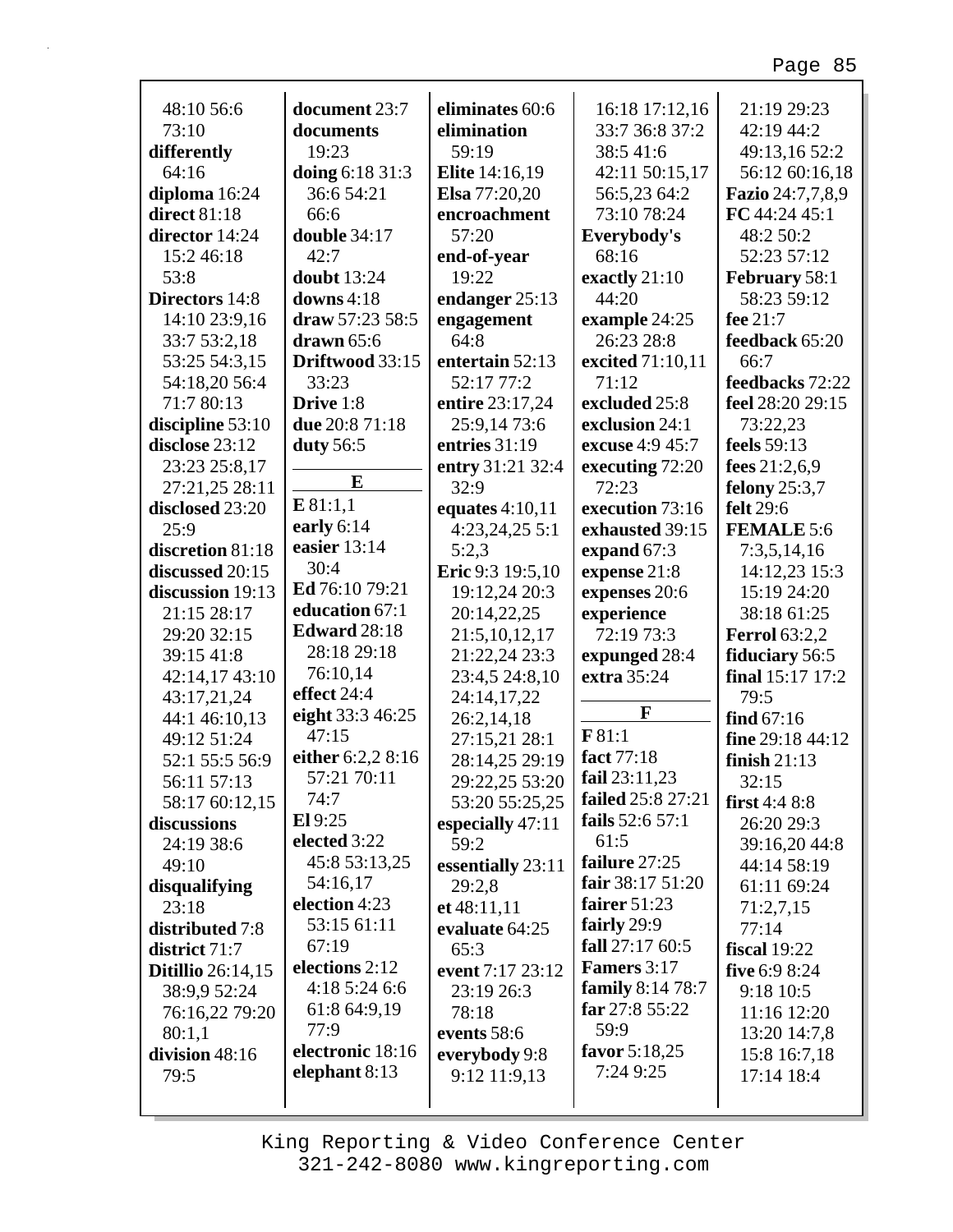| 32:25 33:1,4             | formation 41:14        | 53:3,6,9,12,14     | 39:9 41:20,22                | 19:5 26:9 29:4          |
|--------------------------|------------------------|--------------------|------------------------------|-------------------------|
| 33:24 34:19              | forms 53:17,23         | 53:20 55:25        | 42:7,18 43:4,5               | 30:11 33:21             |
| 35:19,21,24,25           | 54:1,19                | 58:13 60:9         | 43:6,12 45:8                 | 37:4 45:23              |
| 37:3 39:7,16             | forth $6:1$            | 65:2,9 66:17       | 45:21 50:23                  | 59:10 72:14             |
| 45:11 50:19              | forum $64:6$           | 67:2 71:6,10       | 51:2,3 52:7                  | 73:3,18,24              |
| 56:24 61:3               | 67:11 77:17            | 71:11,13,18        | 54:13 56:18                  | 77:9,10 79:11           |
| 63:23,24 64:21           | forward $60:11$        | 72:11 74:17        | 57:7 59:19                   | Goodman 58:20           |
| 68:8 75:3                | fought $65:12$         | 77:23              | 63:23 66:1                   | 58:20 62:16,16          |
| 80:13                    | <b>found</b> 30:8      | <b>FYSA's</b> 46:1 | 67:20 68:4                   | Gorsk 69:16,16          |
| fix 18:14 67:6           | 31:16                  |                    | 71:3 74:6                    | <b>GORSKI</b> 63:5,8    |
| <b>fixed</b> 18:16       | four 3:19 8:15         | G                  | 78:20 79:17,18               | gotten $66:7$           |
| flag $26:24$             | 8:17,24 9:18           | gain $67:4$        | 80:10                        | graffiti 26:7           |
| flash $9:16$             | 10:5 11:16             | <b>Gainesville</b> | goal 72:23,24                | grass $66:22$           |
| flashes 8:21             | 12:20 13:20            | 69:25              | 73:4                         | great 9:20 36:10        |
| flat $20:10$             | 15:8 16:7,18           | gala 78:17         | goals 45:22 73:5             | 67:2,9 77:13            |
| flexibility 58:24        | 17:14 18:4             | game 2:13 6:17     | God 66:7 78:3                | 78:18 79:8              |
| flexible 60:9            | 32:25 33:4,24          | 28:22,22,23        | goes 6:19 11:11              | Greater 24:15           |
| floor 7:20 18:15         | 34:19 37:3             | 45:21 74:11        | 28:14 59:9                   | 24:17 25:20             |
| 35:9 37:23               | 39:7 46:24,24          | 77:9,10 79:11      | 64:18                        | 60:2                    |
| 38:2,24 41:9             | 47:3,3 48:16           | 79:16              | going 3:2 8:7,8              | green 8:18,21           |
| 43:10 61:13              | 48:16 50:19            | games 57:19,20     | 8:16,19,20,24                | 9:16 11:11,14           |
| 62:12 65:10              | 55:11,16,17,20         | 58:2               | 9:10,15 10:3,9               | 11:14,21 12:16          |
| 68:17 69:13              | 55:23,24 56:24         | general $1:33:4$   | 10:12 11:6,11                | 12:17 16:4,18           |
| 70:21 75:9,9             | 61:3 64:15             | 38:5 51:10         | 11:18 12:4                   | 17:9 31:15              |
| 76:8                     | 68:8 71:25             | gentlemen 24:11    | 13:8,13 17:3                 | 32:23 34:16             |
| <b>Florida</b> 1:2,9,22  | 75:3                   | getting 6:24       | 18:13,17 22:4                | $group\ 45:23$          |
| 1:25 10:16,17            | fourth $64:12$         | 11:21,21 58:25     | 23:1,2,6 26:3                | 79:21                   |
| 14:16,19 16:6            | <b>Frank</b> 11:24     | 61:15 67:8         | 26:24 27:14,17               | groups $41:15$          |
| 24:9,10,15,17            | 12:2,6,16              | girl $71:3$        | 27:18 30:13,14               | guess 8:8 63:23         |
| 25:21 44:24              | 69:17,21,22            | girls $78:10$      | 30:17 32:17,20               | 66:14                   |
| 45:1 50:1                | 74:3,4,4,25            | give 12:19 15:11   | 33:18 34:18                  | guest $6:13$            |
| 57:12 58:20              | 80:3,4,7               | 23:6 24:25         | 35:14,16 37:12               | <b>Gulf</b> 55:9        |
| 59:7 60:3                | <b>free</b> 31:21 32:4 | 33:1 35:19,23      | 37:15,22 41:4                | guys 22:21              |
| 62:16 75:13              | Friday 23:8            | 37:11 41:3,5       | 42:6,7 45:14                 | 24:22 49:15             |
| 78:13 81:3               | friendly 53:24         | 59:22 60:23        | 45:15,16 48:14               | 60:23 64:6              |
| fly $6:14$               | fro $77:3$             | 66:25              | 49:2 58:18                   | 66:16 67:4              |
| fold $65:3$              | front $67:15\,70:7$    | given $65:2$       | 60:10 61:11,13               |                         |
| <b>folks</b> 13:18       | <b>FS</b> 52:25        | giving $4:3$       |                              | H                       |
| follow $4:2$             | full 19:25             | glad $61:8$        | 63:21 66:1,11<br>66:13 67:20 | habits $52:24$          |
|                          |                        | go 6:1,9 8:5 10:1  |                              | <b>Hall</b> 3:17        |
| following 1:21           | fully $65:18$          | 10:1,20,25         | 74:1,6 77:13                 | <b>hand</b> $17:975:16$ |
| 23:15 40:16              | fun $61:7$             | 12:14 13:13        | 77:19 78:2                   | handed 13:4             |
| 41:15 53:3               | further 21:15          | 15:15 17:10        | 79:1                         | handout 19:6            |
| foregoing 81:7           | 28:17 29:1,19          | 18:8 19:3 21:1     | good 2:13 3:3                | hands $18:17,20$        |
| 81:17                    | 42:16 60:14            | 24:24 27:7         | 4:6 8:10 11:7                | 70:3,14 76:3            |
| forever 66:1             | <b>FYC</b> 46:10       | 31:17 33:24        | 12:8,25 13:17                | happened $14:15$        |
| form 54:25 55:1          | <b>FYSA</b> 41:12,16   | 35:6 37:15         | 14:25 16:2                   | 26:3 34:5               |
| <b>format</b> $59:16,20$ | 45:14,18 48:12         |                    | 17:18 18:1                   |                         |
|                          |                        |                    |                              |                         |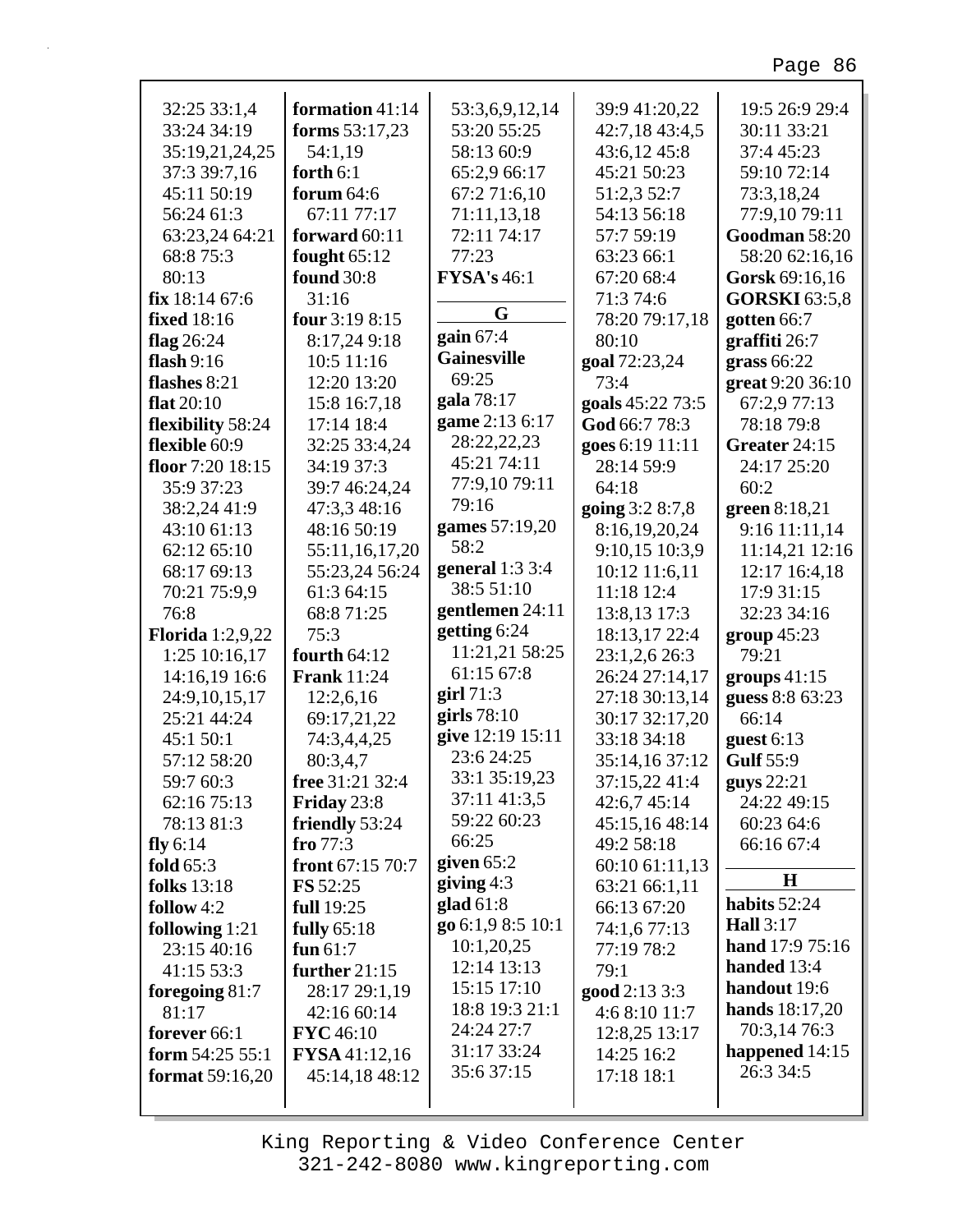|                     | 6:8 31:16             |                          | 75:14,18,20            | King $1:23$            |
|---------------------|-----------------------|--------------------------|------------------------|------------------------|
| happens $79:16$     | 34:18 79:17           | 53:22,23 54:1            |                        |                        |
| happy $21:13$       |                       | 54:14,19,24              | <b>John 62:17,23</b>   | <b>Kinsey 28:18,18</b> |
| hard 45:17          | hours $35:11,22$      | 55:1                     | 62:24 63:3,11          | 29:18 76:10,10         |
| 52:24               | housekeeping          | introduce 66:18          | 63:12,22 64:1          | 76:14                  |
| <b>Hawks</b> 44:24  | 31:8,9 32:17          | involved 77:18           | 64:3,23 66:12          | knew 67:10             |
| 45:1 50:2           | 39:17                 | 77:21                    | 66:13,18 68:2          | know $4:2,5:16$        |
| 57:12               | huge $65:22$          | involving 41:14          | 68:2,2,3,3,5,5         | 5:23 7:18 9:20         |
| he'll 25:8          | hundred 48:7          | 53:11                    | 68:6,9,10,12           | 10:14 13:7             |
| head 65:21          | hurt 48:6,16          | issues $72:2$            | 79:21                  | 15:5,21,25             |
| hear 49:23          | <b>Hyatt</b> 24:13,15 | $\mathbf{J}$             | <b>Johns</b> 68:2      | 16:1,13 17:6,8         |
| 65:14 66:14         | 25:20,20 26:9         |                          | Juan 44:24 50:1        | 18:19,20,23            |
| 72:2                | 26:13                 | January 57:22            | 50:1,7,14              | 20:12 22:17            |
| heard 72:5          |                       | 58:23 59:14              | 57:11                  | 23:1 25:24,24          |
| Heidel 9:3 19:5     | I                     | 79:2                     | <b>July</b> 20:3 26:20 | 25:25 26:6,23          |
| 19:10,12,24         | ideas $64:10$         | <b>Jared 8:9,10</b>      | 27:6 29:2,4            | 28:10,24 31:10         |
| 20:3,14,22,25       | identification        | 10:11,16,23              |                        | 33:20 35:10            |
| 21:5,10,12,17       | 41:13                 | 11:2,6,13,18             | K                      | 36:3,17,22             |
| 21:22,24 23:5       | identified 53:8       | 12:8, 11, 13, 25         | Kai 39:23,25           | 45:746:8               |
| 24:8,10,14,17       | 53:13                 | 13:2,4,6,10,17           | 40:7,9,12,12           | 47:14,15 48:15         |
| 24:22 26:2,18       | identify 19:17        | 14:1,3,15,25             | 40:22 41:3             | 54:21 64:1             |
| 27:15,21 28:1       | 53:19 55:7            | 15:11,17 16:1            | KAPOCSI 3:9            | 65:21 66:1,16          |
| 28:14,25 29:19      | immediately           | 16:15,22,25              | <b>Kearns</b> 19:15,19 | 66:22 67:6,15          |
| 29:22,25 53:20      | 24:4 27:20            | 17:10,17,23              | 19:19 20:2,11          | 71:20,23 73:4          |
| 53:20 55:25,25      | including $51:10$     | 18:1 23:5                | 20:20,23 21:4          | 73:25 74:8,9           |
| held 61:12          | income 20:4           | 31:17 32:18,20           | 21:9,11                | 74:18,20 77:15         |
| <b>Hello</b> 74:4   | incorporate           | 33:1,9,11,12             | keep 47:2 59:22        | 78:6,779:18            |
| help 72:7 73:20     | 66:6                  | 33:15,20 34:5            | 78:9                   | 80:2                   |
| 79:22               | incorrect 38:12       | 34:11,24 35:2            | kept 30:10 66:3        | knowledge 48:4         |
| <b>herd</b> 8:15    | 41:23,25              | 36:12,13,15,23           | <b>Kevin</b> 63:5,8    | known 57:4             |
| <b>Herman</b> 67:18 | increased 64:8        | 36:24 37:4,11            | 69:16,16               | knows 74:8             |
| 67:19               | increasing 65:23      | 39:1 47:4,6              | <b>Keys</b> 10:16,17   |                        |
| Hernandez 43:8      | increment 47:13       | 52:7 54:6,9,14           | 24:9,10                | L                      |
| Hey 4:1 36:10       | increments            | 60:23 68:1               | kid 45:22 46:2,8       | Labor 29:9             |
| 79:20               | 47:11                 | 74:24 80:11              | kidding $35:5$         | ladies $77:14$         |
| Hi 22:7             | independent           | <b>Jason</b> 30:6        | kids 30:25 45:20       | lady 19:19 67:19       |
| high $26:1271:16$   | 64:17                 | Jennifer 26:14           | 45:25 47:14            | <b>Lake 19:19</b>      |
| highlighted         | <b>INDEX</b> $2:1$    | 26:15 38:9,9             | 48:9, 10, 17, 20       | 48:23                  |
| 41:17               | individual 25:2       | 52:23,23 76:18           | 49:2,4 71:10           | Large $1:22$           |
| history $25:5,11$   | information           | 80:1                     | 71:11,12,14            | Largo $63:2$           |
| hold 11:24 12:11    | 19:15,21 65:20        | Jill 4:3,6,19,22         | 72:10 74:12            | <b>Larry</b> 63:2,2    |
| 13:10 14:22         | inserted 19:6         | 5:8,11,14 18:8           | 79:7                   | late 74:1              |
| 41:12 53:2,5,9      | instance 25:16        | 18:10 37:8,14            | Kimbrell $57:2,5$      | Laughter 9:19          |
| holding $22:19$     | 28:3 29:3             | 37:19 39:11              | 57:6,8,14,15           | 26:10 76:13            |
| <b>home</b> 78:8    | intend $65:18$        | 61:13,16,21,22           | 57:17 58:15            | laundry 6:19           |
| hope 30:8 58:7      | interact 64:6         | 62:8                     | kind 6:23 40:14        | leaders 64:9           |
| 67:24 74:14         | 65:14                 | <b>Joe</b> $27:10,10,17$ | 45:9,10 65:3           | league $16:6$          |
| hopefully 3:12      | interest 53:16        | 27:24 28:13              | 65:21 72:25            | 24:16,18 25:21         |
|                     |                       |                          |                        |                        |
|                     |                       |                          |                        |                        |

г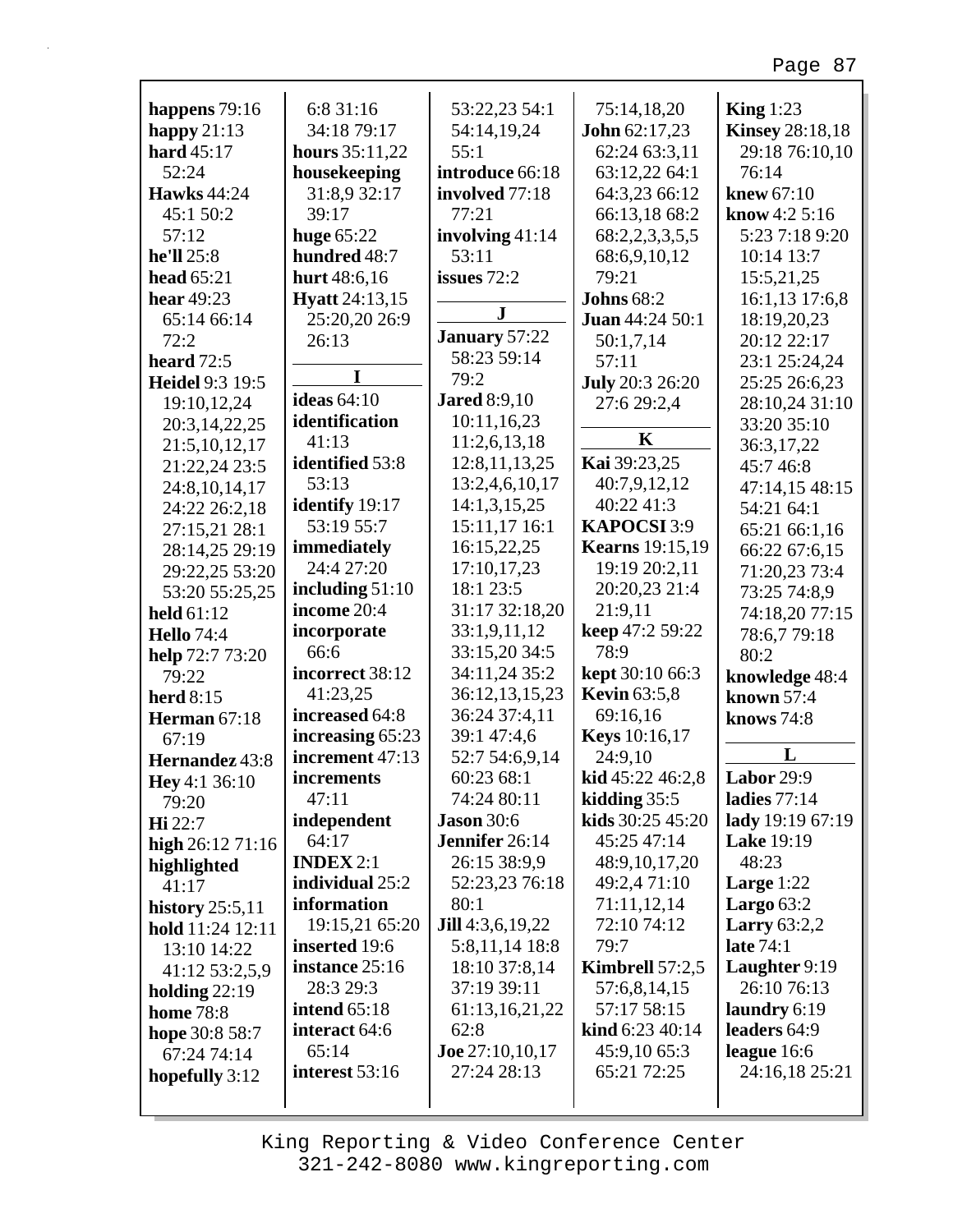| 58:21,22 59:11           | listened 67:18         | 62:7                   | 41:23 42:9,18          | 57:7,10,12,16         |
|--------------------------|------------------------|------------------------|------------------------|-----------------------|
| 59:19 60:3,5,7           | listening 72:22        | man 35:12              | 44:22 47:18            | 58:17 59:5,24         |
| 62:17                    | <b>little</b> 4:5 5:16 | management             | 49:24 51:12            | 60:1,12,14,20         |
| leagues $47:10$          | 8:18,21,22             | 23:10 25:10            | 55:7 58:10,16          | 60:22 69:7            |
| 57:18,19 59:15           | 9:16 24:23,25          | 72:20                  | 58:18 61:7,18          | 70:22 77:15           |
| 59:22,23 60:4            | 32:13 51:2,21          | <b>March 59:11</b>     | 61:20,23 62:1          | 78:5                  |
| 60:8                     | 51:22 67:3,17          | 60:6                   | 62:4,8,10,20           | means $23:14$         |
| <b>leave</b> 36:4        | 78:8,10                | <b>Marco</b> 78:6      | 62:25 63:4,6,9         | 27:5 43:3,22          |
| Lee 47:22,23             | <b>lives</b> 30:4      | <b>Marino</b> 3:2,8,10 | 63:13,16,20            | 43:23 58:13           |
| 48:1,1                   | local 46:7 57:19       | 3:14,254:17            | 66:10 68:1,12          | 72:21 73:7            |
| let's 9:8,23 12:9        | 58:2 64:17,18          | 4:205:16,20            | 68:22 69:1,9           | 81:17                 |
| 13:8 14:20               | <b>locked</b> 58:25    | 5:22 7:4,6,10          | 69:12,19,23            | meet 59:4 80:13       |
| 15:23,24 17:11           | long 15:7 28:21        | 7:12,18,24 8:2         | 70:2,6,10,13           | meeting $1:33:1$      |
| 17:24 35:12              | 66:2                   | 8:4,11 9:4,7,20        | 70:17,20,25            | 3:4 23:8 51:11        |
| 36:21 49:15              | longer 4:5 66:11       | 10:8,11,14,17          | 72:13 74:3,23          | 77:16                 |
| letters 18:22            | look 12:17 67:20       | 10:20,24 11:4          | 75:6,15,21,24          | meetings $51:10$      |
| letting $71:5$           | looking $74:13$        | 11:6,8,16,18           | 76:2,7,17,20           | 51:20 72:21           |
| level 46:2 49:5          | losing $66:24$         | 11:20,24 12:3          | 76:23 77:2,5,8         | <b>Melinda</b> 3:9,10 |
| 53:10 64:18              | lot 30:4 59:18         | 12:7,9,12,13           | 77:25 78:16,19         | member 20:18          |
| levels 73:9              | 64:5 66:16             | 12:15,24,25            | 79:10,24 80:3          | 53:12 80:5            |
| Levenberg                | 67:6,11 71:20          | 13:1,3,7,10,12         | 80:7                   | members 5:19          |
| 47:23 48:1,1             | 73:3 74:1 79:7         | 13:18,23 14:5          | Mark 55:6,9,9          | 8:1,3 18:23           |
| life 25:18 73:6          | lots $64:16$           | 14:13,15,19,23         | <b>Marriott</b> 1:8    | 20:19 21:21           |
| 78:1                     | <b>Lou</b> $3:21,25$   | 14:25 15:1,5           | <b>Martin</b> 15:12,14 | 29:24 42:21,23        |
| light $8:19,21$          | 35:6                   | 15:14,17,21            | <b>match</b> 15:20     | 44:4 49:14,17         |
| 9:16 11:11,14            | <b>LOUIS</b> 35:7,16   | 16:3, 12, 16, 23       | 63:25                  | 49:20 52:3,5          |
| 11:14,21,25              | 35:21,25               | 16:25 17:3,11          | <b>matter 23:19</b>    | 53:2,7,18,25          |
| 12:5,16,17               | love 74:11 80:2        | 17:18,20,24            | <b>MCLAREN</b>         | 54:2,15,16,17         |
| 16:18 17:9               | lowered 28:2           | 18:2,6,11,19           | 5:13 18:18             | 54:20 55:2            |
| 31:15 32:24              | <b>lunch</b> 30:7      | 19:2,17 21:16          | 23:3 39:13,25          | 56:3,15,17            |
| 34:16                    |                        | 21:25 22:3,11          | 40:5,10,24             | 60:19                 |
| limit $45:18$            | M                      | 22:13,17,20,22         | 41:8,11 42:1           | membership            |
| 64:14                    | ma'am 22:5             | 22:25 23:4             | 42:13,16,19,22         | 24:6 64:10            |
| <b>Linda</b> 19:9,10     | <b>Mack</b> 3:19,20    | 24:11 26:11            | 42:24 43:1,15          | 65:24,25              |
| 34:8,23 68:21            | 3:20                   | 30:3,21 31:6           | 43:19 44:1,5,7         | <b>Memorial 43:7</b>  |
| 68:22 77:17              | main $55:21$           | 31:24 32:2,12          | 44:13,18 45:1          | 43:13                 |
| line 54:25 57:23         | majorities 4:19        | 32:18,19,23            | 45:4 46:13             | mens 79:13            |
| 58:4                     | majority 4:23          | 33:2,3,6,11,13         | 47:4,9,17,21           | merchant 21:2,9       |
| Link-Cummi               | 5:1                    | 33:14,18,22            | 47:24 48:21            | met 20:4              |
| 5:77:11 18:5             | maker 40:8             | 34:3,9,14,22           | 49:10,12,15,18         | mic 44:10 49:24       |
| 70:1,5 71:4              | making $47:1$          | 34:25 35:3,14          | 49:21,25 50:4          | 49:25 62:14           |
| Lion $8:13$              | 55:22                  | 35:19,23 36:2          | 50:10,15,23            | 66:13 69:4,15         |
| list 18:9                | <b>MALE</b> 10:7,18    | 36:7,10,13,14          | 51:14,17,24            | 75:11 76:24           |
| <b>listed</b> 28:11      | 31:23,25 32:11         | 36:19,21,25            | 52:1,4,6,16,19         | 79:19                 |
| 55:11,17                 | 36:3,2041:18           | 37:5,8,17,20           | 52:22 54:6,12          | Michelle 80:11        |
| <b>listen</b> 67:20 72:3 | 41:24 42:5,10          | 38:14,19 39:2          | 55:8,16,24             | microphone            |
|                          | 49:22 61:19            | 39:13,24 40:20         | 56:8,11,16,18          | 19:14 22:5            |
| 72:9,10                  |                        |                        |                        |                       |
|                          |                        |                        |                        |                       |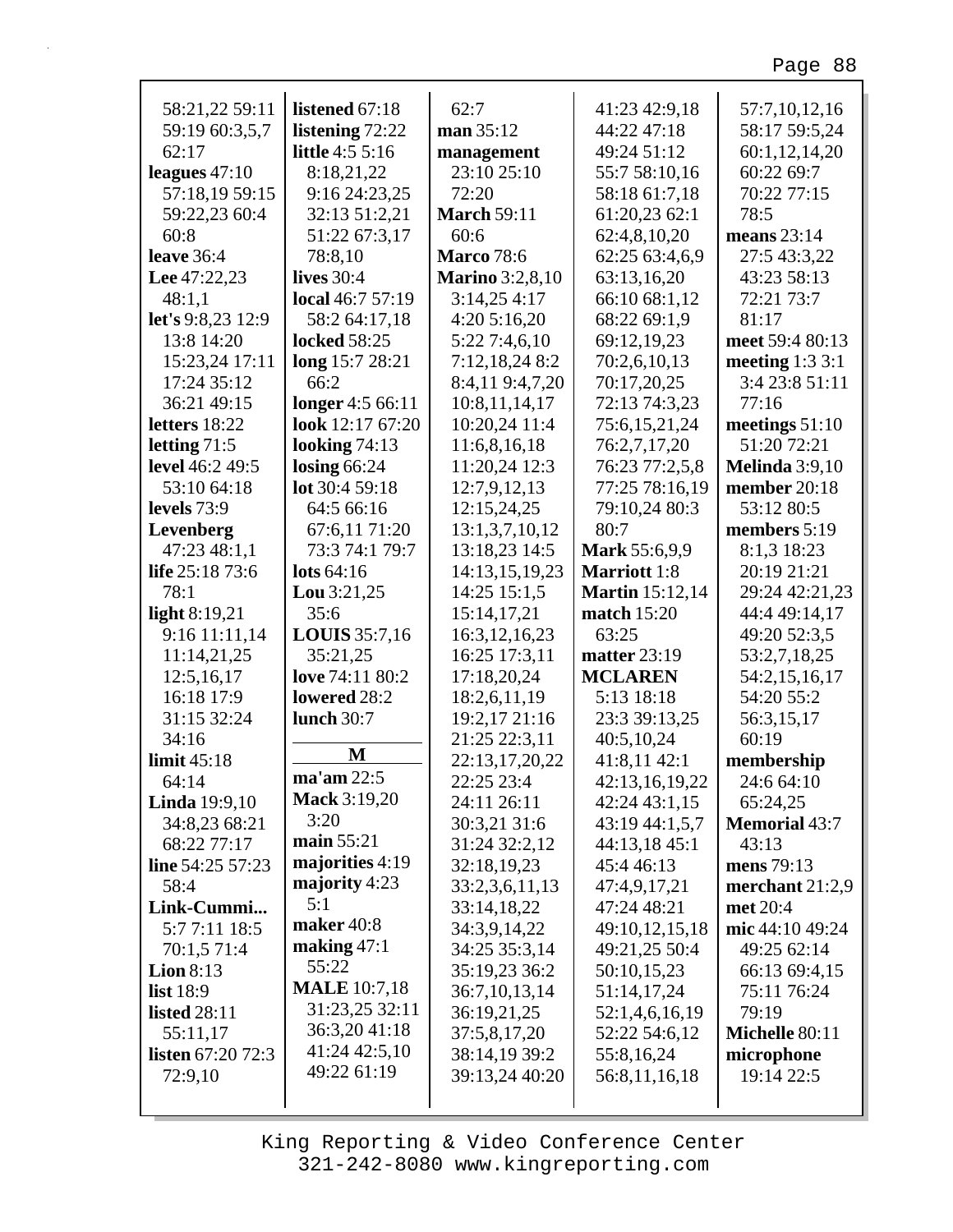| 37:11 40:1                         | 57:14 61:5             | 53:22 54:9,24               | 58:20 62:16        | 19:4,10 20:2               |
|------------------------------------|------------------------|-----------------------------|--------------------|----------------------------|
| 47:5,19 51:6                       | 62:5 63:16             | 54:24 59:3,5                | Notary 1:22        | 21:4,11,17,24              |
| Mike 3:22 24:13                    | 70:21 75:24            | 59:13 60:8                  | notes 81:9         | 21:25 22:11,12             |
| 24:15 25:20,20                     | 77:3 80:5              | 65:22 66:21,24              | <b>NSCAA 78:23</b> | 22:20 23:8                 |
| 26:9,13 46:17                      | move 3:7,14 7:9        | 66:25 67:2,6                | number 8:18        | 26:9 27:24                 |
| 46:17 58:20,20                     | 18:14 21:18            | needed 8:8                  | 9:13,23,24         | 29:19,22 30:2              |
| 59:25 60:2,2                       | 26:13 40:2             | needs 11:14                 | 10:13 11:9         | 30:5,12,21                 |
| 62:16,16                           | 43:9,10,11,11          | 29:11 46:2                  | 12:22,24 13:21     | 31:11 32:12,14             |
| mind 5:24 22:6                     | 69:7 70:22             | 53:22 54:13                 | 14:5 15:17         | 33:7,17,18,24              |
| 24:22 68:15                        | 77:4                   | 58:24 72:19                 | 17:2 18:11         | 34:9,10,14                 |
| minor $25:24$                      | moved 5:6 53:1         | needy 30:25                 | 34:7,22 36:17      | 35:25 36:7,8               |
| 26:1                               | 71:15                  | <b>Nelson</b> 75:14,18      | 37:9,13,17,18      | 36:10,21 37:5              |
| minute 4:3 6:16                    | moving $35:12$         | 75:20 76:4                  | 45:20 46:11        | 37:17,20 38:19             |
| 30:14 31:17                        | 57:22 60:10            | nervous $5:17$              | numbers $5:99:1$   | 39:10,13 41:20             |
| 35:4                               | multiple 5:19          | 66:3                        | 9:10 13:14         | 42:10 43:9                 |
| minutes $2:7,10$                   | 6:108:1,3              | net 20:4                    | 15:4 19:3          | 46:21 47:24                |
| 6:9 7:2,13,25                      | 11:10 21:21            | never 5:23 22:6             | 37:15              | 50:7,23 55:4               |
| 22:1 35:19,21                      | 22:2 29:24             | 68:15                       | numero 9:25        | 57:16 58:16                |
| 35:24,25 37:24                     | 37:7 42:21,23          | new 2:9 12:22               |                    | 60:14 61:7,11              |
| 38:1,2,7,15,15                     | 44:4 49:14,17          | 22:9,25 23:5                | $\mathbf 0$        | 62:4,14 63:6,6             |
| 38:17,25 39:3                      | 49:20 50:9             | 53:16                       | <b>Ocala 71:15</b> | 63:10,21 64:1              |
| 63:23,24 64:22                     | 52:3,5 56:15           | newly 3:22                  | October 79:14      | 68:1,4,8,14                |
| 80:14                              | 56:17 60:19,21         | Newton 3:22                 | <b>ODP</b> 67:5    | 69:2,5,12,15               |
| missed 29:4                        | murder 26:5            | night 78:15,17              | office 22:19 53:5  | 69:20 70:7                 |
| mistaken 79:15                     |                        | nine 33:3 71:9              | 53:9 66:5          | 71:1 73:7 74:3             |
|                                    |                        |                             |                    |                            |
| mistakes 65:6                      | N                      |                             | 71:21 73:19        |                            |
|                                    | name 44:23             | nominate 6:7<br>61:16 62:17 | officer 53:8       | 74:24,25 75:7              |
| <b>Monday</b> 40:16<br>40:18 41:15 | 46:16 47:25            | 63:3 68:19                  | officers 18:24     | 75:12 76:2,4<br>76:25 77:8 |
| money 30:25                        | 48:22 55:8             | 69:17 70:1,9                | 55:17,17,24        | 80:13                      |
| 55:19                              | 63:23 64:3             | 75:14 76:12                 | 64:15              | old 26:4 52:24             |
| monitor 49:7                       | 74:4 76:10             | nominated 6:11              | official 36:17     | olds 47:16                 |
| morning $3:34:6$                   | <b>named</b> 63:22     | 73:23                       | 37:18              | Oldsmar 27:10              |
| 6:14 19:5 23:9                     | names 74:24            | nominating 6:12             | oh 5:14 6:19 7:4   | omitted 55:15              |
| 52:12 72:14                        | national 59:1,4        | nomination                  | 11:4 24:22         | once 8:21 9:15             |
| <b>motion</b> 3:5 5:4              | 74:14,16               | 61:14 62:5,12               | 32:6 44:15         | 9:16 12:18                 |
| 5:11 7:2,20                        | nay 8:3 49:19,20       | 69:21 75:8,9                | 47:12 54:21        | 21:13 32:15                |
| 18:15 19:8,10                      | 50:12,18 52:4          | 75:19,25 76:15              | 62:1,4 78:3        | 34:18 60:25                |
| 23:9 24:5,10                       | 52:5 56:17,19          | 76:21 77:3                  | okay 3:2,14 5:11   | one-year $47:13$           |
| 37:23,24 38:1                      | 56:21 60:16,20         | nominations                 | 5:15,22 6:4 7:1    | ones 27:13 32:3            |
| 38:24 39:23                        | 60:21 61:1             | 61:14 62:2,25               | 8:9,119:7          | 55:19,21,21                |
| 40:743:1,10                        | <b>need</b> 3:5,11 7:2 | 63:13,17 64:11              | 10:11 11:5,8       | 78:8                       |
| 43:21 44:2,7                       | 9:20 13:10             | 68:17 69:2,7                | 11:20 12:7,9       | <b>online</b> 7:7 20:12    |
| 44:14,16 45:2                      | 14:17 19:4             | 69:14,23 70:18              | 12:12 13:7         | 38:11                      |
| 50:5,6,21 51:7                     | 26:13 30:15,17         | 70:21,23 75:21              | 15:5,6,23 16:2     | open 3:15 61:13            |
| 52:6,13,16,17                      | 31:9 38:23             | 76:9,23 77:9                | 16:9,14,16         | 62:11 68:17                |
| 52:18,19,21                        | 39:11 46:2             | nonstop $71:21$             | 17:20,24,25        | 69:13 75:9                 |
| 56:12 57:1,5,8                     | 47:2 52:16,22          | <b>North 43:16</b>          | 18:2,6,8,22,23     | 76:8                       |

 $\Gamma$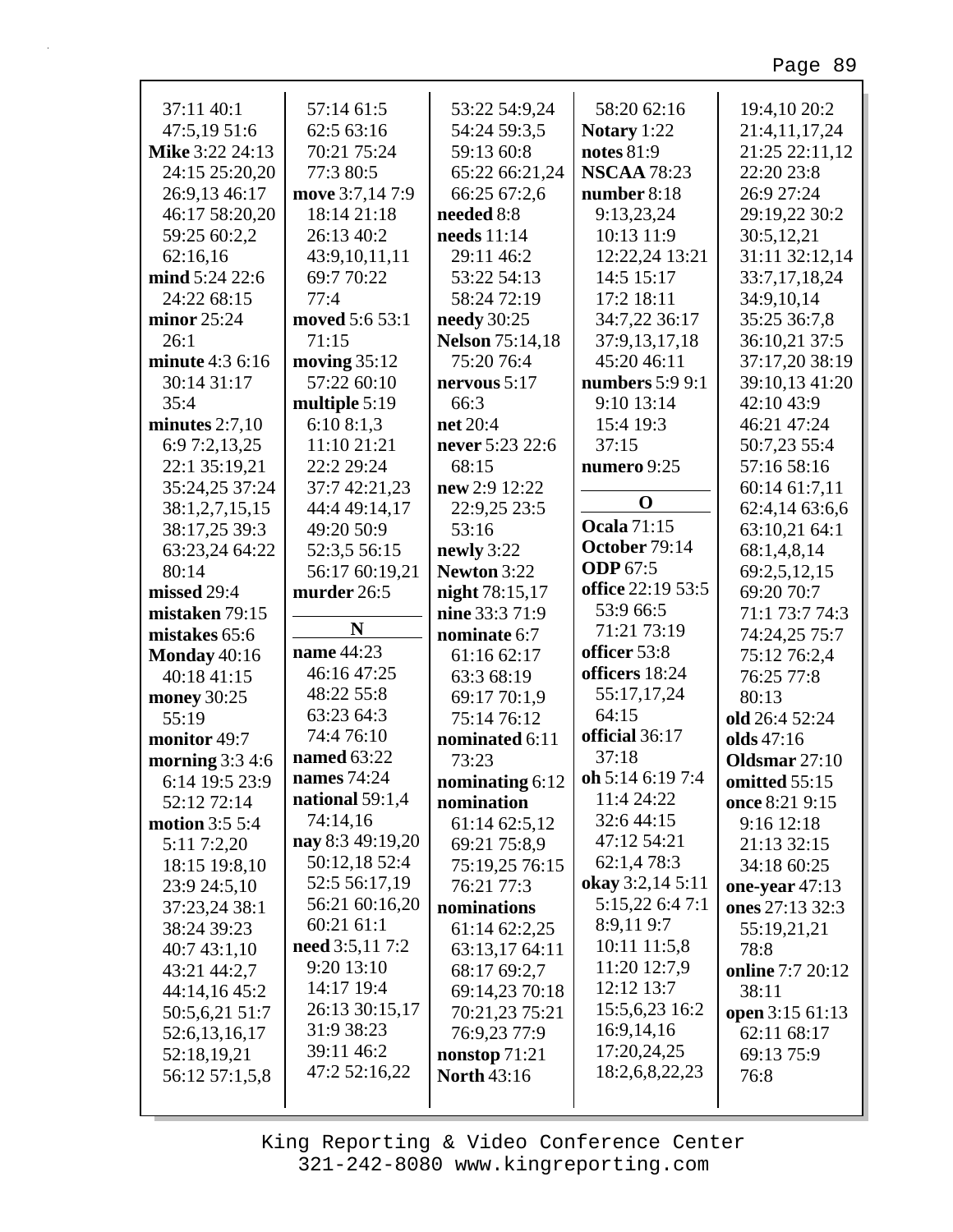|                      | parent 49:1            | 55:14 67:21,21         | 12:17 13:19,19      | 51:4,8 52:11       |
|----------------------|------------------------|------------------------|---------------------|--------------------|
| opinion 46:7<br>49:9 |                        | 67:22 73:24            | 14:21 15:6          |                    |
|                      | parents 48:9,13        |                        |                     | 52:14,20 56:12     |
| opportunity          | part 6:6 18:16         | person's 26:23         | 16:3, 14, 17, 21    | 56:13,21 61:2      |
| 59:23 64:5,25        | 30:12 45:19            | 73:17                  | 17:8,12,21          | presenter 39:22    |
| 65:13 78:6           | 54:22 60:4             | personal 35:7          | 19:14,17 30:18      | 51:1               |
| opposed 5:20         | 61:8 71:6              | 78:7                   | 33:22 34:15,15      | presenting         |
| 8:2 21:22            | participate            | personally             | 35:20 36:22         | 56:20              |
| 29:25 42:22          | 23:21,22 25:11         | 38:12 77:11            | 37:2,2 40:1         | presently 61:12    |
| 44:5 49:18           | 26:8 53:10             | Philadelphia           | 44:3,23 45:5        | 74:5               |
| 52:4 56:1,16         | participating          | 79:2                   | 47:8,24 49:24       | president 53:3,4   |
| 60:20                | 23:24 26:5             | phone 78:2,2           | 50:20 51:6          | 62:11,12,18        |
| options 67:3         | 73:17                  | <b>Pick 35:17</b>      | 52:7 53:19          | 63:14,17 64:4      |
| order 2:3 6:10       | particular 58:22       | picked 4:12,13         | 54:7 56:13,25       | 64:13 66:19        |
| 28:5 63:22           | Pasco 11:3,4           | 4:14,16                | 61:4 72:9,9,10      | 68:9,14 69:13      |
| 71:2                 | pass 43:3,24           | pictures 78:9          | 75:2                | 69:18 72:16        |
| organization         | passed 24:3 43:4       | pieces 35:18           | point 27:3 35:7     | 73:13 75:8,10      |
| 55:18 66:17          | passes 21:24           | Pinellas 40:12         | 38:646:15           | 75:22 76:8         |
| 67:22                | 30:243:1               | <b>Place</b> 1:8,24    | 53:7,12,16          | 78:14,22           |
| organizations        | 50:21                  | plane 6:22             | 54:13               | <b>Presidents</b>  |
| 41:12 56:7           | passionate             | <b>Plantation 48:1</b> | pointblank          | 28:23 31:20        |
| oriented 72:23       | 65:11                  | play 31:1 45:9         | 67:15               | 32:4,4 57:21       |
| 73:4                 | Pat 24:7,7,8,9         | 45:16 46:2,5,8         | policy 46:1         | 59:2 72:6          |
| original 37:8        | paying 65:22           | 46:9,21 47:1           | 48:19,25 49:4       | 73:15              |
| 43:13                | pays 21:5              | 47:12 48:8,20          | por 9:25            | press 8:16,18,20   |
| originally 41:15     | pending 27:12          | 48:20 49:1,2,4         | portion 51:3        | 8:22 9:12,13       |
| Orlando 1:8,9        | 27:16                  | 49:5 57:19             | position 6:10       | 9:14,23 10:1       |
| 6:17,21 79:6         | people 3:17 10:8       | 71:11,13 72:10         | 46:16 53:13,14      | 12:10,15,17,18     |
|                      | 14:6 17:7 22:2         | 74:19                  | 61:12 62:18         | 13:19 15:7         |
| 79:13,14             |                        |                        |                     |                    |
| ought 65:19          | 25:23 27:19            | played 71:16,17        | 71:9 72:18,18       | 16:4 17:12         |
| outs 39:21           | 28:3 29:15             | 79:13                  | positions 53:3      | 32:22 33:22,23     |
| overall 73:13        | 30:15 36:5             | player $41:13$         | 55:11,15            | 33:23 39:3,4       |
| owe 80:12            | 37:7 50:9              | 46:25 48:5             | possible 47:13      | 50:17              |
| ${\bf P}$            | 60:21 65:14            | 53:4 62:11,12          | 79:9                | pressed 8:23       |
|                      | 66:16 67:7             | 62:18 63:14,17         | possibly 47:5       | Pretty 37:2        |
| p.m 1:7 80:15        | 69:4 73:3,8            | 64:4,13 66:19          | post 14:1 21:14     | pride 8:13         |
| pack 8:14            | 74:20 78:3             | players 48:4,4         | <b>posted 20:12</b> | <b>prior</b> 37:24 |
| page 2:2 41:19       | 79:9                   | 66:24 71:13            | posting 78:9        | 79:16              |
| 41:22 42:12          | <b>percent</b> 4:10,13 | playing 44:9,17        | practices 48:11     | privilege 35:8     |
| pages 7:7 81:8       | 4:14,15,16             | 45:12 46:2,3,4         | predator 25:12      | privileges 53:6    |
| painful $73:16$      | 25:22 37:16            | 46:5,6,20,24           | 25:17               | probably 20:10     |
| <b>panel</b> 10:10   | 48:7                   | 48:6,16,17             | predicted 20:8      | problem 13:12      |
| paper 18:12          | percentage 21:2        | 49:6                   | present 20:16       | 60:4 67:8,13       |
| 29:5 35:9,10         | 37:22                  | playoffs 59:11         | 39:4,14 71:9        | problems 67:5      |
| 35:18                | permit 25:4            | please 3:18 9:8,9      | presented 19:8      | Procedure 2:6      |
| papers 18:9          | <b>person</b> 5:25 6:1 | 9:12,22,24             | 20:16 39:19,20      | procedures 5:22    |
| parameters 58:5      | 6:11,12 28:9           | 10:2,25 11:8,8         | 40:3 42:3           | <b>Proceeding</b>  |
| 60:9                 | 30:10 42:3             | 11:15 12:10,15         | 43:21 50:5,11       | 80:15              |
|                      |                        |                        |                     |                    |
|                      |                        |                        |                     |                    |

г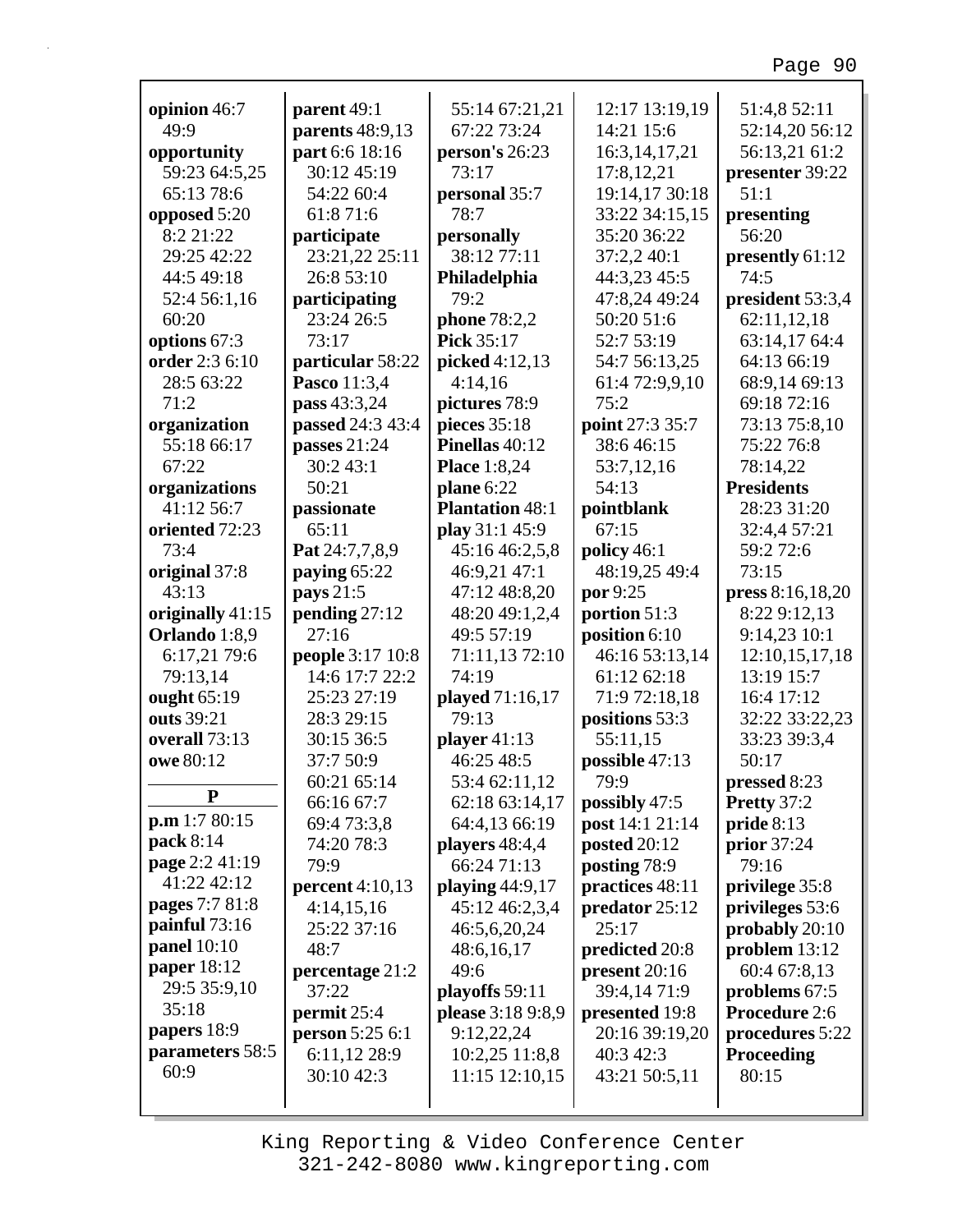| proceedings             | purpose 57:17                  | 50:17 56:23        | 15:1,2,6,9,18         | 81:7                   |
|-------------------------|--------------------------------|--------------------|-----------------------|------------------------|
| 1:21 2:1 81:8           | push 60:6                      | 60:24 68:7         | 15:23,24 16:2         | reported 1:21          |
| process $51:22$         | pushed 59:10                   | 75:3               | 16:3,8,14,16          | reporter 1:22          |
| 59:22                   | put 31:3 35:8                  | real 9:8 34:11     | 16:20,23 17:7         | 49:23 81:15,18         |
| program 48:3            | 43:10 47:19                    | really 8:13 30:7   | 17:11,13,21,23        | <b>Reporting 1:23</b>  |
| 65:9 66:22              | 48:14 54:25                    | 45:13 46:4,19      | 17:24,25 18:1         | reports 18:14          |
| 67:5 71:14,16           | 58:6 65:4                      | 49:7 64:25         | 18:2 20:18            | 19:6                   |
| programs 65:8           | 66:13 67:3                     | 65:11              | 30:22 32:20,21        | representation         |
| 66:23 67:1,8,9          | 68:1 74:24                     | reason 28:6,25     | 32:22 34:7,10         | 72:1                   |
| 67:10 71:18             |                                | 41:19 46:9         | 34:13,14,15           | reproduction           |
| prohibited              | $\mathbf Q$                    | 49:3,8 55:12       | 36:16,22 37:1         | 81:17                  |
| 23:24 25:18             | Quattrocki                     | 72:17              | 37:15,18 40:6         | requests $45:11$       |
| project 72:19           | 27:10,10,17,24                 | reasons 46:4       | 43:16 44:24           | 48:7                   |
| proper $10:13$          | 28:13                          | 64:16 78:7,7       | 45:1 61:17            | require 30:13          |
| properly 28:6           | question 7:12                  | rec 48:3           | 70:8 71:8 72:1        | resign $53:14$         |
| proposal 22:8           | 25:22 26:14,16                 | received 14:3      | 73:23 75:7,8,9        | resources 73:1         |
| 35:8 40:2 42:2          | 37:21,25                       | reconvene 30:14    | 75:22,25 76:7         | response 3:13          |
| 42:2,11 43:2,3          | questions 5:8                  | 30:18              | 76:8,24 77:3          | 5:10,21 7:23           |
| 43:6 44:16              | 6:4,12 21:18                   | record 13:6        | 77:24 79:20           | 11:23 19:1             |
| 45:8,13 46:10           | quick 34:12                    | 22:17 65:5         | regional 40:6         | 22:24 29:21            |
| 51:2 52:8               | quite 64:8                     | 81:9               | 43:16 51:10,10        | 30:1 41:10             |
| proposals 39:16         | $\bf{R}$                       | recorded 9:15      | 51:20,23              | 42:15,25 43:18         |
| propose 43:11           |                                | recreation 47:10   | regions 58:6          | 43:25 44:6             |
| proposed 2:8,11         | R 70:11 81:1                   | 66:25 67:9         | registered 14:9       | 49:11 51:25            |
| 19:2,7 20:15            | <b>radio 67:18</b>             | recreational       | registrar 55:12       | 56:10 60:13            |
| 21:20 29:16,23          | raffle 31:2,19                 | 66:23 67:1         | 68:18,20 69:3         | 62:3 63:15             |
| 39:10,21 41:9           | <b>Rag</b> 70:12               | 71:11,14           | registration          | 70:19 75:23            |
| 43:12,20 44:8           | Raghuraj 70:16                 | red 11:25 12:4     | 21:6                  | 77:1                   |
| 44:18 45:14,18          | 72:14,15                       | 24:12              | reinstated 27:19      | responses 13:2         |
| 46:15 50:25             | raise 17:9                     | reduce 23:25       | reject $29:15$        | 21:23                  |
| 52:14 58:8              | raised 75:16                   | 29:1               | related 23:7          | responsible            |
| 61:6                    | range 48:8<br>ratified 24:5    | reduced 28:24      | 41:13                 | 73:14                  |
| proposer 40:11          |                                | reduction 27:23    | relationship          | rest 24:21             |
| proposers 39:18         | Ray 3:21,22<br><b>RDP</b> 67:9 | referee 80:8       | 6:23 73:18            | resubmitted            |
| protect 57:18           | reaching 73:8                  | reference 22:14    | 74:17 77:13           | 52:10                  |
| 58:8                    | read 8:14 37:9                 | reformatting       | remainder             | <b>Results</b> 50:19   |
| protest 53:10           | ready 8:6 9:24                 | 65:10              | 23:13 24:1            | 56:24 61:3             |
| proud $64:18$           | 10:1 11:12,16                  | regarding $41:9$   | 25:18                 | retroactively          |
| 65:5,8 73:23            | 12:10,15,20                    | 43:2               | remember              | 27:6                   |
| proxy 13:24             | 13:16,20 14:22                 | regardless 53:5    | 42:11                 | return 66:5            |
| <b>public</b> 1:22 73:6 | 14:22 15:25                    | region $4:2,12,13$ | reminder 79:4         | review $27:1,7$        |
| 77:17                   | 16:7,15 17:6                   | 4:14,15,17,17      | 79:12                 | reviewed 20:17         |
| published 38:7          | 17:25 30:22                    | 4:20,21,225:1      | <b>Remo 43:8</b>      | reviews 27:1           |
| 38:20                   | 32:25 34:19,19                 | 13:8,9,13,14       | replaced 44:10        | revisit $59:16$        |
| pull 23:6,7             | 36:21,23,24                    | 13:17,18,19,23     | <b>report</b> 2:5 4:4 | rewritten 22:10        |
| punishment              | 37:3 38:4,5,23                 | 13:24 14:2,3,9     | 5:5,12 10:6           | <b>Rhonda</b> 5:7 7:11 |
| 29:2                    | 39:1,2,5,7,11                  | 14:11,21,21,25     | 18:25 33:9            | 18:5 30:23             |
|                         |                                |                    |                       |                        |

г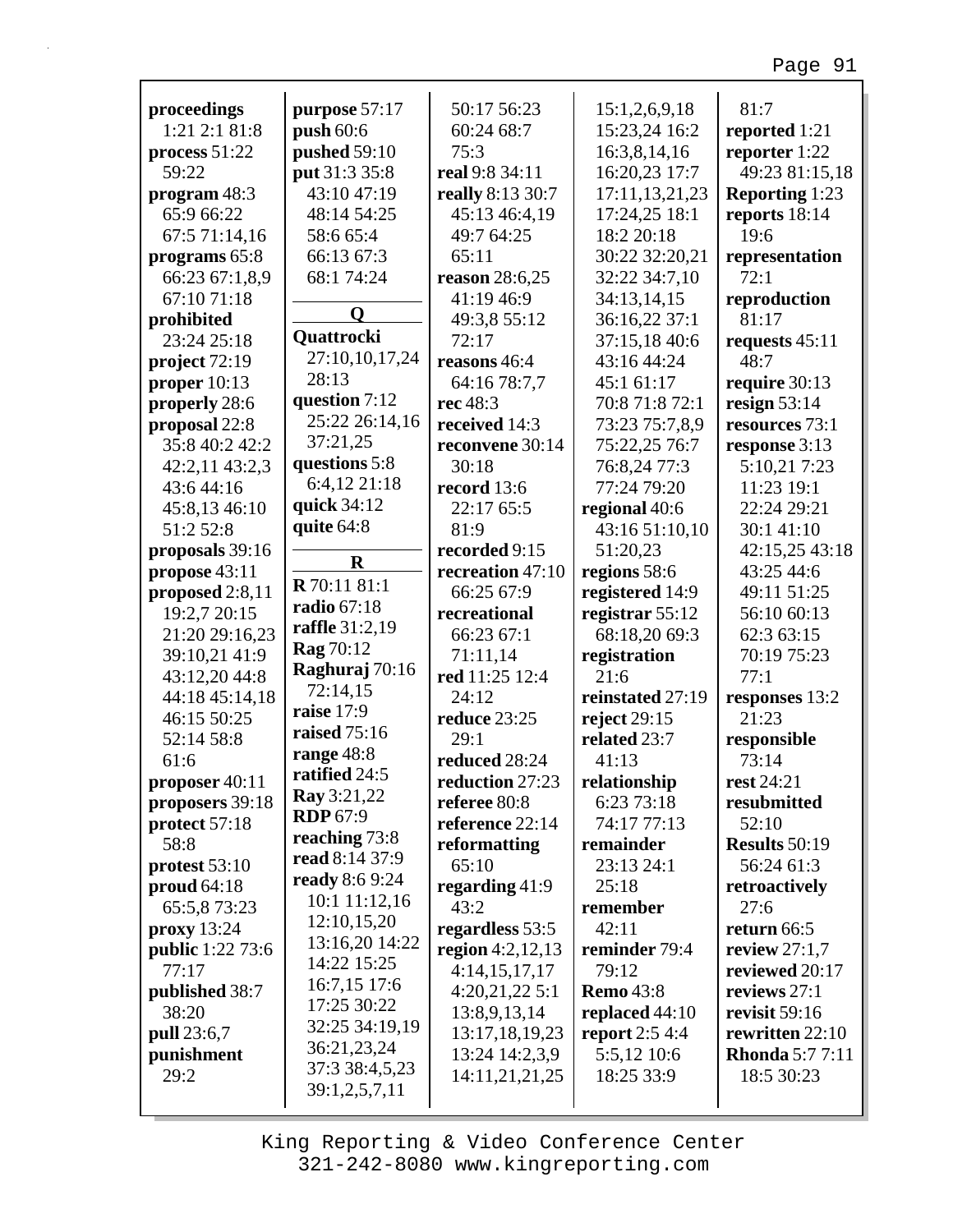| 70:1,4,5 71:2,3       | 46:20 48:13           | 11:11,22 16:5     | sections 71:13      | 54:2,19 55:2           |
|-----------------------|-----------------------|-------------------|---------------------|------------------------|
| 71:475:1              | 50:25 51:19           | 32:24 34:16       | see 7:15 9:1,9      | sharing $64:10$        |
| Rhonda's 31:2         | 55:10,14 56:3         | 40:3 43:12,20     | 10:6,9 11:5         | sheet 14:2             |
| right $4:37:68:9$     | 61:6                  | 43:22 44:2,19     | 13:8,14,21          | <b>Sheltry</b> 4:6,19  |
| 9:21,21 11:6          | rules 2:6 5:22        | 44:21 50:5,11     | 15:15 16:20         | 4:225:8,11,14          |
| 12:13 14:10           | 31:8,9 39:14          | 50:12 51:4,8      | 17:16 24:20         | 18:10 37:14,19         |
| 16:9, 10, 22, 25      | run 10:6 58:23        | 52:14,20 54:7     | 28:24 32:12         | 61:16,22               |
| 17:3,9,17 18:5        | 59:16 60:4            | 56:13,20,22       | 37:3 58:7           | <b>Shenoy 70:9,11</b>  |
| 22:3 28:13            | 65:1                  | 60:16,17 61:1     | 62:21 64:2          | 70:12,15,16            |
| 29:19 31:17           | running 36:1          | 61:2 68:2         | 70:14 72:1          | 72:13,14,15            |
| 32:18,21,21           | 52:12 61:9,9          | scrolling $24:23$ | 78:10 80:11         | 75:1,4,4               |
| 33:10,13,21,21        | 62:15 64:12,24        | season $23:18$    | seeing $3:14$       | <b>Shields</b> 44:9,12 |
| 34:5,8,10,13          | 66:19,21 67:21        | 27:4,23 28:21     | 21:17 29:22         | 44:15,20 45:3          |
| 34:24 36:13,25        | 72:15,17 79:19        | 28:23 58:3        | 42:16 44:1          | 45:647:7,10            |
| 39:24 42:13           | <b>Russell</b> 70:8,8 | seasonal 23:14    | 49:12 52:1          | 48:19,23,23            |
| 56:23 57:20           | 70:12                 | 24:1 25:9,14      | 56:11 60:14         | shirt 62:21            |
| 61:20 62:1            | <b>RVPs</b> 71:25     | 41:14             | 62:5 63:16          | Shooting 10:24         |
| 64:2 67:23            |                       | seasons $59:23$   | 70:20 75:24         | <b>Shootings</b> 10:23 |
| 75:16,17 80:14        | S                     | second 3:9,10,18  | 77:2                | short $10:3$           |
| right-hand $8:19$     | <b>S</b> 68:2         | 5:7,15 7:10,11    | seen 74:7,10        | shorter 29:15          |
| risk 23:10 25:10      | San 63:8,9 69:16      | 15:11 17:25       | send 6:21           | show 79:17             |
| <b>Robbie 44:9,11</b> | Sarasota 36:15        | 19:11 23:7        | senior 28:21,21     | shown $66:4$           |
| 44:12,15,20           | 36:19                 | 24:12,13 37:25    | separate 42:2       | shows $8:22$           |
| 45:3,4,6 47:7         | <b>Saturday 52:11</b> | 40:3,4 43:2,3,6   | 48:14               | siblings $46:3$        |
| 47:10 48:19,21        | saw $7:18$            | 43:14,15 44:22    | September           | side 8:19 39:15        |
| 48:23,23              | saying $14:24$        | 44:23 51:11,12    | 23:15 81:11         | 73:10                  |
| <b>Rollins</b> 71:17  | 35:23 37:9            | 51:13 52:15,22    | series $65:11$      | sign $55:19$           |
| room $3:18,20$        | 42:20 49:13,16        | 52:23 57:10,11    | 72:21 73:14         | signed 14:6            |
| 10:9,15,17,25         | 49:19 52:2            | 58:1,13,14        | 74:14,16            | signify $42:19$        |
| 15:15 30:6            | 56:14 60:18           | 61:18,19,20       | seriously 29:10     | 49:13,16,18            |
| 31:21 32:5            | says 16:4 32:24       | 62:7,20,21        | serve 28:9 53:8     | 52:2 56:13             |
| 35:1 36:19            | 34:1 38:12            | 63:4,5,19         | served 71:6,7       | 60:18                  |
| 39:23 44:9            | 49:1 53:24            | 68:21,22 69:8     | 73:6                | simple $4:235:1$       |
| 47:5 51:5 57:3        | 57:25 58:12,12        | 69:19,19 70:2     | service 73:7        | simply $57:24$         |
| 66:16 74:7            | 77:25                 | 70:3,13,14,24     | 77:25               | single $49:3$          |
| 75:18 80:11           | SC 26:15 38:10        | 70:25 75:15       | Services 1:23       | 59:19                  |
| roots 66:22           | schedule 28:22        | 76:1,17,19        | session 1:3         | single-person          |
| <b>round</b> 34:6     | scheduled 40:17       | seconded 40:5     | 20:15 41:5          | 64:11                  |
| 40:24 41:16           | 41:16                 | 53:1              | set 13:11 34:11     | sir 13:3 25:19         |
| round-robin           | scheduling            | seconds $19:12$   | 72:24               | 27:9 30:9 36:2         |
| 59:18                 | 58:24                 | 33:245:2          | sets 58:5 73:4,9    | 53:19 59:24            |
| row 6:3,4             | school 26:12          | 51:14 57:12       | seven 14:9,11       | 62:14,23 63:1          |
| rule 2:11 22:8        | 41:5 71:17            | secretary 53:4    | sexual 25:12,17     | 63:11 69:22            |
| 22:15 23:10           | score 45:21           | 61:12,14,17       | <b>Shannon</b> 1:22 | 70:775:19              |
| 27:18 29:16           | <b>Scorpions</b> 63:8 | 62:2,6            | 81:6,14             | 76:24 77:14            |
| 39:10,22 40:14        | 63:9 69:17            | section 51:23     | share 65:20         | 80:9                   |
| 43:12 45:17           | screen 8:23 9:16      | 53:21             | shared $53:17$      | $\sin 45:22$           |
|                       |                       |                   |                     |                        |

г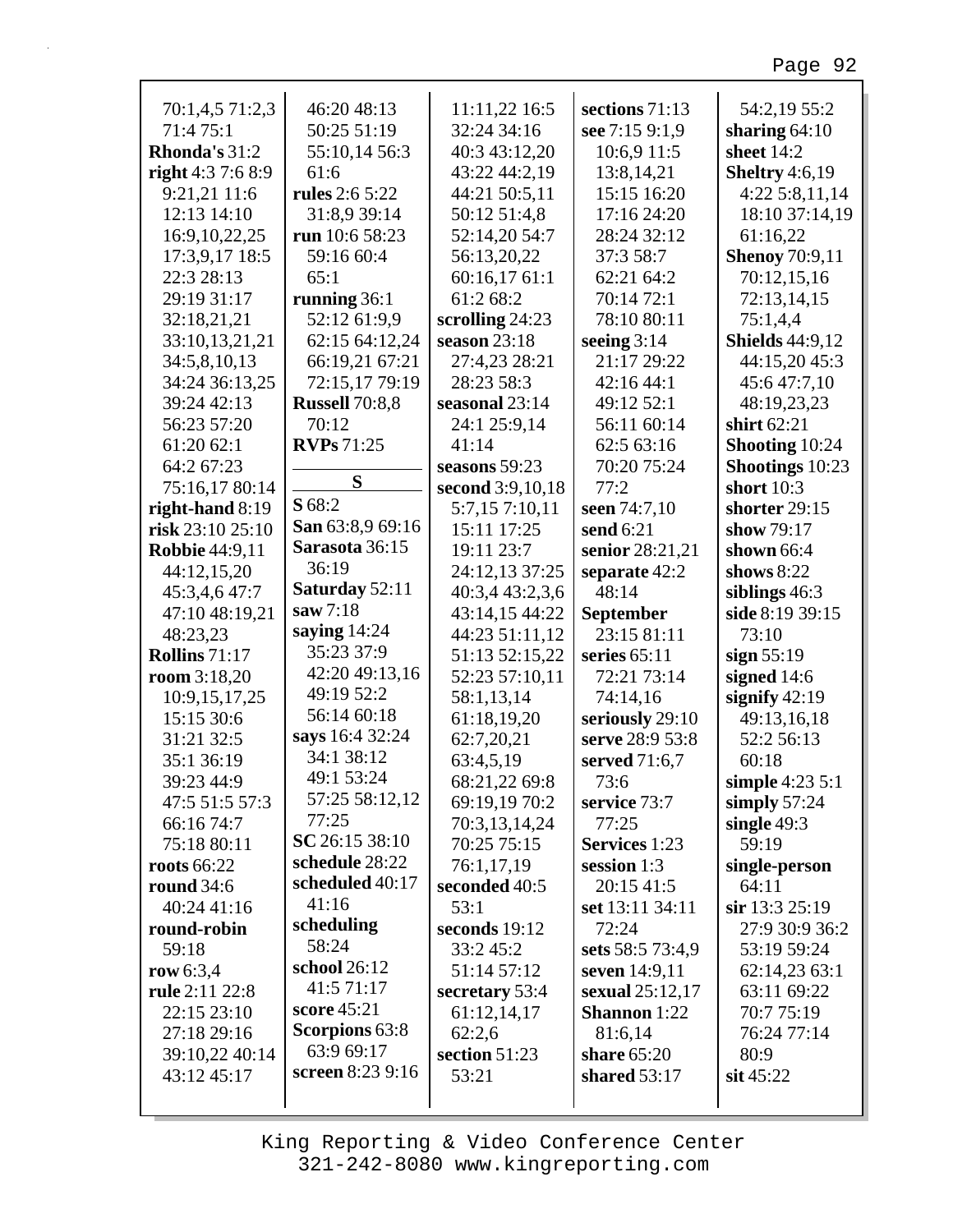| site 74:8              | 40:6 59:7              | 39:11 40:16,23         | suggesting          | taught $4:1$         |
|------------------------|------------------------|------------------------|---------------------|----------------------|
| sitting $35:11$        | 75:13 76:11            | 41:4 54:16             | 23:25               | team $79:13$         |
| situation 19:22        | speak 5:25 6:1,2       | 58:13 59:10,13         | suggestion          | teams $41:14$        |
| situations 47:14       | 6:9,11 35:4            | 59:21 68:7             | 59:21               | 48:15 57:19          |
| $\sin 45:21$           | 36:5 40:7 45:5         | 75:2                   | <b>Suite 1:24</b>   | teeth 29:11          |
| skill 73:9,9           | 51:6,17 57:13          | started 3:3 41:1       | Sunday 40:22        | tell 9:22 15:9       |
| skipped 68:15          | 61:23 64:20,21         | 41:171:14              | 40:25               | 35:2 39:16           |
| <b>Slagle 78:21,21</b> | 71:5                   | 74:13                  | <b>Suntree 1:24</b> | 48:13 55:16          |
| small $21:2$           | <b>SPEAKER 5:6</b>     | starting 27:4          | support $59:15$     | 67:15 73:2           |
| <b>Smith 40:4,6</b>    | 7:14,16 36:3           | state 1:22 13:15       | 66:4 67:24          | ten 33:3 47:16       |
| 52:23 68:19,25         | 38:18 41:18,24         | 31:20,21 41:16         | 72:16 79:17         | <b>tend 48:9</b>     |
| 76:12,18               | 42:5,10                | 44:23 46:16            | sure 4:19 6:15      | term 64:13,14        |
| soccer 1:2 6:24        | speaking 22:2          | 47:12,24 48:22         | 8:21 11:9,10        | terms $65:24$        |
| 14:16 15:12            | 36:4 47:21             | 57:21 58:24            | 12:16 14:20         | Terri 3:7,8 7:9      |
| 19:20 24:9,16          | 50:9 59:5,6            | 59:2,13,15,15          | 16:4 18:11          | 9:5 12:23            |
| 24:18 25:21            | specific $55:11$       | 59:20 60:1             | 19:3,24 28:15       | 13:22 19:11,12       |
| 27:11 31:1             | specify 53:22          | 72:6 73:15             | 32:23 34:17         | 33:5 34:1,4,21       |
| 33:15 34:6             | 54:4                   | 77:24 78:13            | 58:11 69:6          | 61:16,17 63:19       |
| 40:13 45:19            | spend $6:21$           | 81:3                   | 74:19 78:9,24       | 68:19,20 69:8        |
| 48:24 58:21            | 20:24 55:19            | stated 39:13           | 80:10               | 69:9 70:24,25        |
| 59:8 60:3              | 74:6                   | 56:3                   | suspended           | 76:1                 |
| 62:17 63:3             | spoke 66:2             | states $46:11$         | 23:13,14 25:14      | test 8:4,7,9,12      |
| 70:1 77:12             | spread 14:2            | stays 57:23 68:9       | 27:22 28:12         | 9:8 10:12,21         |
| 78:3,13 79:1           | spreadsheet            | stenographic           | 29:5                | 18:15 30:22          |
| Soeder 19:9            | 18:13                  | 81:9                   | suspension          | 32:20 36:18          |
| 34:8,23 68:21          | spring $60:5$          | stepping 64:24         | 23:17 25:15         | Texans 55:9          |
| 77:17                  | squeeze 59:1           | 78:6                   | 28:2                | 62:21                |
| somebody 6:6           | <b>Sroka 59:25</b>     | <b>Steve</b> 57:6,8,15 | swipe $21:1$        | <b>thank</b> 3:3 4:7 |
| 16:20 30:8             | 60:2,2                 | 57:17 58:10,10         | T                   | 5:15 6:15            |
| 34:25 37:9             | <b>Stacey 62:17,24</b> | 58:15                  |                     | 21:24 22:13,22       |
| 46:14 59:6             | 63:23 64:1,3           | store $21:1$           | T81:1,1             | 30:2,3,6,8,18        |
| 61:14 74:9,10          | 68:5,9                 | <b>Stover</b> 43:14,16 | tabled 22:8 52:9    | 30:23 31:2           |
| 75:11,16,25            | stadium $79:6,13$      | 76:19 77:4             | take 14:17 30:13    | 37:5,20,21           |
| something's            | staff $73:19$          | Strickler 46:17        | 41:3 44:18,20       | 39:8 45:3 47:3       |
| 28:4                   | <b>Stan 69:1</b>       | 46:17                  | 74:1 76:14          | 50:14 54:12          |
| son $71:15$            | stand 3:18 16:12       | striving 79:7          | 78:5                | 58:9 63:20           |
| sorry $7:7,21$         | 31:22                  | stuff $55:22$          | taken 29:10         | 64:23 66:7,15        |
| 8:14 9:4 13:3          | standing $3:25$        | stupid 26:6            | 30:19               | 68:12,12 71:5        |
| 22:6,14 33:6           | 31:13 39:14            | submission 27:2        | takes 59:18         | 72:11 73:25          |
| 37:11,13 44:10         | 47:20                  | submit 23:12           | talk 36:5 65:14     | 74:21,21,23          |
| 48:13,21 52:24         | stands $23:11,23$      | 29:1,3                 | talked 67:6         | 77:11,22,24          |
| 55:8 62:22             | <b>Stars</b> 10:23,24  | submitted 26:19        | talking $6:17$      | 78:6,8,16,18         |
| 63:6 66:2,10           | start 8:17 9:13        | 26:20 27:5             | 15:24 37:7          | 78:19 79:10,20       |
| 66:18 68:15            | 16:4,17 17:7           | 55:14                  | 66:3 74:10          | 79:23 80:7,7,9       |
| 76:14,21               | 18:2,17 26:17          | successful 73:20       | <b>Tampa</b> 26:15  | thanking 79:24       |
| sort 29:11             | 26:18 31:10            | suffer 59:20           | 38:10 52:25         | <b>Thanks</b> 21:11  |
| <b>South 28:19</b>     | 34:14 36:23,25         | suggested 53:1         | 78:21               | 26:9 79:9            |
|                        |                        |                        |                     |                      |

г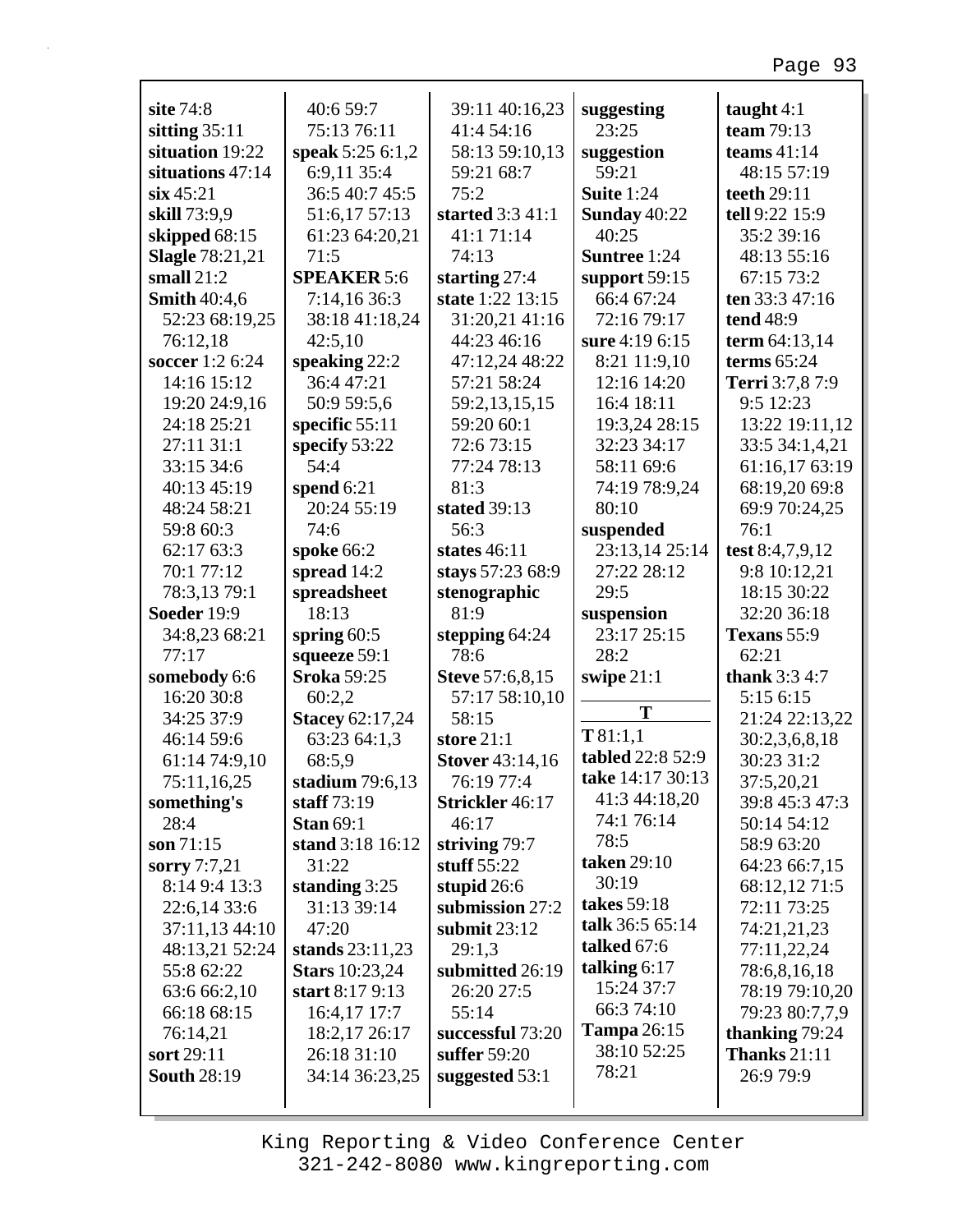| thing $5:236:16$    | ties 64:17         | 22:25 23:4            | transcript 81:8    | two-way $65:23$     |
|---------------------|--------------------|-----------------------|--------------------|---------------------|
| 45:13,22 46:19      | tiger $29:5$       | 24:11 26:11           | 81:17              | two-year $47:11$    |
| 67:2,17 71:3        | Tim $40:4,6$       | 30:3,21 31:6          | travel 48:4        | <b>typed 54:22</b>  |
| 73:12 79:1,4        | 79:22              | 31:24 32:2,12         | treasurer 53:5     | typically 20:24     |
| things $25:23$      | time 1:7 10:19     | 32:19,23 33:3         | 53:20 55:25        |                     |
| 46:3 65:15          | 11:19 12:19        | 33:6,11,14,18         | treated 64:16      | U                   |
| 66:6 67:4,12        | 15:10,13 17:16     | 33:22 34:3,9          | tri $65:3$         | U1048:20,20         |
| 73:20               | 20:25 21:1,5       | 34:14,22,25           | trip $6:20$        | U15s 45:16          |
| think 8:8 10:10     | 21:16 22:2         | 35:3,14,19,23         | true 81:9          | U645:1948:5         |
| 20:9 28:3           | 25:18 27:1,2       | 36:2,7,10,14          | try 39:21 64:21    | U845:1948:5         |
| 29:11 30:21         | 31:3 32:13         | 36:19,21,25           | 67:16 73:11        | 49:1,1              |
| 45:10 46:1          | 33:16 35:1         | 37:5,8,17,20          | 77:14              | <b>U8s</b> 46:21    |
| 47:2 53:22          | 36:22 48:15        | 38:14,19 39:2         | trying $11:5$      | U947:1              |
| 54:4 56:2,3         | 49:3 50:9          | 39:24 40:20           | 15:22 32:13        | <b>Ully</b> 30:6    |
| 58:4,5 59:9,10      | 57:18 58:2         | 41:23 42:9,18         | 49:15 59:1         | understand 42:5     |
| 60:8 64:9 65:7      | 59:19 64:8,12      | 44:22 47:18           | tryout $41:7,12$   | 58:11,23 73:7       |
| 65:19 66:21         | 65:7,7 66:2        | 49:24 51:12           | 43:13              | 73:8                |
| 67:13 72:10         | 67:19 73:25        | 55:7 58:10,16         | tryouts $40:15,23$ | understood          |
| 73:22 79:14         | 74:1,6             | 58:18 61:7,18         | 40:25 41:6         | 31:13               |
| thinking $31:10$    | timeframe 59:3     | 61:20,23 62:1         | 43:3,5 44:7        | unfair $58:4$       |
| <b>Thirty</b> 17:15 | times 8:20 9:14    | 62:4,8,10,20          | Tuesday 6:18       | unfinished          |
| Thompsett 3:21      | 11:10 12:18        | 62:25 63:4,6,9        | 43:7               | 21:25 22:23         |
| thought 7:19        | 33:23 45:20,25     | 63:13,16,20           | turn $74:3$        | <b>UNIDENTIFI</b>   |
| 9:10 10:3           | today $71:5$       | 66:10 68:1,12         | twice 12:18        | 5:6 7:3,5,14,16     |
| 29:13 62:4,15       | told 52:24 67:19   | 68:22 69:1,9          | 33:23              | 10:7,18 14:12       |
| 66:10               | top 54:14,25       | 69:12,19,23           | two 3:19 6:3,4     | 14:23 15:3,19       |
| thousand 45:11      | <b>TORRENS</b> 3:2 | 70:2,6,10,13          | 8:14,17,25         | 24:20 31:23,25      |
| three 3:19 6:3,4    | 3:8,10,14,25       | 70:17,20,25           | 9:18 10:5          | 32:11 36:3,20       |
| 8:14,17,24          | 4:17,20 5:16       | 72:13 74:3,23         | 11:17 12:20        | 38:18 41:18,24      |
| 9:18 10:5,11        | 5:20,22 7:4,6      | 75:6,15,21,24         | 13:20 15:8         | 42:5,10 49:22       |
| 11:16 12:20         | 7:10,12,18,24      | 76:2,7,17,20          | 16:7,19 17:14      | 61:19,25 62:7       |
| 13:20 15:8          | 8:2,4,11 9:4,7     | 76:23 77:2,5,8        | 18:4 19:22         | unintelligible      |
| 16:7,19 17:14       | 9:20 10:8,14       | 78:19 79:10,24        | 32:25 33:4,24      | 7:3,5 9:6 12:2      |
| 18:4 32:8,25        | 10:17,20,24        | 80:3,7                | 34:20 35:11,22     | 12:6 14:12          |
| 33:4,23,24          | 11:4,8,16,20       | total 4:8 9:1,13      | 37:3 39:4,6,7      | 15:20 19:9          |
| 34:20 37:3          | 11:24 12:3,7,9     | 14:1 20:4             | 41:6 45:12.15      | 22:16 31:23         |
| 39:7 50:19          | 12:12,15,24        | 37:17 38:5            | 48:6,8,9,10,14     | 49:22 61:25         |
| 53:16 56:2,24       | 13:1,3,7,12,18     | totals $37:16$        | 49:2 50:17,19      | <b>Unite 78:25</b>  |
| 61:3 64:19          | 13:23 14:5,13      | touch 74:8            | 56:6,19,24         | <b>United 15:12</b> |
| 68:8 74:23,24       | 14:19 15:1,5       | <b>Towers</b> 3:7 7:9 | 61:3 64:14         | 22:8 40:13          |
| 75:1,3              | 15:14,21 16:3      | 9:5 12:23             | 68:5,873:22        | 51:15 59:8          |
| three-quarters      | 16:12,16,23        | 13:22 19:11,12        | 74:15,25 75:3      | 63:2 75:14          |
| 4:10,245:3          | 17:3,11,20,24      | 33:5 34:1,4,21        | 78:8               | 78:22               |
| throwing $31:18$    | 18:2,6,11,19       | 61:16,17 63:19        | two-month          | uno 9:25            |
| thumbs 60:23        | 19:2,17 21:16      | 68:19,20 69:8         | 40:15 41:6         | unopposed           |
| ticket 6:22         | 21:25 22:3,11      | 70:24 76:1            | two-thirds 4:10    | 64:20               |
| tied 14:24          | 22:13,17,20,22     | transaction 21:3      | 4:245:2            | upstanding 25:7     |
|                     |                    |                       |                    |                     |

Г

King Reporting & Video Conference Center 321-242-8080 www.kingreporting.com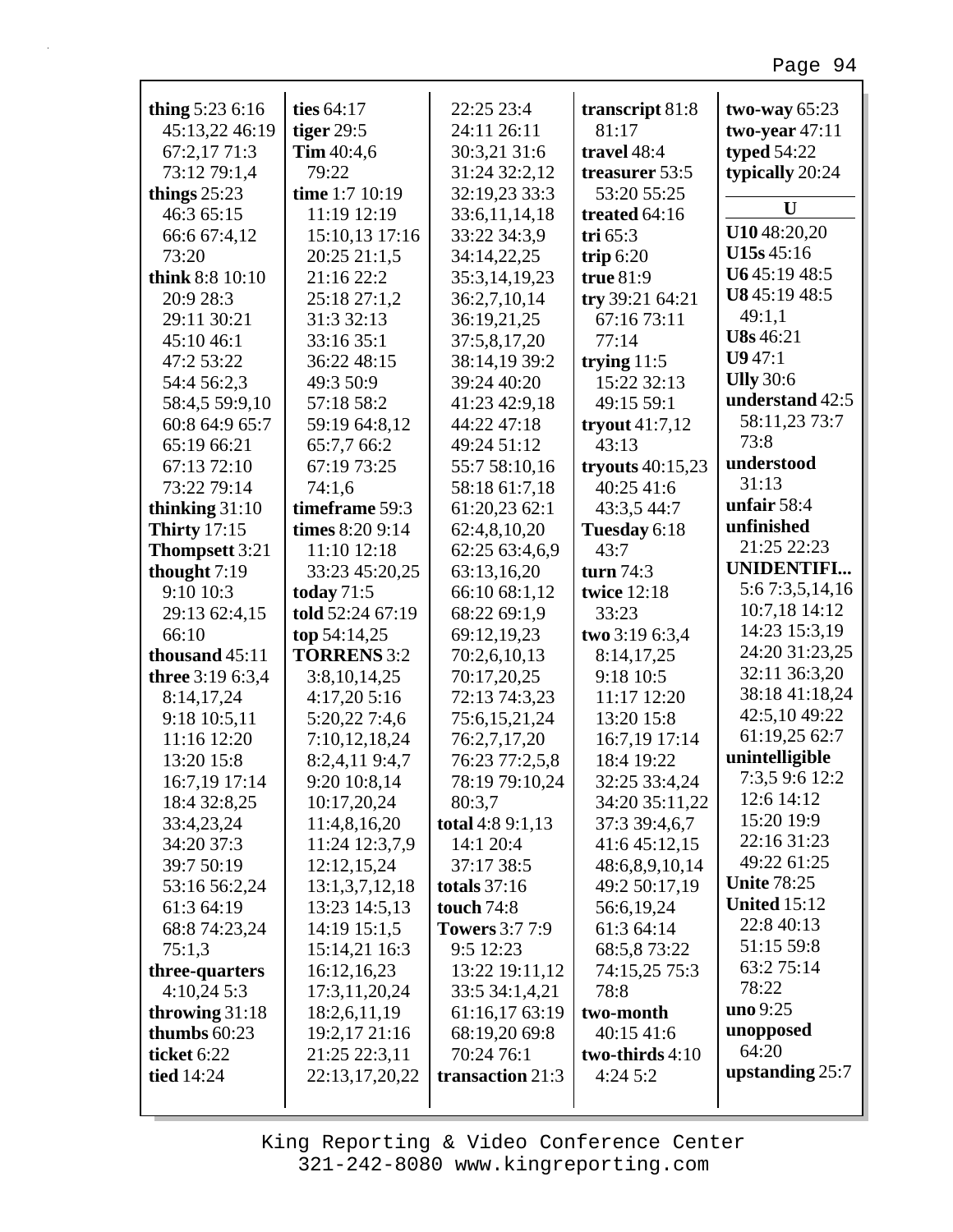| <b>USA 79:17</b>              | 43:23 50:11,12                | 77:11,16 78:5    | 76:5 77:6            | 71:20 72:25                 |
|-------------------------------|-------------------------------|------------------|----------------------|-----------------------------|
| use 35:9 59:21                | 51:9 56:19,21                 | 78:16 79:20      | welfare 25:13        | 73:5                        |
| usually $30:16$               | 60:15,16,25                   | wanted 78:24     | went 24:4            | worked 13:1                 |
| utilizing 72:25               | 61:1,266:5                    | way 9:8 29:6     | weren't 38:3         | working 15:16               |
| $\mathbf{V}$                  | 67:20 68:7                    | 32:16 35:17      | West 11:2,4          | 31:14 32:14                 |
|                               | voted 9:17 11:25              | 72:25            | 34:6                 | 73:18 77:13                 |
| $v$ 48:16                     | 12:4 14:16                    | we'll 5:24 6:1,9 | <b>WHITE 8:10</b>    | works 71:21                 |
| valid 46:4                    | 17:18 23:16                   | 16:22 18:15      | 10:11,16,23          | Workshop                    |
| validated 4:9                 | 29:14 34:6                    | 21:13,18 30:17   | 11:2,6,13,18         | 39:22 50:25                 |
| various 73:8,9                | 35:1 64:15                    | 31:17 34:11      | 12:8,11,13,25        | <b>World</b> 1:8,8          |
| <b>Velmer</b> 40:9,12         | votes 4:8,12,14               | 36:11 63:23,24   | 13:2,6,10,17         | 79:15                       |
| 40:12,22 41:3                 | 4:15,16,23,24                 | 76:15 79:17      | 14:3,15,25           | wouldn't 27:1               |
| verify $13:13$                | 4:25 5:2,2,3,24               | we're 8:8,24     | 15:11,17 16:1        | 28:9                        |
| versus $46:24$                | 14:1,4,6,17                   | 10:12 11:6,13    | 16:15,22,25          | <b>Wow 75:4</b>             |
| 47:3                          | 15:13 16:3                    | 11:18 12:8,25    | 17:10,17,23          | wrestling 63:25             |
| vice $53:362:10$              | 17:15 18:12,12                | 13:17 14:22,25   | 18:1 32:18,20        | write 37:12                 |
| 62:12,18 63:14                | 18:21 30:16                   | 15:21,23 16:2    | 33:1,9,12,15         | writing $54:10$             |
| 63:17 64:4,13                 | 31:15 38:7                    | 16:15 17:3,18    | 33:20 34:5,11        | written $3:6,15$            |
| 66:19 68:14                   | 51:21,22                      | 18:13 23:25      | 34:24 35:2           | 54:4 55:10                  |
| 69:12,17 72:16                | voting 8:17 12:1              | 30:13,14,17,21   | 36:13,15,24          | wrong 7:17 65:6             |
| 73:12 75:8,9                  | 18:2 34:15,15                 | 31:6,6 32:20     | 37:4 39:1 47:6       | 68:673:21                   |
| 75:22 76:8                    | 36:25 51:22                   | 33:9,18,21       | window $41:7$        |                             |
| 78:13                         | 53:6 68:7 75:2                | 34:24 36:24      | winner 31:21         | X                           |
| <b>Video</b> 1:23             | 79:21                         | 37:4 38:16       | 32:5                 |                             |
| Viera $1:25$                  | VP 55:13 69:12                | 39:1,2 41:21     | winter 58:2 60:5     | Y                           |
| Villaizan 12:2,6              | 71:21 74:5                    | 42:6,7 49:2      | wisdom 58:8          | y'all 66:14                 |
| 69:17,22 74:4                 |                               |                  |                      |                             |
|                               |                               |                  |                      | yea 50:11,17                |
| 74:5 80:4                     | W                             | 60:10,17 61:11   | wise 79:4            | 56:19,19 60:15              |
| violence 25:12                | W 68:2,6                      | 63:21 66:24      | withdraw 22:9        | 60:25                       |
| violent 25:5                  | wait 18:16 22:4               | 67:8 77:13       | 42:3                 | yeah 3:19,25                |
| <b>VOICE</b> 10:7,18          | 22:4 29:16                    | we've 6:23 35:11 | withdrawn            | 4:20 12:3,8                 |
|                               | <b>Wales</b> 48:24            | 46:20,22 48:5    | 39:18                | 13:12 14:11,13              |
| 14:12,23 15:3                 |                               | 64:5 71:24       | Withkowski           | 23:4 26:5                   |
| 15:19 24:20<br>31:23,25 32:11 | <b>Walker</b> 70:8,8<br>70:12 | weapon $25:3$    | 22:7,7,12,16         | 27:15 28:12                 |
| 36:20 49:22                   |                               | weapons 26:25    | 22:18,21 51:13       | 32:11 34:11                 |
|                               | walking $69:15$<br>79:19      | webinars 65:17   | 51:16,19 52:15       | 36:10,20 40:9               |
| 61:19,25 62:7                 |                               | website 38:21    | 52:18,21 54:11       | 41:3 42:1,9,18              |
| vote 2:10 5:9,17              | want 3:16 6:20                | Wednesday        | 55:20                | 62:1 65:7                   |
| 9:22 10:12                    | 8:20 9:15                     | 6:22             | Withowski 63:3       | 68:25 70:10                 |
| $11:7,12$ $12:10$             | 12:18 13:13                   | week 78:25       | 63:12 64:23          | vear 4:4,8 7:25             |
| 14:9,10,24                    | 30:6,23 36:17<br>39:2 42:3    | weekend 6:13     | 66:13,19 68:5        | 19:7,25,25                  |
| 15:1,10,12                    |                               | 6:16,19,21       | <b>Witlin 59:7,7</b> | 20:7,8 21:13                |
| 16:6,21 17:1                  | 45:17 46:25                   | 29:9 58:1,13     | 75:13,13             | 22:1,9,10                   |
| 17:12 21:18                   | 48:10 49:1                    | 58:14 64:5       | Womack 69:25         | 23:14,15,24                 |
| 32:16 33:16,16                | 52:18 61:23                   | 65:14 66:7       | 69:25                | 24:2 25:9,15                |
| 35:13,15 36:16                | 64:7,23 65:1,1                | weeks $41:6$     | <b>Women's 79:5</b>  | 29:17 30:24                 |
| 38:4,5 39:5,12                | 66:15 67:17                   | welcome 3:23,23  | word 54:25 55:3      |                             |
| 42:6 43:19,22                 | 69:6 73:10                    | 21:12 69:10      | work 13:8 67:12      | 31:1,4 37:24<br>40:15,17,24 |

King Reporting & Video Conference Center 321-242-8080 www.kingreporting.com